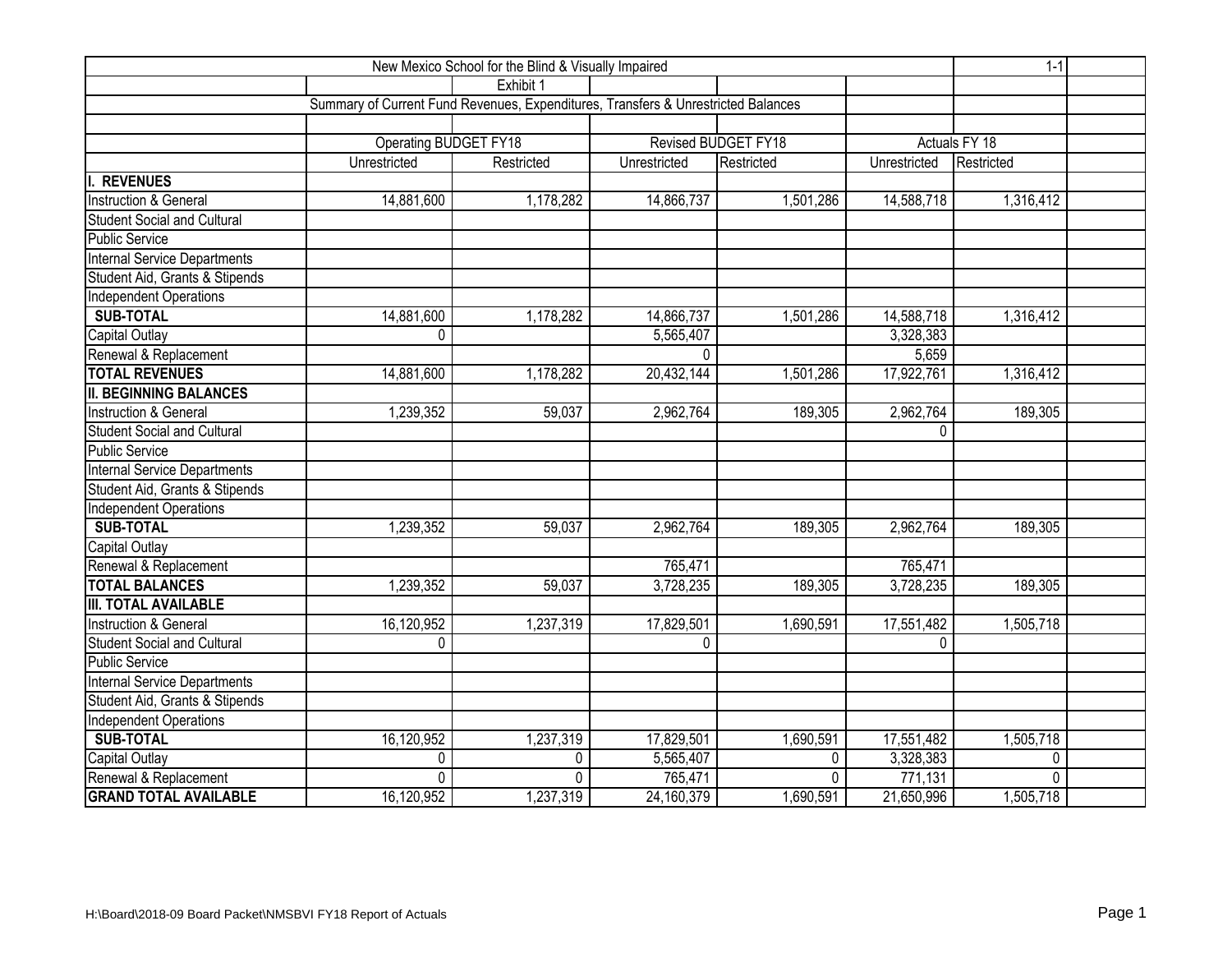|                                     | $1 - 2$                                                                           |              |              |                     |              |               |  |
|-------------------------------------|-----------------------------------------------------------------------------------|--------------|--------------|---------------------|--------------|---------------|--|
|                                     |                                                                                   | Exhibit 1    |              |                     |              |               |  |
|                                     | Summary of Current Fund Revenues, Expenditures, Transfers & Unrestricted Balances |              |              |                     |              |               |  |
|                                     |                                                                                   |              |              |                     |              |               |  |
|                                     | Operating BUDGET FY18                                                             |              |              | Revised BUDGET FY18 |              | Actuals FY 18 |  |
|                                     | Unrestricted                                                                      | Restricted   | Unrestricted | Restricted          | Unrestricted | Restricted    |  |
| <b>IV. EXPENDITURES</b>             |                                                                                   |              |              |                     |              |               |  |
| <b>Instruction &amp; General</b>    | 15,848,163                                                                        | 1,178,282    | 15,848,163   | 1,501,286           | 13,767,281   | 1,183,177     |  |
| <b>Student Social and Cultural</b>  |                                                                                   |              |              |                     |              |               |  |
| Research                            |                                                                                   |              |              |                     |              |               |  |
| <b>Public Service</b>               |                                                                                   |              |              |                     |              |               |  |
| Internal Service Departments        |                                                                                   |              |              |                     |              |               |  |
| Student Aid, Grants & Stipends      |                                                                                   |              |              |                     |              |               |  |
| <b>Independent Operations</b>       |                                                                                   |              |              |                     |              |               |  |
| <b>SUB-TOTAL</b>                    | 15,848,163                                                                        | 1,178,282    | 15,848,163   | 1,501,286           | 13,767,281   | 1,183,177     |  |
| <b>Capital Outlay</b>               | 570,000                                                                           |              | 6,283,514    |                     | 3,623,088    |               |  |
| Renewal & Replacement               | 0                                                                                 |              | 765,471      |                     | 295,884      |               |  |
| <b>TOTAL EXPENDITURES</b>           | 16,418,163                                                                        | 1,178,282    | 22,897,148   | 1,501,286           | 17,686,253   | 1,183,177     |  |
| V. TRANSFERS IN (OUT)               |                                                                                   |              |              |                     |              |               |  |
| Instruction & General               | 377,211                                                                           |              | (718, 106)   |                     | (294, 706)   |               |  |
| <b>Student Social and Cultural</b>  |                                                                                   |              |              |                     |              |               |  |
| <b>Public Service</b>               |                                                                                   |              |              |                     |              |               |  |
| <b>Internal Service Departments</b> |                                                                                   |              |              |                     |              |               |  |
| Student Aid, Grants & Stipends      |                                                                                   |              |              |                     |              |               |  |
| Independent Operations              |                                                                                   |              |              |                     |              |               |  |
| <b>SUB-TOTAL</b>                    | 377,211                                                                           | $\mathbf 0$  | (718, 106)   | $\mathbf 0$         | (294, 706)   | 0             |  |
| Capital Outlay                      | 570,000                                                                           |              | 718,106      |                     | 294,706      |               |  |
| Renewal & Replacement               |                                                                                   |              |              |                     | 0            |               |  |
| <b>TOTAL NET TRANSFERS</b>          | 947,211                                                                           | 0            | $\mathbf 0$  | 0                   | $\mathbf{0}$ | $\mathbf 0$   |  |
| <b>VI. ENDING BALANCES</b>          |                                                                                   |              |              |                     |              |               |  |
| Instruction & General               | 650,000                                                                           | 59,037       | 1,263,231    | 189,305             | 3,489,496    | 322,541       |  |
| <b>Student Social and Cultural</b>  | 0                                                                                 | $\mathbf{0}$ | $\mathbf{0}$ | $\mathbf{0}$        | 0            | $\mathbf{0}$  |  |
| Public Service                      |                                                                                   |              |              |                     |              |               |  |
| <b>Internal Service Departments</b> |                                                                                   |              |              |                     |              |               |  |
| Student Aid, Grants & Stipends      |                                                                                   |              |              |                     |              |               |  |
| <b>SUB-TOTAL</b>                    | 650,000                                                                           | 59,037       | 1,263,231    | 189,305             | 3,489,496    | 322,541       |  |
| <b>Capital Outlay</b>               |                                                                                   |              |              |                     |              |               |  |
| Renewals & Replacement              |                                                                                   |              | $\Omega$     | $\mathbf 0$         | 475,246      | $\mathbf 0$   |  |
| <b>Subtotal Plant Funds</b>         | $\Omega$                                                                          | $\Omega$     | $\Omega$     | $\Omega$            | 475246       | $\Omega$      |  |
| <b>TOTAL BALANCES</b>               | 650,000                                                                           | 59,037       | 1,263,231    | 189,305             | 3,964,743    | 322,541       |  |
| <b>EXPEND, TRANS &amp; BALANCES</b> | 16,120,952                                                                        | 1,237,319    | 24,160,379   | 1,690,591           | 21,650,996   | 1,505,718     |  |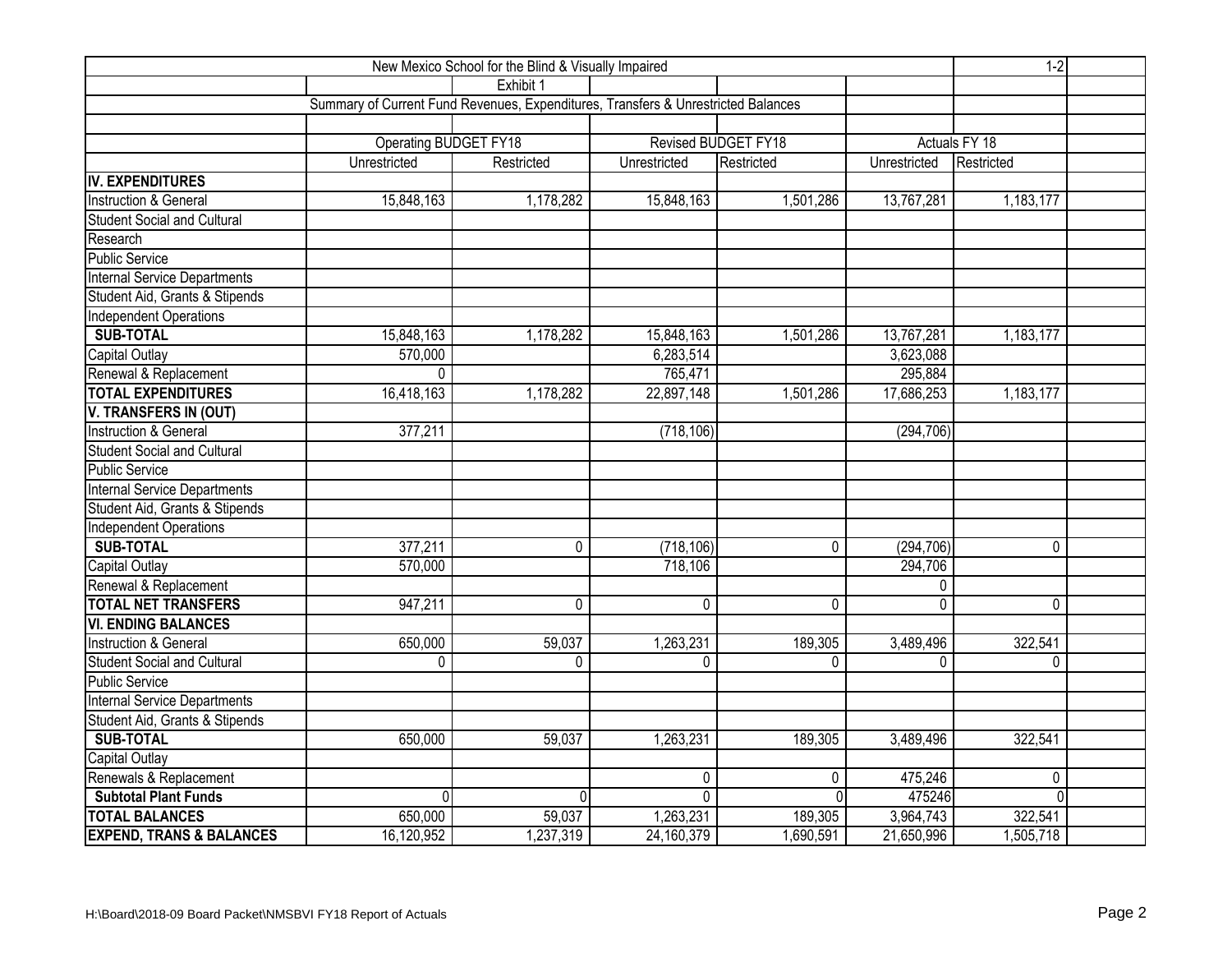|                                          |                              | New Mexico School for the Blind & Visually Impaired |                     |              |              | $2-1$          |  |
|------------------------------------------|------------------------------|-----------------------------------------------------|---------------------|--------------|--------------|----------------|--|
|                                          |                              | Exhibit 2                                           |                     |              |              |                |  |
|                                          |                              | Summary of Instruction & General                    |                     |              |              |                |  |
|                                          |                              |                                                     |                     |              |              |                |  |
|                                          | <b>Operating BUDGET FY18</b> |                                                     | Revised BUDGET FY18 |              |              | Actuals FY 18  |  |
|                                          | Unrestricted                 | Restricted                                          | Unrestricted        | Restricted   | Unrestricted | Restricted     |  |
| <b>REVENUES</b>                          |                              |                                                     |                     |              |              |                |  |
| <b>Tuition and Miscellaneous Fees</b>    | 0                            | $\mathbf{0}$                                        | $\mathbf{0}$        | $\mathbf{0}$ | 0            | 0              |  |
| Federal Govt Appropriations              | $\overline{0}$               | $\overline{0}$                                      | $\mathbf{0}$        | $\Omega$     | $\mathbf{0}$ | $\overline{0}$ |  |
| State Govt Appropriations                | 1,457,100                    | $\mathbf{0}$                                        | 1,315,300           | 262,996      | 1,315,300    | 141,800        |  |
| Federal Govt Grants & Contracts          | 0                            | 138,682                                             | $\mathbf 0$         | 142,300      | 0            | 136,499        |  |
| <b>State Govt Grants &amp; Contracts</b> | 0                            | 981,600                                             | $\Omega$            | 956,915      | $\Omega$     | 953,585        |  |
| Private Gifts, Grants & Contracts (dona  | 5,000                        | 58,000                                              | 5,000               | 139,076      | 2,699        | 84,528         |  |
| Endowments, Land, Permanent Fund         | 13,370,000                   | $\mathbf{0}$                                        | 13,445,000          | 0            | 13,185,570   | 0              |  |
| <b>Other Sources</b>                     | 49,500                       | $\Omega$                                            | 101,437             | $\Omega$     | 85,149       | $\mathbf{0}$   |  |
| <b>SUB-TOTAL</b>                         | 14,881,600                   | 1,178,282                                           | 14,866,737          | 1,501,286    | 14,588,718   | 1,316,412      |  |
| Capital Outlay                           |                              |                                                     |                     |              |              |                |  |
| Renewal & Replacement                    |                              |                                                     |                     |              |              |                |  |
| <b>TOTAL REVENUES</b>                    | 14,881,600                   | 1,178,282                                           | 14,866,737          | 1,501,286    | 14,588,718   | 1,316,412      |  |
| <b>BEGINNING BALANCES</b>                | 1,239,352                    | 59,037                                              | 2,962,764           | 189,305      | 2,962,764    | 189,305        |  |
| <b>TOTAL AVAILABLE</b>                   | 16,120,952                   | 1,237,319                                           | 17,829,501          | 1,690,591    | 17,551,482   | 1,505,717      |  |
| <b>EXPENDITURES</b>                      |                              |                                                     |                     |              |              |                |  |
| Instruction                              | 5,460,715                    | 182,100                                             | 5,456,050           | 175,865      | 4,933,654    | 149,345        |  |
| Academic Support                         | 3,673,973                    | 446,182                                             | 3,681,240           | 529,975      | 3,372,400    | 501,432        |  |
| Student Services                         | 1,990,607                    | 550,000                                             | 1,988,254           | 789,896      | 1,473,701    | 528,770        |  |
| <b>Institutional Support</b>             | 2,768,355                    | $\mathbf 0$                                         | 2,745,875           | 5,550        | 2,301,420    | 3,630          |  |
| Operation & Maintenance of Plant         | 1,954,513                    |                                                     | 1,976,744           | $\Omega$     | 1,686,105    | $\mathbf{0}$   |  |
| <b>SUB-TOTAL</b>                         | 15,848,163                   | 1,178,282                                           | 15,848,163          | 1,501,286    | 13,767,281   | 1,183,177      |  |
| <b>Capital Outlay</b>                    |                              |                                                     |                     |              |              |                |  |
| Renewal & Replacement                    |                              |                                                     |                     |              |              |                |  |
| <b>TOTAL EXPENDITURES</b>                | 15,848,163                   | 1,178,282                                           | 15,848,163          | 1,501,286    | 13,767,281   | 1,183,177      |  |
| <b>TRANSFERS (IN) OUT OF I&amp;G</b>     |                              |                                                     |                     |              |              |                |  |
| Non- Mandatory Transfers - I&G           |                              |                                                     |                     |              |              |                |  |
| Renewals & Replacements                  |                              |                                                     | $\mathbf 0$         |              | 0            |                |  |
| Major Capital Outlay                     |                              |                                                     |                     |              |              |                |  |
| Minor Capital Outlay                     | 570,000                      |                                                     | 718,106             |              | 294,706      |                |  |
| Non-B udgetary Exhibits:                 |                              |                                                     |                     |              |              |                |  |
| Quasi-Endowment Fund                     | (947, 211)                   |                                                     |                     |              | $\mathbf 0$  |                |  |
| <b>TOTAL NET TRANSFERS</b>               | (377, 211)                   | $\Omega$                                            | 718,106             | $\Omega$     | 294,706      | $\mathbf 0$    |  |
| <b>ENDING BALANCE</b>                    | 650,000                      | 59,037                                              | 1,263,231           | 189,305      | 3,489,496    | 322,541        |  |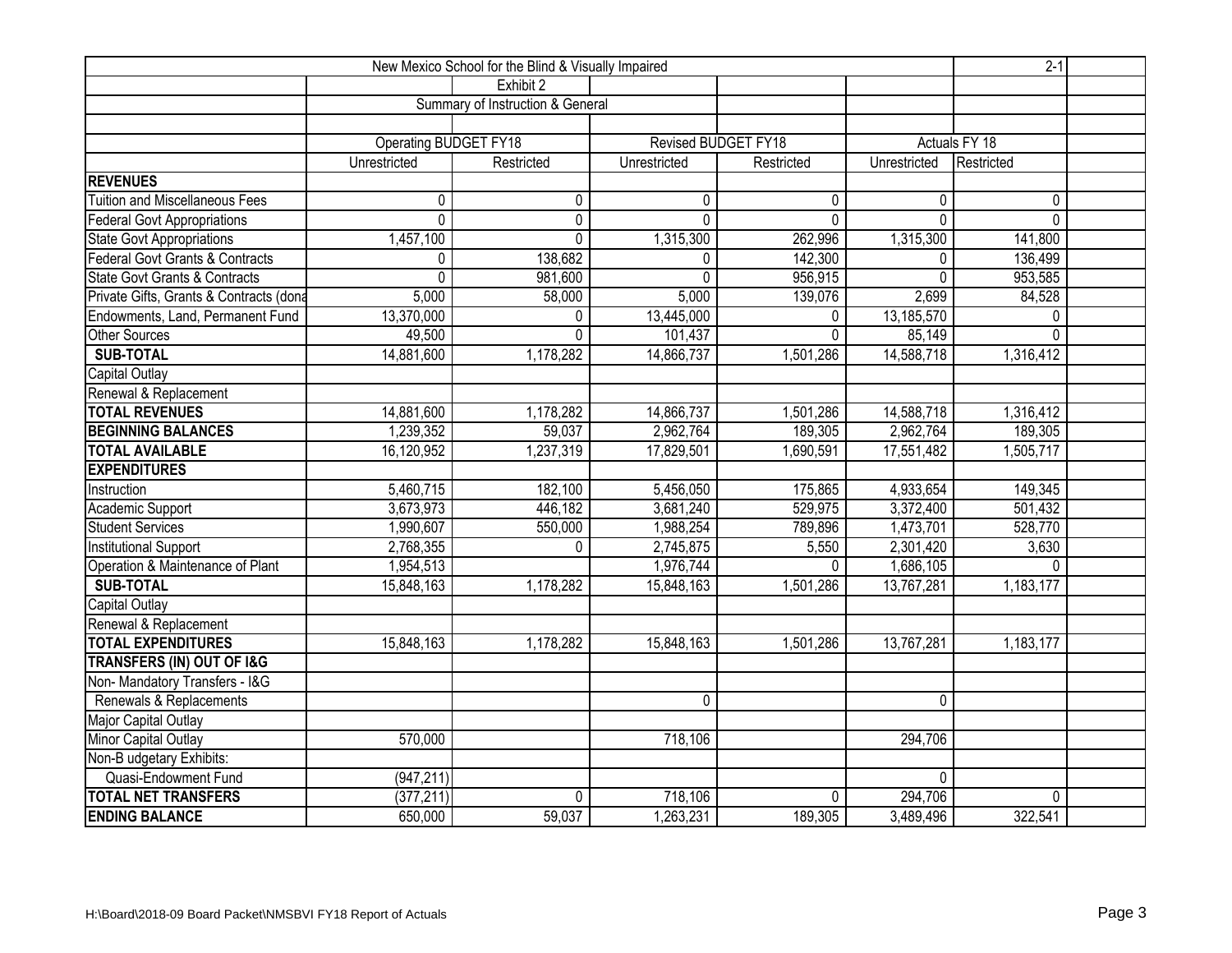| New Mexico School for the Blind & Visually Impaired |                              |                             |                |                     |                |                |  |  |  |  |  |
|-----------------------------------------------------|------------------------------|-----------------------------|----------------|---------------------|----------------|----------------|--|--|--|--|--|
|                                                     |                              | Exhibit 1A                  |                |                     |                |                |  |  |  |  |  |
|                                                     |                              | <b>Details of Transfers</b> |                |                     |                |                |  |  |  |  |  |
|                                                     | <b>Operating BUDGET FY18</b> |                             |                | Revised BUDGET FY18 |                | Actuals FY 18  |  |  |  |  |  |
|                                                     | Unrestricted                 | Restricted                  | Unrestricted   | Restricted          | Unrestricted   | Restricted     |  |  |  |  |  |
| A. Instruction & General Transfers                  |                              |                             |                |                     |                |                |  |  |  |  |  |
| Non-Mandatory                                       |                              |                             |                |                     |                |                |  |  |  |  |  |
| I & G (from Quasi-Endowment)                        | (947, 211)                   |                             | 0              |                     | 0              |                |  |  |  |  |  |
| 18G                                                 |                              |                             |                |                     |                |                |  |  |  |  |  |
| <b>Public Service</b>                               |                              |                             |                |                     |                |                |  |  |  |  |  |
| <b>Auxiliary Enterprises</b>                        |                              |                             |                |                     |                |                |  |  |  |  |  |
| Capital Outlay                                      | 570,000                      |                             | 718,106        |                     | 294,706        |                |  |  |  |  |  |
| Subtotal Non-Mandatory                              | (377, 211)                   | 0                           | 718,106        | 0                   | 294,706        | $\mathbf 0$    |  |  |  |  |  |
| Required                                            |                              |                             |                |                     |                |                |  |  |  |  |  |
| 18G                                                 |                              |                             |                |                     |                |                |  |  |  |  |  |
| <b>Student Aid</b>                                  |                              |                             |                |                     |                |                |  |  |  |  |  |
| Capital Outlay                                      |                              |                             |                |                     |                |                |  |  |  |  |  |
| Renewal and Replacement                             | $\mathbf 0$                  |                             | 0              |                     | 0              |                |  |  |  |  |  |
| Subtotal Required                                   | $\mathbf 0$                  | 0                           | 0              | 0                   | 0              | $\pmb{0}$      |  |  |  |  |  |
| <b>TOTAL TRANSFERS (EXH 2)</b>                      | (377, 211)                   | 0                           | 718,106        | 0                   | 294,706        | $\mathbf 0$    |  |  |  |  |  |
| <b>B. Student Soc &amp; Cultural Dev Transfers</b>  |                              |                             |                |                     |                |                |  |  |  |  |  |
|                                                     |                              |                             |                |                     |                |                |  |  |  |  |  |
| <b>TOTAL TRANSFERS (EXH 15)</b>                     | $\mathbf 0$                  | 0                           | 0              | 0                   | 0              | $\mathbf 0$    |  |  |  |  |  |
| <b>C. Research Transfers</b>                        |                              |                             |                |                     |                |                |  |  |  |  |  |
|                                                     | $\mathbf 0$                  | 0                           | 0              | 0                   | 0              | $\overline{0}$ |  |  |  |  |  |
| <b>TOTAL TRANSFERS (EXH 16)</b>                     |                              |                             |                |                     |                |                |  |  |  |  |  |
| <b>D. Public Service Transfers</b>                  |                              |                             |                |                     |                |                |  |  |  |  |  |
| Non-Mandatory I & G                                 |                              |                             |                |                     |                |                |  |  |  |  |  |
| <b>TOTAL TRANSFERS (EXH 17)</b>                     | $\mathbf 0$                  | $\pmb{0}$                   | 0              | 0                   | 0              | $\overline{0}$ |  |  |  |  |  |
| <b>E. Internal Service Transfers</b>                |                              |                             |                |                     |                |                |  |  |  |  |  |
| <b>TOTAL TRANSFERS (EXH 18)</b>                     | $\overline{0}$               | 0                           | $\overline{0}$ | 0                   | $\overline{0}$ | $\overline{0}$ |  |  |  |  |  |
|                                                     |                              |                             |                |                     |                |                |  |  |  |  |  |
| F. Student Aid Grants & Stipends Transfers          |                              |                             |                |                     |                |                |  |  |  |  |  |
| <b>TOTAL TRANSFERS (EXH 19)</b>                     | $\overline{0}$               | 0                           | 0              | $\overline{0}$      | $\overline{0}$ | $\overline{0}$ |  |  |  |  |  |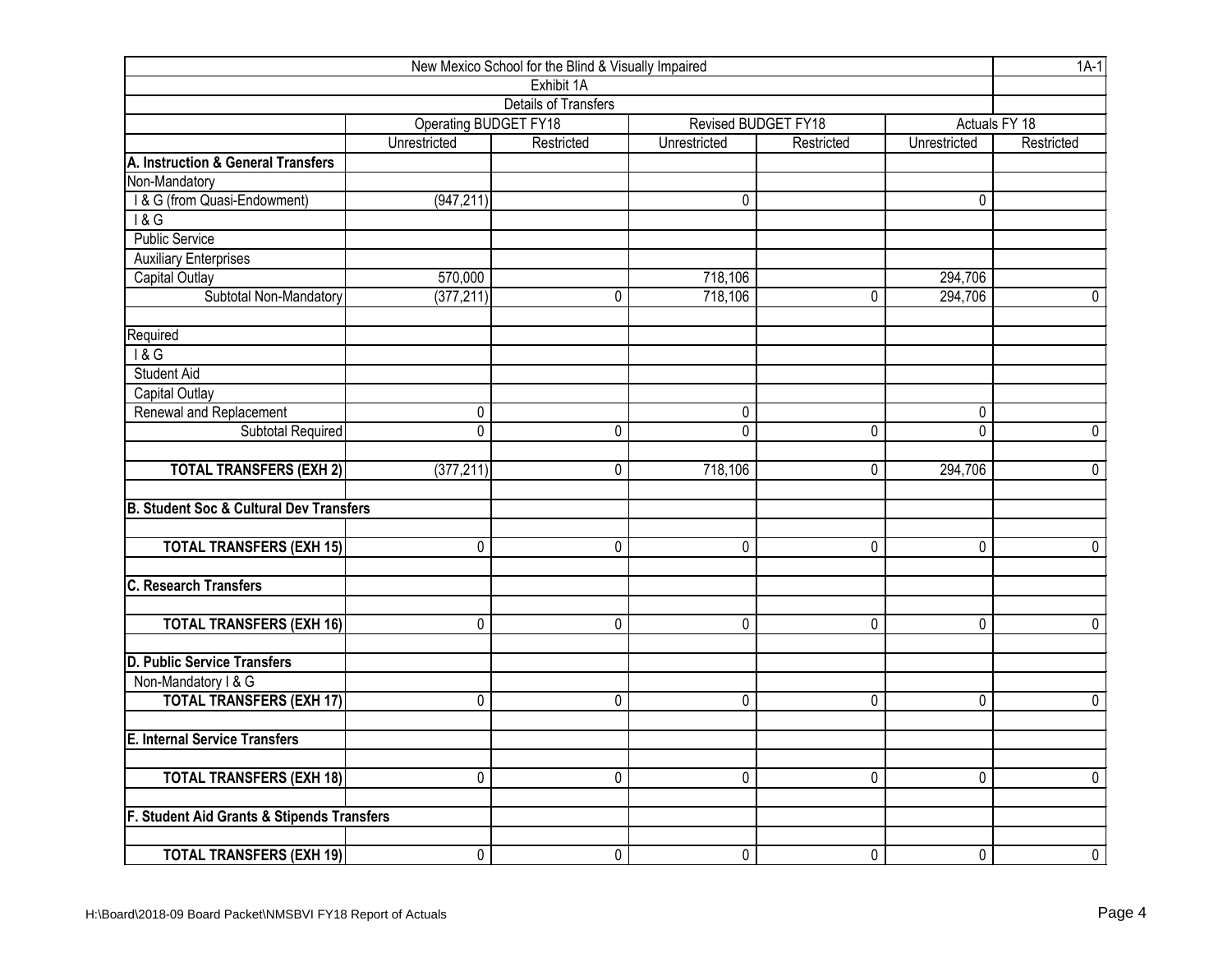|                                            |                       | New Mexico School for the Blind & Visually Impaired |              |                     |              | $1A-2$        |
|--------------------------------------------|-----------------------|-----------------------------------------------------|--------------|---------------------|--------------|---------------|
|                                            |                       | Exhibit 1A                                          |              |                     |              |               |
|                                            |                       | <b>Details of Transfers</b>                         |              |                     |              |               |
|                                            |                       |                                                     |              |                     |              |               |
|                                            | Operating BUDGET FY18 |                                                     |              | Revised BUDGET FY18 |              | Actuals FY 18 |
|                                            | Unrestricted          | Restricted                                          | Unrestricted | Restricted          | Unrestricted | Restricted    |
| <b>G. Auxiliary Enterprises Transfers</b>  |                       |                                                     |              |                     |              |               |
|                                            |                       |                                                     |              |                     |              |               |
| <b>TOTAL TRANSFERS (EXH 20)</b>            | 0                     | 0                                                   | 0            | 0                   | 0            | 0             |
|                                            |                       |                                                     |              |                     |              |               |
| H. Intercollegiate Transfers               |                       |                                                     |              |                     |              |               |
|                                            |                       |                                                     |              |                     |              |               |
| <b>TOTAL TRANSFERS (EXH 21)</b>            | 0                     | $\mathbf 0$                                         | 0            | 0                   | 0            | 0             |
|                                            |                       |                                                     |              |                     |              |               |
| <b>I. Independent Operations Transfers</b> |                       |                                                     |              |                     |              |               |
|                                            |                       |                                                     |              |                     |              |               |
| <b>TOTAL TRANSFERS (EXH 22)</b>            | $\mathbf{0}$          | 0                                                   | 0            | 0                   | 0            | $\mathbf{0}$  |
|                                            |                       |                                                     |              |                     |              |               |
| J. Capital Outlay Transfers                |                       |                                                     |              |                     |              |               |
| Non-Mandatory                              |                       |                                                     |              |                     |              |               |
| I & G - To Capital Outlay                  | (570,000)             |                                                     | (718, 106)   |                     | (294, 706)   |               |
| BR&R to Capital Outlay                     |                       |                                                     |              |                     |              |               |
| Subtotal Non-Mandatory                     | (570,000)             | 0                                                   | (718, 106)   | 0                   | (294, 706)   | $\mathbf 0$   |
| Required                                   |                       |                                                     |              |                     |              |               |
| 18G                                        |                       |                                                     |              |                     |              |               |
| <b>Subtotal Required</b>                   | 0                     | $\mathbf 0$                                         | 0            | 0                   | 0            | $\pmb{0}$     |
| <b>TOTAL TRANSFERS (EXH I)</b>             | (570,000)             | 0                                                   | (718, 106)   | 0                   | (294, 706)   | $\mathbf 0$   |
|                                            |                       |                                                     |              |                     |              |               |
| K. Renewal and Replacement Transfers       |                       |                                                     |              |                     |              |               |
| Required I & G                             |                       |                                                     |              |                     | 0            |               |
| <b>BR&amp;R</b> to Capital Outlay          | 0                     |                                                     | 0<br>0       |                     | 0            |               |
| <b>TOTAL TRANSFERS (EXH II)</b>            | 0                     | 0                                                   |              | 0                   | 0            | $\mathbf 0$   |
| <b>Total Net Transfers</b>                 |                       | $\mathbf 0$                                         | 0            | 0                   | 0            | 0             |
|                                            | (947, 211)            |                                                     |              |                     |              |               |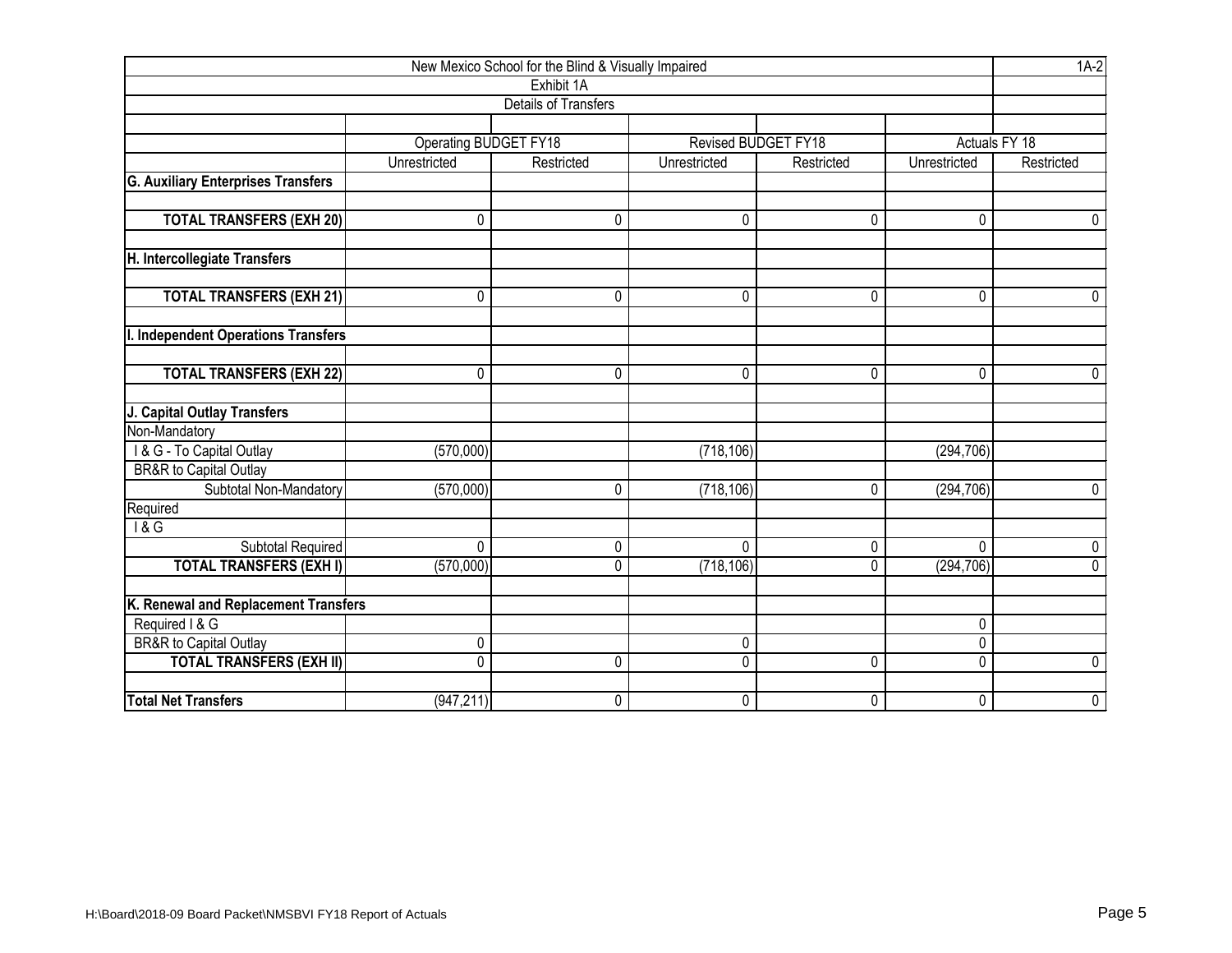| New Mexico School for the Blind & Visually Impaired |            |                                    |                                                         |                     |               |  |  |  |  |  |  |
|-----------------------------------------------------|------------|------------------------------------|---------------------------------------------------------|---------------------|---------------|--|--|--|--|--|--|
|                                                     |            |                                    |                                                         |                     |               |  |  |  |  |  |  |
|                                                     |            |                                    |                                                         |                     |               |  |  |  |  |  |  |
|                                                     |            |                                    |                                                         |                     |               |  |  |  |  |  |  |
| Unrestricted                                        | Restricted | Unrestricted                       | Restricted                                              | Unrestricted        | Restricted    |  |  |  |  |  |  |
| 984,100                                             |            | 842,300                            |                                                         | 842,300             |               |  |  |  |  |  |  |
| 0                                                   |            | 0                                  |                                                         | 0                   |               |  |  |  |  |  |  |
| 0                                                   |            |                                    | 262,996                                                 |                     | 141,800       |  |  |  |  |  |  |
| 111,100                                             |            | 111,100                            |                                                         | 111,100             |               |  |  |  |  |  |  |
| 361,900                                             |            | 361,900                            |                                                         | 361,900             |               |  |  |  |  |  |  |
| 1,457,100                                           |            | 1,315,300                          | 262,996                                                 | 1,315,300           | 141,800       |  |  |  |  |  |  |
|                                                     |            |                                    |                                                         |                     |               |  |  |  |  |  |  |
|                                                     |            |                                    |                                                         |                     |               |  |  |  |  |  |  |
|                                                     |            |                                    |                                                         |                     |               |  |  |  |  |  |  |
|                                                     |            |                                    |                                                         |                     |               |  |  |  |  |  |  |
|                                                     |            |                                    |                                                         |                     |               |  |  |  |  |  |  |
|                                                     |            | Exhibit 4<br>Operating BUDGET FY18 | Governmental Appropriations for Instruction and General | Revised BUDGET FY18 | Actuals FY 18 |  |  |  |  |  |  |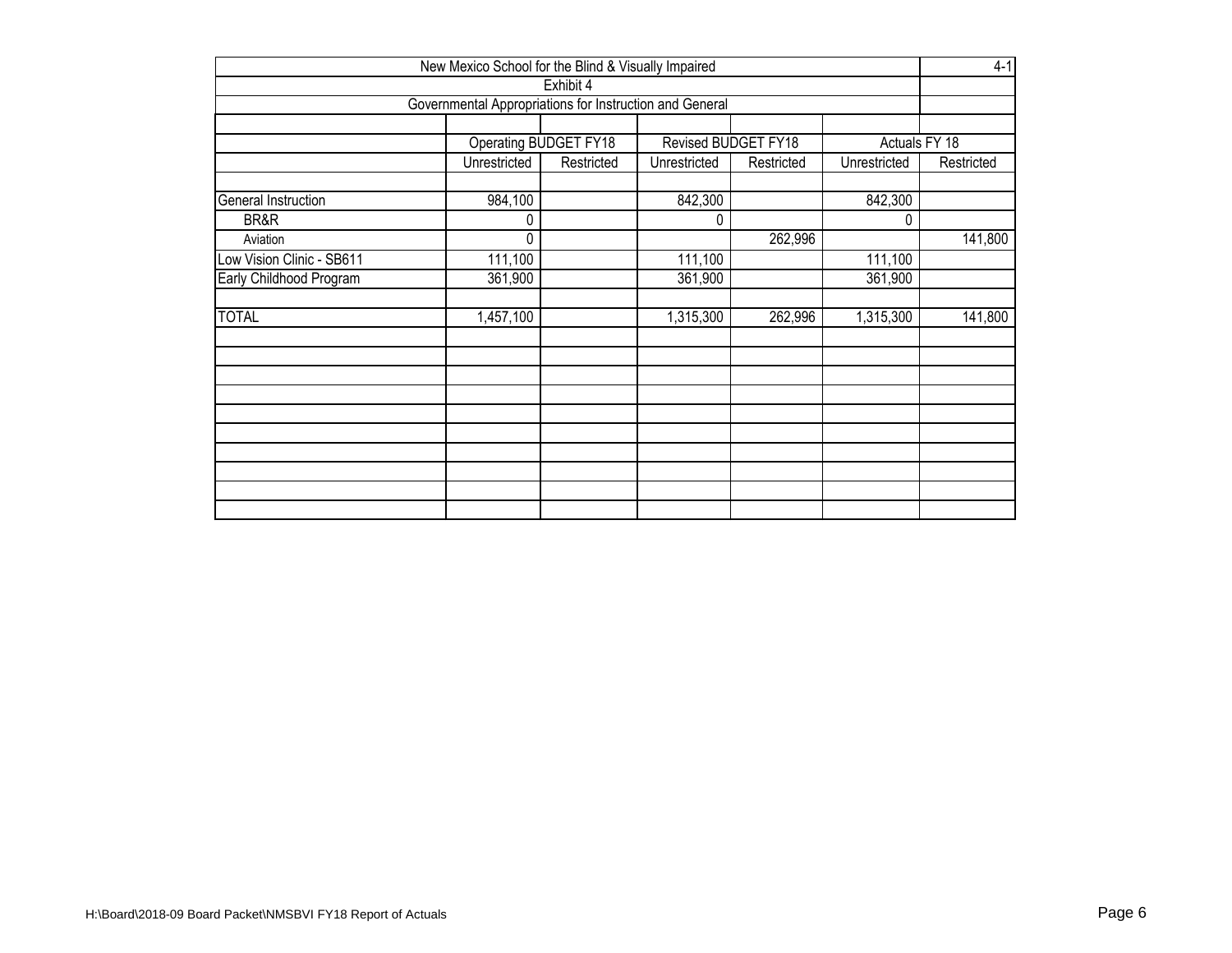|                                                             | New Mexico School for the Blind & Visually Impaired |            |                     |            |               |            |  |  |
|-------------------------------------------------------------|-----------------------------------------------------|------------|---------------------|------------|---------------|------------|--|--|
|                                                             | Exhibit 5                                           |            |                     |            |               |            |  |  |
| Government Grants and Contracts for Instruction and General |                                                     |            |                     |            |               |            |  |  |
|                                                             | <b>Operating BUDGET FY18</b>                        |            | Revised BUDGET FY18 |            | Actuals FY 18 |            |  |  |
|                                                             | Unrestricted                                        | Restricted | Unrestricted        | Restricted | Unrestricted  | Restricted |  |  |
| Unrestricted                                                |                                                     |            |                     |            |               |            |  |  |
| Federal                                                     |                                                     |            | 0                   |            | 0             |            |  |  |
| For Reporting Veterans                                      | 0                                                   |            | 0                   |            | 0             |            |  |  |
| For Admin. Of Student Aid Prog.                             | ſ                                                   | 0          | 0                   |            | 0             |            |  |  |
| Cost of Educ.-Fellowship Prog                               | ſ                                                   |            | 0                   |            | 0             |            |  |  |
| <b>CETA</b>                                                 | ſ                                                   | 0          | 0                   |            | 0             |            |  |  |
|                                                             |                                                     |            |                     |            |               |            |  |  |
| Total Federal (Exh. 2)                                      | ſ                                                   | 0          | 0                   | 0          | 0             |            |  |  |
|                                                             |                                                     |            |                     |            |               |            |  |  |
|                                                             |                                                     |            |                     |            |               |            |  |  |
| State                                                       |                                                     |            |                     |            |               |            |  |  |
| State Appropriation                                         | 1,457,100                                           | 0          | 1,315,300           |            | 1,315,300     |            |  |  |
| PED                                                         |                                                     |            |                     |            | 0             |            |  |  |
| Total State (Exh. 2)                                        | 1,457,100                                           | $\Omega$   | 1,315,300           |            | 1,315,300     |            |  |  |
|                                                             |                                                     |            |                     |            |               |            |  |  |
| Local                                                       | $\Omega$                                            | 0          | $\Omega$            | $\Omega$   | 0             |            |  |  |
|                                                             |                                                     |            |                     |            |               |            |  |  |
| Total Local (Exh. 2)                                        | $\mathbf{0}$<br>0<br>$\Omega$<br>0<br>0             |            |                     |            |               |            |  |  |
| <b>Total Unrestricted</b>                                   | 1,457,100                                           | 0          | 1,315,300           | 0          | 1,315,300     |            |  |  |
|                                                             |                                                     |            |                     |            |               |            |  |  |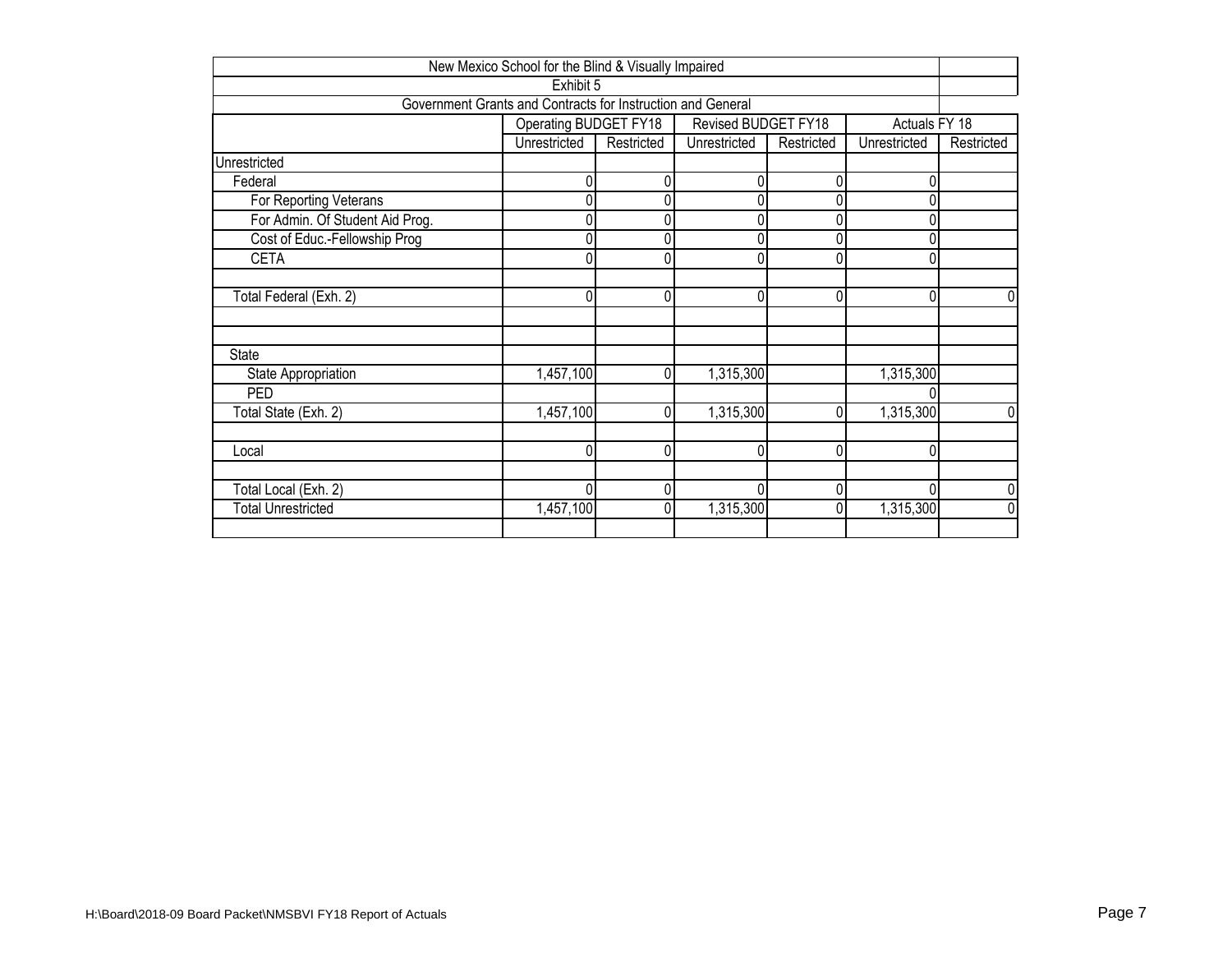| Restricted                               |          |             |          |         |              |         |
|------------------------------------------|----------|-------------|----------|---------|--------------|---------|
| Federal                                  |          |             |          |         |              |         |
| <b>Library Grants</b>                    | 0        | $\mathbf 0$ | 0        | 0       | $\mathbf{0}$ |         |
| Instruction (Exh. 10)                    | ſ        |             |          |         |              |         |
| Academic Support (Exh. 11)               |          |             |          |         |              |         |
| Student Services (Exh. 12)               | 0        | 0           | 0        |         |              |         |
| Institutional Support (Exh. 13)          | 0        | 0           | ſ        | 0       | 0            |         |
| O & M of Plant (Exh. 14)                 | 0        | 0           | 0        | 0       | $\mathbf{0}$ |         |
| DOH - FIT - Video Project                |          |             |          |         |              |         |
| Navajo Nation                            |          |             |          | 106,182 |              | 104,871 |
| PED - IDEA B                             |          |             |          | 36,118  |              | 31,628  |
|                                          |          |             |          |         |              |         |
|                                          |          |             |          |         |              |         |
| Total Federal (Exh. 2)                   | 0        | 0           | O        | 142,300 | $\Omega$     | 136,499 |
| <b>State</b>                             | 0        |             |          |         | $\Omega$     |         |
| Medicaid                                 |          | 980,000     |          | 950,000 |              | 952,728 |
| PED - State Textbooks                    |          | 1,600       |          | 6,915   |              | 856     |
| PED - Resource Center                    |          |             |          |         |              |         |
| State Appropriation - Aviation Carryover |          |             |          | 0       |              |         |
|                                          |          |             |          |         |              |         |
| Total State (Exh. 2)                     | 0        | 981,600     | $\Omega$ | 956,915 | $\Omega$     | 953,585 |
| Local                                    | $\Omega$ | $\mathbf 0$ | $\Omega$ | 0       | 0            | U       |
|                                          |          |             |          |         |              |         |
| Total Local (Exh. 2)                     | 0        | 0           | ſ        | 0       | $\Omega$     |         |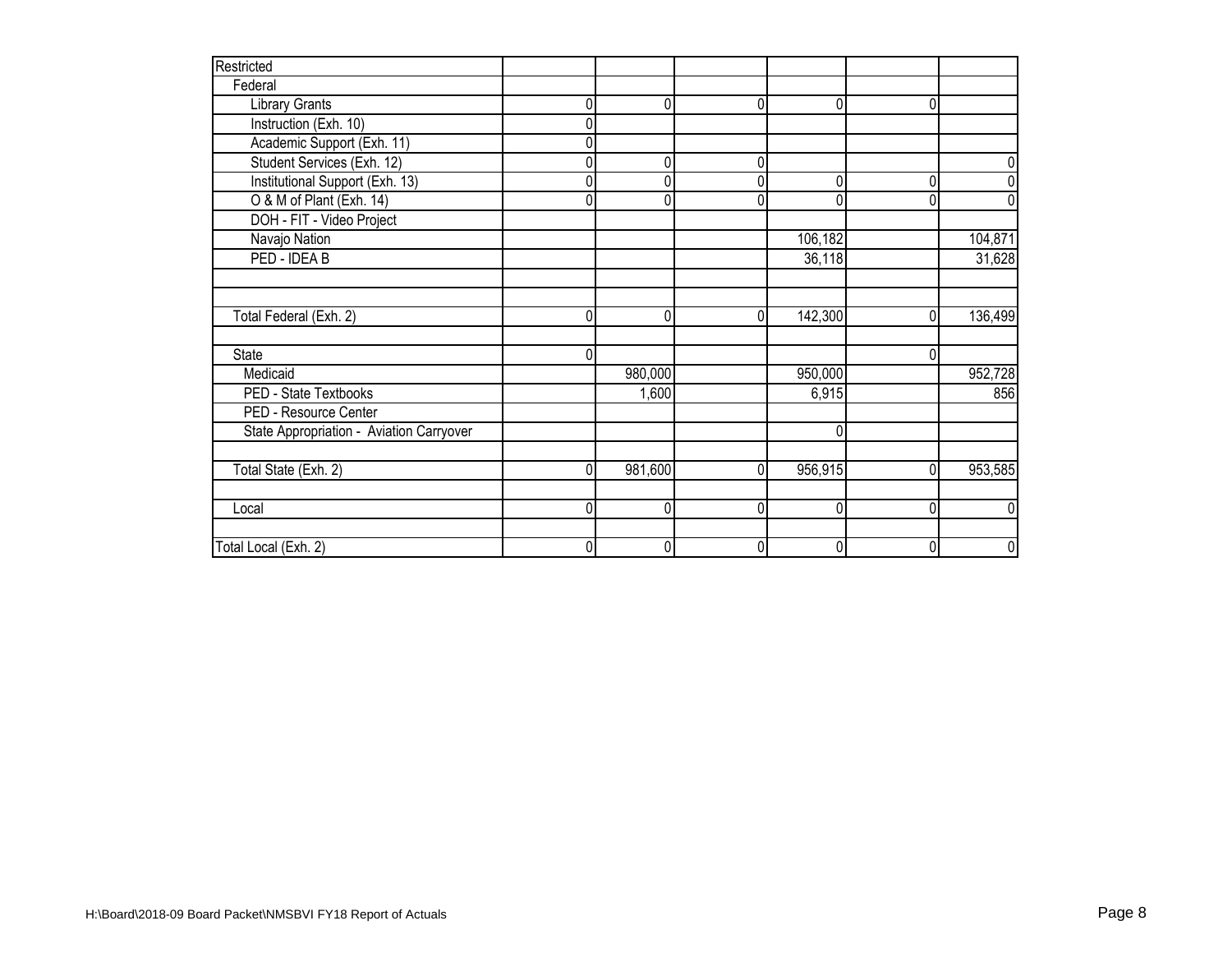## New Mexico School for the Blind & Visually Impaired Exhibit 6 Private Gifts, Grants and Contracts for Instruction and General

|    |                      | <b>Operating Budget FY18</b> |            |              | Revised Budget FY18 | Actuals FY 18 |            |
|----|----------------------|------------------------------|------------|--------------|---------------------|---------------|------------|
|    |                      | Unrestricted                 | Restricted | Unrestricted | Restricted          | Unrestricted  | Restricted |
| 14 |                      |                              |            |              |                     |               |            |
| 5  |                      |                              |            |              |                     |               |            |
| 6  | Minerals I & G Grant |                              |            |              |                     |               |            |
| 17 | Donations            | 5,000                        | 58,000     | 5,000        | 139,076             | 2,699         | 84,528     |
| 8  |                      |                              |            |              |                     |               |            |
| 9  | Total (Exh. 2)       | 5,000                        | 58,000     | 5,000        | 139,076             | 2,699         | 84,528     |
| 10 |                      |                              |            |              |                     |               |            |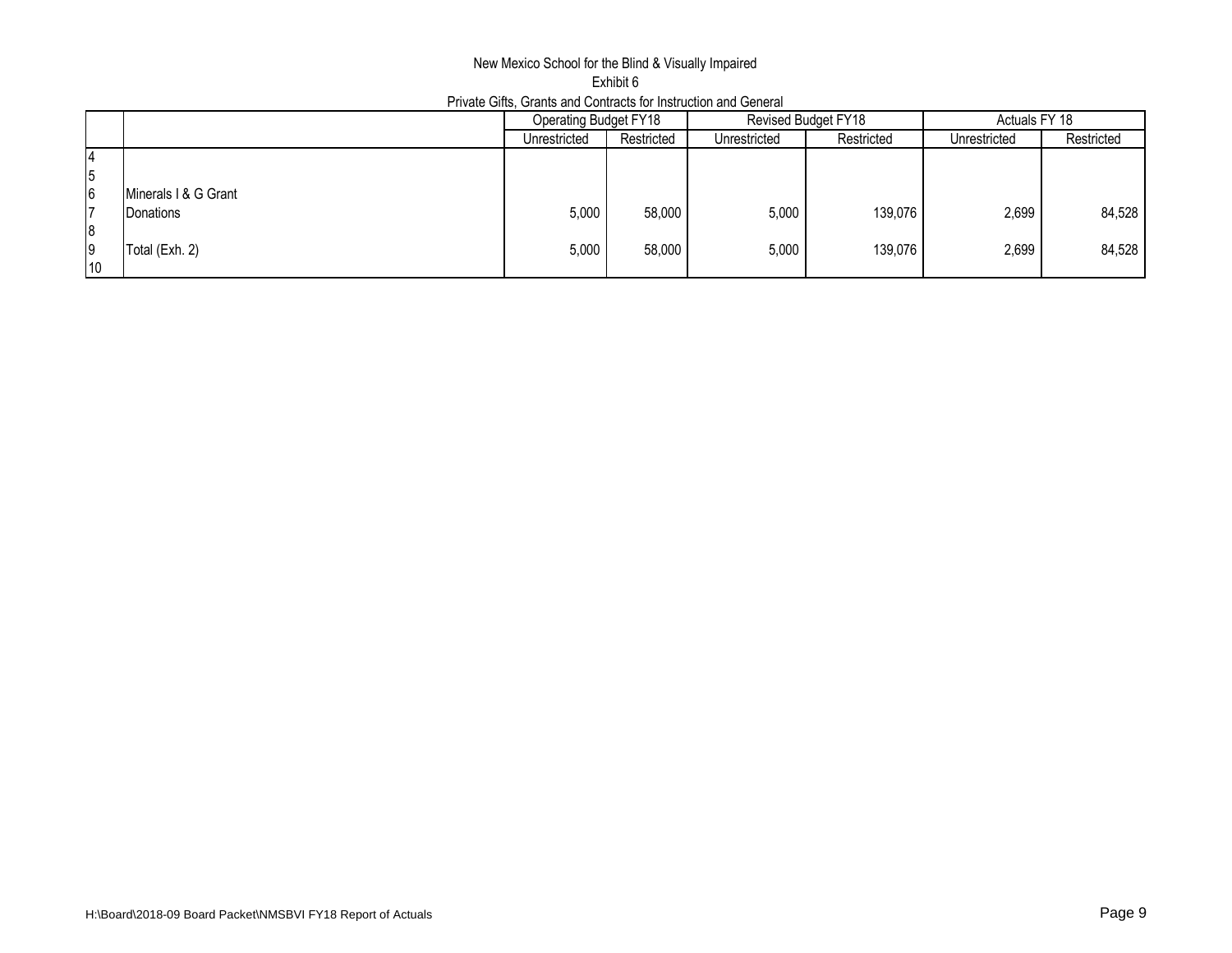|                            | New Mexico School for the Blind & Visually Impaired                  |                       |              |                     |               | $7 - 1$    |
|----------------------------|----------------------------------------------------------------------|-----------------------|--------------|---------------------|---------------|------------|
|                            |                                                                      | Exhibit 7             |              |                     |               |            |
|                            | Endowment Income, Land Income, and Permanent Fund Income for I and G |                       |              |                     |               |            |
|                            |                                                                      |                       |              |                     |               |            |
|                            |                                                                      | Operating BUDGET FY18 |              | Revised BUDGET FY18 | Actuals FY 18 |            |
|                            | Unrestricted                                                         | Restricted            | Unrestricted | Restricted          | Unrestricted  | Restricted |
|                            |                                                                      |                       |              |                     |               |            |
| PERMANENT FUND INCOME      | 12,870,000                                                           |                       | 12,870,000   |                     | 12,673,476    |            |
| <b>LAND INCOME</b>         | 500,000                                                              |                       | 575,000      |                     | 512,094       |            |
| Settlement/Reapportionment |                                                                      |                       |              |                     |               |            |
|                            |                                                                      |                       |              |                     |               |            |
| <b>TOTAL</b>               | 13,370,000                                                           |                       | 13,445,000   |                     | 13,185,570    |            |
|                            |                                                                      |                       |              |                     |               |            |
|                            |                                                                      |                       |              |                     |               |            |
|                            |                                                                      |                       |              |                     |               |            |
|                            |                                                                      |                       |              |                     |               |            |
|                            |                                                                      |                       |              |                     |               |            |
|                            |                                                                      |                       |              |                     |               |            |
|                            |                                                                      |                       |              |                     |               |            |
|                            |                                                                      |                       |              |                     |               |            |
|                            |                                                                      |                       |              |                     |               |            |
|                            |                                                                      |                       |              |                     |               |            |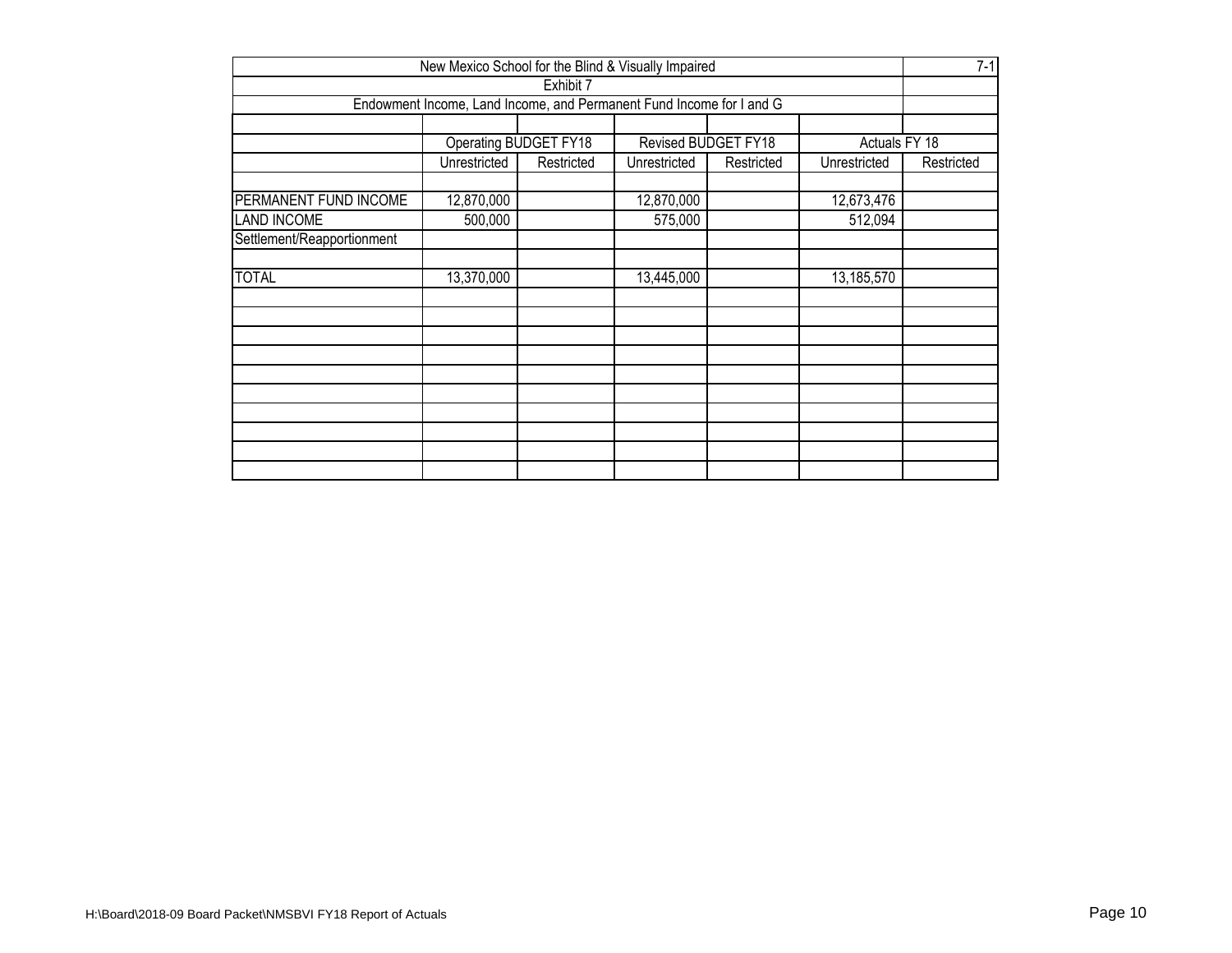|                                       | New Mexico School for the Blind & Visually Impaired |                                      |              |                            |               |             |  |  |  |  |  |  |
|---------------------------------------|-----------------------------------------------------|--------------------------------------|--------------|----------------------------|---------------|-------------|--|--|--|--|--|--|
|                                       |                                                     | Exhibit 9                            |              |                            |               |             |  |  |  |  |  |  |
|                                       |                                                     | Other Sources of Revenue for I and G |              |                            |               |             |  |  |  |  |  |  |
|                                       |                                                     |                                      |              |                            |               |             |  |  |  |  |  |  |
|                                       |                                                     |                                      |              |                            |               |             |  |  |  |  |  |  |
|                                       |                                                     | Operating BUDGET FY18                |              | <b>Revised BUDGET FY18</b> | Actuals FY 18 |             |  |  |  |  |  |  |
|                                       | Unrestricted                                        | Restricted                           | Unrestricted | Restricted                 | Unrestricted  | Restricted  |  |  |  |  |  |  |
| <b>Developmental Specialists</b>      |                                                     |                                      |              |                            |               |             |  |  |  |  |  |  |
| FIT - Training Income                 |                                                     |                                      |              |                            |               |             |  |  |  |  |  |  |
| Food Service Income                   | 12,000                                              |                                      | 13,000       |                            | 13,524        |             |  |  |  |  |  |  |
| <b>Grants/Joint Powers Agreements</b> |                                                     |                                      |              |                            | 0             |             |  |  |  |  |  |  |
| Interest Income                       | 2,500                                               |                                      | 24,517       |                            | 32,063        |             |  |  |  |  |  |  |
| Life Skills - Income                  | 3,500                                               |                                      | 3,500        |                            | 2,046         |             |  |  |  |  |  |  |
| Misc (Facilities Rental, etc.)        | 7,500                                               |                                      | 12,500       |                            | 11,109        |             |  |  |  |  |  |  |
| Murphy Estate Gas Royalty             | 0                                                   |                                      | 0            |                            | 0             |             |  |  |  |  |  |  |
| <b>ECP Training Income</b>            |                                                     |                                      |              |                            |               |             |  |  |  |  |  |  |
| Outreach Itinerate Income             |                                                     |                                      | 9,600        |                            | 10,088        |             |  |  |  |  |  |  |
| <b>Plant Asset Sales</b>              | 18,000                                              |                                      | 18,000       |                            | 0             |             |  |  |  |  |  |  |
| Resource Center - Income              | 4,000                                               |                                      | 4,000        |                            | 0             |             |  |  |  |  |  |  |
| <b>Risk Management Claims</b>         |                                                     |                                      |              |                            |               |             |  |  |  |  |  |  |
| USAC - E -Rate                        | 2,000                                               |                                      | 16,320       |                            | 16,320        |             |  |  |  |  |  |  |
| <b>GITWL</b>                          |                                                     | 0                                    |              |                            | 0             |             |  |  |  |  |  |  |
| <b>WREIC</b>                          |                                                     |                                      |              |                            | 0             |             |  |  |  |  |  |  |
| <b>TOTAL</b>                          | 49,500                                              | 0                                    | 101,437      | 0                          | 85,149        | $\mathbf 0$ |  |  |  |  |  |  |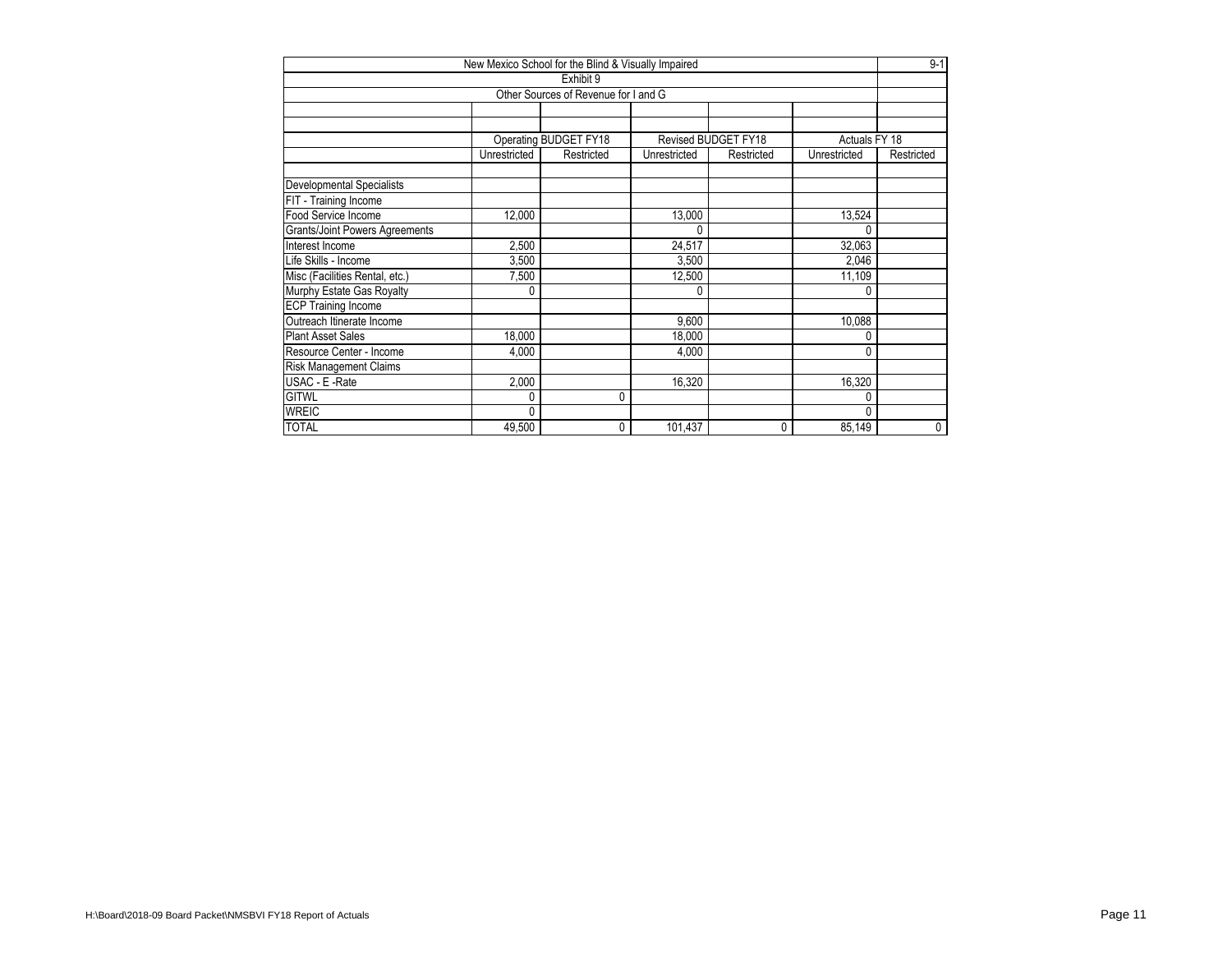| New Mexico School for the Blind & Visually Impaired |            |                       |            |                                     |            |                            |            |             |            |               |            | $10-1$   |
|-----------------------------------------------------|------------|-----------------------|------------|-------------------------------------|------------|----------------------------|------------|-------------|------------|---------------|------------|----------|
|                                                     |            |                       |            |                                     | Exhibit 10 |                            |            |             |            |               |            |          |
|                                                     |            |                       |            | <b>Expenditures for Instruction</b> |            |                            |            |             |            |               |            |          |
|                                                     |            | Operating BUDGET FY18 |            |                                     |            | <b>Revised BUDGET FY18</b> |            |             |            | Actuals FY 18 |            |          |
|                                                     |            | Unrestricted          | Restricted |                                     |            | Unrestricted               |            | Restricted  |            | Unrestricted  | Restricted |          |
|                                                     | <b>FTE</b> | Amount                | <b>FTE</b> | Amount                              | <b>FTE</b> | Amount                     | <b>FTE</b> | Amount      | <b>FTE</b> | Amount        | <b>FTE</b> | Amount   |
| <b>ACADEMIC INSTRUCTION</b>                         |            |                       |            |                                     |            |                            |            |             |            |               |            |          |
| General Instruction                                 |            | 1,394,863             |            | 92,100                              |            | 1,586,373                  |            | 105,838     |            | 1,253,125     |            | 79,345   |
| Albuquerque Pre-School                              |            | 1,992,127             |            | 63,826                              |            | 1,841,990                  |            | 43,682      |            | 1,758,188     |            | 48,530   |
| Independent Living Skills Program                   |            | 248,661               |            | 0                                   |            | 239,303                    |            | $\mathbf 0$ | 223,719    |               |            | 0        |
| Summer Programs                                     |            | 75,357                |            | $\Omega$                            |            | 75,357                     |            | 0           |            | 74,221        |            | $\Omega$ |
| Camp Life                                           |            | 33,881                |            | 0                                   |            | 33,881                     |            | 0           |            | 29,767        |            | 0        |
| Personnel Prep Program                              |            | 295,069               |            | 0                                   |            | 289,744                    |            | 0           |            | 272,850       |            | 0        |
| Post School Preparation                             |            | $\mathbf 0$           |            | 0                                   |            | $\mathbf{0}$               |            | 0           |            | $\mathbf{0}$  |            | 0        |
| <b>TOTAL</b>                                        |            | 4,039,957             |            | 155,926                             |            | 4,066,647                  |            | 149,519     |            | 3,611,870     |            | 127,875  |
| Fringe Benefits                                     |            | 1,420,758             |            | 26,174                              |            | 1,389,403                  |            | 26,346      |            | 1,321,785     |            | 21,470   |
| <b>GRAND TOTAL</b>                                  |            |                       |            |                                     |            |                            |            |             |            |               |            |          |
| <b>GENERAL INSTRUCTION</b>                          |            | 5,460,715             |            | 182,100                             |            | 5,456,050                  |            | 175,865     |            | 4,933,654     |            | 149,345  |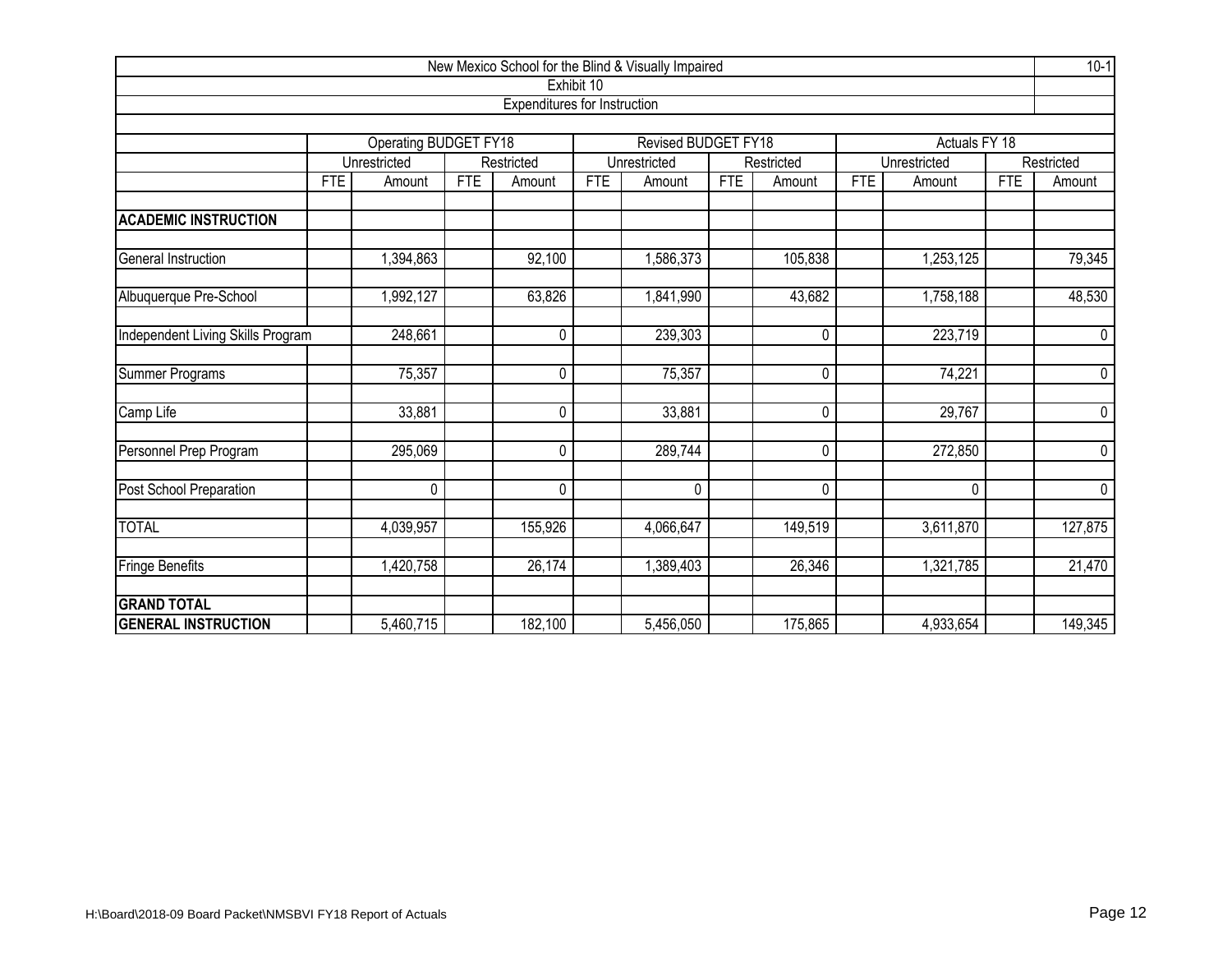|                                 |            |                       |            |                              |            | New Mexico School for the Blind & Visually Impaired |            |            |            |               |            | $10-2$           |
|---------------------------------|------------|-----------------------|------------|------------------------------|------------|-----------------------------------------------------|------------|------------|------------|---------------|------------|------------------|
|                                 |            |                       |            |                              | Exhibit 10 |                                                     |            |            |            |               |            |                  |
|                                 |            |                       |            | Expenditures for Instruction |            |                                                     |            |            |            |               |            |                  |
|                                 |            |                       |            |                              |            |                                                     |            |            |            |               |            |                  |
|                                 |            | Operating BUDGET FY18 |            |                              |            | Revised BUDGET FY18                                 |            |            |            | Actuals FY 18 |            |                  |
|                                 |            | Unrestricted          |            | Restricted                   |            | Unrestricted                                        |            | Restricted |            | Unrestricted  |            | Restricted       |
|                                 | <b>FTE</b> | Amount                | <b>FTE</b> | Amount                       | <b>FTE</b> | Amount                                              | <b>FTE</b> | Amount     | <b>FTE</b> | Amount        | <b>FTE</b> | Amount           |
| <b>GENERAL INSTRUCTION</b>      |            |                       |            |                              |            |                                                     |            |            |            |               |            |                  |
| <b>Professional Salaries</b>    | 15.6       | 855,617               |            |                              | 15.4       | $\sqrt{0.098}$ ,931                                 |            | O.         | 15.6       | 817,354       |            |                  |
| Assistant/Supervisor Salaries   | 1.0        | 49,549                |            |                              | 1.0        | 48,591                                              |            |            | 1.0        | 48,591        |            |                  |
| Secretarial & Clerical Salaries | 0.0        |                       |            |                              | 0.0        | 0                                                   |            |            | 0.0        |               |            |                  |
| <b>Technician Salaries</b>      | 12.0       | 379,959               |            |                              | 12.0       | 324,552                                             |            |            | 12.0       | 306,441       |            |                  |
| Other Salaries - Part Time/Temp |            | 17,238                |            |                              |            | 22,095                                              |            |            |            | 28,422        |            |                  |
| <b>Supplies</b>                 |            | 32,000                |            | 17,800                       |            | 29,576                                              |            | 13,114     |            | 19,752        |            | 10,488           |
| <b>Instructional Textbooks</b>  |            |                       |            |                              |            |                                                     |            | 4,210      |            |               |            |                  |
| <b>Instructional Materials</b>  |            |                       |            |                              |            |                                                     |            | 2,705      |            |               |            | $\Omega$         |
| Travel                          |            | 15,000                |            | 3,750                        |            | 15,000                                              |            | 2,805      |            | 12,681        |            | $\Omega$         |
| Training                        |            | 4,000                 |            | 3,750                        |            | 3,775                                               |            | 0          |            | 3,070         |            | $\mathbf 0$      |
| Equipment                       |            | 20,000                |            | 7,500                        |            | 20,000                                              |            | 23,004     |            | 924           |            | 22,477           |
| Repairs/Misc                    |            |                       |            |                              |            |                                                     |            |            |            | 401           |            |                  |
| Food & Beverage                 |            | 1,500                 |            | 0.00                         |            | 2,100                                               |            |            |            | .668          |            |                  |
| Dues/Subscriptions/Books        |            | 10,000                |            | 1,300                        |            | 10,000                                              |            |            |            | 8,783         |            | $\overline{203}$ |
| <b>Contracted Services</b>      |            | 5,000                 |            | 58,000                       |            | 6,752                                               |            | 60,001     |            | 1,185         |            | 46,176           |
| Community Based Instruction     |            | 5,000                 |            |                              |            | 5,000                                               |            |            |            | 3,853         |            | $\Omega$         |
| <b>TOTAL</b>                    | 28.6       | ,394,863              | 0.0        | 92,100                       | 28.4       | ,586,373                                            | 0.0        | 105,838    | 28.6       | 1,253,125     | 0.0        | 79,345           |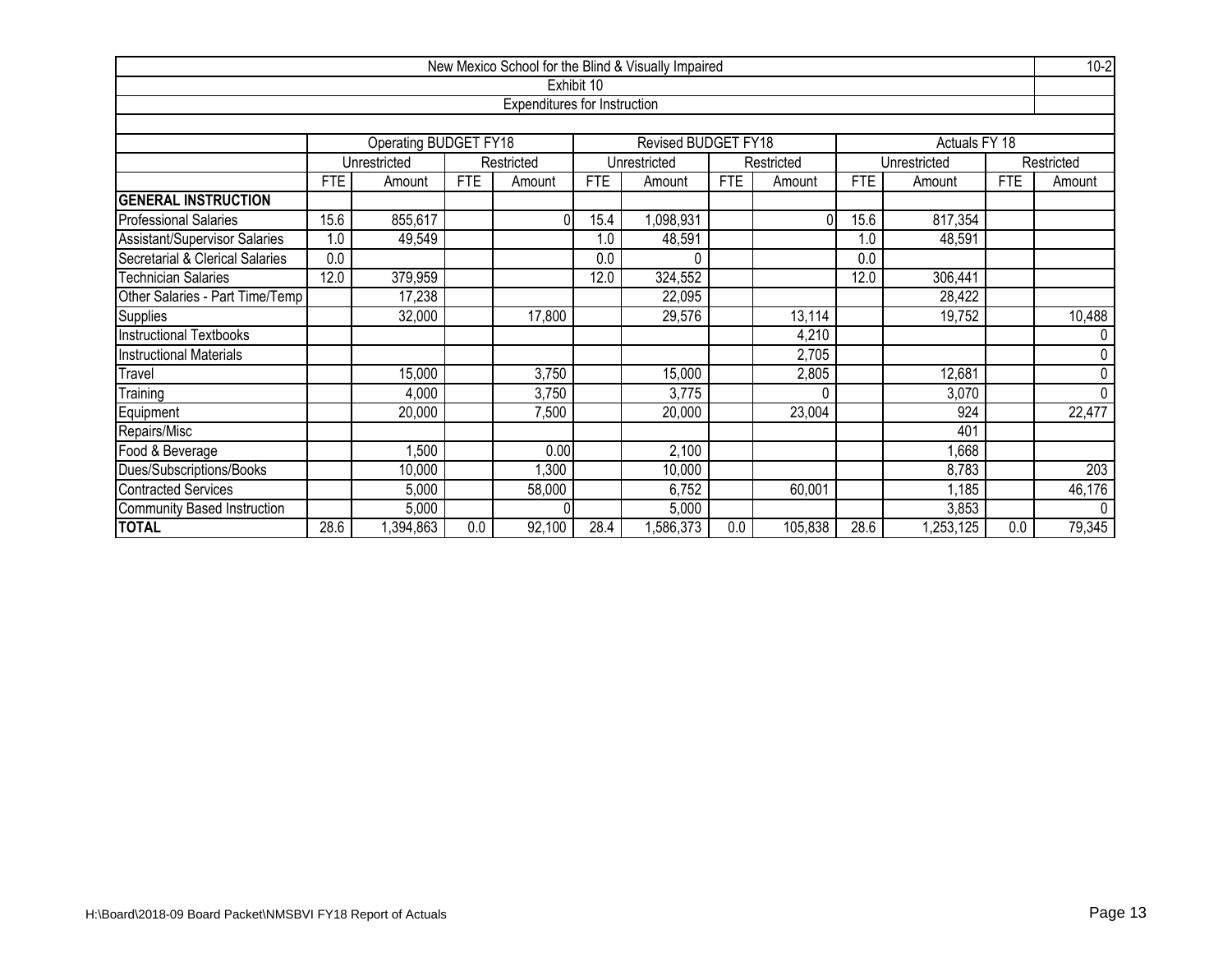|                                      |            |                              |            |                              |            | New Mexico School for the Blind & Visually Impaired |            |            |            |               |            | $10-3$     |
|--------------------------------------|------------|------------------------------|------------|------------------------------|------------|-----------------------------------------------------|------------|------------|------------|---------------|------------|------------|
|                                      |            |                              |            |                              | Exhibit 10 |                                                     |            |            |            |               |            |            |
|                                      |            |                              |            | Expenditures for Instruction |            |                                                     |            |            |            |               |            |            |
|                                      |            |                              |            |                              |            |                                                     |            |            |            |               |            |            |
|                                      |            | <b>Operating BUDGET FY18</b> |            |                              |            | Revised BUDGET FY18                                 |            |            |            | Actuals FY 18 |            |            |
|                                      |            | Unrestricted                 |            | Restricted                   |            | Unrestricted                                        |            | Restricted |            | Unrestricted  |            | Restricted |
|                                      | <b>FTE</b> | Amount                       | <b>FTE</b> | Amount                       | <b>FTE</b> | Amount                                              | <b>FTE</b> | Amount     | <b>FTE</b> | Amount        | <b>FTE</b> | Amount     |
| ALBUQUERQUE EARLY CHILDHOOD PROGRAM  |            |                              |            |                              |            |                                                     |            |            |            |               |            |            |
| <b>Professional Salaries</b>         | 23.1       | ,225,802                     | 1.1        | 60,726                       | 23.1       | 1,126,903                                           | 1.1        | 40,554     | 23.1       | 1,082,951     | 1.1        | 46,508     |
| <b>Assistant/Supervisor Salaries</b> | 1.0        | 53,379                       |            |                              | 1.0        | 52,347                                              |            |            | 1.0        | 52,347        |            |            |
| Secretarial & Clerical Salaries      | 2.0        | 68,190                       |            |                              | 2.0        | 64,595                                              |            |            | 2.0        | 61,700        |            |            |
| <b>Technician Salaries</b>           | 19.0       | 467,568                      |            |                              | 19.0       | 452,389                                             |            |            | 19.0       | 441,455       |            |            |
| Other Salaries - Part Time/Temp      | 0.5        | 55,138                       |            |                              | 0.5        | 33,259                                              |            |            | 0.5        | 19,423        |            |            |
| <b>Supplies</b>                      |            | 30,225                       |            | 0                            |            | 26,483                                              |            | 28         |            | 22,217        |            | 0          |
| Travel                               |            | 6,800                        |            |                              |            | 4,800                                               |            |            |            | 5,157         |            |            |
| Training                             |            | 6,425                        |            |                              |            | 4,146                                               |            |            |            | 4,417         |            |            |
| Equipment                            |            |                              |            | 0                            |            | $\Omega$                                            |            |            |            | 7,801         |            |            |
| Repairs/Misc                         |            |                              |            |                              |            |                                                     |            |            |            |               |            |            |
| Food & Beverage                      |            | 8,000                        |            |                              |            | 5,200                                               |            |            |            | 3,916         |            |            |
| Dues/Subscriptions/Books             |            | 600                          |            |                              |            | 245                                                 |            |            |            | 245           |            |            |
| <b>Contracted Services</b>           |            | 45,000                       |            | 3,100                        |            | 46,978                                              |            | 3,100      |            | 40,951        |            | 2,023      |
| Medicaid - State Share Reimbursement |            | 20,000                       |            |                              |            | 20,000                                              |            |            |            | 12,615        |            |            |
| Community Based Instruction          |            | 5,000                        |            |                              |            | 4,645                                               |            |            |            | 2,993         |            |            |
| <b>TOTAL</b>                         | 45.6       | 1,992,127                    | 1.1        | 63,826                       | 45.6       | 1,841,990                                           | 1.1        | 43,682     | 45.6       | 1,758,188     | 1.1        | 48,530     |
|                                      |            |                              |            |                              |            |                                                     |            |            |            |               |            |            |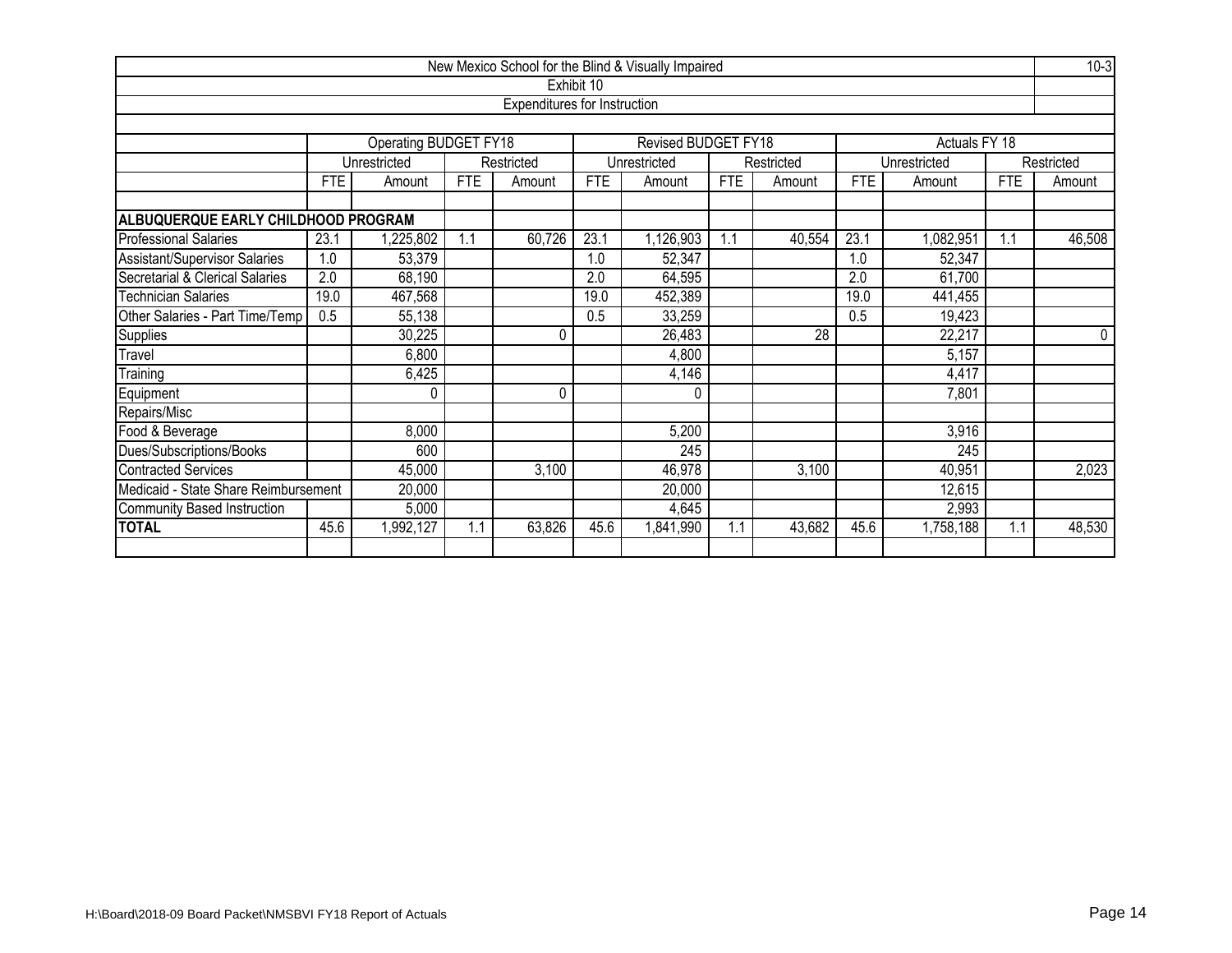|                                 |              |                       |            |                                     |            | New Mexico School for the Blind & Visually Impaired |            |            |            |               |            | $10-4$      |
|---------------------------------|--------------|-----------------------|------------|-------------------------------------|------------|-----------------------------------------------------|------------|------------|------------|---------------|------------|-------------|
|                                 |              |                       |            |                                     | Exhibit 10 |                                                     |            |            |            |               |            |             |
|                                 |              |                       |            | <b>Expenditures for Instruction</b> |            |                                                     |            |            |            |               |            |             |
|                                 |              |                       |            |                                     |            |                                                     |            |            |            |               |            |             |
|                                 |              | Operating BUDGET FY18 |            |                                     |            | Revised BUDGET FY18                                 |            |            |            | Actuals FY 18 |            |             |
|                                 |              | Unrestricted          |            | Restricted                          |            | Unrestricted                                        |            | Restricted |            | Unrestricted  |            | Restricted  |
|                                 | <b>FTE</b>   | Amount                | <b>FTE</b> | Amount                              | <b>FTE</b> | Amount                                              | <b>FTE</b> | Amount     | <b>FTE</b> | Amount        | <b>FTE</b> | Amount      |
| <b>Life Skills</b>              |              |                       |            |                                     |            |                                                     |            |            |            |               |            |             |
| <b>Professional Salaries</b>    | $.5 \square$ | 102,520               |            |                                     | 1.5        | 103,566                                             |            |            | 1.5        | 103,477       |            |             |
| Assistant/Supervisor Salaries   |              |                       |            |                                     |            |                                                     |            |            |            |               |            |             |
| Secretarial & Clerical Salaries |              |                       |            |                                     |            |                                                     |            |            |            |               |            |             |
| <b>Technician Salaries</b>      | 4.0          | 117,491               |            |                                     | 4.0        | 113,086                                             |            |            | 4.0        | 111,908       |            |             |
| Other Salaries - Part Time/Temp |              |                       |            |                                     |            |                                                     |            |            |            |               |            |             |
| <b>Supplies</b>                 |              | 9,400                 |            |                                     |            | 8,450                                               |            |            |            | 3,242         |            |             |
| Travel                          |              | 500                   |            |                                     |            | 2,200                                               |            |            |            | 612           |            |             |
| Training                        |              | 1,000                 |            |                                     |            | 250                                                 |            |            |            | 185           |            |             |
| Equipment                       |              |                       |            |                                     |            |                                                     |            |            |            |               |            |             |
| Repairs/Misc                    |              |                       |            |                                     |            |                                                     |            |            |            |               |            |             |
| Food & Beverage                 |              | 500                   |            |                                     |            | 500                                                 |            |            |            | 10            |            |             |
| Dues/Subscriptions/Books        |              | 500                   |            |                                     |            | 500                                                 |            |            |            | 135           |            |             |
| <b>Contracted Services</b>      |              | 10,000                |            |                                     |            | 4,000                                               |            |            |            | 1,470         |            |             |
| CommunityBased Instruction      |              | 6,750                 |            |                                     |            | 6,750                                               |            |            |            | 2,680         |            |             |
| <b>TOTAL</b>                    | 5.5          | 248,661               | 0.0        | 0                                   | 5.5        | 239,303                                             | 0.0        | 0          | 5.5        | 223,719       | 0.0        | $\mathbf 0$ |
|                                 |              |                       |            |                                     |            |                                                     |            |            |            |               |            |             |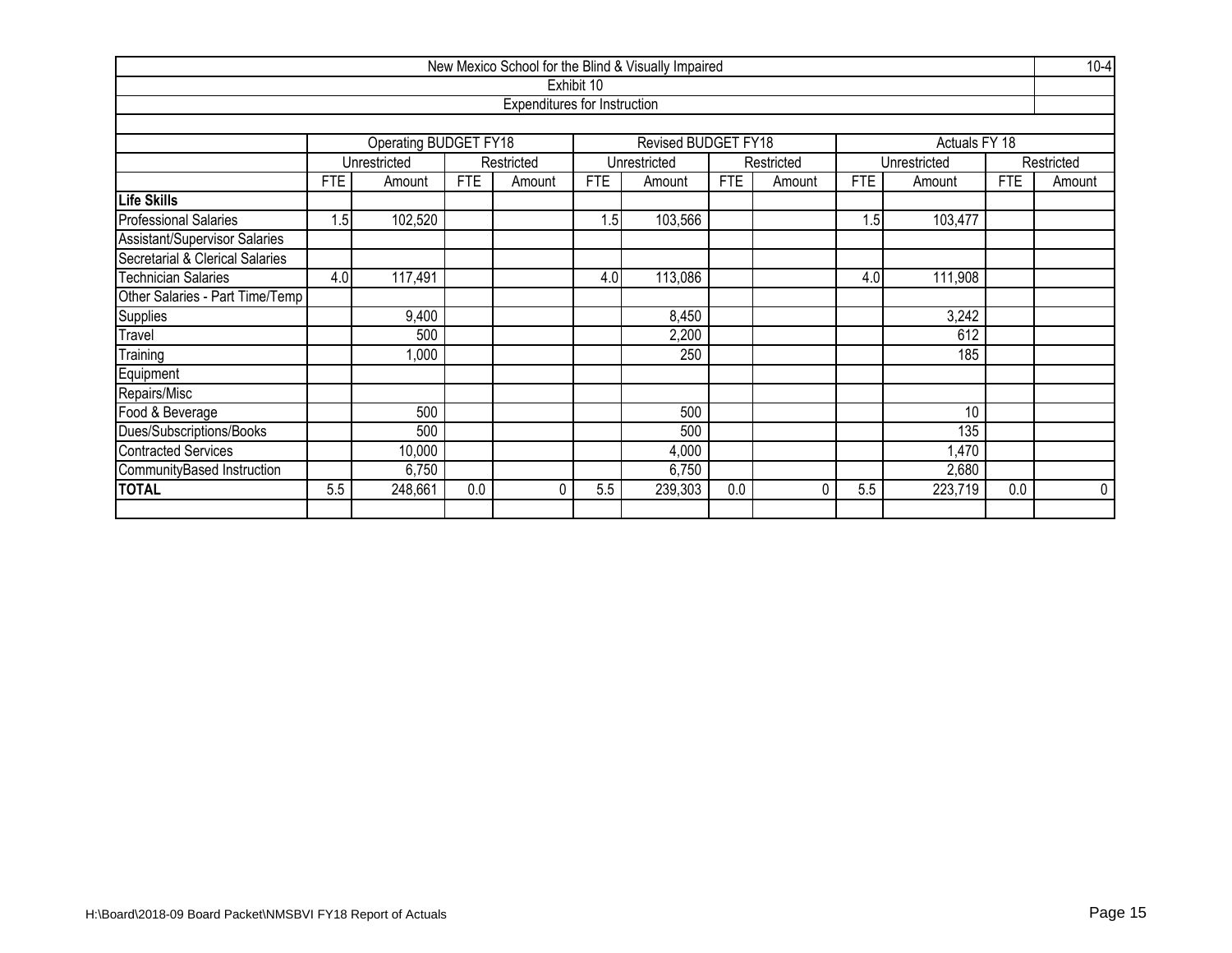|                                    |                             |                              |     |                                     |            | New Mexico School for the Blind & Visually Impaired |            |            |            |               |            | $10-5$      |
|------------------------------------|-----------------------------|------------------------------|-----|-------------------------------------|------------|-----------------------------------------------------|------------|------------|------------|---------------|------------|-------------|
|                                    |                             |                              |     |                                     | Exhibit 10 |                                                     |            |            |            |               |            |             |
|                                    |                             |                              |     | <b>Expenditures for Instruction</b> |            |                                                     |            |            |            |               |            |             |
|                                    |                             |                              |     |                                     |            |                                                     |            |            |            |               |            |             |
|                                    |                             | <b>Operating BUDGET FY18</b> |     |                                     |            | Revised BUDGET FY18                                 |            |            |            | Actuals FY 18 |            |             |
|                                    |                             | Unrestricted                 |     | Restricted                          |            | Unrestricted                                        |            | Restricted |            | Unrestricted  |            | Restricted  |
|                                    | <b>FTE</b><br>Amount<br>0.0 |                              |     | Amount                              | <b>FTE</b> | Amount                                              | <b>FTE</b> | Amount     | <b>FTE</b> | Amount        | <b>FTE</b> | Amount      |
|                                    |                             |                              |     |                                     |            |                                                     |            |            |            |               |            |             |
| <b>SUMMER PROGRAMS</b>             |                             |                              |     |                                     |            |                                                     |            |            |            |               |            |             |
| <b>Professional Salaries</b>       |                             | 18,427                       |     |                                     |            | 18,427                                              |            |            |            | 31,188        |            |             |
| Assistant/Supervisor Salaries      |                             |                              |     |                                     |            |                                                     |            |            |            |               |            |             |
| Secretarial & Clerical Salaries    |                             |                              |     |                                     |            |                                                     |            |            |            |               |            |             |
| Technician Salaries                |                             | 18,495                       |     |                                     |            | 14,684                                              |            |            |            | 12,164        |            |             |
| Other Salaries - Part Time/Temp    |                             |                              |     |                                     |            | 3,811                                               |            |            |            | 3,811         |            |             |
| Supplies                           |                             |                              |     |                                     |            | $\Omega$                                            |            |            |            |               |            |             |
| Travel                             |                             | 11,400                       |     |                                     |            | 11,400                                              |            |            |            | 14,918        |            |             |
| Training                           |                             |                              |     |                                     |            | 0                                                   |            |            |            |               |            |             |
| Equipment                          |                             |                              |     |                                     |            | 0                                                   |            |            |            |               |            |             |
| Repairs/Misc                       |                             |                              |     |                                     |            | 0                                                   |            |            |            |               |            |             |
| Food & Beverage                    |                             |                              |     |                                     |            | 0                                                   |            |            |            | (1, 418)      |            |             |
| Dues/Subscriptions/Books           |                             |                              |     |                                     |            | $\Omega$                                            |            |            |            |               |            |             |
| <b>Community Based Instruction</b> |                             | 27,035                       |     |                                     |            | 27,035                                              |            |            |            | 13,558        |            |             |
| <b>TOTAL</b>                       |                             | 75,357                       | 0.0 | 0.0                                 | 0.0        | 75,357                                              | 0.0        | 0          | 0.0        | 74,221        | 0.0        | $\mathbf 0$ |
|                                    |                             |                              |     |                                     |            |                                                     |            |            |            |               |            |             |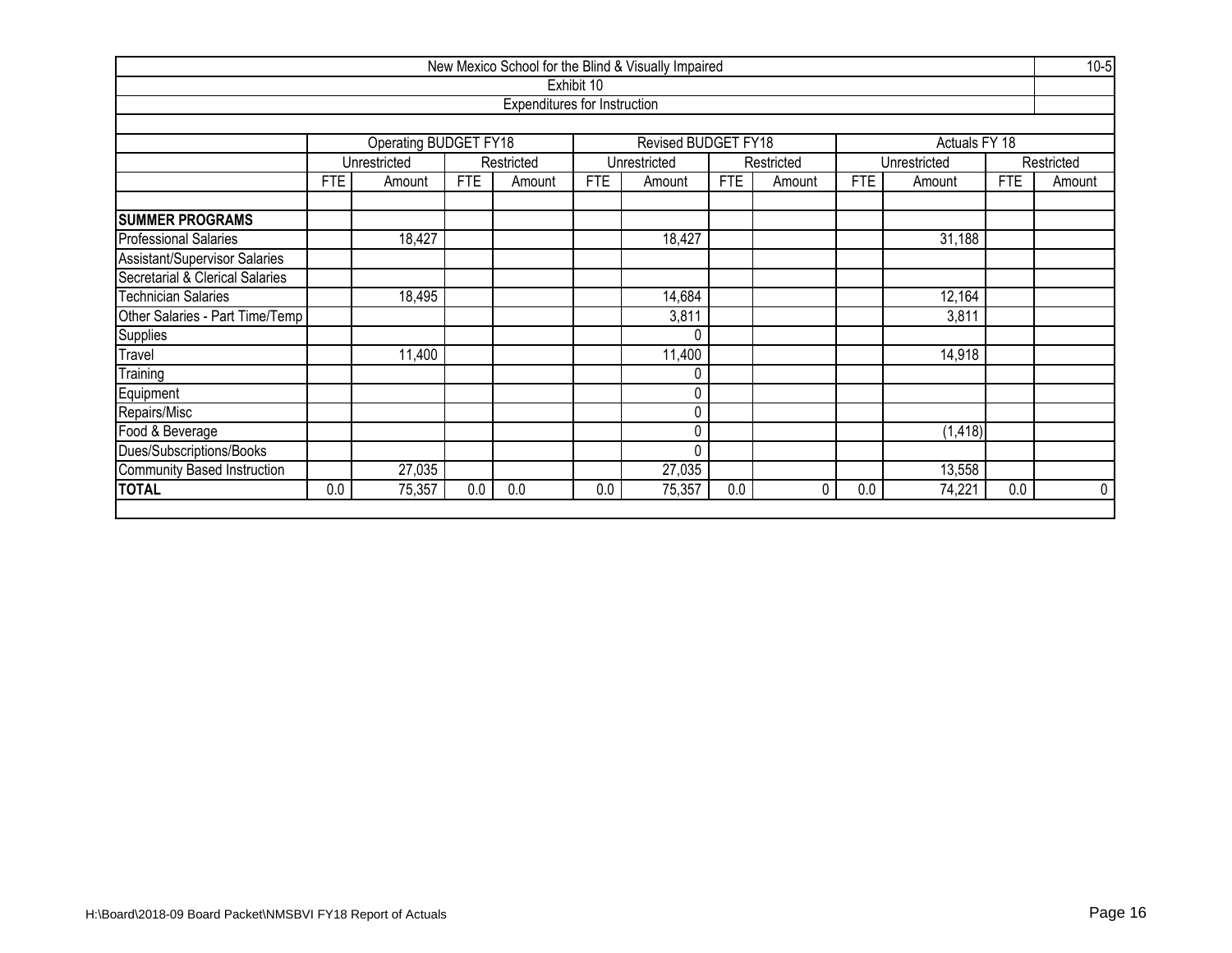|                                 |            |                       |            |                              |            | New Mexico School for the Blind & Visually Impaired |            |            |            |               |            | $10-6$      |
|---------------------------------|------------|-----------------------|------------|------------------------------|------------|-----------------------------------------------------|------------|------------|------------|---------------|------------|-------------|
|                                 |            |                       |            |                              | Exhibit 10 |                                                     |            |            |            |               |            |             |
|                                 |            |                       |            | Expenditures for Instruction |            |                                                     |            |            |            |               |            |             |
|                                 |            |                       |            |                              |            |                                                     |            |            |            |               |            |             |
|                                 |            | Operating BUDGET FY18 |            |                              |            | Revised BUDGET FY18                                 |            |            |            | Actuals FY 18 |            |             |
|                                 |            | Unrestricted          |            | Restricted                   |            | Unrestricted                                        |            | Restricted |            | Unrestricted  |            | Restricted  |
|                                 | <b>FTE</b> | Amount                | <b>FTE</b> | Amount                       | <b>FTE</b> | Amount                                              | <b>FTE</b> | Amount     | <b>FTE</b> | Amount        | <b>FTE</b> | Amount      |
| <b>CAMP-LIFE</b>                |            |                       |            |                              |            |                                                     |            |            |            |               |            |             |
| <b>Professional Salaries</b>    |            | 3,586                 |            |                              |            | 3,586                                               |            |            |            | 4,871         |            |             |
| Assistant/Supervisor Salaries   |            |                       |            |                              |            |                                                     |            |            |            |               |            |             |
| Secretarial & Clerical Salaries |            |                       |            |                              |            |                                                     |            |            |            |               |            |             |
| <b>Technician Salaries</b>      |            | 26,495                |            |                              |            | 24,920                                              |            |            |            | 20,512        |            |             |
| Other Salaries - Part Time/Temp |            |                       |            |                              |            | 1,575                                               |            |            |            | 3,972         |            |             |
| Supplies                        |            | 1,000                 |            |                              |            | 1,000                                               |            |            |            | 277           |            |             |
| Travel                          |            |                       |            |                              |            |                                                     |            |            |            |               |            |             |
| Training                        |            |                       |            |                              |            |                                                     |            |            |            |               |            |             |
| Equipment                       |            |                       |            |                              |            |                                                     |            |            |            |               |            |             |
| Repairs/Misc                    |            |                       |            |                              |            |                                                     |            |            |            |               |            |             |
| Food & Beverage                 |            | 250                   |            |                              |            | 250                                                 |            |            |            | 136           |            |             |
| Dues/Subscriptions/Books        |            |                       |            |                              |            | 0                                                   |            |            |            |               |            |             |
| <b>Contracted Services</b>      |            |                       |            |                              |            | 0                                                   |            |            |            |               |            |             |
| Community Based Instruction     |            | 2,550                 |            |                              |            | 2,550                                               |            |            |            | $\mathbf 0$   |            |             |
| <b>TOTAL</b>                    | 0.0        | 33,881                | 0.0        | 0.0                          | 0.0        | 33,881                                              | 0.0        | 0          | 0.0        | 29,767        | 0.0        | $\mathbf 0$ |
|                                 |            |                       |            |                              |            |                                                     |            |            |            |               |            |             |
|                                 |            |                       |            |                              |            |                                                     |            |            |            |               |            |             |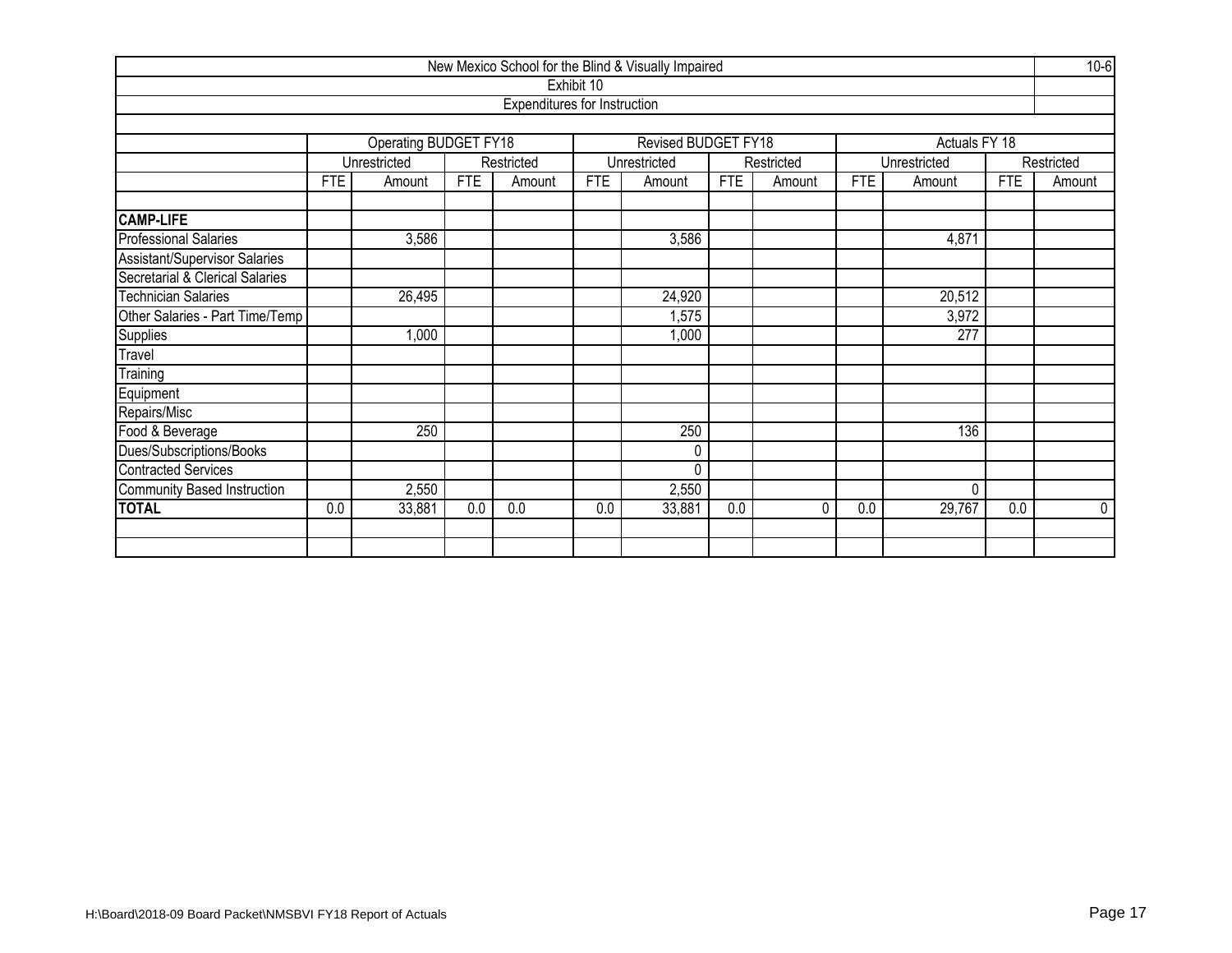|                                 |            |                              |            |                              |            | New Mexico School for the Blind & Visually Impaired |            |            |            |               |            | $10-7$     |
|---------------------------------|------------|------------------------------|------------|------------------------------|------------|-----------------------------------------------------|------------|------------|------------|---------------|------------|------------|
|                                 |            |                              |            |                              | Exhibit 10 |                                                     |            |            |            |               |            |            |
|                                 |            |                              |            | Expenditures for Instruction |            |                                                     |            |            |            |               |            |            |
|                                 |            |                              |            |                              |            |                                                     |            |            |            |               |            |            |
|                                 |            | <b>Operating BUDGET FY18</b> |            |                              |            | Revised BUDGET FY18                                 |            |            |            | Actuals FY 18 |            |            |
|                                 |            | Unrestricted                 |            | Restricted                   |            | Unrestricted                                        |            | Restricted |            | Unrestricted  |            | Restricted |
|                                 | <b>FTE</b> | Amount                       | <b>FTE</b> | Amount                       | <b>FTE</b> | Amount                                              | <b>FTE</b> | Amount     | <b>FTE</b> | Amount        | <b>FTE</b> | Amount     |
| <b>PERSONNEL PREP PROGRAM</b>   |            |                              |            |                              |            |                                                     |            |            |            |               |            |            |
| <b>Professional Salaries</b>    | 1.0        | 90,515                       |            |                              | 1.0        | 90,209                                              |            |            | 1.0        | 92,259        |            |            |
| Assistant/Supervisor Salaries   |            |                              |            |                              |            |                                                     |            |            |            |               |            |            |
| Secretarial & Clerical Salaries | 0.0        |                              |            |                              | 0.0        |                                                     |            |            | 0.0        |               |            |            |
| <b>Technician Salaries</b>      |            |                              |            |                              |            |                                                     |            |            |            |               |            |            |
| Other Salaries - Part Time/Temp |            |                              |            |                              |            |                                                     |            |            |            |               |            |            |
| Supplies                        |            | 2,150                        |            |                              |            | 1,775                                               |            |            |            | 1,173         |            |            |
| Travel                          |            | 21,500                       |            |                              |            | 15,474                                              |            |            |            | 10,543        |            |            |
| Training                        |            | 75,012                       |            |                              |            | 67,888                                              |            |            |            | 59,525        |            |            |
| Equipment                       |            |                              |            |                              |            |                                                     |            |            |            |               |            |            |
| Dues/Subscriptions/Books        |            | 1,400                        |            |                              |            | 1,000                                               |            |            |            | 602           |            |            |
| <b>Contracted Services</b>      |            | 104,492                      |            |                              |            | 113,398                                             |            |            |            | 108,748       |            |            |
| Food & Beverage                 |            |                              |            |                              |            |                                                     |            |            |            |               |            |            |
| <b>TOTAL</b>                    | 1.0        | 295,069                      | 0.0        | 0                            | 1.0        | 289,744                                             | 0.0        | 0          | 1.0        | 272,850       | 0.0        | 0          |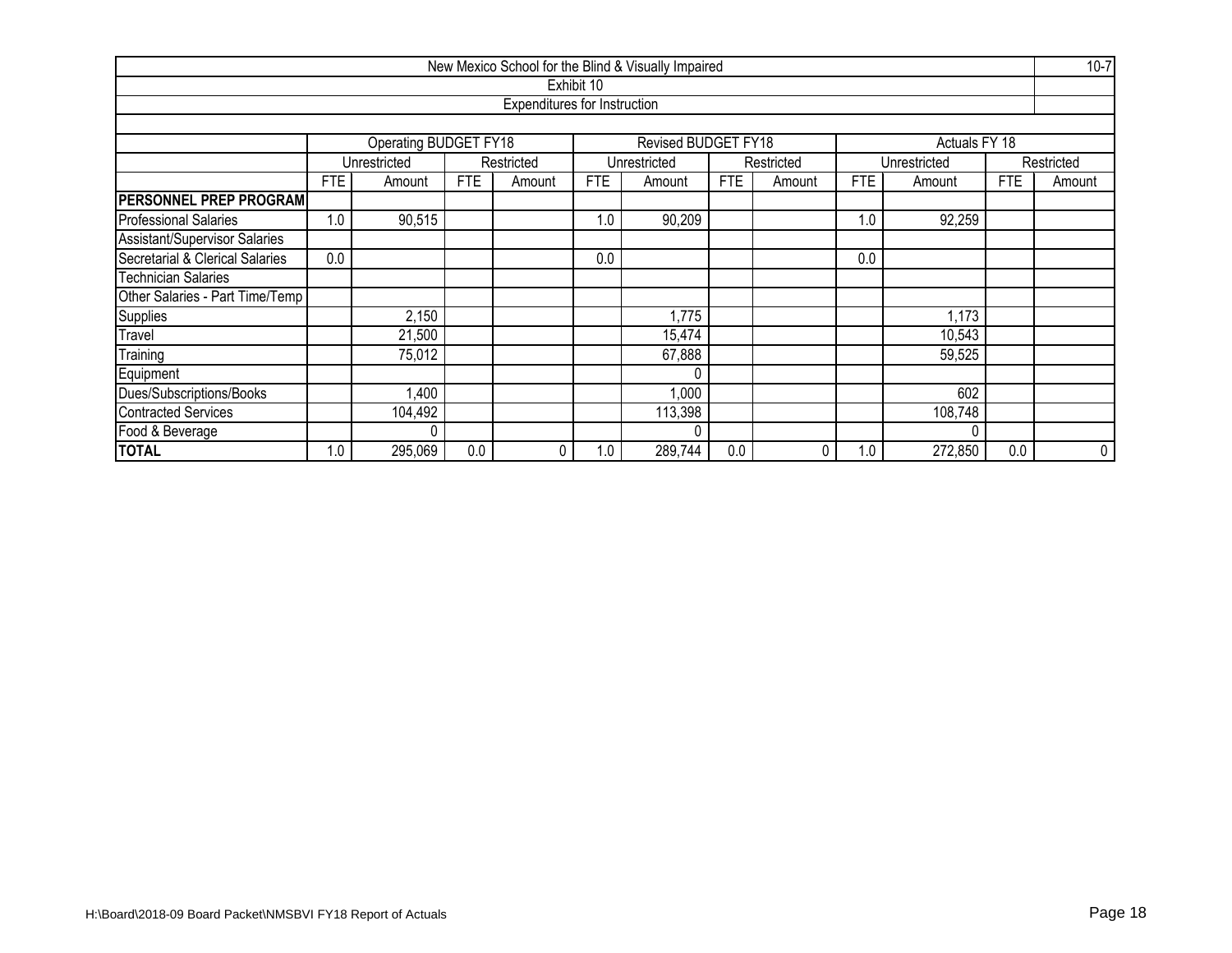|                                 |     |                              |     |                                     |            | New Mexico School for the Blind & Visually Impaired |            |            |            |               |            | $10 - 8$   |
|---------------------------------|-----|------------------------------|-----|-------------------------------------|------------|-----------------------------------------------------|------------|------------|------------|---------------|------------|------------|
|                                 |     |                              |     |                                     | Exhibit 10 |                                                     |            |            |            |               |            |            |
|                                 |     |                              |     | <b>Expenditures for Instruction</b> |            |                                                     |            |            |            |               |            |            |
|                                 |     |                              |     |                                     |            |                                                     |            |            |            |               |            |            |
|                                 |     | <b>Operating BUDGET FY18</b> |     |                                     |            | Revised BUDGET FY18                                 |            |            |            | Actuals FY 18 |            |            |
|                                 |     | Unrestricted                 |     | Restricted                          |            | Unrestricted                                        |            | Restricted |            | Unrestricted  |            | Restricted |
|                                 | FTE | Amount                       | FTE | Amount                              | <b>FTE</b> | Amount                                              | <b>FTE</b> | Amount     | <b>FTE</b> | Amount        | <b>FTE</b> | Amount     |
| <b>POST SCHOOL PREPARATION</b>  |     |                              |     |                                     |            |                                                     |            |            |            |               |            |            |
| <b>Professional Salaries</b>    |     |                              |     |                                     |            |                                                     |            |            |            |               |            |            |
| Assistant/Supervisor Salaries   |     |                              |     |                                     |            |                                                     |            |            |            |               |            |            |
| Secretarial & Clerical Salaries |     |                              |     |                                     |            |                                                     |            |            |            |               |            |            |
| <b>Technician Salaries</b>      |     |                              |     |                                     |            |                                                     |            |            |            |               |            |            |
| Other Salaries - Part Time/Temp |     |                              |     |                                     |            |                                                     |            |            |            |               |            |            |
| <b>Supplies</b>                 |     |                              |     |                                     |            |                                                     |            |            |            |               |            |            |
| Travel                          |     |                              |     |                                     |            |                                                     |            |            |            |               |            |            |
| Training                        |     |                              |     |                                     |            |                                                     |            |            |            |               |            |            |
| Equipment                       |     |                              |     |                                     |            |                                                     |            |            |            |               |            |            |
| Dues/Subscriptions/Books        |     |                              |     |                                     |            |                                                     |            |            |            |               |            |            |
| Repairs/Misc                    |     |                              |     |                                     |            |                                                     |            |            |            |               |            |            |
| Community Based Instruction     |     |                              |     |                                     |            |                                                     |            |            |            |               |            |            |
| <b>TOTAL</b>                    | 0.0 |                              | 0.0 | 0                                   | 0.0        | 0                                                   | 0.0        | 0          | 0.0        | 0             | 0.0        | 0          |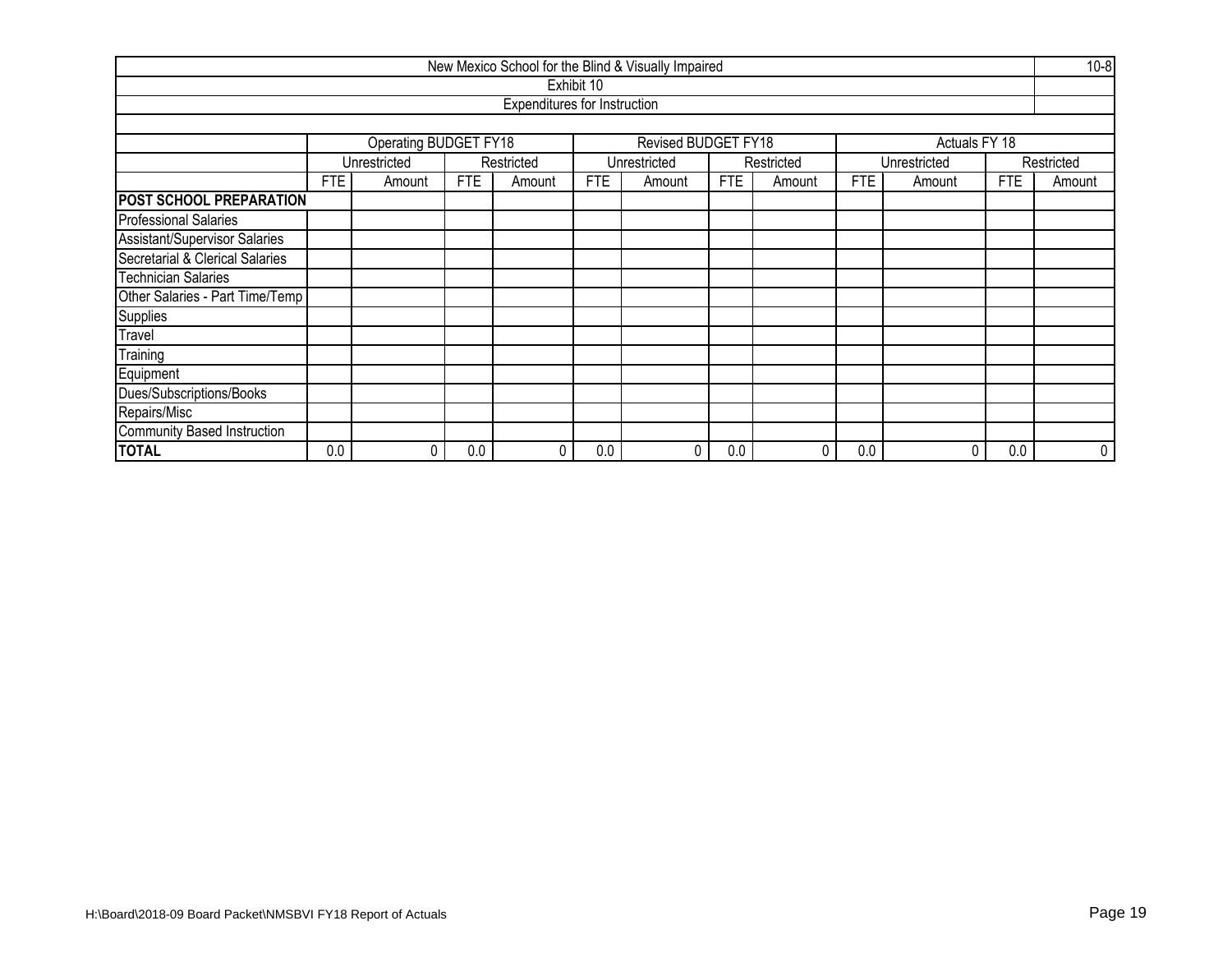|                                    |                  |                       |                  |                              |                  | New Mexico School for the Blind & Visually Impaired |                  |            |                  |               |                  | $10-9$           |
|------------------------------------|------------------|-----------------------|------------------|------------------------------|------------------|-----------------------------------------------------|------------------|------------|------------------|---------------|------------------|------------------|
|                                    |                  |                       |                  |                              | Exhibit 10       |                                                     |                  |            |                  |               |                  |                  |
|                                    |                  |                       |                  | Expenditures for Instruction |                  |                                                     |                  |            |                  |               |                  |                  |
|                                    |                  |                       |                  |                              |                  |                                                     |                  |            |                  |               |                  |                  |
|                                    |                  | Operating BUDGET FY18 |                  |                              |                  | <b>Revised BUDGET FY18</b>                          |                  |            |                  | Actuals FY 18 |                  |                  |
|                                    |                  | Unrestricted          |                  | Restricted                   |                  | Unrestricted                                        |                  | Restricted |                  | Unrestricted  |                  | Restricted       |
|                                    | <b>FTE</b>       | Amount                | <b>FTE</b>       | Amount                       | <b>FTE</b>       | Amount                                              | <b>FTE</b>       | Amount     | <b>FTE</b>       | Amount        | FTE              | Amount           |
|                                    |                  |                       |                  |                              |                  |                                                     |                  |            |                  |               |                  |                  |
| <b>DETAILS</b>                     |                  |                       |                  |                              |                  |                                                     |                  |            |                  |               |                  |                  |
| <b>Professional Salaries</b>       | 41.2             | 2,296,466             | 1.1              | 60,726                       | 41.0             | 2,441,622                                           | 1.1              | 40,554     | 41.2             | 2,132,099     | 1.1              | 46,508           |
| Assistant/Supervisor Salaries      | 2.0              | 102,927               | 0.0              | 0                            | 2.0              | 100,939                                             | 0.0              | 0          | 2.0              | 100,939       | 0.0              | 0                |
| Secretarial & Clerical Salaries    | $\overline{2.0}$ | 68,190                | 0.0              | $\Omega$                     | 2.0              | 64,595                                              | $\overline{0.0}$ | $\Omega$   | 2.0              | 61,700        | 0.0              | $\mathbf 0$      |
| <b>Technician Salaries</b>         | 35.0             | 1,010,008             | 0.0              | 0                            | 35.0             | 929,632                                             | $\overline{0.0}$ | 0          | 35.0             | 892,479       | 0.0              | 0                |
| Other Salaries-Part Time/Temp      | 0.5              | 72,376                | $\overline{0.0}$ | 0                            | 0.5              | 60,739                                              | $\overline{0.0}$ | $\Omega$   | 0.5              | 55,627        | 0.0              | $\mathbf 0$      |
| <b>Supplies</b>                    | 0.0              | 74,775                | 0.0              | 17,800                       | 0.0              | 67,284                                              | 0.0              | 13,142     | 0.0              | 46,661        | 0.0              | 10,488           |
| <b>Instructional Textbooks</b>     | 0.0              | n                     | 0.0              | 0                            | 0.0              | U                                                   | 0.0              | 4,210      | 0.0              | 0             | 0.0              | 0                |
| <b>Instructional Materials</b>     | 0.0              | 0                     | 0.0              | $\Omega$                     | $\overline{0.0}$ | $\Omega$                                            | $\overline{0.0}$ | 2,705      | $\overline{0.0}$ | $\Omega$      | $\overline{0.0}$ | 0                |
| Travel                             | 0.0              | 55,200                | 0.0              | 3,750                        | 0.0              | 48,874                                              | 0.0              | 2,805      | 0.0              | 43,911        | 0.0              | 0                |
| Training                           | 0.0              | 86,437                | 0.0              | 3,750                        | 0.0              | 76,059                                              | 0.0              | 0          | 0.0              | 67,197        | 0.0              | $\Omega$         |
| Equipment                          | 0.0              | 20,000                | 0.0              | 7,500                        | 0.0              | 20,000                                              | $\overline{0.0}$ | 23,004     | 0.0              | 8,725         | $\overline{0.0}$ | 22,477           |
| Repairs/Misc                       | 0.0              | 0                     | 0.0              | 0                            | 0.0              | 0                                                   | 0.0              | 0          | 0.0              | 401           | 0.0              | 0                |
| Food & Beverage                    | 0.0              | 10,250                | 0.0              | 0.0                          | 0.0              | 8,050                                               | $\overline{0.0}$ | 0          | 0.0              | 4,312         | 0.0              | $\mathbf{0}$     |
| Dues/Subscriptions/Books           | 0.0              | 12,500                | 0.0              | 1,300                        | 0.0              | 11.745                                              | $\overline{0.0}$ | $\Omega$   | 0.0              | 9.764         | $\overline{0.0}$ | $\overline{203}$ |
| Contracted Services                | 0.0              | 164,492               | 0.0              | 61,100                       | 0.0              | 171,128                                             | 0.0              | 63,101     | 0.0              | 152,353       | 0.0              | 48,199           |
| Advertisement                      | 0.0              |                       | 0.0              | 0                            | 0.0              |                                                     | 0.0              | 0          | 0.0              | 0             | 0.0              | 0                |
| <b>Community Based Instruction</b> | 0.0              | 46,335                | 0.0              | 0.0                          | 0.0              | 45,980                                              | 0.0              | 0.0        | 0.0              | 23,085        | 0.0              | 0                |
| Medicaid - State Share Reimburs    | 0.0              | 20,000                | 0.0              | 0                            | 0.0              | 20,000                                              | 0.0              | 0          | 0.0              | 12,615        | 0.0              | $\Omega$         |
| <b>TOTAL</b>                       | 80.7             | 4,039,956.71          | 1.1              | 155,926                      | 80.5             | 4,066,647                                           | 1.1              | 149,519    | 80.7             | 3,611,870     | 1.1              | 127,875          |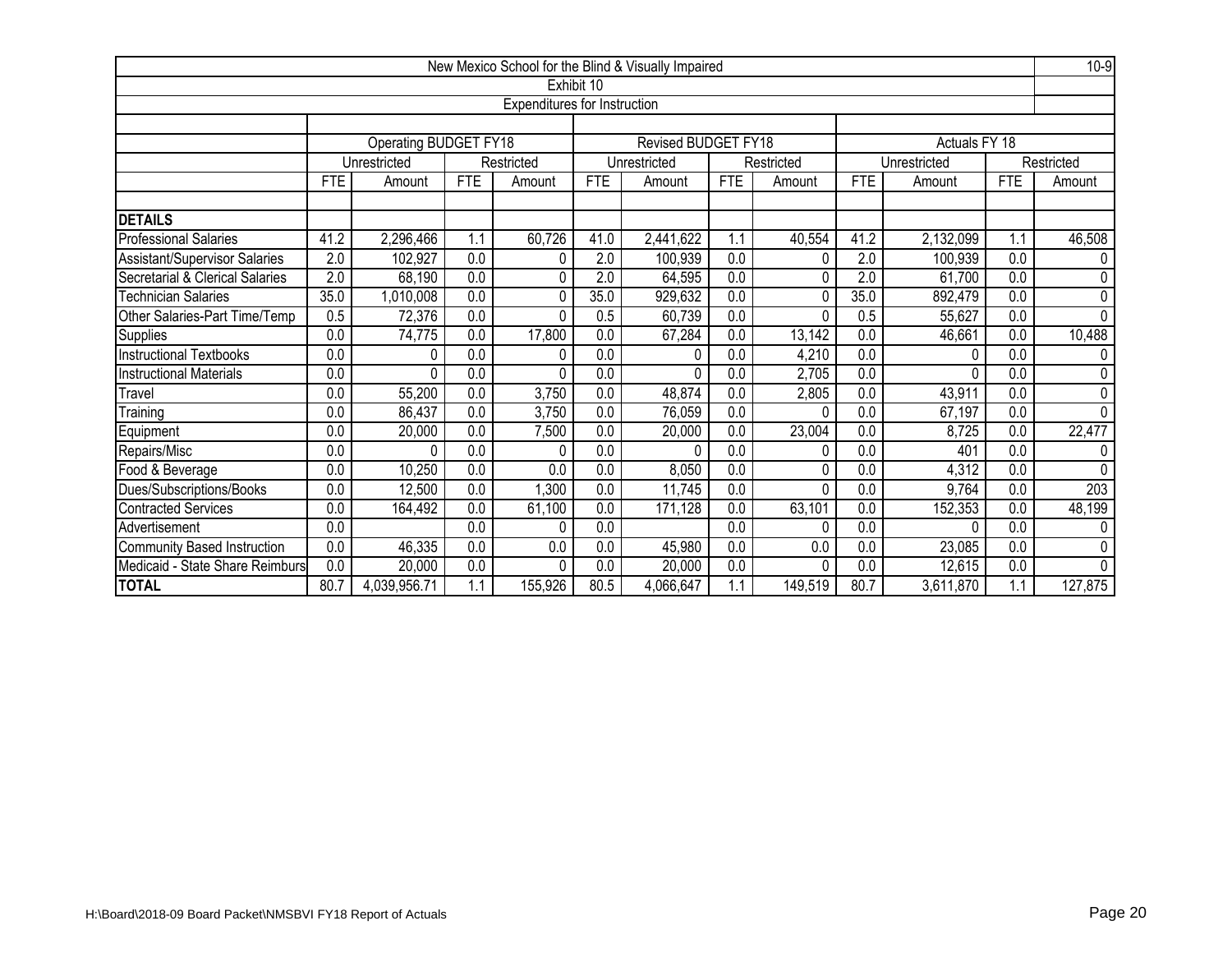|                                  |                       |              |                                          |              | New Mexico School for the Blind & Visually Impaired |              |                |              |              |               | $11 - 1$    |
|----------------------------------|-----------------------|--------------|------------------------------------------|--------------|-----------------------------------------------------|--------------|----------------|--------------|--------------|---------------|-------------|
|                                  |                       |              |                                          | Exhibit 11   |                                                     |              |                |              |              |               |             |
|                                  |                       |              | <b>Expenditures for Academic Support</b> |              |                                                     |              |                |              |              |               |             |
|                                  | Operating BUDGET FY18 |              |                                          |              | Revised BUDGET FY18                                 |              |                |              |              | Actuals FY 18 |             |
|                                  | Unrestricted          |              | Restricted                               |              | Unrestricted                                        |              | Restricted     |              | Unrestricted |               | Restricted  |
| <b>ACADEMIC SUPPORT</b>          |                       |              |                                          |              |                                                     |              |                |              |              |               |             |
| <b>Academic Support Services</b> | 150,162               |              | 0                                        |              | 328,066                                             |              | $\mathbf{0}$   |              | 145.551      |               | $\mathbf 0$ |
| Library                          | 46,647                |              | 0                                        |              | 46,155                                              |              | 0              |              | 45,638       |               | $\mathbf 0$ |
| <b>Outreach Services</b>         | 519,617               |              | 0                                        |              | 467,235                                             |              | 4.642          |              | 468,196      |               | 3,261       |
| Lending Library                  | 184,464               |              | 0                                        |              | 143,438                                             |              | 33,000         |              | 140,803      |               | 23,906      |
| Low Vision Clinic                | 114,551               |              | 0                                        |              | 105,152                                             |              | 22,000         |              | 102,176      |               | 18,388      |
| Family Infant Toddler Program    | 1,038,981             |              | 328,391                                  |              | 1,033,756                                           |              | 351,600        |              | 981,108      |               | 330,983     |
| <b>Related Services</b>          | 361,974               |              | 0                                        |              | 364,331                                             |              | 0              |              | 356,963      |               | $\mathbf 0$ |
| <b>Resource Center</b>           | 286,778               |              | 0                                        |              | 277,422                                             |              | 0              |              | 272,956      |               | $\mathbf 0$ |
| <b>Prison Braille</b>            | 113.297               |              | 0                                        |              | 95,134                                              |              | $\overline{0}$ |              | 63.002       |               | $\mathbf 0$ |
| <b>Statewide Training</b>        |                       |              |                                          |              |                                                     |              |                |              | 0            |               |             |
| <b>TOTAL</b>                     | 2,816,471             | $\mathbf{0}$ | 328,391                                  | $\mathbf{0}$ | 2,860,690                                           | $\mathbf{0}$ | 411,242        | $\mathbf{0}$ | 2,576,393    | $\mathbf{0}$  | 376,538     |
| <b>Fringe Benefits</b>           | 857,503               |              | 117,792                                  |              | 820,550                                             |              | 118,732        |              | 796,007      |               | 124,894     |
| <b>GRAND TOTAL EXPENDITURES</b>  | 3,673,973             |              | 446,182                                  |              | 3,681,240                                           |              | 529,975        |              | 3,372,400    |               | 501,432     |
| <b>ACADEMIC SUPPORT</b>          |                       |              |                                          |              |                                                     |              |                |              |              |               |             |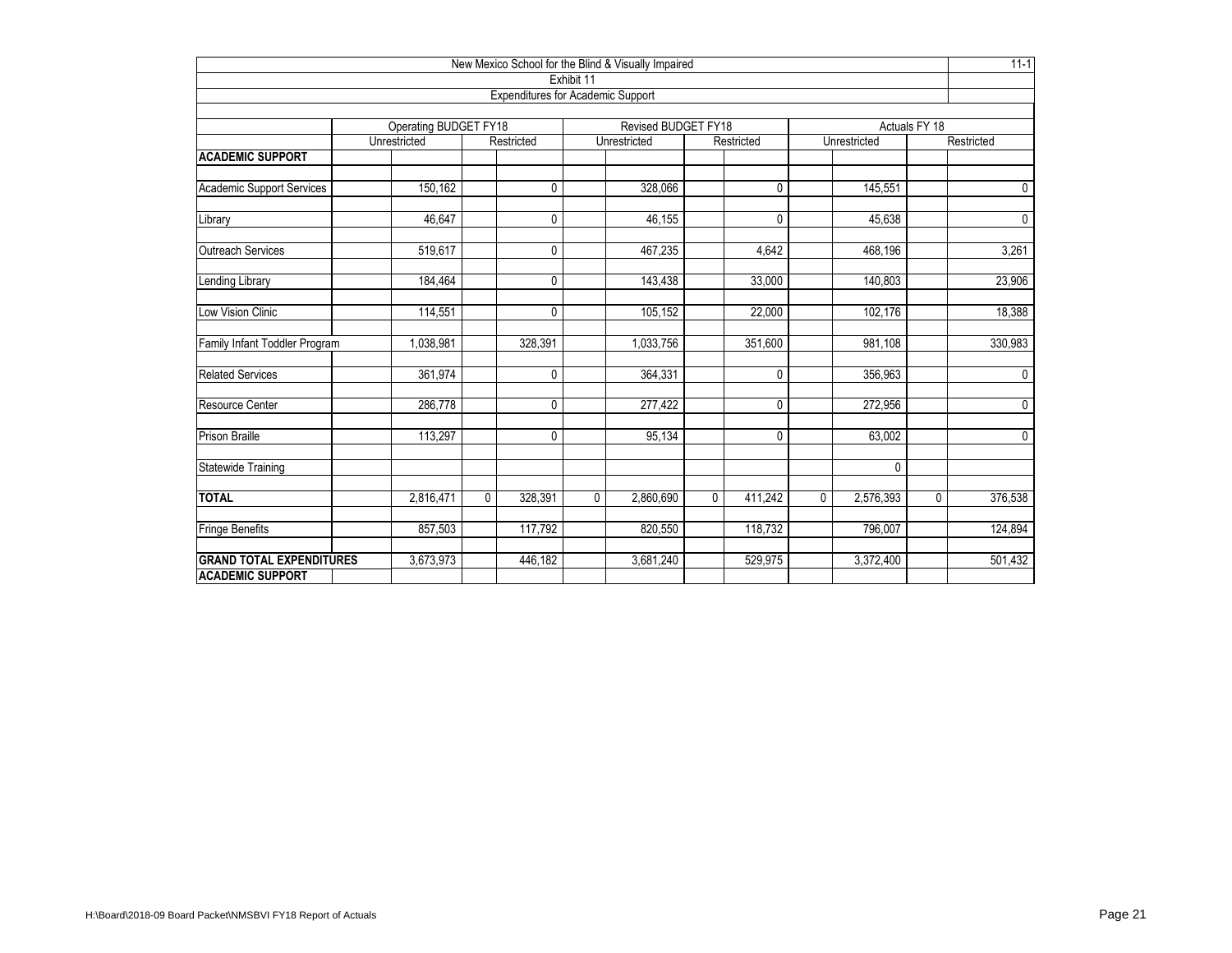|                                  |      |                       |            |                                          |             | New Mexico School for the Blind & Visually Impaired |            |            |            |              |               | $11-2$     |
|----------------------------------|------|-----------------------|------------|------------------------------------------|-------------|-----------------------------------------------------|------------|------------|------------|--------------|---------------|------------|
|                                  |      |                       |            |                                          | Exhibit 11a |                                                     |            |            |            |              |               |            |
|                                  |      |                       |            | <b>Expenditures for Academic Support</b> |             |                                                     |            |            |            |              |               |            |
|                                  |      |                       |            |                                          |             |                                                     |            |            |            |              |               |            |
|                                  |      | Operating BUDGET FY18 |            |                                          |             | Revised BUDGET FY18                                 |            |            |            |              | Actuals FY 18 |            |
|                                  |      | Unrestricted          |            | Restricted                               |             | Unrestricted                                        |            | Restricted |            | Unrestricted |               | Restricted |
|                                  | FTE  | Amount                | <b>FTE</b> | Amount                                   | <b>FTE</b>  | Amount                                              | <b>FTE</b> | Amount     | <b>FTE</b> | Amount       | <b>FTE</b>    | Amount     |
| <b>Academic Support Services</b> |      |                       |            |                                          |             |                                                     |            |            |            |              |               |            |
| <b>Professional Salaries</b>     | 1.00 | 79,600                |            |                                          | .00         | 260,019                                             |            |            | 1.00       | 80,633       |               |            |
| Assistant/Supervisor Salaries    |      |                       |            |                                          |             |                                                     |            |            |            |              |               |            |
| Secretarial & Clerical Salaries  |      |                       |            |                                          |             |                                                     |            |            |            |              |               |            |
| Technician Salaries              | 1.00 | 48,861                |            |                                          | 1.0         | 48,148                                              |            |            | 1.0        | 47,688       |               |            |
| Other Salaries - Part Time/Temp  |      |                       |            |                                          |             |                                                     |            |            |            |              |               |            |
| Supplies                         |      | 4,200                 |            |                                          |             | 3,900                                               |            |            |            | 3,431        |               |            |
| Travel                           |      | 4,000                 |            |                                          |             | 2,050                                               |            |            |            | 2,644        |               |            |
| Training                         |      | 1,000                 |            |                                          |             | 500                                                 |            |            |            | 375          |               |            |
| Equipment                        |      |                       |            |                                          |             | 0                                                   |            |            |            |              |               |            |
| Food & Beverage                  |      |                       |            |                                          |             | $\Omega$                                            |            |            |            |              |               |            |
| Dues/Subscriptions/Books         |      |                       |            |                                          |             | 950                                                 |            |            |            | 800          |               |            |
| <b>Contracted Services</b>       |      | 12,500                |            |                                          |             | 12,500                                              |            |            |            | 9,980        |               |            |
| <b>TOTAL</b>                     | 2.00 | 150,162               |            |                                          | 2.00        | 328,066                                             |            | 0          | 2.00       | 145,551      |               |            |
|                                  |      |                       |            |                                          |             |                                                     |            |            |            |              |               |            |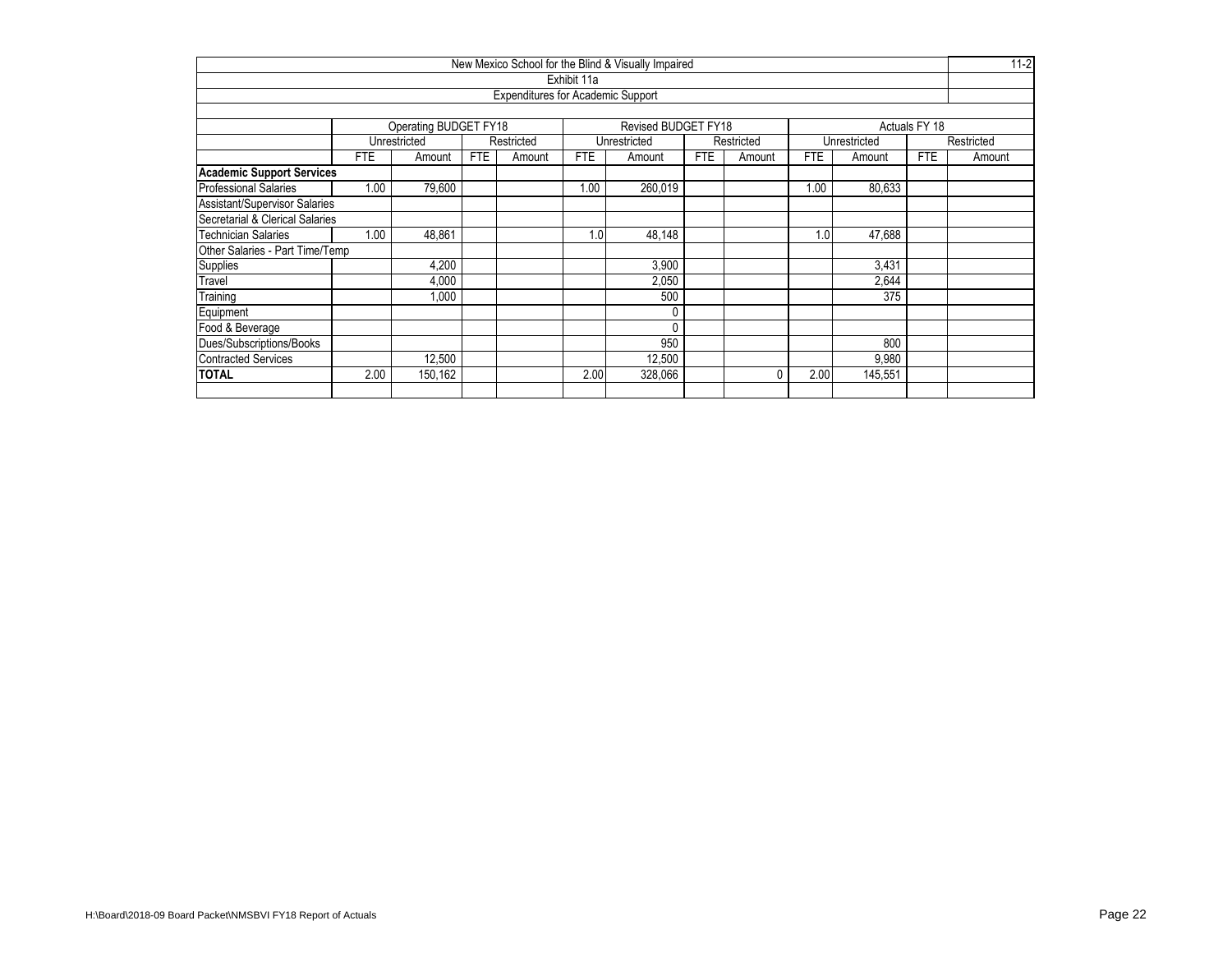|                                    |      |                       |            |                                          |             | New Mexico School for the Blind & Visually Impaired |            |              |            |              |               | $11-3$     |
|------------------------------------|------|-----------------------|------------|------------------------------------------|-------------|-----------------------------------------------------|------------|--------------|------------|--------------|---------------|------------|
|                                    |      |                       |            |                                          | Exhibit 11a |                                                     |            |              |            |              |               |            |
|                                    |      |                       |            | <b>Expenditures for Academic Support</b> |             |                                                     |            |              |            |              |               |            |
|                                    |      | Operating BUDGET FY18 |            |                                          |             | Revised BUDGET FY18                                 |            |              |            |              | Actuals FY 18 |            |
|                                    |      | Unrestricted          |            | Restricted                               |             | Unrestricted                                        |            | Restricted   |            | Unrestricted |               | Restricted |
|                                    | FTE  | Amount                | <b>FTE</b> | Amount                                   | <b>FTE</b>  | Amount                                              | <b>FTE</b> | Amount       | <b>FTE</b> | Amount       | <b>FTE</b>    | Amount     |
| <b>LIBRARY</b>                     |      |                       |            |                                          |             |                                                     |            |              |            |              |               |            |
| Professional Salaries              |      |                       |            |                                          |             |                                                     |            |              |            |              |               |            |
| Assistant/Supervisor Salaries      |      |                       |            |                                          |             |                                                     |            |              |            |              |               |            |
| Secretarial & Clerical Salaries    |      |                       |            |                                          |             |                                                     |            |              |            |              |               |            |
| Technician Salaries                | 1.0  | 28,547                |            |                                          | 1.0         | 28.055                                              |            |              | 1.0        | 27,937       |               |            |
| Other Salaries - Part Time/Temp    |      |                       |            |                                          |             |                                                     |            |              |            |              |               |            |
| Supplies                           |      | 2,000                 |            |                                          |             | 3,023                                               |            |              |            | 2,982        |               |            |
| Travel                             |      | 500                   |            |                                          |             | 336                                                 |            |              |            | 336          |               |            |
| Training                           |      | 600                   |            |                                          |             | 130                                                 |            |              |            | 130          |               |            |
| Equipment                          |      |                       |            |                                          |             | 0                                                   |            |              |            |              |               |            |
| Food & Beverage                    |      |                       |            |                                          |             | $\Omega$                                            |            |              |            |              |               |            |
| Dues/Subscriptions/Books           |      | 14.700                |            |                                          |             | 14,612                                              |            |              |            | 14,254       |               |            |
| <b>Contracted Services</b>         |      |                       |            |                                          |             | $\mathbf{0}$                                        |            |              |            | 0            |               |            |
| <b>Community Based Instruction</b> |      | 300                   |            |                                          |             | $\Omega$                                            |            |              |            | $\Omega$     |               |            |
| <b>TOTAL</b>                       | 1.00 | 46,647                |            | 0                                        | 1.00        | 46,155                                              |            | $\mathbf{0}$ | 1.00       | 45,638       |               | 0          |
| <b>OUTREACH SERVICES</b>           |      |                       |            |                                          |             |                                                     |            |              |            |              |               |            |
| <b>Professional Salaries</b>       | 6.0  | 423,493               |            |                                          | 6.0         | 377,019                                             |            |              | 6.0        | 386,744      |               |            |
| Assistant/Supervisor Salaries      |      |                       |            |                                          |             |                                                     |            |              |            |              |               |            |
| Secretarial & Clerical Salarie     | 1.0  | 37,487                |            |                                          | 1.0         | 36,867                                              |            |              | 1.0        | 36,693       |               |            |
| Technician Salaries                |      |                       |            |                                          |             |                                                     |            |              |            | 153          |               |            |
| Other salaries - Part Time/Te      | 0.5  | 10.377                |            |                                          | 0.5         | 7,416                                               |            |              | 0.5        | 3,933        |               |            |
| Supplies                           |      | 5,000                 |            |                                          |             | 7,097                                               |            | 2,025        |            | 4,276        |               | 762        |
| Travel                             |      | 28,150                |            |                                          |             | 28,150                                              |            | 2,017        |            | 29,767       |               | 2,017      |
| Training                           |      | 2.910                 |            |                                          |             | 1.585                                               |            |              |            | 545          |               |            |
| Equipment                          |      |                       |            | 0                                        |             |                                                     |            |              |            | $\mathbf{0}$ |               |            |
| Food & Beverage                    |      | 1,500                 |            |                                          |             | 500                                                 |            | 600          |            | 174          |               | 482        |
| Dues/Subscriptions/Books           |      | 700                   |            |                                          |             | 600                                                 |            |              |            | 598          |               |            |
| <b>Contracted Services</b>         |      | 10,000                |            |                                          |             | 8.000                                               |            |              |            | 5,313        |               |            |
| <b>Field Trips</b>                 |      |                       |            |                                          |             |                                                     |            |              |            |              |               |            |
| <b>TOTAL</b>                       | 7.5  | 519,617               | 0.0        | 0                                        | 7.5         | 467,235                                             | 0.0        | 4,642        | 7.5        | 468,196      | 0.0           | 3,261      |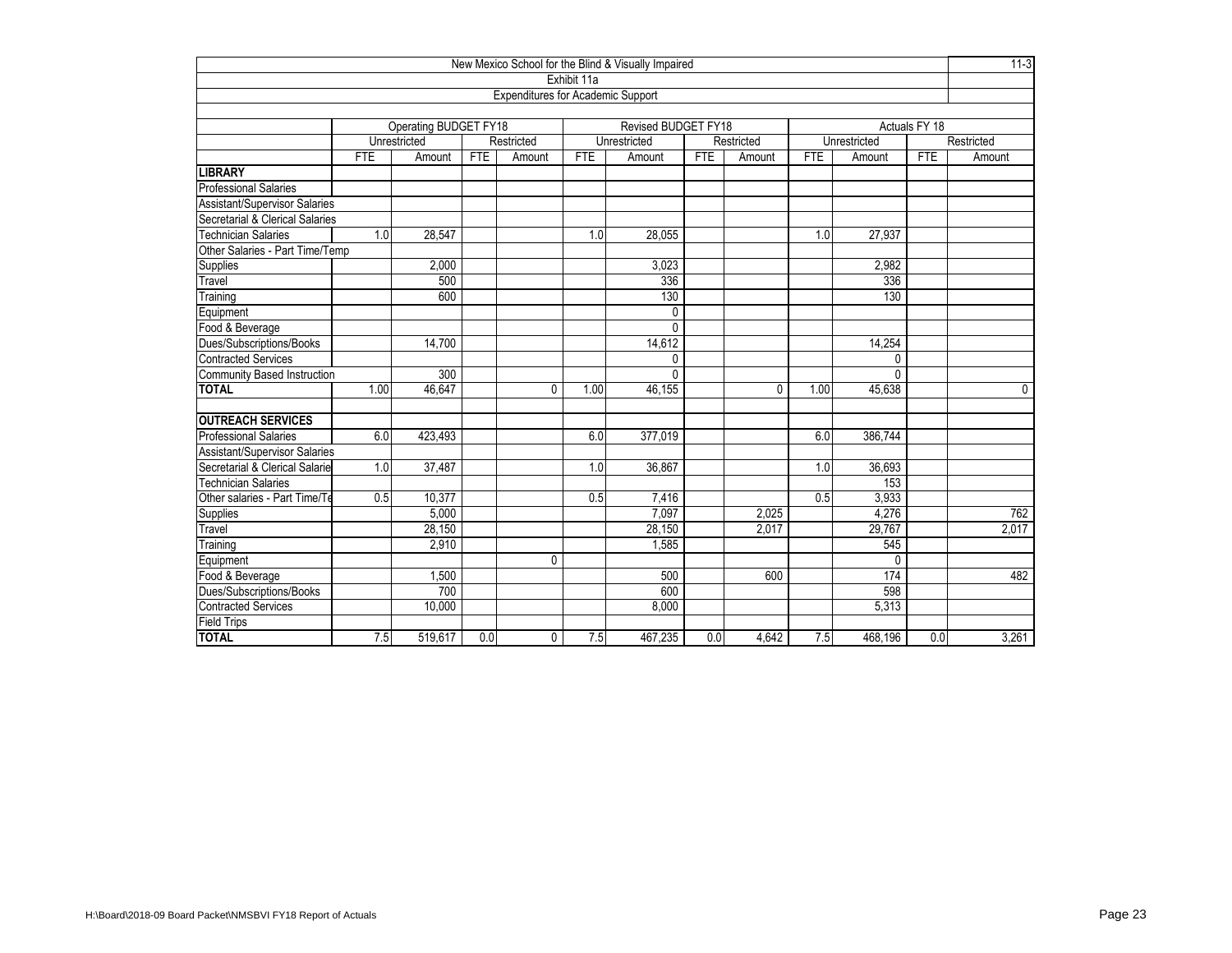|                                 |            |                       |            |                                          |             | New Mexico School for the Blind & Visually Impaired |            |            |      |              |               | $11 - 4$   |
|---------------------------------|------------|-----------------------|------------|------------------------------------------|-------------|-----------------------------------------------------|------------|------------|------|--------------|---------------|------------|
|                                 |            |                       |            |                                          | Exhibit 11a |                                                     |            |            |      |              |               |            |
|                                 |            |                       |            | <b>Expenditures for Academic Support</b> |             |                                                     |            |            |      |              |               |            |
|                                 |            |                       |            |                                          |             |                                                     |            |            |      |              |               |            |
|                                 |            | Operating BUDGET FY18 |            |                                          |             | Revised BUDGET FY18                                 |            |            |      |              | Actuals FY 18 |            |
|                                 |            | Unrestricted          |            | Restricted                               |             | Unrestricted                                        |            | Restricted |      | Unrestricted |               | Restricted |
|                                 | <b>FTE</b> | Amount                | <b>FTE</b> | Amount                                   | <b>FTE</b>  | Amount                                              | <b>FTE</b> | Amount     | FTE  | Amount       | <b>FTE</b>    | Amount     |
| <b>Lending Library</b>          |            |                       |            |                                          |             |                                                     |            |            |      |              |               |            |
| <b>Professional Salaries</b>    | 2.00       | 137,337               |            |                                          | 2.00        | 129,933                                             |            |            | 2.00 | 129,933      |               |            |
| Assistant/Supervisor Salaries   |            |                       |            |                                          |             |                                                     |            |            |      |              |               |            |
| Secretarial & Clerical Salaries |            |                       |            |                                          |             |                                                     |            |            |      |              |               |            |
| <b>Technician Salaries</b>      |            |                       |            |                                          |             |                                                     |            |            |      |              |               |            |
| Other Salaries - Part Time/Temp |            |                       |            |                                          |             |                                                     |            |            |      |              |               |            |
| Supplies                        |            | 2,412                 |            |                                          |             | 300                                                 |            | 9,755      |      | 296          |               | 2,893      |
| Travel                          |            | 19,850                |            |                                          |             | 10,850                                              |            |            |      | 8,220        |               |            |
| Training                        |            | 3,090                 |            |                                          |             | 2,355                                               |            |            |      | 2,355        |               |            |
| Equipment                       |            | 17,275                |            |                                          |             |                                                     |            | 23,245     |      |              |               | 21,013     |
| Food & Beverage                 |            |                       |            |                                          |             |                                                     |            |            |      |              |               |            |
| Dues/Subscriptions/Books        |            |                       |            |                                          |             |                                                     |            |            |      |              |               |            |
| <b>Contracted Services</b>      |            | 4,500                 |            |                                          |             |                                                     |            |            |      | $\Omega$     |               |            |
| <b>TOTAL</b>                    | 2.0        | 184,464               |            |                                          | 2.00        | 143,438                                             |            | 33.000     | 2.00 | 140,803      |               | 23,906     |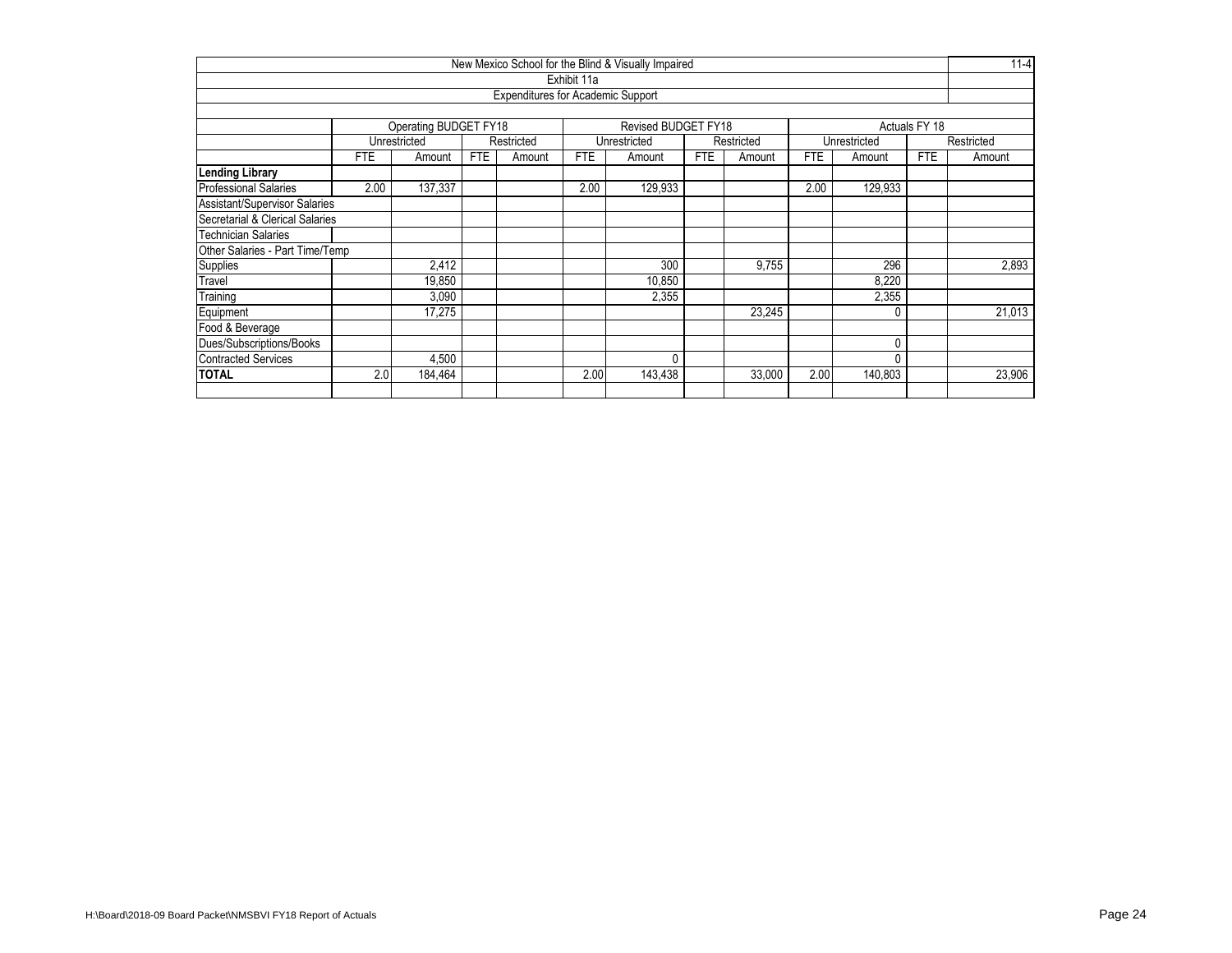| New Mexico School for the Blind & Visually Impaired |      |                       |            |                                   |             |                     |            |            |            |              |               |              |  |
|-----------------------------------------------------|------|-----------------------|------------|-----------------------------------|-------------|---------------------|------------|------------|------------|--------------|---------------|--------------|--|
|                                                     |      |                       |            |                                   | Exhibit 11a |                     |            |            |            |              |               |              |  |
|                                                     |      |                       |            | Expenditures for Academic Support |             |                     |            |            |            |              |               |              |  |
|                                                     |      |                       |            |                                   |             |                     |            |            |            |              |               |              |  |
|                                                     |      | Operating BUDGET FY18 |            |                                   |             | Revised BUDGET FY18 |            |            |            |              | Actuals FY 18 |              |  |
|                                                     |      | Unrestricted          |            | Restricted                        |             | Unrestricted        |            | Restricted |            | Unrestricted |               | Restricted   |  |
|                                                     | FTE  | Amount                | <b>FTE</b> | Amount                            | <b>FTE</b>  | Amount              | <b>FTE</b> | Amount     | <b>FTE</b> | Amount       | <b>FTE</b>    | Amount       |  |
| <b>LOW VISION CLINIC</b>                            |      |                       |            |                                   |             |                     |            |            |            |              |               |              |  |
| <b>Professional Salaries</b>                        | 2.00 | 71,851                |            |                                   | 2.00        | 69,116              |            |            | 2.00       | 69,116       |               |              |  |
| Assistant/Supervisor Salaries                       |      |                       |            |                                   |             |                     |            |            |            |              |               |              |  |
| Secretarial & Clerical Salaries                     |      |                       |            |                                   |             |                     |            |            |            |              |               |              |  |
| Technician Salaries                                 |      |                       |            |                                   |             |                     |            |            |            |              |               |              |  |
| Other Salaries - Part Time/Temp                     |      |                       |            |                                   |             |                     |            |            |            |              |               |              |  |
| Supplies                                            |      | 2,500                 |            |                                   |             | 1.200               |            | 10,200     |            | 755          |               | 9,678        |  |
| Travel                                              |      | 7,500                 |            |                                   |             | 3,500               |            | 1,500      |            | 3,283        |               | 958          |  |
| Training                                            |      | 2.000                 |            |                                   |             | 1.000               |            | 300        |            | 68           |               | 60           |  |
| Equipment                                           |      |                       |            |                                   |             |                     |            | 10,000     |            |              |               | 7,693        |  |
| Food & Beverage                                     |      | 500                   |            |                                   |             | 250                 |            |            |            | 246          |               |              |  |
| Dues/Subscriptions/Books                            |      | 200                   |            |                                   |             | 86                  |            |            |            | 86           |               |              |  |
| <b>Contracted Services</b>                          |      | 30.000                |            |                                   |             | 30.000              |            |            |            | 28.623       |               |              |  |
| <b>TOTAL</b>                                        | 2.0  | 114,551               |            |                                   | 2.00        | 105,152             |            | 22,000     | 2.00       | 102,176      |               | 18,388       |  |
|                                                     |      |                       |            |                                   |             |                     |            |            |            |              |               |              |  |
| <b>FAMILY INFANT TODDLER PROGRAM</b>                |      |                       |            |                                   |             |                     |            |            |            |              |               |              |  |
| <b>Professional Salaries</b>                        | 14.0 | 937,831               | 4.0        | 279,090                           | 14.0        | 937,831             | 4.0        | 286,150    | 14.0       | 926,932      | 4.0           | 276,445      |  |
| <b>Assistant/Supervisor Salaries</b>                |      |                       |            |                                   |             |                     |            |            |            |              |               |              |  |
| Secretarial & Clerical Salarie                      | 0.0  |                       | 1.0        | 49,300                            | 0.0         |                     | 1.0        | 49,300     | 0.0        | 0            | 1.0           | 48,426       |  |
| Technician Salaries                                 |      |                       |            |                                   |             |                     |            |            |            |              |               |              |  |
| Other salaries - Part Time/Temp                     |      |                       |            |                                   |             |                     |            |            |            |              |               |              |  |
| Supplies                                            |      | 23.000                |            | 0                                 |             | 23.000              |            | 10.338     |            | 15.743       |               | 6,112        |  |
| Travel                                              |      | 50,000                |            |                                   |             | 45,000              |            | 563        |            | 25,558       |               | $\mathbf 0$  |  |
| Training                                            |      | 11,500                |            |                                   |             | 11,275              |            | 250        |            | 5.799        |               | $\Omega$     |  |
| <b>Community Based Instruction</b>                  |      | 3.650                 |            |                                   |             | 3.650               |            |            |            | 1.400        |               |              |  |
| Equipment                                           |      |                       |            |                                   |             |                     |            |            |            |              |               |              |  |
| <b>Field Trips</b>                                  |      |                       |            |                                   |             |                     |            |            |            |              |               |              |  |
| Food & Beverage                                     |      | 2,000                 |            |                                   |             | 2,000               |            |            |            | 553          |               |              |  |
| Dues/Subscriptions/Books                            |      | 4,000                 |            |                                   |             | 4,000               |            |            |            | 3,035        |               |              |  |
| <b>Contracted Services</b>                          |      | 7,000                 |            |                                   |             | 7,000               |            | 5,000      |            | 2,088        |               | $\mathbf{0}$ |  |
| <b>TOTAL</b>                                        | 14.0 | 1,038,981             | 5.0        | 328,391                           | 14.0        | 1,033,756           | 5.0        | 351,600    | 14.0       | 981,108      | 5.0           | 330,983      |  |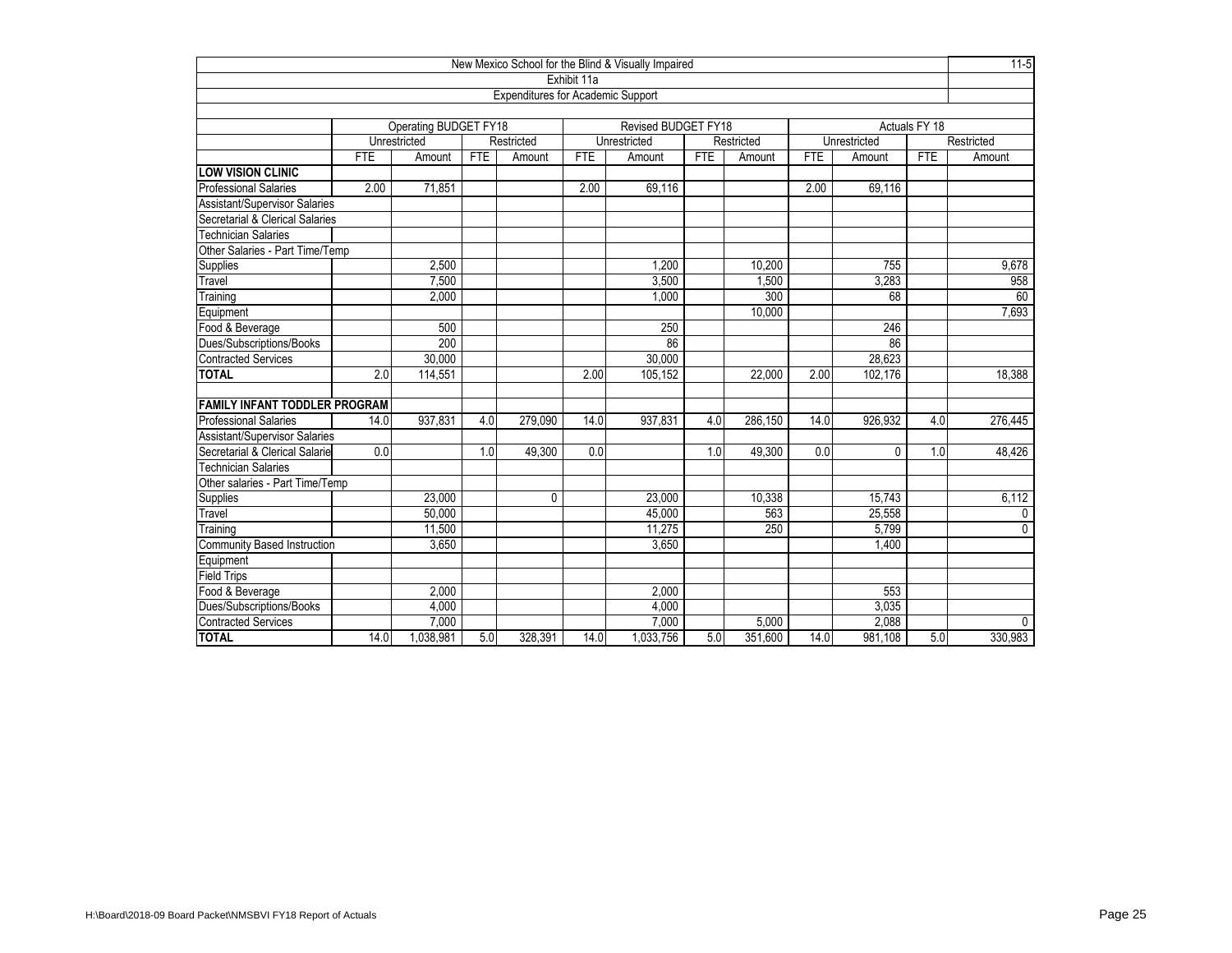| New Mexico School for the Blind & Visually Impaired |                         |                       |            |                                          |             |                     |            |              |            |                  |               |              |
|-----------------------------------------------------|-------------------------|-----------------------|------------|------------------------------------------|-------------|---------------------|------------|--------------|------------|------------------|---------------|--------------|
|                                                     |                         |                       |            |                                          | Exhibit 11a |                     |            |              |            |                  |               |              |
|                                                     |                         |                       |            | <b>Expenditures for Academic Support</b> |             |                     |            |              |            |                  |               |              |
|                                                     |                         |                       |            |                                          |             |                     |            |              |            |                  |               |              |
|                                                     |                         | Operating BUDGET FY18 |            |                                          |             | Revised BUDGET FY18 |            |              |            |                  | Actuals FY 18 |              |
|                                                     |                         | Unrestricted          |            | Restricted                               |             | Unrestricted        |            | Restricted   |            | Unrestricted     |               | Restricted   |
|                                                     | <b>FTE</b>              | Amount                | <b>FTE</b> | Amount                                   | <b>FTE</b>  | Amount              | <b>FTE</b> | Amount       | <b>FTE</b> | Amount           | <b>FTE</b>    | Amount       |
| <b>RELATED SERVICES</b>                             |                         |                       |            |                                          |             |                     |            |              |            |                  |               |              |
| <b>Professional Salaries</b>                        | 4.8                     | 343,029               |            |                                          | 4.8         | 327,362             |            |              | 4.8        | 326,152          |               |              |
| Assistant/Supervisor Salaries                       |                         |                       |            |                                          |             |                     |            |              |            |                  |               |              |
| Secretarial & Clerical Salaries                     |                         |                       |            |                                          |             |                     |            |              |            |                  |               |              |
| <b>Technician Salaries</b>                          |                         |                       |            |                                          |             |                     |            |              |            |                  |               |              |
| Other Salaries - Part Time/Temp                     |                         |                       |            |                                          |             |                     |            |              |            |                  |               |              |
| Supplies                                            |                         | 4,000                 |            |                                          |             | 3,389               |            |              |            | 1,915            |               |              |
| Travel                                              |                         | 3,000                 |            |                                          |             | 2,000               |            |              |            | $\overline{775}$ |               |              |
| Training                                            | 2,500<br>2,500<br>1,359 |                       |            |                                          |             |                     |            |              |            |                  |               |              |
| Equipment                                           |                         |                       |            |                                          |             |                     |            |              |            |                  |               |              |
| Food & Beverage                                     |                         | 200                   |            |                                          |             | 200                 |            |              |            | $\overline{72}$  |               |              |
| Dues/Subscriptions/Books                            |                         |                       |            |                                          |             |                     |            |              |            |                  |               |              |
| <b>Contracted Services</b>                          |                         | 100                   |            |                                          |             | 19,735              |            |              |            | 19,735           |               |              |
| <b>Community Based Instruction</b>                  |                         | 9,145                 |            |                                          |             | 9,145               |            |              |            | 6,954            |               |              |
| <b>Field Trips</b>                                  |                         |                       |            |                                          |             |                     |            |              |            |                  |               |              |
| <b>TOTAL</b>                                        | 4.8                     | 361,974               |            | 0                                        | 4.8         | 364,331             |            | $\mathbf{0}$ | 5.0        | 356,963          |               | $\mathbf{0}$ |
|                                                     |                         |                       |            |                                          |             |                     |            |              |            |                  |               |              |
| <b>RESOURCE CENTER</b>                              |                         |                       |            |                                          |             |                     |            |              |            |                  |               |              |
| <b>Professional Salaries</b>                        | 1.0                     | 64,218                |            |                                          | 1.0         | 62,633              |            |              | 1.0        | 64.907           |               |              |
| Assistant/Supervisor Salaries                       |                         |                       |            |                                          |             |                     |            |              |            |                  |               |              |
| Secretarial & Clerical Salaries                     |                         |                       |            |                                          |             |                     |            |              |            |                  |               |              |
| <b>Technician Salaries</b>                          | 5.0                     | 202.159               |            |                                          | 5.0         | 196.614             |            |              | 5.0        | 195,715          |               |              |
| Other Salaries - Part Time/Temp                     |                         |                       |            |                                          |             |                     |            |              |            |                  |               |              |
| Supplies                                            |                         | 5.000                 |            |                                          |             | 5.000               |            |              |            | 3.826            |               |              |
| Travel                                              |                         | 10,500                |            |                                          |             | 9,500               |            |              |            | 6,682            |               |              |
| Training                                            |                         | 2,000                 |            |                                          |             | 1,775               |            |              |            | 880              |               |              |
| Equipment                                           |                         |                       |            |                                          |             |                     |            |              |            |                  |               |              |
| Food & Beverage                                     |                         |                       |            |                                          |             |                     |            |              |            | 0                |               |              |
| Dues/Subscriptions/Books                            |                         | 1,900                 |            |                                          |             | 900                 |            |              |            | 200              |               |              |
| <b>Contracted Services</b>                          |                         | 1,000                 |            |                                          |             | 1,000               |            |              |            | 747              |               |              |
| <b>TOTAL</b>                                        | 6.0                     | 286,778               |            | 0                                        | 6.0         | 277,422             |            | 0            | 6.0        | 272,956          |               | $\mathbf 0$  |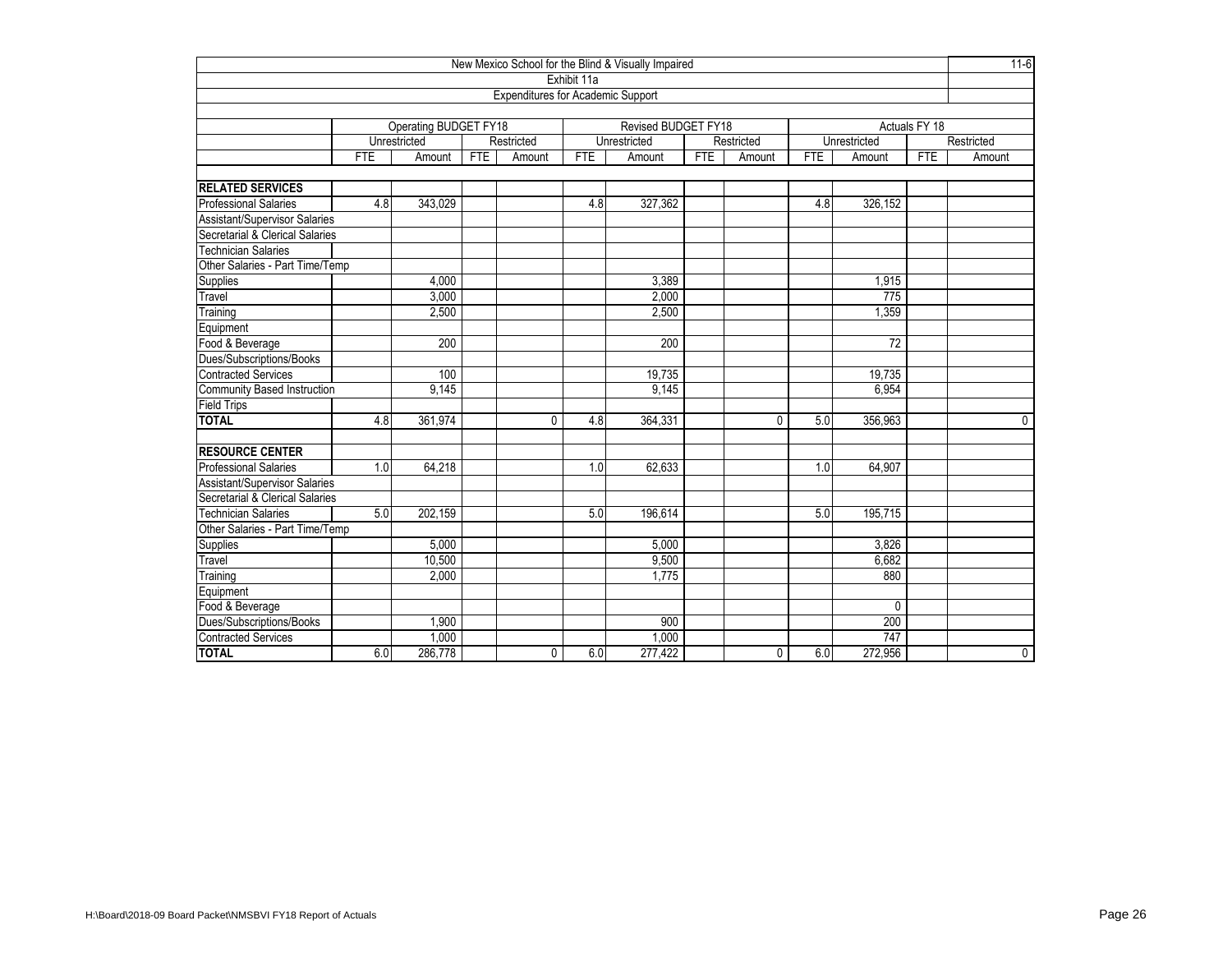| Exhibit 11a<br><b>Expenditures for Academic Support</b><br>Operating BUDGET FY18<br>Revised BUDGET FY18<br>Actuals FY 18<br>Restricted<br>Restricted<br>Restricted<br>Unrestricted<br>Unrestricted<br>Unrestricted<br><b>FTE</b><br>Amount<br><b>FTE</b><br>Amount<br><b>FTE</b><br>Amount<br><b>FTE</b><br><b>FTE</b><br>Amount<br>FTE<br>Amount<br>Amount<br><b>Prison Braille</b><br><b>Professional Salaries</b><br>65,892<br>66,529<br>61.888<br>1.0<br>1.0<br>1.0<br>Assistant/Supervisor Salaries<br>Secretarial & Clerical Salaries<br><b>Technician Salaries</b><br>0.0<br>0<br>15,245<br>15,245<br>0.5<br>$\overline{11}$<br>Other Salaries - Part Time/T<br>0.5<br>0.5<br>1,000<br>120<br>1,000<br>Supplies<br>27,360<br>12,360<br>984<br>Travel<br>3,800<br>0<br>0<br>Training<br>Equipment<br>Food & Beverage<br>0<br>Dues/Subscriptions/Books<br><b>Contracted Services</b><br><b>TOTAL</b><br>0<br>1.5<br>113,297<br>95,134<br>63.002<br>0<br>1.5<br>0<br>1.5<br><b>Statewide Training</b><br>Professional Salaries<br>Assistant/Supervisor Salaries<br>Secretarial & Clerical Salaries<br><b>Technician Salaries</b><br>Other Salaries - Part Time/Temp<br>0<br>Supplies<br>$\mathbf{0}$<br>Travel<br>Training<br>Equipment<br>Food & Beverage<br>0<br>$\overline{0}$<br>Dues/Subscriptions/Books<br><b>Contracted Services</b><br>0<br><b>TOTAL</b><br>$\mathbf{0}$<br><b>DETAILS</b><br>Professional Salaries<br>2,123,251<br>279,090<br>2,230,442<br>286,150<br>2,046,304<br>31.8<br>4.0<br>31.8<br>4.0<br>31.8<br>4.0<br>276,445<br>0.0<br>0.0<br>0.0<br>Assistant/Supervisor Salaries<br>0.0<br>0.0<br>0.0<br>0<br>$\Omega$<br>0<br>0<br>0<br>37,487<br>49,300<br>36,867<br>49,300<br>48,426<br>Secretarial & Clerical Salarie<br>1.0<br>1.0<br>1.0<br>1.0<br>1.0<br>36,693<br>1.0<br><b>Technician Salaries</b><br>7.0<br>279,568<br>0.0<br>7.0<br>0.0<br>271,492<br>0.0<br>$\overline{0}$<br>272,816<br>7.0<br>0<br>25,623<br>0.0<br>1.0<br>22,662<br>0.0<br>3,944<br>0.0<br>0<br>Other Salaries - Part Time/T<br>1.0<br>0<br>1.0<br>0<br>47,909<br>0.0<br>49,112<br>0.0<br>$\overline{0}$<br>0.0<br>0.0<br>32,318<br>0.0<br>33,344<br>0.0<br>19,444<br>Supplies<br>$\overline{0}$<br>0.0<br>150,860<br>0.0<br>0.0<br>113,746<br>0.0<br>4,080<br>0.0<br>78,249<br>0.0<br>2,975<br>Travel<br>0.0<br>0.0<br>$\overline{0}$<br>0.0<br>550<br>0.0<br>29.400<br>0.0<br>21,120<br>11,510<br>0.0<br>60<br>Training<br>0.0<br>17,275<br>0.0<br>0.0<br>0.0<br>33,245<br>$\overline{0}$<br>28,706<br>$\overline{0}$<br>$0.0\,$<br>$\overline{0}$<br>0<br>Equipment<br>0.0<br>0.0<br>$\mathbf 0$<br>0.0<br>2,950<br>0.0<br>1,045<br>0.0<br>Food & Beverage<br>4,200<br>600<br>0.0<br>482<br>0.0<br>$\overline{0}$<br>$\overline{0.0}$<br>18,973<br>Dues/Subscriptions/Books<br>21,500<br>0.0<br>0.0<br>21,148<br>0.0<br>0.0<br>0<br>0<br>0.0<br>0.0<br>0.0<br>$\overline{0}$<br>0<br>0.0<br>$\overline{0}$<br>$\boldsymbol{0}$<br>$0.0\,$<br><b>Field Trips</b><br>$\overline{0}$<br>$\overline{0}$<br>0<br>0<br>0.0<br>65,100<br>0.0<br>$\mathbf 0$<br>0.0<br>78,235<br>0.0<br>5,000<br>66,486<br>0.0<br><b>Contracted Services</b><br>0.0<br>0.0<br>13,095<br>0.0<br>$\overline{0}$<br>0.0<br>12,795<br>$\overline{0}$<br>0.0<br>8,354<br>0.0<br>$\overline{0}$<br><b>Community Based Instruction</b><br>0<br>5.0<br>328,391<br>40.8<br>2,860,690<br>5.0<br>411,242<br>40.8<br><b>TOTAL</b><br>40.8<br>2,816,471<br>5.0 | New Mexico School for the Blind & Visually Impaired |  |  |  |  |  |  |  |  |  |           |  |         |
|---------------------------------------------------------------------------------------------------------------------------------------------------------------------------------------------------------------------------------------------------------------------------------------------------------------------------------------------------------------------------------------------------------------------------------------------------------------------------------------------------------------------------------------------------------------------------------------------------------------------------------------------------------------------------------------------------------------------------------------------------------------------------------------------------------------------------------------------------------------------------------------------------------------------------------------------------------------------------------------------------------------------------------------------------------------------------------------------------------------------------------------------------------------------------------------------------------------------------------------------------------------------------------------------------------------------------------------------------------------------------------------------------------------------------------------------------------------------------------------------------------------------------------------------------------------------------------------------------------------------------------------------------------------------------------------------------------------------------------------------------------------------------------------------------------------------------------------------------------------------------------------------------------------------------------------------------------------------------------------------------------------------------------------------------------------------------------------------------------------------------------------------------------------------------------------------------------------------------------------------------------------------------------------------------------------------------------------------------------------------------------------------------------------------------------------------------------------------------------------------------------------------------------------------------------------------------------------------------------------------------------------------------------------------------------------------------------------------------------------------------------------------------------------------------------------------------------------------------------------------------------------------------------------------------------------------------------------------------------------------------------------------------------------------------------------------------------------------------------------------------------------------------------------------------------------------------------------------------------------------------------------------------------------------------------------------------------------------------------------------------------------------------------------------------------------|-----------------------------------------------------|--|--|--|--|--|--|--|--|--|-----------|--|---------|
|                                                                                                                                                                                                                                                                                                                                                                                                                                                                                                                                                                                                                                                                                                                                                                                                                                                                                                                                                                                                                                                                                                                                                                                                                                                                                                                                                                                                                                                                                                                                                                                                                                                                                                                                                                                                                                                                                                                                                                                                                                                                                                                                                                                                                                                                                                                                                                                                                                                                                                                                                                                                                                                                                                                                                                                                                                                                                                                                                                                                                                                                                                                                                                                                                                                                                                                                                                                                                                       |                                                     |  |  |  |  |  |  |  |  |  |           |  |         |
|                                                                                                                                                                                                                                                                                                                                                                                                                                                                                                                                                                                                                                                                                                                                                                                                                                                                                                                                                                                                                                                                                                                                                                                                                                                                                                                                                                                                                                                                                                                                                                                                                                                                                                                                                                                                                                                                                                                                                                                                                                                                                                                                                                                                                                                                                                                                                                                                                                                                                                                                                                                                                                                                                                                                                                                                                                                                                                                                                                                                                                                                                                                                                                                                                                                                                                                                                                                                                                       |                                                     |  |  |  |  |  |  |  |  |  |           |  |         |
|                                                                                                                                                                                                                                                                                                                                                                                                                                                                                                                                                                                                                                                                                                                                                                                                                                                                                                                                                                                                                                                                                                                                                                                                                                                                                                                                                                                                                                                                                                                                                                                                                                                                                                                                                                                                                                                                                                                                                                                                                                                                                                                                                                                                                                                                                                                                                                                                                                                                                                                                                                                                                                                                                                                                                                                                                                                                                                                                                                                                                                                                                                                                                                                                                                                                                                                                                                                                                                       |                                                     |  |  |  |  |  |  |  |  |  |           |  |         |
|                                                                                                                                                                                                                                                                                                                                                                                                                                                                                                                                                                                                                                                                                                                                                                                                                                                                                                                                                                                                                                                                                                                                                                                                                                                                                                                                                                                                                                                                                                                                                                                                                                                                                                                                                                                                                                                                                                                                                                                                                                                                                                                                                                                                                                                                                                                                                                                                                                                                                                                                                                                                                                                                                                                                                                                                                                                                                                                                                                                                                                                                                                                                                                                                                                                                                                                                                                                                                                       |                                                     |  |  |  |  |  |  |  |  |  |           |  |         |
|                                                                                                                                                                                                                                                                                                                                                                                                                                                                                                                                                                                                                                                                                                                                                                                                                                                                                                                                                                                                                                                                                                                                                                                                                                                                                                                                                                                                                                                                                                                                                                                                                                                                                                                                                                                                                                                                                                                                                                                                                                                                                                                                                                                                                                                                                                                                                                                                                                                                                                                                                                                                                                                                                                                                                                                                                                                                                                                                                                                                                                                                                                                                                                                                                                                                                                                                                                                                                                       |                                                     |  |  |  |  |  |  |  |  |  |           |  |         |
|                                                                                                                                                                                                                                                                                                                                                                                                                                                                                                                                                                                                                                                                                                                                                                                                                                                                                                                                                                                                                                                                                                                                                                                                                                                                                                                                                                                                                                                                                                                                                                                                                                                                                                                                                                                                                                                                                                                                                                                                                                                                                                                                                                                                                                                                                                                                                                                                                                                                                                                                                                                                                                                                                                                                                                                                                                                                                                                                                                                                                                                                                                                                                                                                                                                                                                                                                                                                                                       |                                                     |  |  |  |  |  |  |  |  |  |           |  |         |
|                                                                                                                                                                                                                                                                                                                                                                                                                                                                                                                                                                                                                                                                                                                                                                                                                                                                                                                                                                                                                                                                                                                                                                                                                                                                                                                                                                                                                                                                                                                                                                                                                                                                                                                                                                                                                                                                                                                                                                                                                                                                                                                                                                                                                                                                                                                                                                                                                                                                                                                                                                                                                                                                                                                                                                                                                                                                                                                                                                                                                                                                                                                                                                                                                                                                                                                                                                                                                                       |                                                     |  |  |  |  |  |  |  |  |  |           |  |         |
|                                                                                                                                                                                                                                                                                                                                                                                                                                                                                                                                                                                                                                                                                                                                                                                                                                                                                                                                                                                                                                                                                                                                                                                                                                                                                                                                                                                                                                                                                                                                                                                                                                                                                                                                                                                                                                                                                                                                                                                                                                                                                                                                                                                                                                                                                                                                                                                                                                                                                                                                                                                                                                                                                                                                                                                                                                                                                                                                                                                                                                                                                                                                                                                                                                                                                                                                                                                                                                       |                                                     |  |  |  |  |  |  |  |  |  |           |  |         |
|                                                                                                                                                                                                                                                                                                                                                                                                                                                                                                                                                                                                                                                                                                                                                                                                                                                                                                                                                                                                                                                                                                                                                                                                                                                                                                                                                                                                                                                                                                                                                                                                                                                                                                                                                                                                                                                                                                                                                                                                                                                                                                                                                                                                                                                                                                                                                                                                                                                                                                                                                                                                                                                                                                                                                                                                                                                                                                                                                                                                                                                                                                                                                                                                                                                                                                                                                                                                                                       |                                                     |  |  |  |  |  |  |  |  |  |           |  |         |
|                                                                                                                                                                                                                                                                                                                                                                                                                                                                                                                                                                                                                                                                                                                                                                                                                                                                                                                                                                                                                                                                                                                                                                                                                                                                                                                                                                                                                                                                                                                                                                                                                                                                                                                                                                                                                                                                                                                                                                                                                                                                                                                                                                                                                                                                                                                                                                                                                                                                                                                                                                                                                                                                                                                                                                                                                                                                                                                                                                                                                                                                                                                                                                                                                                                                                                                                                                                                                                       |                                                     |  |  |  |  |  |  |  |  |  |           |  |         |
|                                                                                                                                                                                                                                                                                                                                                                                                                                                                                                                                                                                                                                                                                                                                                                                                                                                                                                                                                                                                                                                                                                                                                                                                                                                                                                                                                                                                                                                                                                                                                                                                                                                                                                                                                                                                                                                                                                                                                                                                                                                                                                                                                                                                                                                                                                                                                                                                                                                                                                                                                                                                                                                                                                                                                                                                                                                                                                                                                                                                                                                                                                                                                                                                                                                                                                                                                                                                                                       |                                                     |  |  |  |  |  |  |  |  |  |           |  |         |
|                                                                                                                                                                                                                                                                                                                                                                                                                                                                                                                                                                                                                                                                                                                                                                                                                                                                                                                                                                                                                                                                                                                                                                                                                                                                                                                                                                                                                                                                                                                                                                                                                                                                                                                                                                                                                                                                                                                                                                                                                                                                                                                                                                                                                                                                                                                                                                                                                                                                                                                                                                                                                                                                                                                                                                                                                                                                                                                                                                                                                                                                                                                                                                                                                                                                                                                                                                                                                                       |                                                     |  |  |  |  |  |  |  |  |  |           |  |         |
|                                                                                                                                                                                                                                                                                                                                                                                                                                                                                                                                                                                                                                                                                                                                                                                                                                                                                                                                                                                                                                                                                                                                                                                                                                                                                                                                                                                                                                                                                                                                                                                                                                                                                                                                                                                                                                                                                                                                                                                                                                                                                                                                                                                                                                                                                                                                                                                                                                                                                                                                                                                                                                                                                                                                                                                                                                                                                                                                                                                                                                                                                                                                                                                                                                                                                                                                                                                                                                       |                                                     |  |  |  |  |  |  |  |  |  |           |  |         |
|                                                                                                                                                                                                                                                                                                                                                                                                                                                                                                                                                                                                                                                                                                                                                                                                                                                                                                                                                                                                                                                                                                                                                                                                                                                                                                                                                                                                                                                                                                                                                                                                                                                                                                                                                                                                                                                                                                                                                                                                                                                                                                                                                                                                                                                                                                                                                                                                                                                                                                                                                                                                                                                                                                                                                                                                                                                                                                                                                                                                                                                                                                                                                                                                                                                                                                                                                                                                                                       |                                                     |  |  |  |  |  |  |  |  |  |           |  |         |
|                                                                                                                                                                                                                                                                                                                                                                                                                                                                                                                                                                                                                                                                                                                                                                                                                                                                                                                                                                                                                                                                                                                                                                                                                                                                                                                                                                                                                                                                                                                                                                                                                                                                                                                                                                                                                                                                                                                                                                                                                                                                                                                                                                                                                                                                                                                                                                                                                                                                                                                                                                                                                                                                                                                                                                                                                                                                                                                                                                                                                                                                                                                                                                                                                                                                                                                                                                                                                                       |                                                     |  |  |  |  |  |  |  |  |  |           |  |         |
|                                                                                                                                                                                                                                                                                                                                                                                                                                                                                                                                                                                                                                                                                                                                                                                                                                                                                                                                                                                                                                                                                                                                                                                                                                                                                                                                                                                                                                                                                                                                                                                                                                                                                                                                                                                                                                                                                                                                                                                                                                                                                                                                                                                                                                                                                                                                                                                                                                                                                                                                                                                                                                                                                                                                                                                                                                                                                                                                                                                                                                                                                                                                                                                                                                                                                                                                                                                                                                       |                                                     |  |  |  |  |  |  |  |  |  |           |  |         |
|                                                                                                                                                                                                                                                                                                                                                                                                                                                                                                                                                                                                                                                                                                                                                                                                                                                                                                                                                                                                                                                                                                                                                                                                                                                                                                                                                                                                                                                                                                                                                                                                                                                                                                                                                                                                                                                                                                                                                                                                                                                                                                                                                                                                                                                                                                                                                                                                                                                                                                                                                                                                                                                                                                                                                                                                                                                                                                                                                                                                                                                                                                                                                                                                                                                                                                                                                                                                                                       |                                                     |  |  |  |  |  |  |  |  |  |           |  |         |
|                                                                                                                                                                                                                                                                                                                                                                                                                                                                                                                                                                                                                                                                                                                                                                                                                                                                                                                                                                                                                                                                                                                                                                                                                                                                                                                                                                                                                                                                                                                                                                                                                                                                                                                                                                                                                                                                                                                                                                                                                                                                                                                                                                                                                                                                                                                                                                                                                                                                                                                                                                                                                                                                                                                                                                                                                                                                                                                                                                                                                                                                                                                                                                                                                                                                                                                                                                                                                                       |                                                     |  |  |  |  |  |  |  |  |  |           |  |         |
|                                                                                                                                                                                                                                                                                                                                                                                                                                                                                                                                                                                                                                                                                                                                                                                                                                                                                                                                                                                                                                                                                                                                                                                                                                                                                                                                                                                                                                                                                                                                                                                                                                                                                                                                                                                                                                                                                                                                                                                                                                                                                                                                                                                                                                                                                                                                                                                                                                                                                                                                                                                                                                                                                                                                                                                                                                                                                                                                                                                                                                                                                                                                                                                                                                                                                                                                                                                                                                       |                                                     |  |  |  |  |  |  |  |  |  |           |  |         |
|                                                                                                                                                                                                                                                                                                                                                                                                                                                                                                                                                                                                                                                                                                                                                                                                                                                                                                                                                                                                                                                                                                                                                                                                                                                                                                                                                                                                                                                                                                                                                                                                                                                                                                                                                                                                                                                                                                                                                                                                                                                                                                                                                                                                                                                                                                                                                                                                                                                                                                                                                                                                                                                                                                                                                                                                                                                                                                                                                                                                                                                                                                                                                                                                                                                                                                                                                                                                                                       |                                                     |  |  |  |  |  |  |  |  |  |           |  |         |
|                                                                                                                                                                                                                                                                                                                                                                                                                                                                                                                                                                                                                                                                                                                                                                                                                                                                                                                                                                                                                                                                                                                                                                                                                                                                                                                                                                                                                                                                                                                                                                                                                                                                                                                                                                                                                                                                                                                                                                                                                                                                                                                                                                                                                                                                                                                                                                                                                                                                                                                                                                                                                                                                                                                                                                                                                                                                                                                                                                                                                                                                                                                                                                                                                                                                                                                                                                                                                                       |                                                     |  |  |  |  |  |  |  |  |  |           |  |         |
|                                                                                                                                                                                                                                                                                                                                                                                                                                                                                                                                                                                                                                                                                                                                                                                                                                                                                                                                                                                                                                                                                                                                                                                                                                                                                                                                                                                                                                                                                                                                                                                                                                                                                                                                                                                                                                                                                                                                                                                                                                                                                                                                                                                                                                                                                                                                                                                                                                                                                                                                                                                                                                                                                                                                                                                                                                                                                                                                                                                                                                                                                                                                                                                                                                                                                                                                                                                                                                       |                                                     |  |  |  |  |  |  |  |  |  |           |  |         |
|                                                                                                                                                                                                                                                                                                                                                                                                                                                                                                                                                                                                                                                                                                                                                                                                                                                                                                                                                                                                                                                                                                                                                                                                                                                                                                                                                                                                                                                                                                                                                                                                                                                                                                                                                                                                                                                                                                                                                                                                                                                                                                                                                                                                                                                                                                                                                                                                                                                                                                                                                                                                                                                                                                                                                                                                                                                                                                                                                                                                                                                                                                                                                                                                                                                                                                                                                                                                                                       |                                                     |  |  |  |  |  |  |  |  |  |           |  |         |
|                                                                                                                                                                                                                                                                                                                                                                                                                                                                                                                                                                                                                                                                                                                                                                                                                                                                                                                                                                                                                                                                                                                                                                                                                                                                                                                                                                                                                                                                                                                                                                                                                                                                                                                                                                                                                                                                                                                                                                                                                                                                                                                                                                                                                                                                                                                                                                                                                                                                                                                                                                                                                                                                                                                                                                                                                                                                                                                                                                                                                                                                                                                                                                                                                                                                                                                                                                                                                                       |                                                     |  |  |  |  |  |  |  |  |  |           |  |         |
|                                                                                                                                                                                                                                                                                                                                                                                                                                                                                                                                                                                                                                                                                                                                                                                                                                                                                                                                                                                                                                                                                                                                                                                                                                                                                                                                                                                                                                                                                                                                                                                                                                                                                                                                                                                                                                                                                                                                                                                                                                                                                                                                                                                                                                                                                                                                                                                                                                                                                                                                                                                                                                                                                                                                                                                                                                                                                                                                                                                                                                                                                                                                                                                                                                                                                                                                                                                                                                       |                                                     |  |  |  |  |  |  |  |  |  |           |  |         |
|                                                                                                                                                                                                                                                                                                                                                                                                                                                                                                                                                                                                                                                                                                                                                                                                                                                                                                                                                                                                                                                                                                                                                                                                                                                                                                                                                                                                                                                                                                                                                                                                                                                                                                                                                                                                                                                                                                                                                                                                                                                                                                                                                                                                                                                                                                                                                                                                                                                                                                                                                                                                                                                                                                                                                                                                                                                                                                                                                                                                                                                                                                                                                                                                                                                                                                                                                                                                                                       |                                                     |  |  |  |  |  |  |  |  |  |           |  |         |
|                                                                                                                                                                                                                                                                                                                                                                                                                                                                                                                                                                                                                                                                                                                                                                                                                                                                                                                                                                                                                                                                                                                                                                                                                                                                                                                                                                                                                                                                                                                                                                                                                                                                                                                                                                                                                                                                                                                                                                                                                                                                                                                                                                                                                                                                                                                                                                                                                                                                                                                                                                                                                                                                                                                                                                                                                                                                                                                                                                                                                                                                                                                                                                                                                                                                                                                                                                                                                                       |                                                     |  |  |  |  |  |  |  |  |  |           |  |         |
|                                                                                                                                                                                                                                                                                                                                                                                                                                                                                                                                                                                                                                                                                                                                                                                                                                                                                                                                                                                                                                                                                                                                                                                                                                                                                                                                                                                                                                                                                                                                                                                                                                                                                                                                                                                                                                                                                                                                                                                                                                                                                                                                                                                                                                                                                                                                                                                                                                                                                                                                                                                                                                                                                                                                                                                                                                                                                                                                                                                                                                                                                                                                                                                                                                                                                                                                                                                                                                       |                                                     |  |  |  |  |  |  |  |  |  |           |  |         |
|                                                                                                                                                                                                                                                                                                                                                                                                                                                                                                                                                                                                                                                                                                                                                                                                                                                                                                                                                                                                                                                                                                                                                                                                                                                                                                                                                                                                                                                                                                                                                                                                                                                                                                                                                                                                                                                                                                                                                                                                                                                                                                                                                                                                                                                                                                                                                                                                                                                                                                                                                                                                                                                                                                                                                                                                                                                                                                                                                                                                                                                                                                                                                                                                                                                                                                                                                                                                                                       |                                                     |  |  |  |  |  |  |  |  |  |           |  |         |
|                                                                                                                                                                                                                                                                                                                                                                                                                                                                                                                                                                                                                                                                                                                                                                                                                                                                                                                                                                                                                                                                                                                                                                                                                                                                                                                                                                                                                                                                                                                                                                                                                                                                                                                                                                                                                                                                                                                                                                                                                                                                                                                                                                                                                                                                                                                                                                                                                                                                                                                                                                                                                                                                                                                                                                                                                                                                                                                                                                                                                                                                                                                                                                                                                                                                                                                                                                                                                                       |                                                     |  |  |  |  |  |  |  |  |  |           |  |         |
|                                                                                                                                                                                                                                                                                                                                                                                                                                                                                                                                                                                                                                                                                                                                                                                                                                                                                                                                                                                                                                                                                                                                                                                                                                                                                                                                                                                                                                                                                                                                                                                                                                                                                                                                                                                                                                                                                                                                                                                                                                                                                                                                                                                                                                                                                                                                                                                                                                                                                                                                                                                                                                                                                                                                                                                                                                                                                                                                                                                                                                                                                                                                                                                                                                                                                                                                                                                                                                       |                                                     |  |  |  |  |  |  |  |  |  |           |  |         |
|                                                                                                                                                                                                                                                                                                                                                                                                                                                                                                                                                                                                                                                                                                                                                                                                                                                                                                                                                                                                                                                                                                                                                                                                                                                                                                                                                                                                                                                                                                                                                                                                                                                                                                                                                                                                                                                                                                                                                                                                                                                                                                                                                                                                                                                                                                                                                                                                                                                                                                                                                                                                                                                                                                                                                                                                                                                                                                                                                                                                                                                                                                                                                                                                                                                                                                                                                                                                                                       |                                                     |  |  |  |  |  |  |  |  |  |           |  |         |
|                                                                                                                                                                                                                                                                                                                                                                                                                                                                                                                                                                                                                                                                                                                                                                                                                                                                                                                                                                                                                                                                                                                                                                                                                                                                                                                                                                                                                                                                                                                                                                                                                                                                                                                                                                                                                                                                                                                                                                                                                                                                                                                                                                                                                                                                                                                                                                                                                                                                                                                                                                                                                                                                                                                                                                                                                                                                                                                                                                                                                                                                                                                                                                                                                                                                                                                                                                                                                                       |                                                     |  |  |  |  |  |  |  |  |  |           |  |         |
|                                                                                                                                                                                                                                                                                                                                                                                                                                                                                                                                                                                                                                                                                                                                                                                                                                                                                                                                                                                                                                                                                                                                                                                                                                                                                                                                                                                                                                                                                                                                                                                                                                                                                                                                                                                                                                                                                                                                                                                                                                                                                                                                                                                                                                                                                                                                                                                                                                                                                                                                                                                                                                                                                                                                                                                                                                                                                                                                                                                                                                                                                                                                                                                                                                                                                                                                                                                                                                       |                                                     |  |  |  |  |  |  |  |  |  |           |  |         |
|                                                                                                                                                                                                                                                                                                                                                                                                                                                                                                                                                                                                                                                                                                                                                                                                                                                                                                                                                                                                                                                                                                                                                                                                                                                                                                                                                                                                                                                                                                                                                                                                                                                                                                                                                                                                                                                                                                                                                                                                                                                                                                                                                                                                                                                                                                                                                                                                                                                                                                                                                                                                                                                                                                                                                                                                                                                                                                                                                                                                                                                                                                                                                                                                                                                                                                                                                                                                                                       |                                                     |  |  |  |  |  |  |  |  |  |           |  |         |
|                                                                                                                                                                                                                                                                                                                                                                                                                                                                                                                                                                                                                                                                                                                                                                                                                                                                                                                                                                                                                                                                                                                                                                                                                                                                                                                                                                                                                                                                                                                                                                                                                                                                                                                                                                                                                                                                                                                                                                                                                                                                                                                                                                                                                                                                                                                                                                                                                                                                                                                                                                                                                                                                                                                                                                                                                                                                                                                                                                                                                                                                                                                                                                                                                                                                                                                                                                                                                                       |                                                     |  |  |  |  |  |  |  |  |  |           |  |         |
|                                                                                                                                                                                                                                                                                                                                                                                                                                                                                                                                                                                                                                                                                                                                                                                                                                                                                                                                                                                                                                                                                                                                                                                                                                                                                                                                                                                                                                                                                                                                                                                                                                                                                                                                                                                                                                                                                                                                                                                                                                                                                                                                                                                                                                                                                                                                                                                                                                                                                                                                                                                                                                                                                                                                                                                                                                                                                                                                                                                                                                                                                                                                                                                                                                                                                                                                                                                                                                       |                                                     |  |  |  |  |  |  |  |  |  |           |  |         |
|                                                                                                                                                                                                                                                                                                                                                                                                                                                                                                                                                                                                                                                                                                                                                                                                                                                                                                                                                                                                                                                                                                                                                                                                                                                                                                                                                                                                                                                                                                                                                                                                                                                                                                                                                                                                                                                                                                                                                                                                                                                                                                                                                                                                                                                                                                                                                                                                                                                                                                                                                                                                                                                                                                                                                                                                                                                                                                                                                                                                                                                                                                                                                                                                                                                                                                                                                                                                                                       |                                                     |  |  |  |  |  |  |  |  |  |           |  |         |
|                                                                                                                                                                                                                                                                                                                                                                                                                                                                                                                                                                                                                                                                                                                                                                                                                                                                                                                                                                                                                                                                                                                                                                                                                                                                                                                                                                                                                                                                                                                                                                                                                                                                                                                                                                                                                                                                                                                                                                                                                                                                                                                                                                                                                                                                                                                                                                                                                                                                                                                                                                                                                                                                                                                                                                                                                                                                                                                                                                                                                                                                                                                                                                                                                                                                                                                                                                                                                                       |                                                     |  |  |  |  |  |  |  |  |  |           |  |         |
|                                                                                                                                                                                                                                                                                                                                                                                                                                                                                                                                                                                                                                                                                                                                                                                                                                                                                                                                                                                                                                                                                                                                                                                                                                                                                                                                                                                                                                                                                                                                                                                                                                                                                                                                                                                                                                                                                                                                                                                                                                                                                                                                                                                                                                                                                                                                                                                                                                                                                                                                                                                                                                                                                                                                                                                                                                                                                                                                                                                                                                                                                                                                                                                                                                                                                                                                                                                                                                       |                                                     |  |  |  |  |  |  |  |  |  |           |  |         |
|                                                                                                                                                                                                                                                                                                                                                                                                                                                                                                                                                                                                                                                                                                                                                                                                                                                                                                                                                                                                                                                                                                                                                                                                                                                                                                                                                                                                                                                                                                                                                                                                                                                                                                                                                                                                                                                                                                                                                                                                                                                                                                                                                                                                                                                                                                                                                                                                                                                                                                                                                                                                                                                                                                                                                                                                                                                                                                                                                                                                                                                                                                                                                                                                                                                                                                                                                                                                                                       |                                                     |  |  |  |  |  |  |  |  |  |           |  |         |
|                                                                                                                                                                                                                                                                                                                                                                                                                                                                                                                                                                                                                                                                                                                                                                                                                                                                                                                                                                                                                                                                                                                                                                                                                                                                                                                                                                                                                                                                                                                                                                                                                                                                                                                                                                                                                                                                                                                                                                                                                                                                                                                                                                                                                                                                                                                                                                                                                                                                                                                                                                                                                                                                                                                                                                                                                                                                                                                                                                                                                                                                                                                                                                                                                                                                                                                                                                                                                                       |                                                     |  |  |  |  |  |  |  |  |  |           |  |         |
|                                                                                                                                                                                                                                                                                                                                                                                                                                                                                                                                                                                                                                                                                                                                                                                                                                                                                                                                                                                                                                                                                                                                                                                                                                                                                                                                                                                                                                                                                                                                                                                                                                                                                                                                                                                                                                                                                                                                                                                                                                                                                                                                                                                                                                                                                                                                                                                                                                                                                                                                                                                                                                                                                                                                                                                                                                                                                                                                                                                                                                                                                                                                                                                                                                                                                                                                                                                                                                       |                                                     |  |  |  |  |  |  |  |  |  |           |  |         |
|                                                                                                                                                                                                                                                                                                                                                                                                                                                                                                                                                                                                                                                                                                                                                                                                                                                                                                                                                                                                                                                                                                                                                                                                                                                                                                                                                                                                                                                                                                                                                                                                                                                                                                                                                                                                                                                                                                                                                                                                                                                                                                                                                                                                                                                                                                                                                                                                                                                                                                                                                                                                                                                                                                                                                                                                                                                                                                                                                                                                                                                                                                                                                                                                                                                                                                                                                                                                                                       |                                                     |  |  |  |  |  |  |  |  |  |           |  |         |
|                                                                                                                                                                                                                                                                                                                                                                                                                                                                                                                                                                                                                                                                                                                                                                                                                                                                                                                                                                                                                                                                                                                                                                                                                                                                                                                                                                                                                                                                                                                                                                                                                                                                                                                                                                                                                                                                                                                                                                                                                                                                                                                                                                                                                                                                                                                                                                                                                                                                                                                                                                                                                                                                                                                                                                                                                                                                                                                                                                                                                                                                                                                                                                                                                                                                                                                                                                                                                                       |                                                     |  |  |  |  |  |  |  |  |  |           |  |         |
|                                                                                                                                                                                                                                                                                                                                                                                                                                                                                                                                                                                                                                                                                                                                                                                                                                                                                                                                                                                                                                                                                                                                                                                                                                                                                                                                                                                                                                                                                                                                                                                                                                                                                                                                                                                                                                                                                                                                                                                                                                                                                                                                                                                                                                                                                                                                                                                                                                                                                                                                                                                                                                                                                                                                                                                                                                                                                                                                                                                                                                                                                                                                                                                                                                                                                                                                                                                                                                       |                                                     |  |  |  |  |  |  |  |  |  |           |  |         |
|                                                                                                                                                                                                                                                                                                                                                                                                                                                                                                                                                                                                                                                                                                                                                                                                                                                                                                                                                                                                                                                                                                                                                                                                                                                                                                                                                                                                                                                                                                                                                                                                                                                                                                                                                                                                                                                                                                                                                                                                                                                                                                                                                                                                                                                                                                                                                                                                                                                                                                                                                                                                                                                                                                                                                                                                                                                                                                                                                                                                                                                                                                                                                                                                                                                                                                                                                                                                                                       |                                                     |  |  |  |  |  |  |  |  |  |           |  |         |
|                                                                                                                                                                                                                                                                                                                                                                                                                                                                                                                                                                                                                                                                                                                                                                                                                                                                                                                                                                                                                                                                                                                                                                                                                                                                                                                                                                                                                                                                                                                                                                                                                                                                                                                                                                                                                                                                                                                                                                                                                                                                                                                                                                                                                                                                                                                                                                                                                                                                                                                                                                                                                                                                                                                                                                                                                                                                                                                                                                                                                                                                                                                                                                                                                                                                                                                                                                                                                                       |                                                     |  |  |  |  |  |  |  |  |  |           |  |         |
|                                                                                                                                                                                                                                                                                                                                                                                                                                                                                                                                                                                                                                                                                                                                                                                                                                                                                                                                                                                                                                                                                                                                                                                                                                                                                                                                                                                                                                                                                                                                                                                                                                                                                                                                                                                                                                                                                                                                                                                                                                                                                                                                                                                                                                                                                                                                                                                                                                                                                                                                                                                                                                                                                                                                                                                                                                                                                                                                                                                                                                                                                                                                                                                                                                                                                                                                                                                                                                       |                                                     |  |  |  |  |  |  |  |  |  |           |  |         |
|                                                                                                                                                                                                                                                                                                                                                                                                                                                                                                                                                                                                                                                                                                                                                                                                                                                                                                                                                                                                                                                                                                                                                                                                                                                                                                                                                                                                                                                                                                                                                                                                                                                                                                                                                                                                                                                                                                                                                                                                                                                                                                                                                                                                                                                                                                                                                                                                                                                                                                                                                                                                                                                                                                                                                                                                                                                                                                                                                                                                                                                                                                                                                                                                                                                                                                                                                                                                                                       |                                                     |  |  |  |  |  |  |  |  |  |           |  |         |
|                                                                                                                                                                                                                                                                                                                                                                                                                                                                                                                                                                                                                                                                                                                                                                                                                                                                                                                                                                                                                                                                                                                                                                                                                                                                                                                                                                                                                                                                                                                                                                                                                                                                                                                                                                                                                                                                                                                                                                                                                                                                                                                                                                                                                                                                                                                                                                                                                                                                                                                                                                                                                                                                                                                                                                                                                                                                                                                                                                                                                                                                                                                                                                                                                                                                                                                                                                                                                                       |                                                     |  |  |  |  |  |  |  |  |  |           |  |         |
|                                                                                                                                                                                                                                                                                                                                                                                                                                                                                                                                                                                                                                                                                                                                                                                                                                                                                                                                                                                                                                                                                                                                                                                                                                                                                                                                                                                                                                                                                                                                                                                                                                                                                                                                                                                                                                                                                                                                                                                                                                                                                                                                                                                                                                                                                                                                                                                                                                                                                                                                                                                                                                                                                                                                                                                                                                                                                                                                                                                                                                                                                                                                                                                                                                                                                                                                                                                                                                       |                                                     |  |  |  |  |  |  |  |  |  | 2,576,393 |  | 376,538 |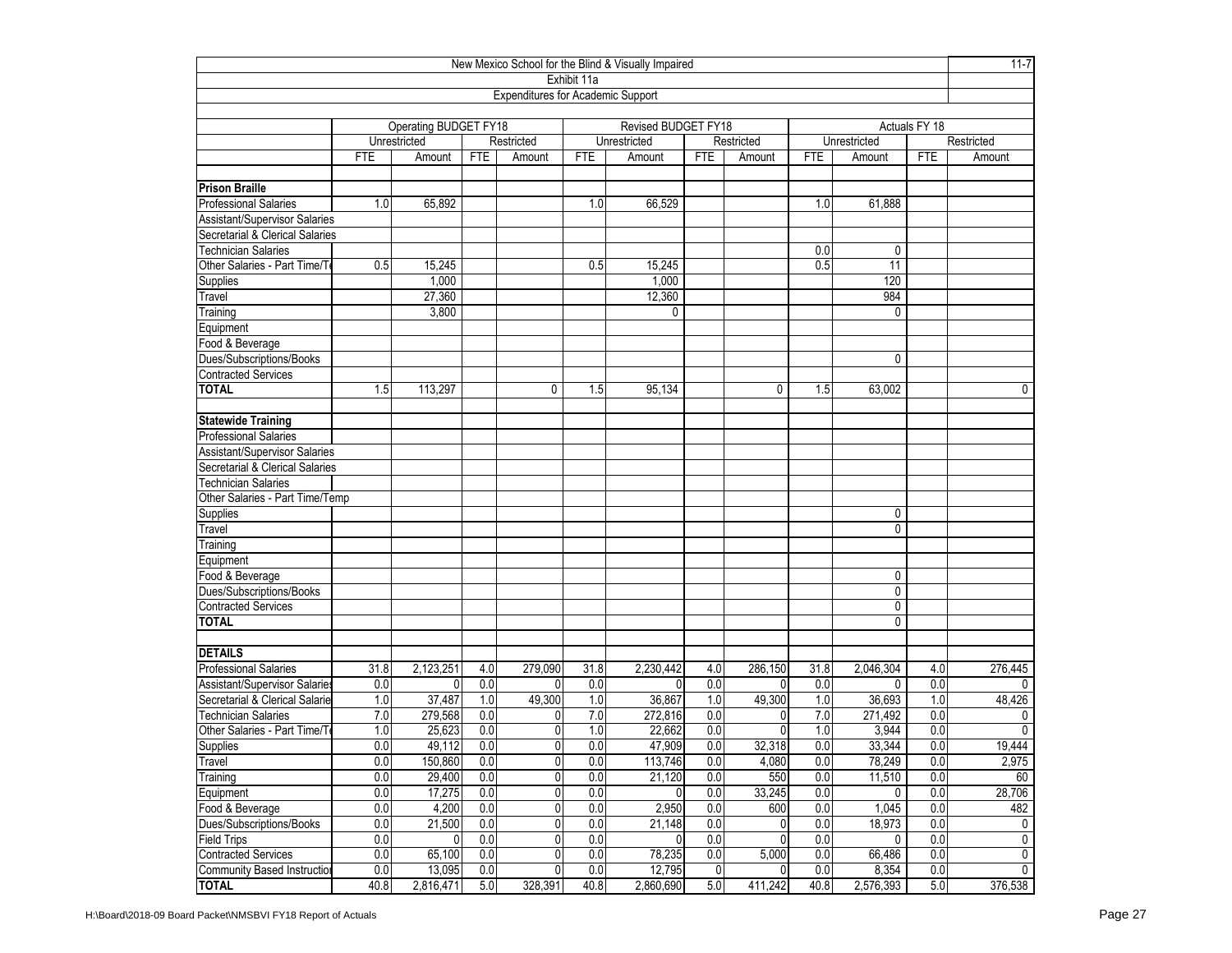| New Mexico School for the Blind & Visually Impaired<br>Exhibit 12 |                       |             |                                         |            |              |               |             |  |  |  |  |  |  |
|-------------------------------------------------------------------|-----------------------|-------------|-----------------------------------------|------------|--------------|---------------|-------------|--|--|--|--|--|--|
|                                                                   |                       |             | <b>Expenditures for Student Support</b> |            |              |               |             |  |  |  |  |  |  |
|                                                                   |                       |             |                                         |            |              |               |             |  |  |  |  |  |  |
|                                                                   | Operating BUDGET FY18 |             | Revised BUDGET FY18                     |            |              | Actuals FY 18 |             |  |  |  |  |  |  |
|                                                                   | Unrestricted          | Restricted  | Unrestricted                            | Restricted | Unrestricted |               | Restricted  |  |  |  |  |  |  |
| <b>STUDENT SUPPORT</b>                                            |                       |             |                                         |            |              |               |             |  |  |  |  |  |  |
| <b>Residential Life</b>                                           | 442,557               |             | 518,442                                 |            | 338,436      |               |             |  |  |  |  |  |  |
|                                                                   |                       |             |                                         |            |              |               |             |  |  |  |  |  |  |
| Athletics                                                         | 46,851                |             | 22,873                                  |            | 12,552       |               |             |  |  |  |  |  |  |
| <b>Health Services</b>                                            | 287,352               | 432,645     | 280,334                                 | 408,372    | 37,005       |               | 409,356     |  |  |  |  |  |  |
| Food Service                                                      | 292,018               | $\pmb{0}$   | 299,931                                 | 0          | 282,833      |               | $\mathbf 0$ |  |  |  |  |  |  |
| <b>Student Transportation</b>                                     | 361,304               | 0           | 344,257                                 | 262,996    | 348,348      | 0             | $\mathbf 0$ |  |  |  |  |  |  |
| <b>Mental Health</b>                                              | 82,191                | $\mathbf 0$ | 77,513                                  | 0          | 50,857       |               |             |  |  |  |  |  |  |
| <b>TOTAL</b>                                                      | 1,512,271             | 432,645     | 1,543,351                               | 671,368    | 1,070,032    |               | 409,356     |  |  |  |  |  |  |
| Fringe Benefits                                                   | 478,336               | 117,355     | 444,903                                 | 118,528    | 403,669      |               | 119,414     |  |  |  |  |  |  |
| <b>GRAND TOTAL EXPENDITURES</b>                                   | ,990,607              | 550,000     | ,988,254                                | 789,896    | 1,473,701    |               | 528,770     |  |  |  |  |  |  |
| <b>FOR STUDENT SUPPORT</b>                                        |                       |             |                                         |            |              |               |             |  |  |  |  |  |  |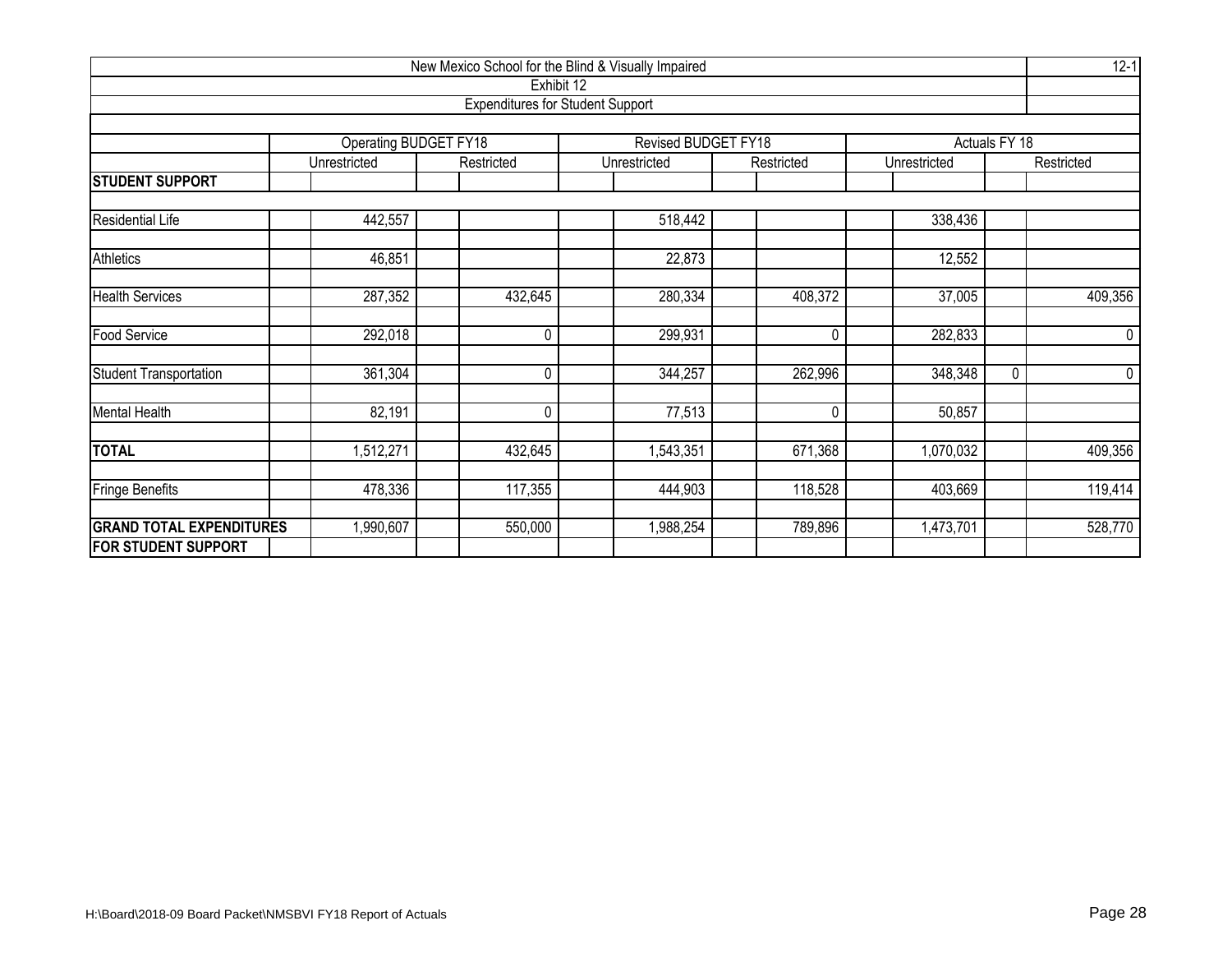| New Mexico School for the Blind & Visually Impaired |            |                                                 |            |                                         |            |                     |            |             |       |              |               |            |  |
|-----------------------------------------------------|------------|-------------------------------------------------|------------|-----------------------------------------|------------|---------------------|------------|-------------|-------|--------------|---------------|------------|--|
|                                                     |            |                                                 |            |                                         | Exhibit 12 |                     |            |             |       |              |               |            |  |
|                                                     |            |                                                 |            | <b>Expenditures for Student Support</b> |            |                     |            |             |       |              |               |            |  |
|                                                     |            |                                                 |            |                                         |            |                     |            |             |       |              |               |            |  |
|                                                     |            | Operating BUDGET FY18                           |            |                                         |            | Revised BUDGET FY18 |            |             |       |              | Actuals FY 18 |            |  |
|                                                     |            | Unrestricted                                    |            | Restricted                              |            | Unrestricted        |            | Restricted  |       | Unrestricted |               | Restricted |  |
|                                                     | <b>FTE</b> | Amount                                          | <b>FTE</b> | Amount                                  | <b>FTE</b> | Amount              | <b>FTE</b> | Amount      | FTE   | Amount       | <b>FTE</b>    | Amount     |  |
| <b>Residential Life</b>                             |            |                                                 |            |                                         |            |                     |            |             |       |              |               |            |  |
| <b>Professional Salaries</b>                        | 1.00       | 36,709                                          |            |                                         | .00        | 199,505             |            |             | 1.00  | 43,802       |               |            |  |
| Assistant/Supervisor Salaries                       |            |                                                 |            |                                         |            |                     |            |             |       |              |               |            |  |
| Secretarial / Clerical Salaries                     |            |                                                 |            |                                         |            |                     |            |             |       |              |               |            |  |
| Technician Salaries                                 | 11.00      | 294,893<br>11.00<br>257,968<br>11.00<br>251,131 |            |                                         |            |                     |            |             |       |              |               |            |  |
| Other Salaries - Part Time/Tem                      | 2.00       | 85,604                                          |            |                                         | 2.00       | 35,619              |            |             | 2.00  | 31,209       |               |            |  |
| <b>Supplies</b>                                     |            | 10,500                                          |            |                                         |            | 10,500              |            |             |       | 6,008        |               |            |  |
| Travel                                              |            |                                                 |            |                                         |            |                     |            |             |       | 0            |               |            |  |
| Training                                            |            | 1,000                                           |            |                                         |            | 1,000               |            |             |       | 0            |               |            |  |
| <b>Community Based Instruction</b>                  |            | 11,500                                          |            |                                         |            | 11,500              |            |             |       | 5,163        |               |            |  |
| Equipment                                           |            |                                                 |            |                                         |            |                     |            |             |       |              |               |            |  |
| Food & Beverage                                     |            | 1,400                                           |            |                                         |            | 1,400               |            |             |       | 451          |               |            |  |
| Dues/Subscriptions/Books                            |            |                                                 |            |                                         |            |                     |            |             |       |              |               |            |  |
| <b>Contracted Services</b>                          |            | 950                                             |            |                                         |            | 950                 |            |             |       | 674          |               |            |  |
| <b>Field Trips</b>                                  |            |                                                 |            |                                         |            |                     |            |             |       |              |               |            |  |
| <b>TOTAL</b>                                        | 14.0       | 442,557                                         |            |                                         | 14.0       | 518,442             |            | $\mathbf 0$ | 14.00 | 338,436      |               |            |  |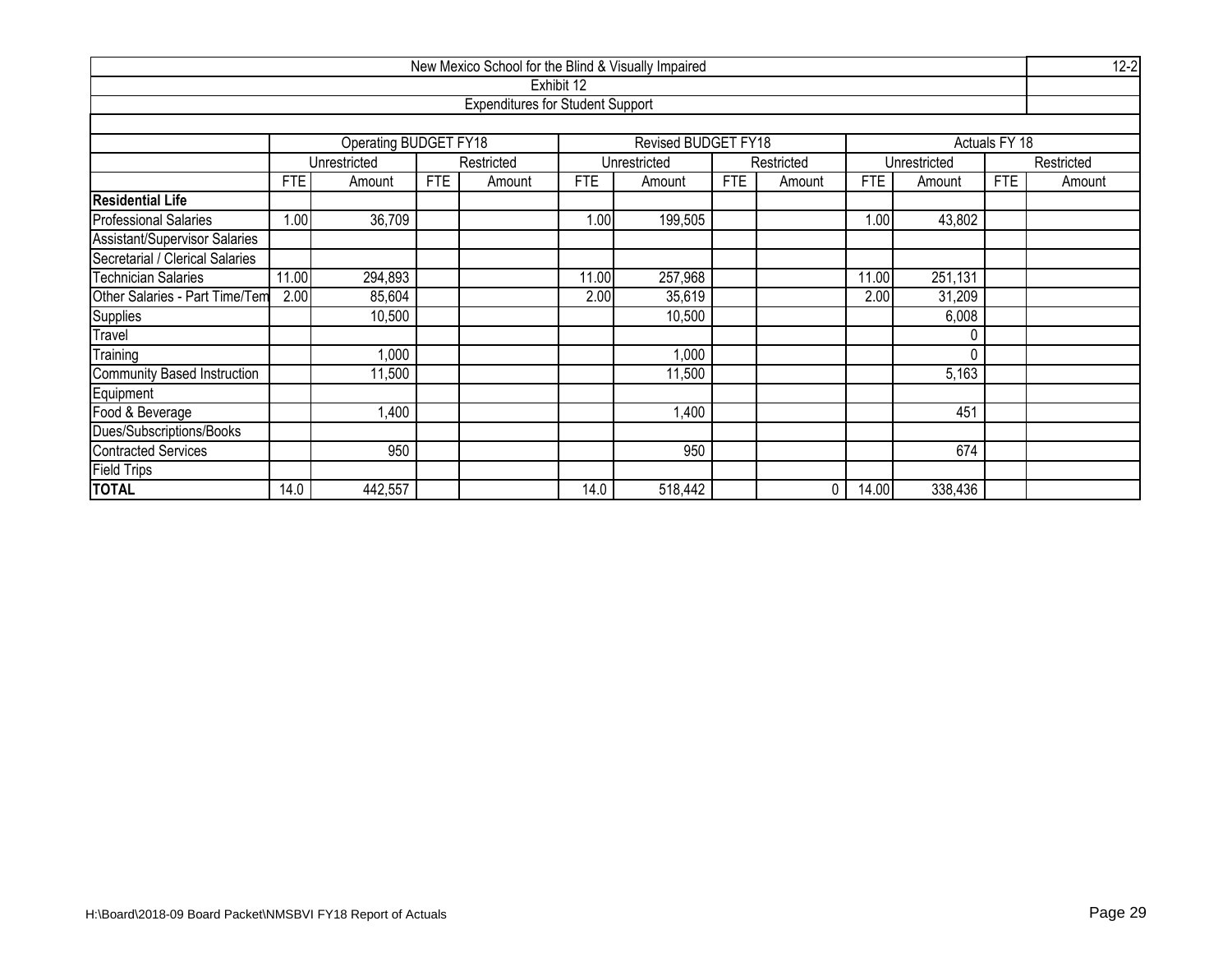| New Mexico School for the Blind & Visually Impaired |                  |                       |            |                                         |                  |                            |            |            |            |              |               |            |
|-----------------------------------------------------|------------------|-----------------------|------------|-----------------------------------------|------------------|----------------------------|------------|------------|------------|--------------|---------------|------------|
|                                                     |                  |                       |            | Exhibit 12                              |                  |                            |            |            |            |              |               |            |
|                                                     |                  |                       |            | <b>Expenditures for Student Support</b> |                  |                            |            |            |            |              |               |            |
|                                                     |                  |                       |            |                                         |                  |                            |            |            |            |              |               |            |
|                                                     |                  | Operating BUDGET FY18 |            |                                         |                  | <b>Revised BUDGET FY18</b> |            |            |            |              | Actuals FY 18 |            |
|                                                     |                  | Unrestricted          |            | Restricted                              |                  | Unrestricted               |            | Restricted |            | Unrestricted |               | Restricted |
|                                                     | <b>FTE</b>       | Amount                | <b>FTE</b> | Amount                                  | <b>FTE</b>       | Amount                     | <b>FTE</b> | Amount     | <b>FTE</b> | Amount       | <b>FTE</b>    | Amount     |
| <b>ATHLETICS</b>                                    |                  |                       |            |                                         |                  |                            |            |            |            |              |               |            |
| <b>Professional Salaries</b>                        |                  | 10,000                |            |                                         |                  | 10,000                     |            |            |            | 10,000       |               |            |
| <b>Technician Salaries</b>                          |                  | 9,740                 |            |                                         |                  | 6,273                      |            |            |            | 717          |               |            |
| Other Salaries - Part Time/Temp                     |                  | 12,360                |            |                                         |                  | $\mathbf{0}$               |            |            |            | $\mathbf{0}$ |               |            |
| Supplies                                            |                  | 3,000                 |            |                                         |                  | 800                        |            |            |            | 295          |               |            |
| Travel                                              |                  |                       |            |                                         |                  |                            |            |            |            |              |               |            |
| Training                                            |                  | 250                   |            |                                         |                  | 0                          |            |            |            | $\mathbf{0}$ |               |            |
| <b>Community Based Instruction</b>                  |                  | 10,000                |            |                                         |                  | 4,800                      |            |            |            | 933          |               |            |
| Field Trips                                         |                  |                       |            |                                         |                  |                            |            |            |            |              |               |            |
| Dues/Subscriptions/Books                            |                  | 1,000                 |            |                                         |                  | 500                        |            |            |            | 500          |               |            |
| Food & Beverage                                     |                  | 500                   |            |                                         |                  | 500                        |            |            |            | 108          |               |            |
| <b>TOTAL</b>                                        | 0.0              | 46,851                |            |                                         | $\overline{0.0}$ | 22,873                     |            |            | 0.00       | 12,552       |               |            |
|                                                     |                  |                       |            |                                         |                  |                            |            |            |            |              |               |            |
| <b>HEALTH SERVICES</b>                              |                  |                       |            |                                         |                  |                            |            |            |            |              |               |            |
| <b>Professional Salaries</b>                        | 0.00             | 200,000               | 6.2        | 385,657                                 | 0.00             | 196,706                    | 6.2        | 366,484    | 0.00       | $\mathbf 0$  | 6.2           | 379,659    |
| Assistant/Supervisor Salaries                       |                  |                       |            |                                         |                  |                            |            |            |            |              |               |            |
| Secretarial / Clerical Salaries                     |                  |                       |            |                                         |                  |                            |            |            |            |              |               |            |
| <b>Technician Salaries</b>                          |                  |                       |            |                                         |                  |                            |            |            |            |              |               |            |
| Other Salaries - Part Time/Temp                     |                  |                       |            | 25,388                                  |                  |                            |            | 25,388     |            | $\Omega$     |               | 17,106     |
| Supplies                                            |                  | 7,950                 |            | $\Omega$                                |                  | 6,790                      |            |            |            | 6,592        |               |            |
| Travel                                              |                  | 211                   |            | 4,000                                   |                  | 124                        |            | 0          |            | 124          |               |            |
| Training                                            |                  | 800                   |            | 1,100                                   |                  | 1,509                      |            | 0          |            | 1,902        |               |            |
| Equipment                                           |                  |                       |            |                                         |                  | 1,750                      |            |            |            | 1,750        |               |            |
| Food & Beverage                                     |                  | 450                   |            |                                         |                  | 450                        |            |            |            | 230          |               |            |
| Dues/Subscriptions/Books                            |                  | 815                   |            |                                         |                  | 815                        |            |            |            | 482          |               |            |
| <b>Field Trips</b>                                  |                  |                       |            |                                         |                  |                            |            |            |            |              |               |            |
| Doctors Expense                                     |                  | 8,230                 |            |                                         |                  | 4,727                      |            |            |            | 2,154        |               |            |
| Medicaid - State Share Reimbursemer                 |                  | 61,500                |            |                                         |                  | 61,500                     |            |            |            | 18,759       |               |            |
| Medication                                          |                  | 1,125                 |            |                                         |                  | 1,125                      |            |            |            | 232          |               |            |
| Risk Mgt. - Medical Malpractice                     |                  | 3,321                 |            |                                         |                  | 3,597                      |            |            |            | 3,597        |               |            |
|                                                     |                  | 2,950                 |            |                                         |                  | 1,241                      |            |            |            | 1,183        |               |            |
| Bloodborne Pathogens<br>Contracted Services         |                  | $\overline{0}$        |            | 16,500                                  |                  |                            |            | 16,500     |            | $\mathbf{0}$ |               | 12,591     |
| <b>TOTAL</b>                                        | $\overline{0.0}$ | 287,352               | 6.2        | 432,645                                 | 0.0              | 280,334                    | 6.2        | 408,372    | 0.00       | 37,005       | 6.20          | 409,356    |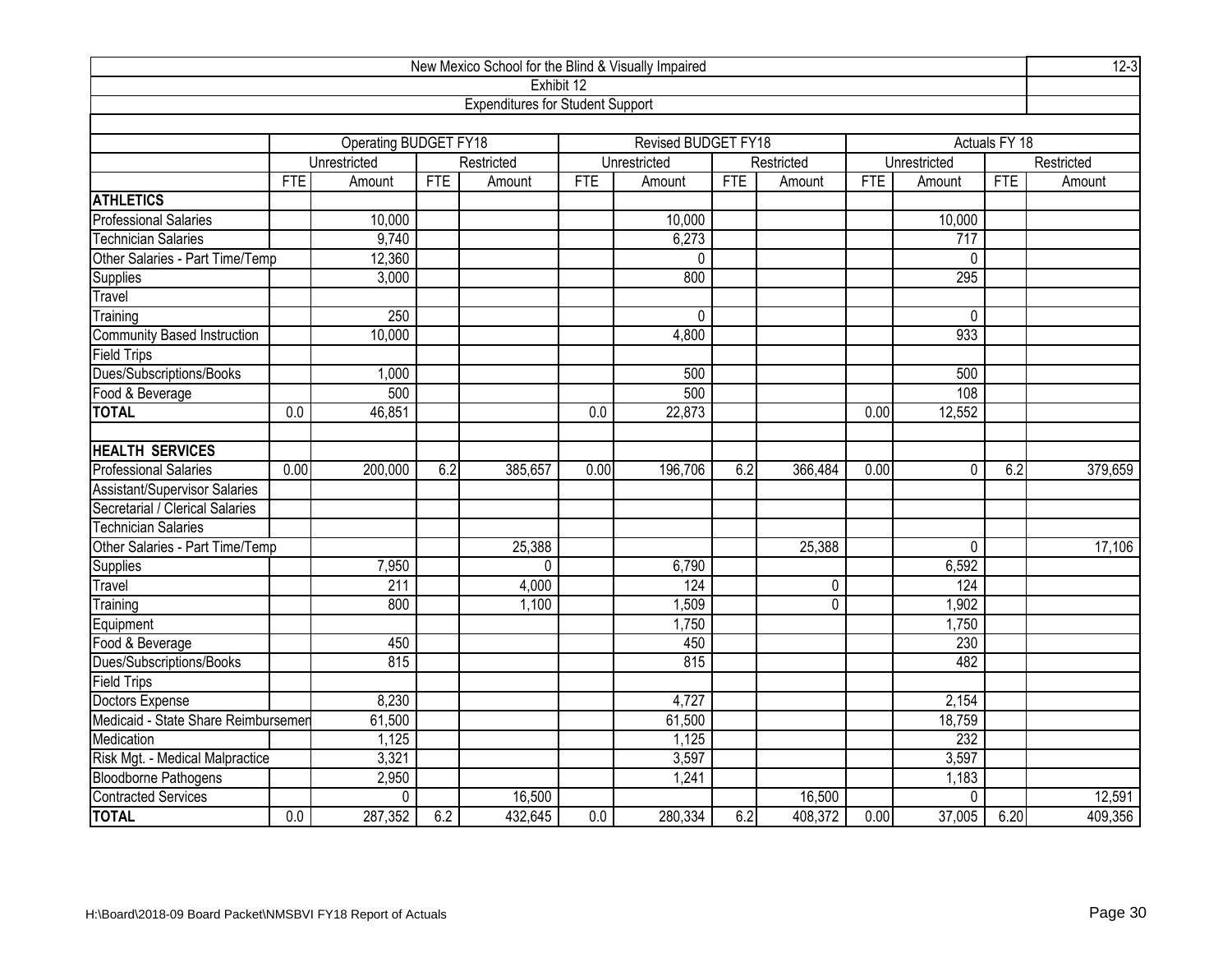| New Mexico School for the Blind & Visually Impaired |            |                              |            |                                         |            |                            |            |            |            |              |               |             |
|-----------------------------------------------------|------------|------------------------------|------------|-----------------------------------------|------------|----------------------------|------------|------------|------------|--------------|---------------|-------------|
|                                                     |            |                              |            | Exhibit 12                              |            |                            |            |            |            |              |               |             |
|                                                     |            |                              |            | <b>Expenditures for Student Support</b> |            |                            |            |            |            |              |               |             |
|                                                     |            |                              |            |                                         |            |                            |            |            |            |              |               |             |
|                                                     |            | <b>Operating BUDGET FY18</b> |            |                                         |            | <b>Revised BUDGET FY18</b> |            |            |            |              | Actuals FY 18 |             |
|                                                     |            | Unrestricted                 |            | Restricted                              |            | Unrestricted               |            | Restricted |            | Unrestricted |               | Restricted  |
|                                                     | <b>FTE</b> | Amount                       | <b>FTE</b> | Amount                                  | <b>FTE</b> | Amount                     | <b>FTE</b> | Amount     | <b>FTE</b> | Amount       | <b>FTE</b>    | Amount      |
| <b>FOOD SERVICE</b>                                 |            |                              |            |                                         |            |                            |            |            |            |              |               |             |
| <b>Professional Salaries</b>                        | 1.00       | 51,065                       |            |                                         | 1.00       | 54,203                     |            |            | 1.00       | 54,203       |               |             |
| Assistant/Supervisor Salaries                       |            |                              |            |                                         |            |                            |            |            |            |              |               |             |
| Secretarial / Clerical Salaries                     |            |                              |            |                                         |            |                            |            |            |            |              |               |             |
| <b>Technician Salaries</b>                          | 6.00       | 143,759                      |            |                                         | 6.00       | 152,426                    |            |            | 6.00       | 145,425      |               |             |
| Other Salaries - Part Time/Temp                     |            | 11,294                       |            |                                         |            | 6,810                      |            |            |            | 5,137        |               |             |
| Supplies                                            |            | 14,800                       |            |                                         |            | 15,391                     |            |            |            | 14,081       |               |             |
| Travel                                              |            | 3,500                        |            |                                         |            | 3,500                      |            |            |            | 2,871        |               |             |
| Training                                            |            | 1,500                        |            |                                         |            | 1,500                      |            |            |            | 1,095        |               |             |
| Equipment                                           |            |                              |            |                                         |            |                            |            |            |            |              |               |             |
| Food & Beverage                                     |            | 65,000                       |            |                                         |            | 65,000                     |            |            |            | 58,831       |               |             |
| Dues/Subscriptions/Books                            |            | 500                          |            |                                         |            | 500                        |            |            |            | 589          |               |             |
| Laundry                                             |            |                              |            |                                         |            |                            |            |            |            | $\Omega$     |               |             |
| <b>Contracted Services</b>                          |            | 600                          |            |                                         |            | 600                        |            |            |            | 600          |               |             |
| <b>TOTAL</b>                                        | 7.0        | 292,018                      |            | 0                                       | 7.0        | 299,931                    |            | 0          | 7.00       | 282,833      |               | $\pmb{0}$   |
|                                                     |            |                              |            |                                         |            |                            |            |            |            |              |               |             |
| <b>STUDENT TRANSPORTATION</b>                       |            |                              |            |                                         |            |                            |            |            |            |              |               |             |
| <b>Professional Salaries</b>                        | 1.00       | 40,731                       |            |                                         | 1.00       | 46,796                     |            |            | 1.00       | 46,796       |               |             |
| Assistant/Supervisor Salaries                       |            |                              |            |                                         |            |                            |            |            |            |              |               |             |
| Secretarial / Clerical Salaries                     |            |                              |            |                                         |            |                            |            |            |            |              |               |             |
| <b>Technician Salaries</b>                          | 4.00       | 111,726                      |            |                                         | 4.00       | 76,914                     |            |            | 4.00       | 80,868       |               |             |
| Other Salaries - Part Time/Tem                      | 7.50       | 189,047                      |            |                                         | 7.50       | 200,747                    |            |            | 7.50       | 202,376      |               |             |
| Supplies                                            |            | 4,000                        |            |                                         |            | 4,000                      |            |            |            | 1,679        |               |             |
| Travel                                              |            | 14,000                       |            |                                         |            | 14,000                     |            | 262,996    |            | 14,981       |               | 0           |
| Training                                            |            |                              |            |                                         |            |                            |            |            |            |              |               |             |
| Equipment                                           |            |                              |            |                                         |            |                            |            |            |            |              |               |             |
| Food & Beverage                                     |            | 1,800                        |            |                                         |            | 1,800                      |            |            |            | 1,648        |               |             |
| Dues/Subscriptions/Books                            |            |                              |            |                                         |            |                            |            |            |            |              |               |             |
| <b>Contracted Services</b>                          |            | $\mathbf 0$                  |            |                                         |            |                            |            |            |            |              |               |             |
| <b>TOTAL</b>                                        | 12.5       | 361,304                      |            |                                         | 12.5       | 344,257                    |            | 262,996    | 12.50      | 348,348      |               | $\mathbf 0$ |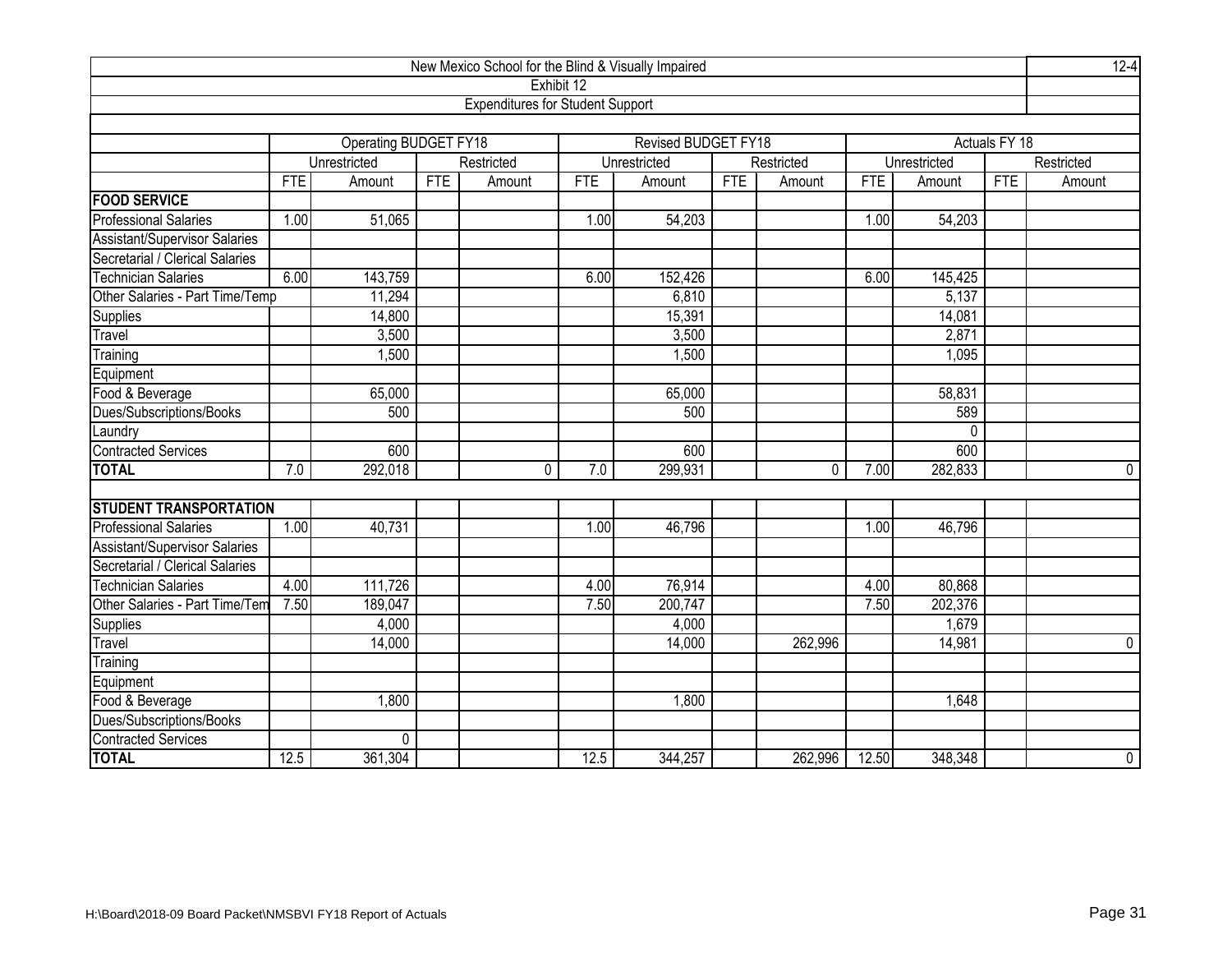|                                 |            |                              |            | New Mexico School for the Blind & Visually Impaired |            |                     |     |            |      |              |               | $12 - 5$   |  |
|---------------------------------|------------|------------------------------|------------|-----------------------------------------------------|------------|---------------------|-----|------------|------|--------------|---------------|------------|--|
|                                 |            |                              |            |                                                     | Exhibit 12 |                     |     |            |      |              |               |            |  |
|                                 |            |                              |            | <b>Expenditures for Student Support</b>             |            |                     |     |            |      |              |               |            |  |
|                                 |            |                              |            |                                                     |            |                     |     |            |      |              |               |            |  |
|                                 |            | <b>Operating BUDGET FY18</b> |            |                                                     |            | Revised BUDGET FY18 |     |            |      |              | Actuals FY 18 |            |  |
|                                 |            | Unrestricted                 |            | Restricted                                          |            | Unrestricted        |     | Restricted |      | Unrestricted |               | Restricted |  |
|                                 | <b>FTE</b> | Amount                       | <b>FTE</b> | Amount                                              | FTE.       | Amount              | FTE | Amount     | FTE. | Amount       | FTE           | Amount     |  |
| <b>MENTAL HEALTH</b>            |            |                              |            |                                                     |            |                     |     |            |      |              |               |            |  |
| <b>Professional Salaries</b>    | 0.50       | 32,291                       |            |                                                     | 0.50       | 32,313              |     |            | 0.50 | 21,725       |               |            |  |
| Assistant/Supervisor Salaries   |            |                              |            |                                                     |            |                     |     |            |      |              |               |            |  |
| Secretarial / Clerical Salaries |            |                              |            |                                                     |            |                     |     |            |      |              |               |            |  |
| <b>Technician Salaries</b>      |            |                              |            |                                                     |            |                     |     |            |      |              |               |            |  |
| Other Salaries - Part Time/Temp |            |                              |            |                                                     |            |                     |     |            |      |              |               |            |  |
| Supplies                        |            | 1,000                        |            |                                                     |            | 1,000               |     |            |      | 502          |               |            |  |
| Travel                          |            | 2,500                        |            |                                                     |            | 1,500               |     |            |      |              |               |            |  |
| Training                        |            | 1,500                        |            |                                                     |            | 500                 |     |            |      |              |               |            |  |
| Equipment                       |            |                              |            |                                                     |            |                     |     |            |      |              |               |            |  |
| Food & Beverage                 |            |                              |            |                                                     |            |                     |     |            |      |              |               |            |  |
| Dues/Subscriptions/Books        |            |                              |            |                                                     |            |                     |     |            |      |              |               |            |  |
| <b>Contracted Services</b>      |            | 44,900                       |            |                                                     |            | 42,200              |     |            |      | 28,630       |               |            |  |
| <b>TOTAL</b>                    | 0.5        | 82,191                       |            |                                                     | 0.5        | 77,513              |     |            | 0.50 | 50,857       |               |            |  |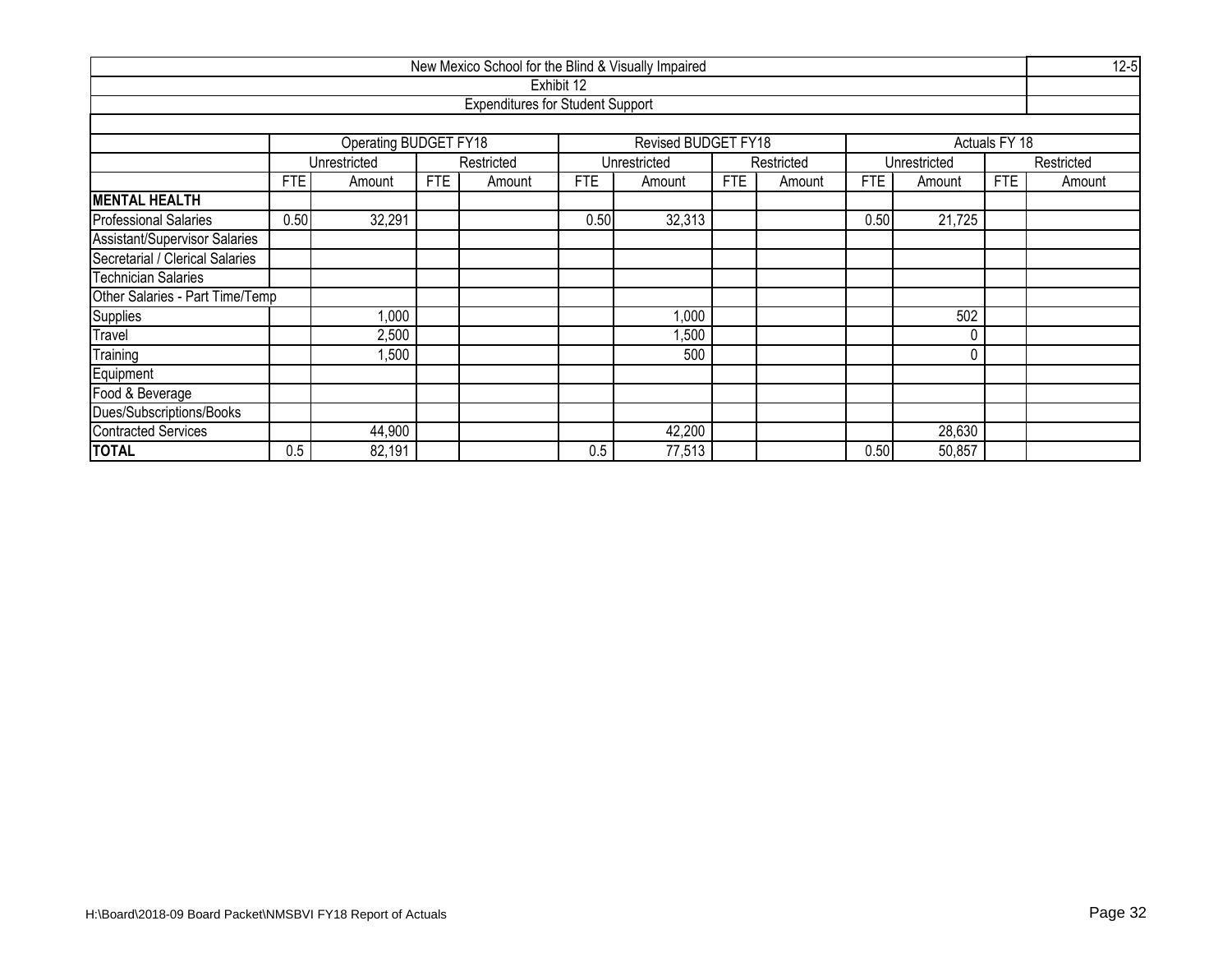| $12 - 6$<br>New Mexico School for the Blind & Visually Impaired |                                         |                       |                  |            |                  |                            |                  |            |                  |              |                  |             |  |  |  |
|-----------------------------------------------------------------|-----------------------------------------|-----------------------|------------------|------------|------------------|----------------------------|------------------|------------|------------------|--------------|------------------|-------------|--|--|--|
|                                                                 | Exhibit 12                              |                       |                  |            |                  |                            |                  |            |                  |              |                  |             |  |  |  |
|                                                                 | <b>Expenditures for Student Support</b> |                       |                  |            |                  |                            |                  |            |                  |              |                  |             |  |  |  |
|                                                                 |                                         |                       |                  |            |                  |                            |                  |            |                  |              |                  |             |  |  |  |
|                                                                 |                                         | Operating BUDGET FY18 |                  |            |                  | <b>Revised BUDGET FY18</b> |                  |            |                  |              | Actuals FY 18    |             |  |  |  |
|                                                                 |                                         | Unrestricted          |                  | Restricted |                  | Unrestricted               |                  | Restricted |                  | Unrestricted |                  | Restricted  |  |  |  |
|                                                                 | <b>FTE</b>                              | Amount                | <b>FTE</b>       | Amount     | <b>FTE</b>       | Amount                     | <b>FTE</b>       | Amount     | <b>FTE</b>       | Amount       | <b>FTE</b>       | Amount      |  |  |  |
| <b>DETAILS</b>                                                  |                                         |                       |                  |            |                  |                            |                  |            |                  |              |                  |             |  |  |  |
| <b>Professional Salaries</b>                                    | $\overline{3.5}$                        | 370,796               | 6.2              | 385,657    | $\overline{3.5}$ | 539,523                    | 6.2              | 366,484    | $\overline{3.5}$ | 176,527      | 6.2              | 379,659     |  |  |  |
| Assistant/Supervisor Salaries                                   | 0.0                                     | 0                     | 0.0              | 0          | 0.0              | 0                          | 0.0              |            | 0.0              |              | 0.0              | 0           |  |  |  |
| Secretarial & Clerical Salaries                                 | 0.0                                     | $\Omega$              | 0.0              | 0          | 0.0              | $\Omega$                   | 0.0              | 0          | 0.0              |              | 0.0              | 0           |  |  |  |
| <b>Technician Salaries</b>                                      | 21.0                                    | 560,118               | 0.0              | $\Omega$   | 21.0             | 493,582                    | 0.0              | 0          | 21.0             | 478,141      | 0.0              | $\mathbf 0$ |  |  |  |
| Other Salaries - Part Time/Tem                                  | 9.5                                     | 298,305               | 0.0              | 25,388     | 9.5              | 243,176                    | 0.0              | 25,388     | 9.5              | 238,721      | 0.0              | 17,106      |  |  |  |
| Supplies                                                        | 0.0                                     | 41,250                | 0.0              | 0          | 0.0              | 38,481                     | $\overline{0.0}$ |            | 0.0              | 29,156       | $\overline{0.0}$ | 0           |  |  |  |
| Travel                                                          | 0.0                                     | 20,211                | 0.0              | 4,000      | 0.0              | 19,124                     | 0.0              | 262,996    | 0.0              | 17,976       | 0.0              | $\pmb{0}$   |  |  |  |
| Training                                                        | 0.0                                     | 5,050                 | 0.0              | 1,100      | 0.0              | 4,509                      | 0.0              |            | 0.0              | 2,997        | 0.0              | 0           |  |  |  |
| Equipment                                                       | 0.0                                     | 0                     | 0.0              | 0          | 0.0              | 1,750                      | 0.0              | 0          | 0.0              | 1,750        | 0.0              | $\pmb{0}$   |  |  |  |
| <b>Field Trips</b>                                              | 0.0                                     | $\Omega$              | 0.0              | 0          | 0.0              | $\Omega$                   | 0.0              | 0          | 0.0              |              | 0.0              | 0           |  |  |  |
| Food & Beverage                                                 | $\overline{0.0}$                        | 69,150                | 0.0              | 0          | 0.0              | 69,150                     | 0.0              |            | 0.0              | 61,268       | $\overline{0.0}$ | 0           |  |  |  |
| Dues/Subscriptions/Books                                        | $\overline{0.0}$                        | 2,315                 | $\overline{0.0}$ | 0          | $\overline{0.0}$ | .815                       | 0.0              | 0          | 0.0              | 1,571        | $\overline{0.0}$ | $\pmb{0}$   |  |  |  |
| Community Based Instruction                                     | 0.0                                     | 21,500                | 0.0              | 0          | 0.0              | 16,300                     | 0.0              | 0          | 0.0              | 6,096        | 0.0              | $\mathbf 0$ |  |  |  |
| Contracted Services                                             | $\overline{0.0}$                        | 46,450                | 0.0              | 16,500     | 0.0              | 43,750                     | 0.0              | 16,500     | 0.0              | 29,904       | 0.0              | 12,591      |  |  |  |
| Doctors Expense                                                 | 0.0                                     | 8,230                 | 0.0              | 0          | 0.0              | 4,727                      | 0.0              | 0          | 0.0              | 2,154        | 0.0              | 0           |  |  |  |
| Medicaid - State Share Reimbu                                   | 0.0                                     | 61,500                | 0.0              | 0          | 0.0              | 61,500                     | 0.0              | 0          | 0.0              | 18,759       | $\overline{0.0}$ | 0           |  |  |  |
| Medication Expense                                              | $\overline{0.0}$                        | ,125                  | $\overline{0.0}$ | 0          | 0.0              | ,125                       | $\overline{0.0}$ |            | 0.0              | 232          | $\overline{0.0}$ | $\pmb{0}$   |  |  |  |
| Risk Mgt. - Medical Malpractice                                 | 0.0                                     | 3,321                 | 0.0              | 0          | 0.0              | 3,597                      | 0.0              | 0          | 0.0              | 3,597        | 0.0              | $\mathbf 0$ |  |  |  |
| <b>Bloodborne Pathogens</b>                                     | 0.0                                     | 2,950                 | 0.0              | 0          | 0.0              | ,241                       | 0.0              |            | 0.0              | 1,183        | $\overline{0.0}$ | $\mathbf 0$ |  |  |  |
| <b>TOTAL</b>                                                    | 34.0                                    | ,512,271              | 6.2              | 432,645    | 34.0             | ,543,351                   | 6.2              | 671,368    | 34.00            | 1,070,032    | 6.2              | 409,356     |  |  |  |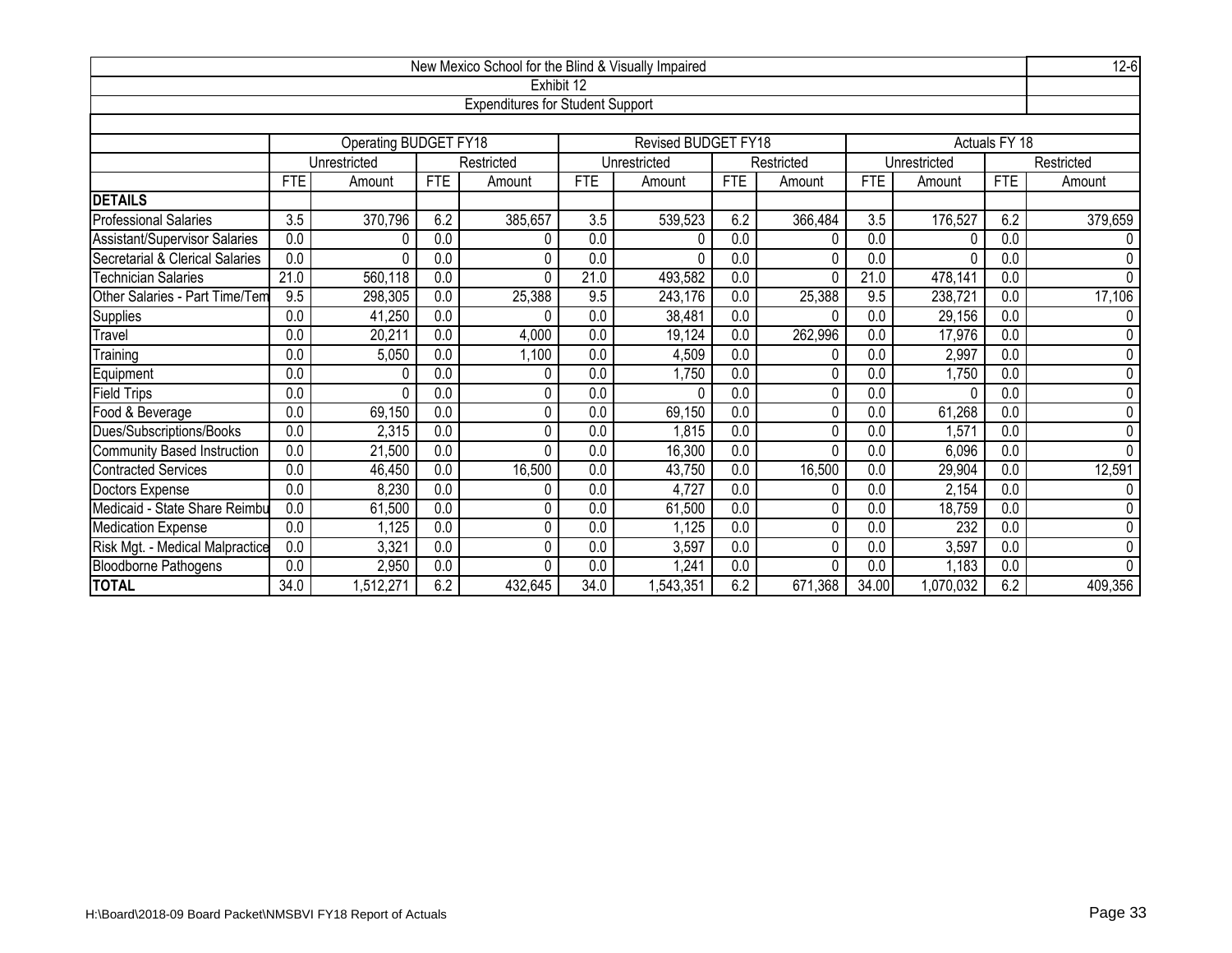| New Mexico School for the Blind & Visually Impaired |              |                       |                                               |                     |                      |               |  |  |  |  |  |  |
|-----------------------------------------------------|--------------|-----------------------|-----------------------------------------------|---------------------|----------------------|---------------|--|--|--|--|--|--|
|                                                     |              |                       | Exhibit 13                                    |                     |                      |               |  |  |  |  |  |  |
|                                                     |              |                       | <b>Expenditures for Institutional Support</b> |                     |                      |               |  |  |  |  |  |  |
|                                                     |              | Operating BUDGET FY18 |                                               | Revised BUDGET FY18 |                      | Actuals FY 18 |  |  |  |  |  |  |
|                                                     | Unrestricted | Restricted            | Unrestricted                                  | Restricted          | Unrestricted         | Restricted    |  |  |  |  |  |  |
| <b>INSTITUTIONAL SUPPORT</b>                        |              |                       |                                               |                     |                      |               |  |  |  |  |  |  |
| Superintendent's Office                             | 352,169      |                       | 488,097                                       | 450                 | 245,592              | 400           |  |  |  |  |  |  |
| Human Resources                                     | 303,419      |                       | 296,609                                       |                     | 265,974              |               |  |  |  |  |  |  |
|                                                     |              |                       |                                               |                     |                      |               |  |  |  |  |  |  |
| <b>Business &amp; Finance</b>                       | 333,338      |                       | 321,449                                       | 5,100               | 287,812              | 3,230         |  |  |  |  |  |  |
| <b>Fixed Assets</b>                                 | 70,417       |                       | 70,195                                        |                     | 53,755               |               |  |  |  |  |  |  |
| <b>Graphics Design</b>                              | 9,000        |                       | 0                                             |                     | $\pmb{0}$            |               |  |  |  |  |  |  |
| Multi-Media                                         | 0            |                       | 0                                             |                     | $\pmb{0}$            |               |  |  |  |  |  |  |
| Information Systems                                 | 657,181      | $\mathbf 0$           | 666,087                                       | $\mathbf 0$         | 565,439              | $\mathbf 0$   |  |  |  |  |  |  |
| <b>Security</b>                                     | 96,860       |                       | 95,006                                        |                     | 94,330               |               |  |  |  |  |  |  |
| Innovation & Development                            | 83,372       | $\overline{0}$        | 72,688                                        | $\overline{0}$      | 76,419               | $\mathbf 0$   |  |  |  |  |  |  |
| Capital Projects                                    | 161,085      | $\mathbf 0$           | 152,885                                       | $\mathbf 0$         | 151,066              | $\mathbf 0$   |  |  |  |  |  |  |
| <b>NMSVH Foundation</b>                             | 94,622       |                       | 37,772                                        |                     | 36,092               |               |  |  |  |  |  |  |
| <b>TOTAL</b>                                        | 2,161,463    | $\mathbf 0$           | 2,200,788                                     | 5,550               | 1,776,479            | 3,630         |  |  |  |  |  |  |
| <b>Fringe Benefits</b>                              | 606,892      |                       | 545,086                                       |                     | $\overline{524,941}$ |               |  |  |  |  |  |  |
| <b>GRAND TOTAL EXPENDITURES</b>                     | 2,768,355    | $\mathbf 0$           | 2,745,875                                     | 5,550               | 2,301,420            | 3,630         |  |  |  |  |  |  |
| INSTITUTIONAL SUPPORT                               |              |                       |                                               |                     |                      |               |  |  |  |  |  |  |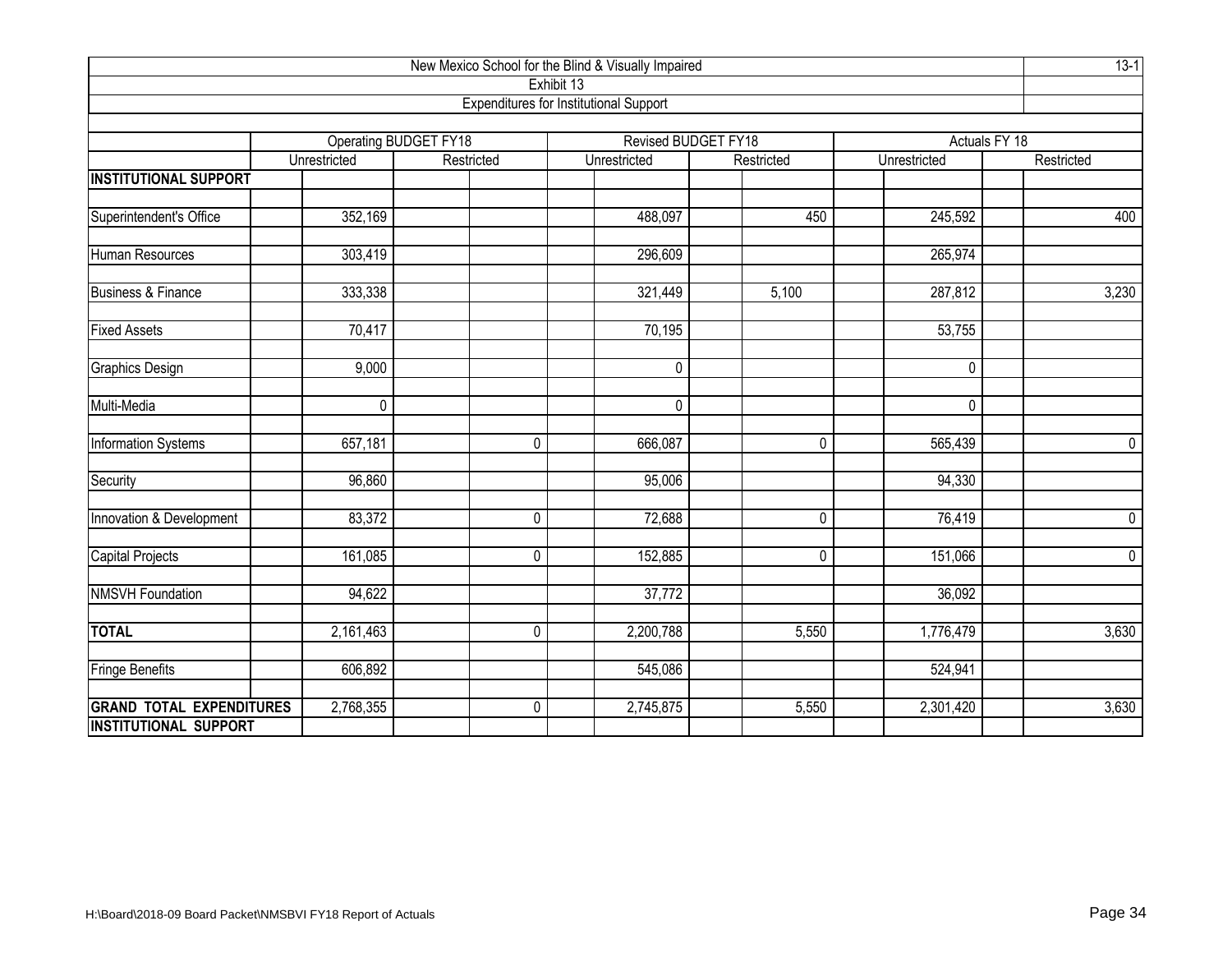| New Mexico School for the Blind & Visually Impaired |            |                       |            |                                               |            |                     |            |            |            |              |               |            |  |
|-----------------------------------------------------|------------|-----------------------|------------|-----------------------------------------------|------------|---------------------|------------|------------|------------|--------------|---------------|------------|--|
|                                                     |            |                       |            |                                               | Exhibit 13 |                     |            |            |            |              |               |            |  |
|                                                     |            |                       |            | <b>Expenditures for Institutional Support</b> |            |                     |            |            |            |              |               |            |  |
|                                                     |            |                       |            |                                               |            |                     |            |            |            |              |               |            |  |
|                                                     |            | Operating BUDGET FY18 |            |                                               |            | Revised BUDGET FY18 |            |            |            |              | Actuals FY 18 |            |  |
|                                                     |            | Unrestricted          |            | Restricted                                    |            | Unrestricted        |            | Restricted |            | Unrestricted |               | Restricted |  |
|                                                     | <b>FTE</b> | Amount                | <b>FTE</b> | Amount                                        | <b>FTE</b> | Amount              | <b>FTE</b> | Amount     | <b>FTE</b> | Amount       | <b>FTE</b>    | Amount     |  |
| <b>SUPERINTENDENT'S OFFICE</b>                      |            |                       |            |                                               |            |                     |            |            |            |              |               |            |  |
| <b>Professional Salaries</b>                        | 1.0        | 156,336               |            |                                               | 1.25       | 345,637             |            |            | 1.25       | 140,000      |               |            |  |
| <b>Assistant/Supervisor Salaries</b>                |            |                       |            |                                               | 0.0        | 0                   |            |            |            |              |               |            |  |
| Secretarial & Clerical Salarie                      | 1.0        | 45,750                |            |                                               | 1.0        | 44,122              |            |            | 1.0        | 43,679       |               |            |  |
| <b>Technician Salaries</b>                          |            |                       |            |                                               |            |                     |            |            |            |              |               |            |  |
| Other Salaries - Part Time/Temp                     |            |                       |            |                                               |            |                     |            |            |            |              |               |            |  |
| Supplies                                            |            | 5,000                 |            |                                               |            | 3,500               |            |            |            | 2,231        |               |            |  |
| Travel                                              |            | 44,316                |            |                                               |            | 4,316               |            |            |            | 1,332        |               |            |  |
| Training                                            |            | 4,500                 |            |                                               |            | 2,000               |            |            |            | 720          |               |            |  |
| Equipment                                           |            |                       |            |                                               |            |                     |            |            |            |              |               |            |  |
| Food & Beverage                                     |            | 1,000                 |            |                                               |            | 1,000               |            | 450        |            | 646          |               | 400        |  |
| Dues/Subscriptions/Books                            |            | 6,500                 |            |                                               |            | 6,500               |            |            |            | 3,487        |               |            |  |
| <b>Professional Fees/Consulting</b>                 |            |                       |            |                                               |            |                     |            |            |            |              |               |            |  |
| <b>Contracted Services</b>                          |            | 17,000                |            |                                               |            | 17,000              |            |            |            | 2,411        |               |            |  |
| Legal/Professional Services                         |            | 30,000                |            |                                               |            | 30,000              |            |            |            | 22,027       |               |            |  |
| Advertisement                                       |            | 9,350                 |            |                                               |            | 6,350               |            |            |            | 4,068        |               |            |  |
| Gen Liability, Civil Rights                         |            | 22,418                |            |                                               |            | 17,672              |            |            |            | 17,672       |               |            |  |
| <b>Board of Regents</b>                             |            | 10,000                |            |                                               |            | 10,000              |            |            |            | 7,319        |               |            |  |
| Other (Accreditation Fees, Misc)                    |            |                       |            |                                               |            |                     |            |            |            |              |               |            |  |
| <b>TOTAL</b>                                        | 2.0        | 352,169               |            |                                               | 2.25       | 488,097             |            | 450        | 2.25       | 245,592      |               | 400        |  |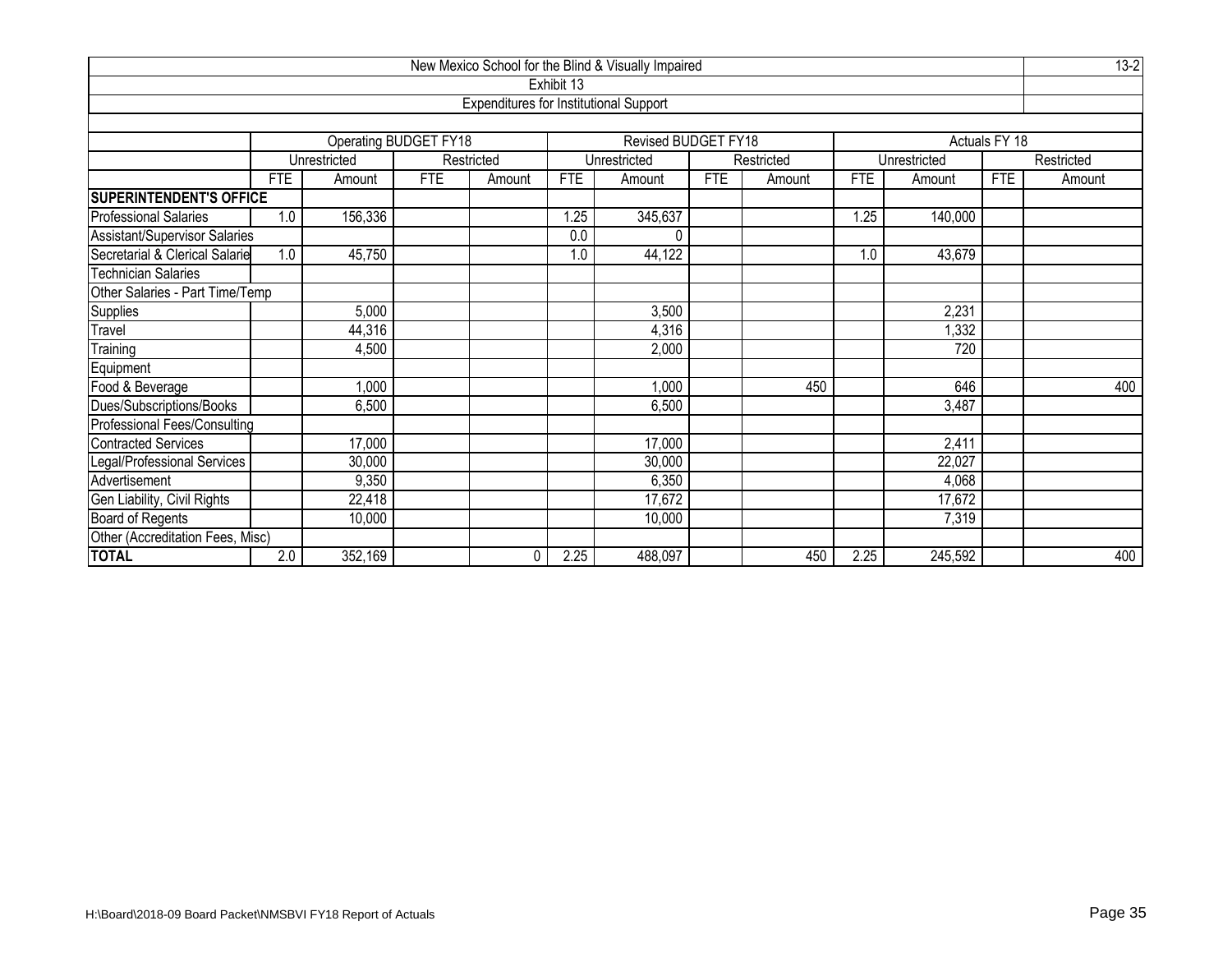| New Mexico School for the Blind & Visually Impaired |            |                                             |                       |             |            |                                               |            |            |            |              |               |            |  |
|-----------------------------------------------------|------------|---------------------------------------------|-----------------------|-------------|------------|-----------------------------------------------|------------|------------|------------|--------------|---------------|------------|--|
|                                                     |            |                                             |                       |             | Exhibit 13 |                                               |            |            |            |              |               |            |  |
|                                                     |            |                                             |                       |             |            | <b>Expenditures for Institutional Support</b> |            |            |            |              |               |            |  |
|                                                     |            |                                             |                       |             |            |                                               |            |            |            |              |               |            |  |
|                                                     |            |                                             | Operating BUDGET FY18 |             |            | Revised BUDGET FY18                           |            |            |            |              | Actuals FY 18 |            |  |
|                                                     |            | Unrestricted                                |                       | Restricted  |            | Unrestricted                                  |            | Restricted |            | Unrestricted |               | Restricted |  |
|                                                     | <b>FTE</b> | Amount                                      | <b>FTE</b>            | Amount      | <b>FTE</b> | Amount                                        | <b>FTE</b> | Amount     | <b>FTE</b> | Amount       | <b>FTE</b>    | Amount     |  |
| <b>HUMAN RESOURCES</b>                              |            |                                             |                       |             |            |                                               |            |            |            |              |               |            |  |
| <b>Professional Salaries</b>                        | 1.0        | 95,238                                      |                       |             | 1.0        | 98,190                                        |            |            | 1.0        | 98,190       |               |            |  |
| <b>Assistant/Supervisor Salaries</b>                |            |                                             |                       |             |            |                                               |            |            |            |              |               |            |  |
| Secretarial & Clerical Salaries                     |            |                                             |                       |             |            |                                               |            |            |            |              |               |            |  |
| <b>Technician Salaries</b>                          | 3.0        | 138,419<br>144,180<br>3.0<br>3.0<br>137,616 |                       |             |            |                                               |            |            |            |              |               |            |  |
| Other Salaries - Part Time/Temp                     |            |                                             |                       |             |            |                                               |            |            |            |              |               |            |  |
| <b>Tuition Reimbursement</b>                        |            | 7,000                                       |                       |             |            | 5,406                                         |            |            |            | 2,550        |               |            |  |
| Supplies                                            |            | 3,500                                       |                       |             |            | 3,500                                         |            |            |            | 1,129        |               |            |  |
| Travel                                              |            | 5,000                                       |                       |             |            | 1,000                                         |            |            |            | 553          |               |            |  |
| Training                                            |            | 10,550                                      |                       |             |            | 10,550                                        |            |            |            | 4,469        |               |            |  |
| Equipment                                           |            |                                             |                       |             |            |                                               |            |            |            |              |               |            |  |
| Food & Beverage                                     |            | 1,500                                       |                       |             |            | 1,500                                         |            |            |            | 881          |               |            |  |
| Dues/Subscriptions/Books                            |            | 2,178<br>3,400<br>3,400                     |                       |             |            |                                               |            |            |            |              |               |            |  |
| <b>Contracted Services</b>                          |            | 14,000                                      |                       |             |            | 14,000                                        |            |            |            | 8,981        |               |            |  |
| Employee Initialization                             |            | 7,050                                       |                       |             |            | 7,644                                         |            |            |            | 2,651        |               |            |  |
| Advertisement                                       |            | 12,000                                      |                       |             |            | 13,000                                        |            |            |            | 6,778        |               |            |  |
| <b>TOTAL</b>                                        | 4.0        | 303,419                                     | 0.0                   | $\mathbf 0$ | 4.0        | 296,609                                       | 0.0        | 0          | 4.0        | 265,974      | 0.0           | 0          |  |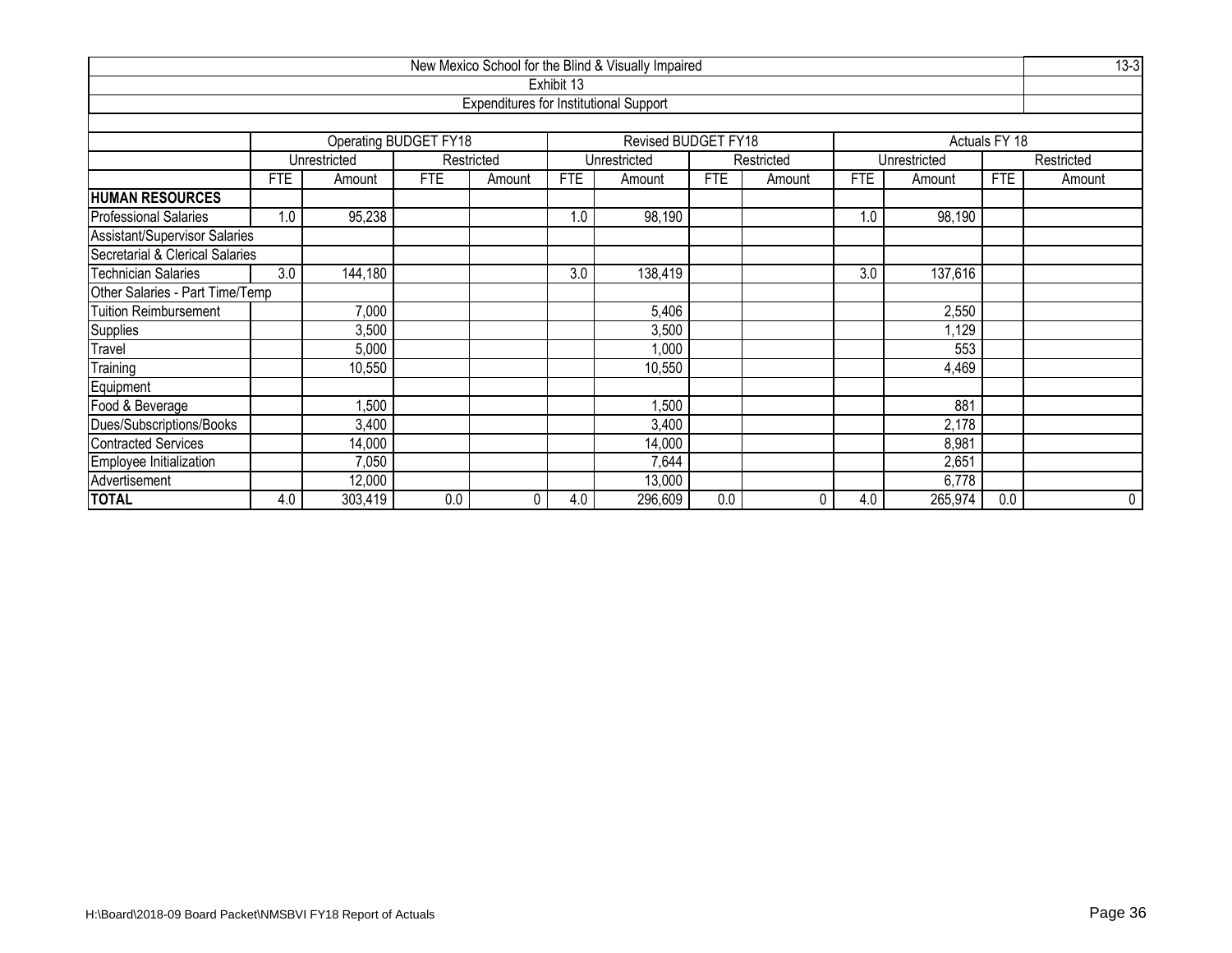|                                      |                                                    |              |                       |                                        |            | New Mexico School for the Blind & Visually Impaired |            |            |            |              |               | $13-4$     |  |  |
|--------------------------------------|----------------------------------------------------|--------------|-----------------------|----------------------------------------|------------|-----------------------------------------------------|------------|------------|------------|--------------|---------------|------------|--|--|
|                                      |                                                    |              |                       |                                        | Exhibit 13 |                                                     |            |            |            |              |               |            |  |  |
|                                      |                                                    |              |                       | Expenditures for Institutional Support |            |                                                     |            |            |            |              |               |            |  |  |
|                                      |                                                    |              |                       |                                        |            |                                                     |            |            |            |              |               |            |  |  |
|                                      |                                                    |              | Operating BUDGET FY18 |                                        |            | Revised BUDGET FY18                                 |            |            |            |              | Actuals FY 18 |            |  |  |
|                                      |                                                    | Unrestricted |                       | Restricted                             |            | Unrestricted                                        |            | Restricted |            | Unrestricted |               | Restricted |  |  |
|                                      | <b>FTE</b>                                         | Amount       | <b>FTE</b>            | Amount                                 | <b>FTE</b> | Amount                                              | <b>FTE</b> | Amount     | <b>FTE</b> | Amount       | <b>FTE</b>    | Amount     |  |  |
| <b>BUSINESS &amp; FINANCE</b>        |                                                    |              |                       |                                        |            |                                                     |            |            |            |              |               |            |  |  |
| <b>Professional Salaries</b>         | 1.0                                                | 78,124       |                       |                                        | 1.0        | 81,842                                              |            |            | 1.0        | 81,842       |               |            |  |  |
| <b>Assistant/Supervisor Salaries</b> |                                                    |              |                       |                                        |            |                                                     |            |            |            |              |               |            |  |  |
| Secretarial & Clerical Salarie       | 38,015<br>1.0<br>36,926<br>36,636<br>1.0<br>1.0    |              |                       |                                        |            |                                                     |            |            |            |              |               |            |  |  |
| <b>Technician Salaries</b>           | 3.0<br>128,556<br>3.0<br>125,694<br>3.0<br>125,512 |              |                       |                                        |            |                                                     |            |            |            |              |               |            |  |  |
| Other Salaries - Part Time/To        | 0.5<br>16,509<br>0.5<br>16,509<br>0.5<br>2,593     |              |                       |                                        |            |                                                     |            |            |            |              |               |            |  |  |
| Supplies                             | 6,000<br>4,000<br>3,088                            |              |                       |                                        |            |                                                     |            |            |            |              |               |            |  |  |
| Travel                               |                                                    | 9,000        |                       |                                        |            | 9,000                                               |            | 4,000      |            | 1,616        |               | 2,240      |  |  |
| Training                             |                                                    | 5,000        |                       |                                        |            | 5,000                                               |            | 1,100      |            | 1,749        |               | 990        |  |  |
| Equipment                            |                                                    |              |                       |                                        |            |                                                     |            |            |            |              |               |            |  |  |
| Food & Beverage                      |                                                    |              |                       |                                        |            |                                                     |            |            |            |              |               |            |  |  |
| Dues/Subscriptions/Books             |                                                    | 2,130        |                       |                                        |            | 2,130                                               |            |            |            | 783          |               |            |  |  |
| Professional Fees/Consulting         |                                                    |              |                       |                                        |            |                                                     |            |            |            |              |               |            |  |  |
| Investment Expense                   |                                                    |              |                       |                                        |            |                                                     |            |            |            |              |               |            |  |  |
| <b>Direct Deposit Expense</b>        |                                                    |              |                       |                                        |            |                                                     |            |            |            |              |               |            |  |  |
| Misc. Bank Fees/Penalties            | ,300<br>1,300<br>129                               |              |                       |                                        |            |                                                     |            |            |            |              |               |            |  |  |
| <b>External Audit</b>                |                                                    | 37,000       |                       |                                        |            | 31,713                                              |            |            |            | 31,713       |               |            |  |  |
| <b>Contracted Services</b>           |                                                    | 8,500        |                       |                                        |            | 4,500                                               |            |            |            | (685)        |               |            |  |  |
| Risk Mgt. - Gen Liability            |                                                    | 3,204        |                       |                                        |            | 2,836                                               |            |            |            | 2,836        |               |            |  |  |
| <b>TOTAL</b>                         | 5.5                                                | 333,338      |                       |                                        | 5.5        | 321,449                                             |            | 5,100      | 5.5        | 287,812      |               | 3,230      |  |  |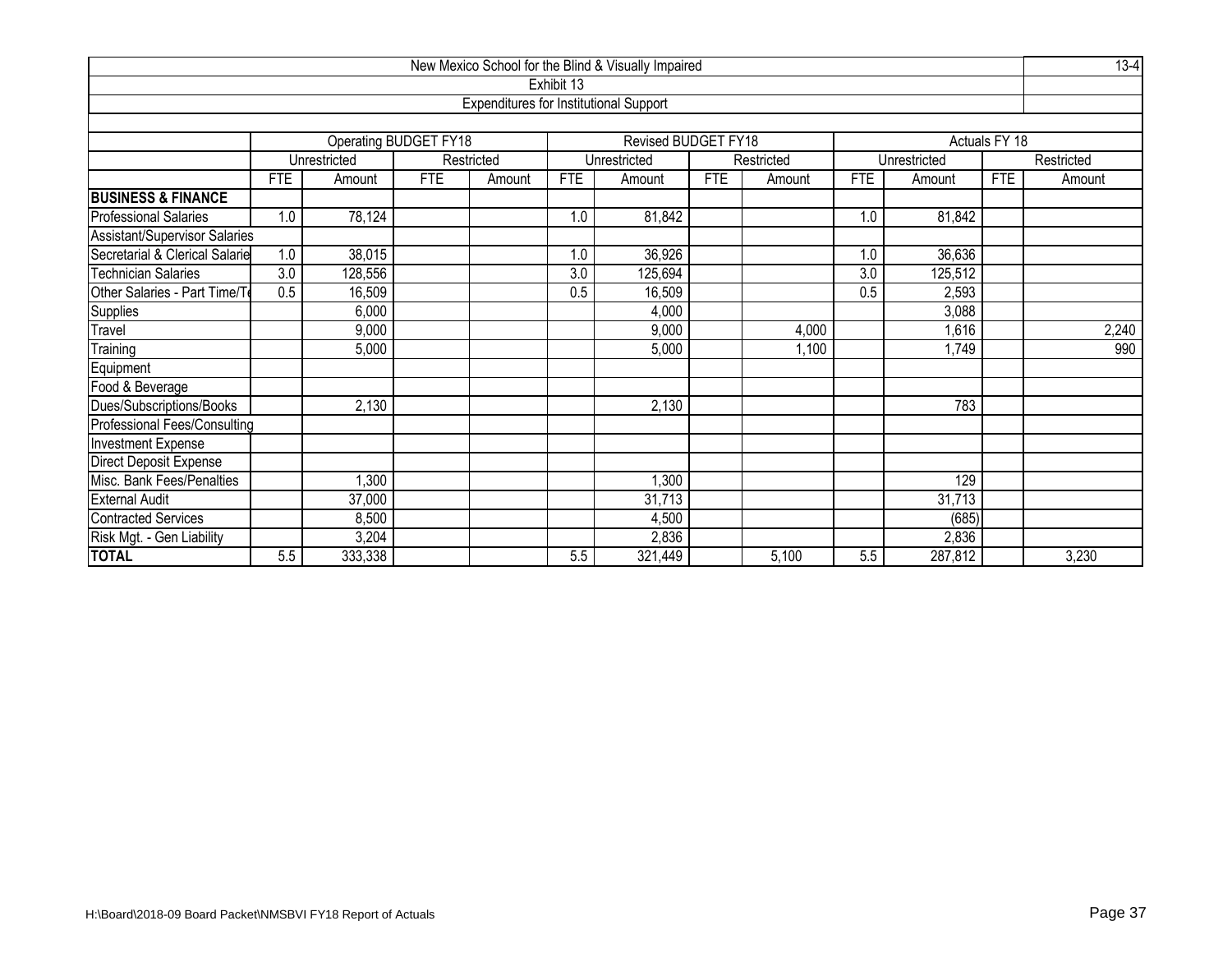|                                                  |                                                 |              |                       |                                               |                  | New Mexico School for the Blind & Visually Impaired |            |            |            |              |               | $13-5$     |  |  |
|--------------------------------------------------|-------------------------------------------------|--------------|-----------------------|-----------------------------------------------|------------------|-----------------------------------------------------|------------|------------|------------|--------------|---------------|------------|--|--|
|                                                  |                                                 |              |                       |                                               | Exhibit 13       |                                                     |            |            |            |              |               |            |  |  |
|                                                  |                                                 |              |                       | <b>Expenditures for Institutional Support</b> |                  |                                                     |            |            |            |              |               |            |  |  |
|                                                  |                                                 |              |                       |                                               |                  |                                                     |            |            |            |              |               |            |  |  |
|                                                  |                                                 |              | Operating BUDGET FY18 |                                               |                  | Revised BUDGET FY18                                 |            |            |            |              | Actuals FY 18 |            |  |  |
|                                                  |                                                 | Unrestricted |                       | Restricted                                    |                  | Unrestricted                                        |            | Restricted |            | Unrestricted |               | Restricted |  |  |
|                                                  | <b>FTE</b>                                      | Amount       | <b>FTE</b>            | Amount                                        | <b>FTE</b>       | Amount                                              | <b>FTE</b> | Amount     | <b>FTE</b> | Amount       | <b>FTE</b>    | Amount     |  |  |
| <b>Fixed Assets</b>                              |                                                 |              |                       |                                               |                  |                                                     |            |            |            |              |               |            |  |  |
| <b>Professional Salaries</b>                     |                                                 |              |                       |                                               |                  |                                                     |            |            |            |              |               |            |  |  |
| Assistant/Supervisor Salaries                    |                                                 |              |                       |                                               |                  |                                                     |            |            |            |              |               |            |  |  |
| Secretarial & Clerical Salaries                  |                                                 |              |                       |                                               |                  |                                                     |            |            |            |              |               |            |  |  |
| Technician Salaries                              | 42,467<br>42,245<br>1.0<br>1.0<br>1.0<br>41,946 |              |                       |                                               |                  |                                                     |            |            |            |              |               |            |  |  |
| Other Salaries - Part Time/Temp                  |                                                 |              |                       |                                               |                  |                                                     |            |            |            |              |               |            |  |  |
| Supplies                                         | 2,350<br>2,350<br>942<br>600<br>$\mathbf{0}$    |              |                       |                                               |                  |                                                     |            |            |            |              |               |            |  |  |
| Travel                                           |                                                 | 600          |                       |                                               |                  |                                                     |            |            |            |              |               |            |  |  |
| Training                                         |                                                 | 1,500        |                       |                                               |                  | 1,500                                               |            |            |            | $\mathbf{0}$ |               |            |  |  |
| Equipment                                        |                                                 |              |                       |                                               |                  |                                                     |            |            |            |              |               |            |  |  |
| Dues/Permits                                     |                                                 | 100          |                       |                                               |                  | 100                                                 |            |            |            | $\mathbf{0}$ |               |            |  |  |
| Postage                                          |                                                 | 23,400       |                       |                                               |                  | 23,400                                              |            |            |            | 10,866       |               |            |  |  |
| <b>TOTAL</b>                                     | 1.0                                             | 70,417       | 0.0                   | 0                                             | 1.0              | 70,195                                              | 0.0        | 0          | 1.0        | 53,755       | 0.0           | 0          |  |  |
|                                                  |                                                 |              |                       |                                               |                  |                                                     |            |            |            |              |               |            |  |  |
| <b>Graphics Design<br/>Professional Salaries</b> |                                                 |              |                       |                                               |                  |                                                     |            |            |            |              |               |            |  |  |
|                                                  |                                                 |              |                       |                                               |                  |                                                     |            |            |            |              |               |            |  |  |
| <b>Assistant/Supervisor Salaries</b>             |                                                 |              |                       |                                               |                  |                                                     |            |            |            |              |               |            |  |  |
| Secretarial & Clerical Salaries                  |                                                 |              |                       |                                               |                  |                                                     |            |            |            |              |               |            |  |  |
| <b>Technician Salaries</b>                       | 0.0                                             | $\mathbf 0$  |                       |                                               | $\overline{0.0}$ | 0                                                   |            |            | 0.0        | $\mathbf 0$  |               |            |  |  |
| Other Salaries - Part Time/Te                    | 0.0                                             | 0            |                       |                                               |                  |                                                     |            |            | 0.0        | $\mathbf 0$  |               |            |  |  |
| <b>Supplies</b>                                  |                                                 | 0            |                       |                                               |                  | 0                                                   |            |            |            | $\Omega$     |               |            |  |  |
| Travel                                           |                                                 |              |                       |                                               |                  |                                                     |            |            |            |              |               |            |  |  |
| Training                                         |                                                 |              |                       |                                               |                  |                                                     |            |            |            |              |               |            |  |  |
| Equipment                                        |                                                 |              |                       |                                               |                  |                                                     |            |            |            |              |               |            |  |  |
| <b>Contracted Services</b>                       |                                                 | 9,000        |                       |                                               |                  |                                                     |            |            |            |              |               |            |  |  |
| <b>TOTAL</b>                                     | 0.0                                             | 9,000        |                       |                                               | $\overline{0.0}$ | 0                                                   |            |            | 0.0        | 0            |               |            |  |  |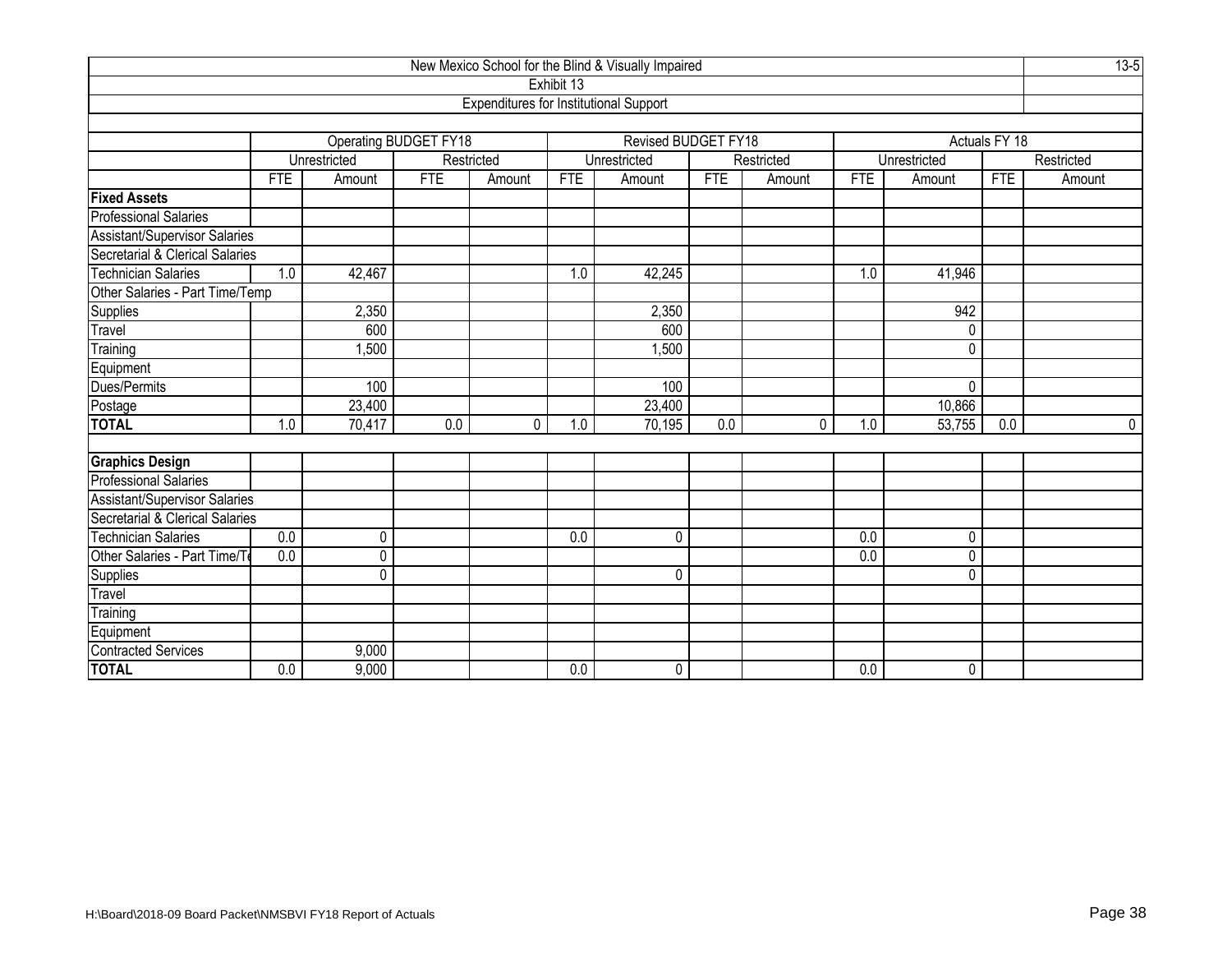| New Mexico School for the Blind & Visually Impaired |            |                       |            |                                               |                  |                     |            |            |            |              |               |            |  |
|-----------------------------------------------------|------------|-----------------------|------------|-----------------------------------------------|------------------|---------------------|------------|------------|------------|--------------|---------------|------------|--|
|                                                     |            |                       |            |                                               | Exhibit 13       |                     |            |            |            |              |               |            |  |
|                                                     |            |                       |            | <b>Expenditures for Institutional Support</b> |                  |                     |            |            |            |              |               |            |  |
|                                                     |            |                       |            |                                               |                  |                     |            |            |            |              |               |            |  |
|                                                     |            | Operating BUDGET FY18 |            |                                               |                  | Revised BUDGET FY18 |            |            |            |              | Actuals FY 18 |            |  |
|                                                     |            | Unrestricted          |            | Restricted                                    |                  | Unrestricted        |            | Restricted |            | Unrestricted |               | Restricted |  |
|                                                     | <b>FTE</b> | Amount                | <b>FTE</b> | Amount                                        | <b>FTE</b>       | Amount              | <b>FTE</b> | Amount     | <b>FTE</b> | Amount       | <b>FTE</b>    | Amount     |  |
| <b>Multi-Media</b>                                  |            |                       |            |                                               |                  |                     |            |            |            |              |               |            |  |
| <b>Professional Salaries</b>                        |            |                       |            |                                               |                  |                     |            |            |            |              |               |            |  |
| Assistant/Supervisor Salaries                       |            |                       |            |                                               |                  |                     |            |            |            |              |               |            |  |
| Secretarial & Clerical Salaries                     |            |                       |            |                                               |                  |                     |            |            |            |              |               |            |  |
| <b>Technician Salaries</b><br>0.0<br>0.0<br>0.0     |            |                       |            |                                               |                  |                     |            |            |            |              |               |            |  |
| Other Salaries - Part Time/Temp                     |            |                       |            |                                               |                  |                     |            |            |            |              |               |            |  |
| Supplies                                            |            |                       |            |                                               |                  |                     |            |            |            |              |               |            |  |
| Travel                                              | 0          |                       |            |                                               |                  |                     |            |            |            |              |               |            |  |
| Training                                            | 0          |                       |            |                                               |                  |                     |            |            |            |              |               |            |  |
| Equipment                                           |            |                       |            |                                               |                  |                     |            |            |            |              |               |            |  |
| <b>Contracted Services</b>                          |            |                       |            |                                               |                  | 0                   |            |            |            |              |               |            |  |
| <b>TOTAL</b>                                        | 0.0        | 0                     |            |                                               | $\overline{0.0}$ | 0                   |            |            | 0.0        | 0            |               |            |  |
|                                                     |            |                       |            |                                               |                  |                     |            |            |            |              |               |            |  |
| <b>INFORMATION SYSTEMS</b>                          |            |                       |            |                                               |                  |                     |            |            |            |              |               |            |  |
| <b>Professional Salaries</b>                        | 1.0        | 60,813                |            |                                               | 1.0              | 64,575              |            |            | 1.0        | 64,575       |               |            |  |
| <b>Assistant/Supervisor Salaries</b>                |            |                       |            |                                               |                  |                     |            |            |            |              |               |            |  |
| Secretarial & Clerical Salaries                     |            |                       |            |                                               |                  |                     |            |            |            |              |               |            |  |
| <b>Technician Salaries</b>                          | 5.0        | 209,303               |            |                                               | 5.0              | 205,548             |            |            | 5.0        | 203,261      |               |            |  |
| Other Salaries - Part Time/T                        | 0.0        | $\Omega$              |            |                                               | $\overline{0.0}$ | $\Omega$            |            |            |            | $\mathbf{0}$ |               |            |  |
| Supplies                                            |            | 50,600                |            |                                               |                  | 47,950              |            |            |            | 46,108       |               |            |  |
| Travel                                              |            | 5,600                 |            |                                               |                  | 5,600               |            |            |            | 1,812        |               |            |  |
| Training                                            |            | 2,000                 |            |                                               |                  | 2,000               |            |            |            | $\Omega$     |               |            |  |
| Equipment                                           |            | 0                     |            |                                               |                  | 2,861               |            |            |            | 2,861        |               |            |  |
| Dues/Subscriptions/Books                            |            | 535                   |            |                                               |                  | 535                 |            |            |            | 460          |               |            |  |
| Food & Beverage                                     |            | 100                   |            |                                               |                  | $\Omega$            |            |            |            | $\Omega$     |               |            |  |
| Contracted Services                                 |            | 35,700                |            |                                               |                  | 62,750              |            |            |            | 57,195       |               |            |  |
| <b>Internet Services</b>                            |            | 42,710                |            |                                               |                  | 27,310              |            |            |            | 2,115        |               |            |  |
| Software Maintenance Agreements                     |            | 130,300               |            |                                               |                  | 127,439             |            |            |            | 109,914      |               |            |  |
| Telephone                                           |            | 119,520               |            |                                               |                  | 119,520             |            |            |            | 77,138       |               |            |  |
| <b>TOTAL</b>                                        | 6.0        | 657,181               |            | 0                                             | 6.0              | 666,087             |            | 0          | 6.0        | 565,439      |               | 0          |  |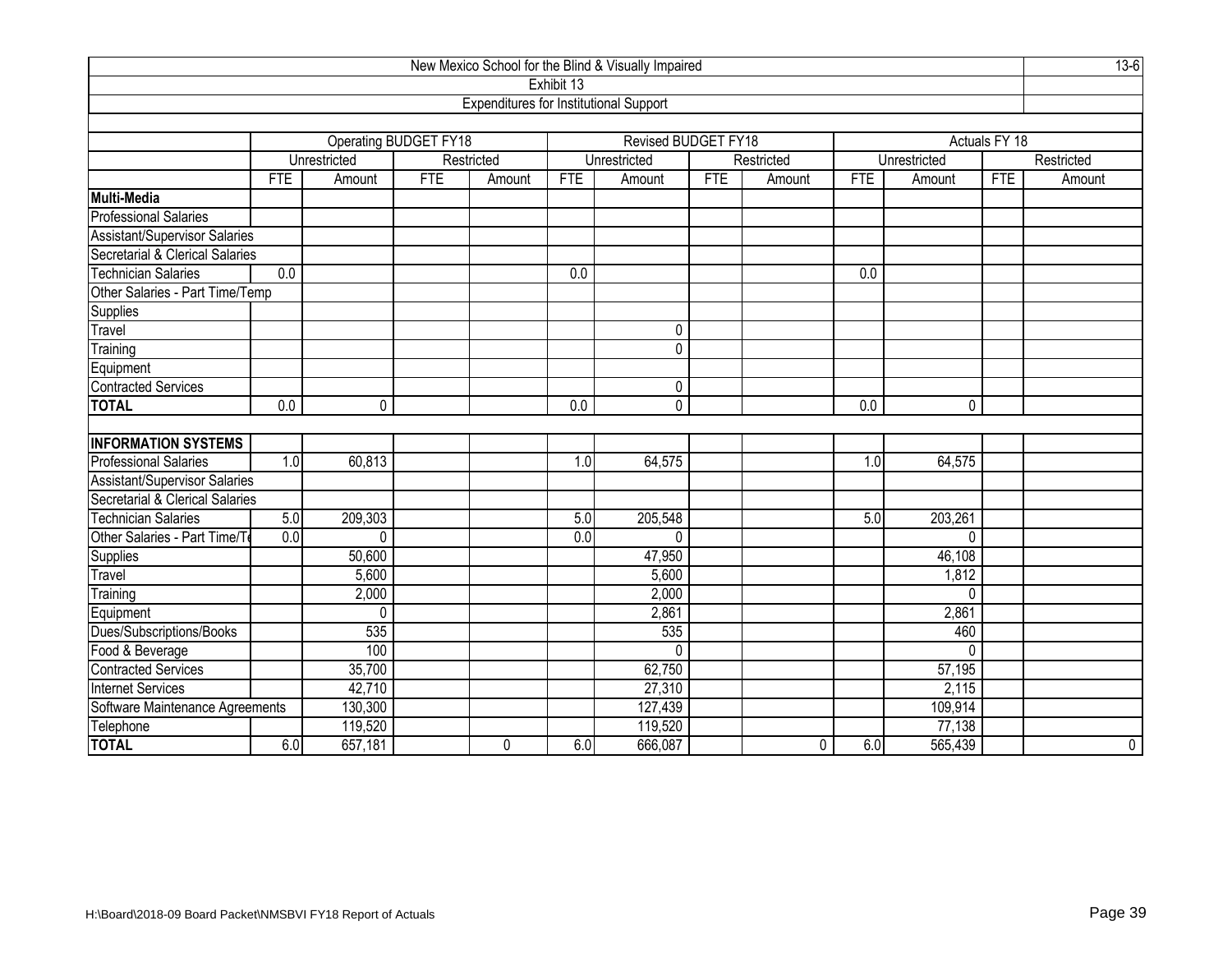|                                      |                                                 |                         |                       |                                        |            | New Mexico School for the Blind & Visually Impaired |            |            |            |              |               | $13 - 7$    |  |  |  |
|--------------------------------------|-------------------------------------------------|-------------------------|-----------------------|----------------------------------------|------------|-----------------------------------------------------|------------|------------|------------|--------------|---------------|-------------|--|--|--|
|                                      |                                                 |                         |                       |                                        | Exhibit 13 |                                                     |            |            |            |              |               |             |  |  |  |
|                                      |                                                 |                         |                       | Expenditures for Institutional Support |            |                                                     |            |            |            |              |               |             |  |  |  |
|                                      |                                                 |                         |                       |                                        |            |                                                     |            |            |            |              |               |             |  |  |  |
|                                      |                                                 |                         | Operating BUDGET FY18 |                                        |            | Revised BUDGET FY18                                 |            |            |            |              | Actuals FY 18 |             |  |  |  |
|                                      |                                                 | Unrestricted            |                       | Restricted                             |            | Unrestricted                                        |            | Restricted |            | Unrestricted |               | Restricted  |  |  |  |
|                                      | <b>FTE</b>                                      | Amount                  | <b>FTE</b>            | Amount                                 | <b>FTE</b> | Amount                                              | <b>FTE</b> | Amount     | <b>FTE</b> | Amount       | <b>FTE</b>    | Amount      |  |  |  |
| <b>SECURITY</b>                      |                                                 |                         |                       |                                        |            |                                                     |            |            |            |              |               |             |  |  |  |
| <b>Professional Salaries</b>         | 1.0                                             | 62,415                  |                       |                                        | 1.0        | 61,209                                              |            |            | 1.0        | 61,209       |               |             |  |  |  |
| <b>Assistant/Supervisor Salaries</b> |                                                 |                         |                       |                                        |            |                                                     |            |            |            |              |               |             |  |  |  |
| Secretarial & Clerical Salaries      |                                                 |                         |                       |                                        |            |                                                     |            |            |            |              |               |             |  |  |  |
| <b>Technician Salaries</b>           | 30,895<br>1.0<br>30,247<br>30,087<br>1.0<br>1.0 |                         |                       |                                        |            |                                                     |            |            |            |              |               |             |  |  |  |
| Other Salaries - Part Time/Temp      |                                                 |                         |                       |                                        |            |                                                     |            |            |            |              |               |             |  |  |  |
| Supplies<br>Travel                   |                                                 | 2,938<br>2,050<br>2,050 |                       |                                        |            |                                                     |            |            |            |              |               |             |  |  |  |
|                                      |                                                 | 750                     |                       |                                        |            | 750                                                 |            |            |            | 96           |               |             |  |  |  |
| Training                             |                                                 | 750                     |                       |                                        |            | 750                                                 |            |            |            | 0            |               |             |  |  |  |
| Equipment                            |                                                 | $\mathbf 0$             |                       |                                        |            | $\mathbf 0$                                         |            |            |            | 0            |               |             |  |  |  |
| Dues/Subscriptions/Books             |                                                 |                         |                       |                                        |            |                                                     |            |            |            |              |               |             |  |  |  |
| <b>Contracted Services</b>           |                                                 |                         |                       |                                        |            |                                                     |            |            |            |              |               |             |  |  |  |
| Law Enforcement Liability            |                                                 | $\Omega$                |                       |                                        |            | $\Omega$                                            |            |            |            | $\mathbf{0}$ |               |             |  |  |  |
| <b>TOTAL</b>                         | 2.0                                             | 96,860                  |                       |                                        | 2.0        | 95,006                                              |            |            | 2.0        | 94,330       |               |             |  |  |  |
|                                      |                                                 |                         |                       |                                        |            |                                                     |            |            |            |              |               |             |  |  |  |
| <b>INNOVATION &amp; DEVELOPMENT</b>  |                                                 |                         |                       |                                        |            |                                                     |            |            |            |              |               |             |  |  |  |
| <b>Professional Salaries</b>         |                                                 |                         |                       |                                        | 1.0        | 38,325                                              |            |            | 1.0        | 38,325       |               |             |  |  |  |
| <b>Technician Salaries</b>           | 1.0                                             | 46,952                  |                       |                                        |            | $\Omega$                                            |            |            |            | $\Omega$     |               |             |  |  |  |
| Other Salaries - Part Time/To        | 0.5                                             | 28,420                  |                       |                                        | 0.5        | 30,085                                              |            |            | 0.5        | 34,632       |               |             |  |  |  |
| Supplies                             |                                                 | 4,000                   |                       |                                        |            | 1,388                                               |            |            |            | 1,287        |               |             |  |  |  |
| Travel                               |                                                 | 2,000                   |                       |                                        |            | 2,000                                               |            |            |            | 1,386        |               |             |  |  |  |
| Training                             |                                                 | 2,000                   |                       |                                        |            | 499                                                 |            |            |            | 399          |               |             |  |  |  |
| Food & Beverage                      |                                                 | O                       |                       |                                        |            | 390                                                 |            |            |            | 390          |               |             |  |  |  |
| <b>TOTAL</b>                         | 1.5                                             | 83,372                  | 0                     | 0                                      | 1.5        | 72,688                                              | 0          | 0          | 1.5        | 76,419       | $\mathbf 0$   | $\mathbf 0$ |  |  |  |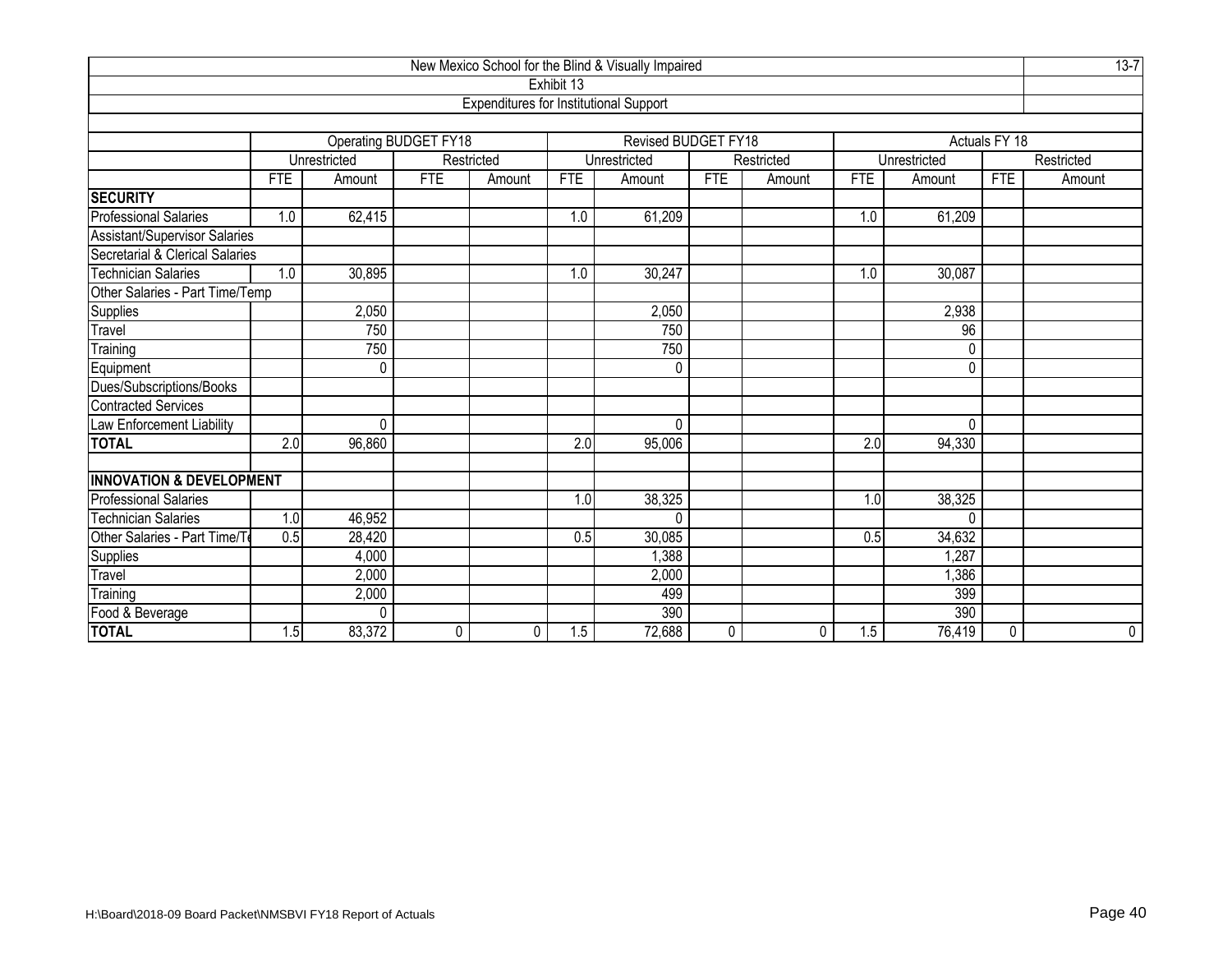|                                 |                         |                       |            |                                        |            | New Mexico School for the Blind & Visually Impaired |            |            |                  |              |               | $13 - 8$   |  |
|---------------------------------|-------------------------|-----------------------|------------|----------------------------------------|------------|-----------------------------------------------------|------------|------------|------------------|--------------|---------------|------------|--|
|                                 |                         |                       |            |                                        | Exhibit 13 |                                                     |            |            |                  |              |               |            |  |
|                                 |                         |                       |            | Expenditures for Institutional Support |            |                                                     |            |            |                  |              |               |            |  |
|                                 |                         | Operating BUDGET FY18 |            |                                        |            | <b>Revised BUDGET FY18</b>                          |            |            |                  |              | Actuals FY 18 |            |  |
|                                 |                         | Unrestricted          |            | Restricted                             |            | Unrestricted                                        |            | Restricted |                  | Unrestricted |               | Restricted |  |
|                                 | <b>FTE</b>              | Amount                | <b>FTE</b> | Amount                                 | <b>FTE</b> | Amount                                              | <b>FTE</b> | Amount     | <b>FTE</b>       | Amount       | <b>FTE</b>    | Amount     |  |
| <b>CAPITAL PROJECTS</b>         |                         |                       |            |                                        |            |                                                     |            |            |                  |              |               |            |  |
| <b>Professional Salaries</b>    | 1.0                     | 85,328                |            |                                        | 1.0        | 86,864                                              |            |            | 1.0              | 86,864       |               |            |  |
| Assistant/Supervisor Salaries   | 1.0                     | 58,808                |            |                                        | 1.0        | 57,671                                              |            |            | 1.0              | 57,671       |               |            |  |
| Secretarial & Clerical Salaries |                         |                       |            |                                        |            |                                                     |            |            |                  |              |               |            |  |
| <b>Technician Salaries</b>      |                         |                       |            |                                        |            |                                                     |            |            |                  |              |               |            |  |
| Other Salaries - Part Time/Temp |                         |                       |            |                                        |            |                                                     |            |            |                  |              |               |            |  |
| <b>Supplies</b>                 | 2,200<br>2,200<br>2,999 |                       |            |                                        |            |                                                     |            |            |                  |              |               |            |  |
| Travel                          |                         | ,500                  |            |                                        |            | 1,200                                               |            |            |                  | 1,424        |               |            |  |
| Training                        |                         | 750                   |            |                                        |            | 1,050                                               |            |            |                  | 980          |               |            |  |
| Equipment                       |                         |                       |            |                                        |            |                                                     |            |            |                  |              |               |            |  |
| Dues/Subscriptions/Books        |                         | 1,000                 |            |                                        |            | 1,000                                               |            |            |                  | 906          |               |            |  |
| Food & Beverage                 |                         | 0                     |            |                                        |            |                                                     |            |            |                  | 0            |               |            |  |
| <b>Contracted Services</b>      |                         | 10,000                |            |                                        |            | 2,000                                               |            |            |                  | $\Omega$     |               |            |  |
| Advertisement                   |                         | 1,500                 |            |                                        |            | 900                                                 |            |            |                  | 223          |               |            |  |
| <b>TOTAL</b>                    | 2.0                     | 161,085               |            | $\theta$                               | 2.0        | 152,885                                             |            | $\Omega$   | 2.0              | 151,066      |               | 0          |  |
|                                 |                         |                       |            |                                        |            |                                                     |            |            |                  |              |               |            |  |
| <b>NMSVH FOUNDATION</b>         |                         |                       |            |                                        |            |                                                     |            |            |                  |              |               |            |  |
| <b>Professional Salaries</b>    | 1.0                     | 85,122                |            |                                        | 1.0        | 35,209                                              |            |            | 0.8              | 35,209       |               |            |  |
| <b>Supplies</b>                 |                         | 500                   |            |                                        |            | 500                                                 |            |            |                  | $\Omega$     |               |            |  |
| Travel                          |                         | 7,500                 |            |                                        |            | 563                                                 |            |            |                  | 563          |               |            |  |
| Dues/Subscriptions/Books        |                         | 1,500                 |            |                                        |            | 1,500                                               |            |            |                  | 320          |               |            |  |
| Food & Beverage                 |                         |                       |            |                                        |            |                                                     |            |            |                  |              |               |            |  |
| <b>TOTAL</b>                    |                         | 94,622                |            |                                        | 1.0        | 37,772                                              |            |            | $\overline{0.8}$ | 36,092       |               |            |  |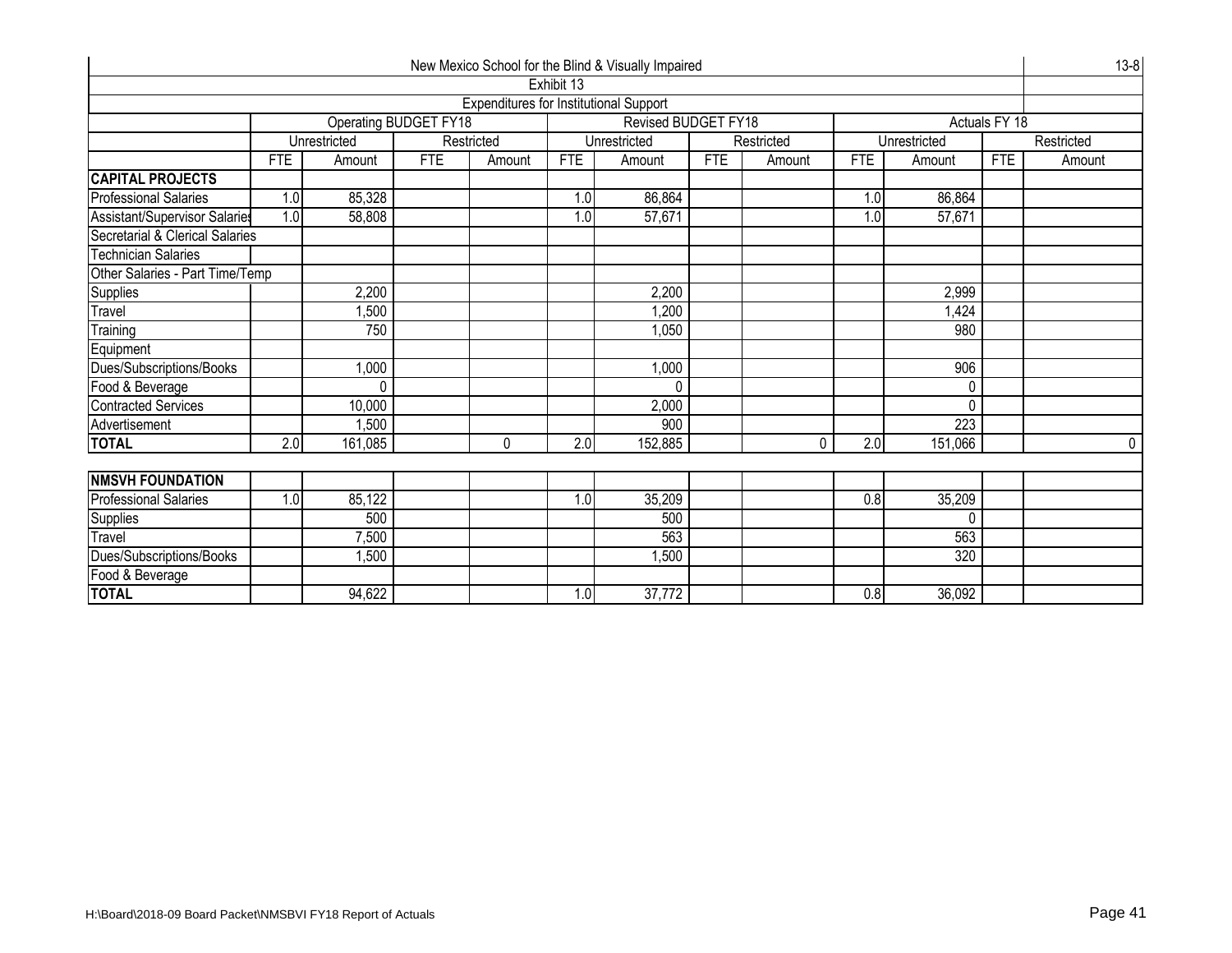|                                |                                                    |              |                       |                                               |                  | New Mexico School for the Blind & Visually Impaired |                  |                |                  |              |                  | $13-9$           |
|--------------------------------|----------------------------------------------------|--------------|-----------------------|-----------------------------------------------|------------------|-----------------------------------------------------|------------------|----------------|------------------|--------------|------------------|------------------|
|                                |                                                    |              |                       |                                               | Exhibit 13       |                                                     |                  |                |                  |              |                  |                  |
|                                |                                                    |              |                       | <b>Expenditures for Institutional Support</b> |                  |                                                     |                  |                |                  |              |                  |                  |
|                                |                                                    |              |                       |                                               |                  |                                                     |                  |                |                  |              |                  |                  |
|                                |                                                    |              | Operating BUDGET FY18 |                                               |                  | Revised BUDGET FY18                                 |                  |                |                  |              | Actuals FY 18    |                  |
|                                |                                                    | Unrestricted |                       | Restricted                                    |                  | Unrestricted                                        |                  | Restricted     |                  | Unrestricted |                  | Restricted       |
|                                | <b>FTE</b>                                         | Amount       | <b>FTE</b>            | Amount                                        | <b>FTE</b>       | Amount                                              | <b>FTE</b>       | Amount         | <b>FTE</b>       | Amount       | <b>FTE</b>       | Amount           |
| <b>DETAILS</b>                 |                                                    |              |                       |                                               |                  |                                                     |                  |                |                  |              |                  |                  |
| <b>Professional Salaries</b>   | 7.0                                                | 623,377      | 0.0                   | $\Omega$                                      | 8.3              | 811,850                                             | 0.0              | $\mathbf{0}$   | 8.0              | 606,213      | 0.0              | $\mathbf{0}$     |
| Assistant/Supervisor Salaries  | 1.0                                                | 58,808       | $\overline{0.0}$      | $\mathbf{0}$                                  | 1.0              | 57,671                                              | 0.0              | 0              | 1.0              | 57,671       | $\overline{0.0}$ | $\mathbf 0$      |
| Secretarial & Clerical Salarie | 2.0                                                | 83,764       | 0.0                   | 0                                             | 2.0              | 81,048                                              | 0.0              | 0              | $\overline{2.0}$ | 80,316       | 0.0              | 0                |
| <b>Technician Salaries</b>     | 14.0                                               | 602,353      | $\overline{0.0}$      | $\mathbf 0$                                   | 13.0             | 542,153                                             | 0.0              | 0              | 13.0             | 538,422      | 0.0              | $\mathbf{0}$     |
| Other Salaries - Part Time/T   | 1.0                                                | 44,929       | 0.0                   | 0                                             | 1.0              | 46,594                                              | $\overline{0.0}$ | $\overline{0}$ | 1.0              | 37,225       | $\overline{0.0}$ | $\overline{0.0}$ |
| <b>Tuition Reimbursement</b>   | 0.0                                                | 7,000        | 0.0                   | 0                                             | 0.0              | 5,406                                               | $\overline{0.0}$ | 0              | $\overline{0.0}$ | 2,550        | 0.0              | $\mathbf{0}$     |
| Supplies                       | $\overline{0.0}$                                   | 76,200       | $\overline{0.0}$      | $\mathbf 0$                                   | 0.0              | 67,438                                              | $\overline{0.0}$ | 0              | $\overline{0.0}$ | 60,723       | $\overline{0.0}$ | $\Omega$         |
| Travel                         | 0.0                                                | 76,266       | 0.0                   | $\Omega$                                      | 0.0              | 25,029                                              | 0.0              | 4,000          | $\overline{0.0}$ | 8,783        | 0.0              | 2,240            |
| Training                       | $\overline{0.0}$                                   | 27,050       | $\overline{0.0}$      | 0                                             | $\overline{0.0}$ | 23,349                                              | 0.0              | 1,100          | $\overline{0.0}$ | 8,316        | 0.0              | 990              |
| Equipment                      | $\overline{0.0}$                                   | $\Omega$     | $\overline{0.0}$      | 0                                             | $\overline{0.0}$ | 2,861                                               | $\overline{0.0}$ | 0              | $\overline{0.0}$ | 2,861        | $\overline{0.0}$ | $\Omega$         |
| Food & Beverage                | 2,600<br>$\overline{0.0}$<br>$\overline{0.0}$<br>0 |              |                       |                                               | $\overline{0.0}$ | 2,890                                               | $\overline{0.0}$ | 450            | $\overline{0.0}$ | 1,917        | $\overline{0.0}$ | 400              |
| Dues/Subscriptions/Books       | 0.0<br>15,165<br>$\overline{0.0}$                  |              |                       | 0                                             | $\overline{0.0}$ | 15,165                                              | $\overline{0.0}$ | $\mathbf{0}$   | $\overline{0.0}$ | 8,133        | 0.0              | $\mathbf 0$      |
| Professional Fees/Consultin    | $\overline{0.0}$                                   | $\Omega$     | $\overline{0.0}$      | 0                                             | 0.0              | $\Omega$                                            | $\overline{0.0}$ | 0              | $\overline{0.0}$ | $\Omega$     | $\overline{0.0}$ | $\overline{0}$   |
| <b>Contracted Services</b>     | 0.0                                                | 94,200       | 0.0                   | 0                                             | 0.0              | 100,250                                             | 0.0              | 0              | 0.0              | 67,902       | 0.0              | $\overline{0}$   |
| egal/Professional Services     | $\overline{0.0}$                                   | 30,000       | 0.0                   | 0                                             | $\overline{0.0}$ | 30,000                                              | 0.0              | 0              | 0.0              | 22,027       | $\overline{0.0}$ | $\overline{0}$   |
| Employee Initialization        | 0.0                                                | 7,050        | 0.0                   | 0                                             | 0.0              | 7,644                                               | 0.0              | 0              | 0.0              | 2,651        | 0.0              | $\pmb{0}$        |
| Advertisement                  | 0.0                                                | 22,850       | 0.0                   | $\overline{0}$                                | 0.0              | 20,250                                              | 0.0              | $\overline{0}$ | 0.0              | 11,069       | 0.0              | $\overline{0}$   |
| <b>Internet Services</b>       | 0.0                                                | 42,710       | 0.0                   | $\Omega$                                      | 0.0              | 27,310                                              | 0.0              | $\overline{0}$ | 0.0              | 2,115        | 0.0              | $\overline{0}$   |
| Software Maintenance Agree     | 0.0                                                | 130,300      | 0.0                   | 0                                             | $\overline{0.0}$ | 127,439                                             | 0.0              | 0              | 0.0              | 109,914      | 0.0              | $\pmb{0}$        |
| Telephone                      | 0.0                                                | 119,520      | 0.0                   | $\mathbf 0$                                   | 0.0              | 119,520                                             | 0.0              | $\overline{0}$ | 0.0              | 77,138       | 0.0              | $\overline{0}$   |
| Postage                        | $\overline{0.0}$                                   | 23,400       | 0.0                   | $\overline{0}$                                | $\overline{0.0}$ | 23,400                                              | 0.0              | $\overline{0}$ | $\overline{0.0}$ | 10,866       | $\overline{0.0}$ | $\overline{0}$   |
| Law Inforcement Liability      | 0.0                                                | $\Omega$     | 0.0                   | 0                                             | 0.0              | $\Omega$                                            | 0.0              | 0              | 0.0              | $\Omega$     | 0.0              | $\pmb{0}$        |
| Gen Liability, Civil Rights    | 0.0                                                | 22,418       | 0.0                   | 0                                             | 0.0              | 17,672                                              | 0.0              | $\overline{0}$ | 0.0              | 17,672       | 0.0              | $\overline{0}$   |
| Risk Mgt. - Gen Liability      | 0.0                                                | 3,204        | 0.0                   | 0                                             | 0.0              | 2,836                                               | 0.0              | 0              | 0.0              | 2,836        | $\overline{0.0}$ | $\overline{0}$   |
| <b>Board of Regents</b>        | $\overline{0.0}$                                   | 10,000       | 0.0                   | 0                                             | $\overline{0.0}$ | 10,000                                              | 0.0              | 0              | 0.0              | 7,319        | 0.0              | $\mathbf 0$      |
| <b>Investment Expense</b>      | 0.0                                                | 0            | 0.0                   | 0                                             | 0.0              | $\Omega$                                            | 0.0              | $\overline{0}$ | 0.0              | 0            | 0.0              | $\overline{0}$   |
| <b>Direct Deposit Expense</b>  | 0.0                                                | $\Omega$     | 0.0                   | $\overline{0}$                                | 0.0              | $\Omega$                                            | 0.0              | $\overline{0}$ | $\overline{0.0}$ | $\mathbf{0}$ | $\overline{0.0}$ | $\overline{0}$   |
| <b>External Audit</b>          | 0.0                                                | 37,000       | 0.0                   | 0                                             | 0.0              | 31,713                                              | 0.0              | 0              | 0.0              | 31,713       | 0.0              | $\pmb{0}$        |
| Misc. Bank Fees/Penalties      | 0.0                                                | 1,300        | 0.0                   | $\overline{0}$                                | 0.0              | 1,300                                               | 0.0              | $\overline{0}$ | 0.0              | 129          | 0.0              | $\overline{0}$   |
| Other(Accreditation Expense    | 0.0<br>0.0<br>$\Omega$<br>$\Omega$                 |              |                       |                                               |                  | $\Omega$                                            | 0.0              | 0              | 0.0              | $\Omega$     | 0.0              | $\Omega$         |
| <b>TOTAL</b>                   | 25.0                                               | 2,161,463    | 0.0                   | $\Omega$                                      | 25.25            | 2,200,788                                           | $\overline{0.0}$ | 5,550          | 25.00            | 1,776,479    | 0.0              | 3,630            |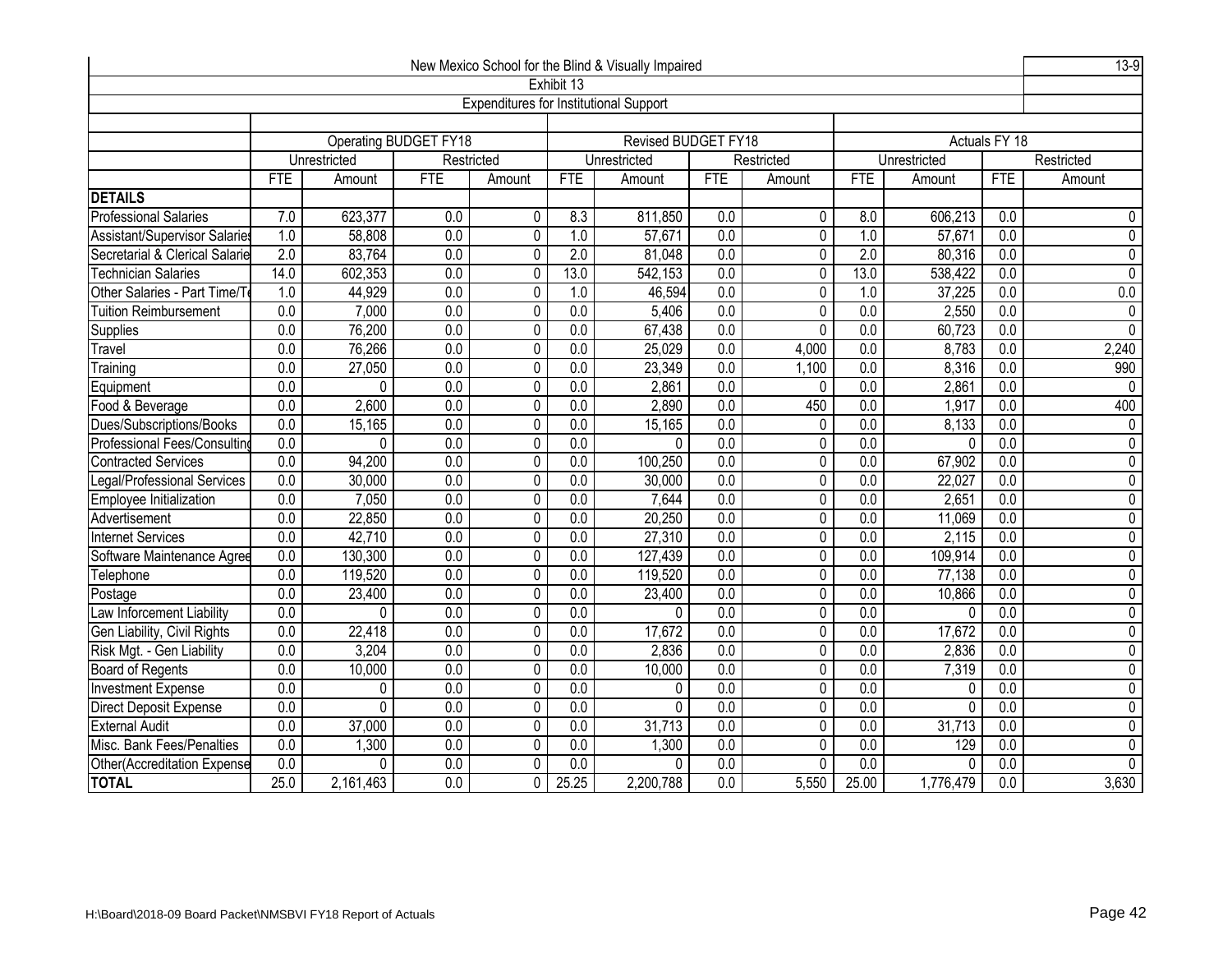|                                             |                              |            | New Mexico School for the Blind & Visually Impaired |             |               | $14-1$      |
|---------------------------------------------|------------------------------|------------|-----------------------------------------------------|-------------|---------------|-------------|
|                                             |                              | Exhibit 14 |                                                     |             |               |             |
|                                             |                              |            | Expenditures for Operation & Maintenance of Plant   |             |               |             |
|                                             |                              |            |                                                     |             |               |             |
|                                             | <b>Operating BUDGET FY18</b> |            | Revised BUDGET FY18                                 |             | Actuals FY 18 |             |
|                                             | Unrestricted                 | Restricted | Unrestricted                                        | Restricted  | Unrestricted  | Restricted  |
| <b>OPERATION &amp; MAINTENANCE OF PLANT</b> |                              |            |                                                     |             |               |             |
| General Maintenance                         | 923,922                      | 0          | 964,994                                             | 0           | 729,379       | 0           |
| Vehicle Maintenance                         | 275,346                      |            | 261,681                                             | 0           | 229,601       |             |
|                                             |                              |            |                                                     |             |               |             |
| Grounds                                     | 162,600                      |            | 165,815                                             |             | 164,704       |             |
| Housekeeping                                | 242,046                      |            | 250,244                                             |             | 234,623       |             |
| <b>TOTAL</b>                                | 1,603,914                    | 0          | 1,642,734                                           | 0           | 1,358,307     | 0           |
| <b>Fringe Benefits</b>                      | 350,599                      |            | 334,010                                             |             | 327,798       |             |
| <b>GRAND TOTAL EXPENDITURES</b>             | 1,954,513                    | 0          | 1,976,744                                           | $\mathbf 0$ | 1,686,105     | $\mathbf 0$ |
| <b>OPERATION &amp; MAINTENANCE OF PLANT</b> |                              |            |                                                     |             |               |             |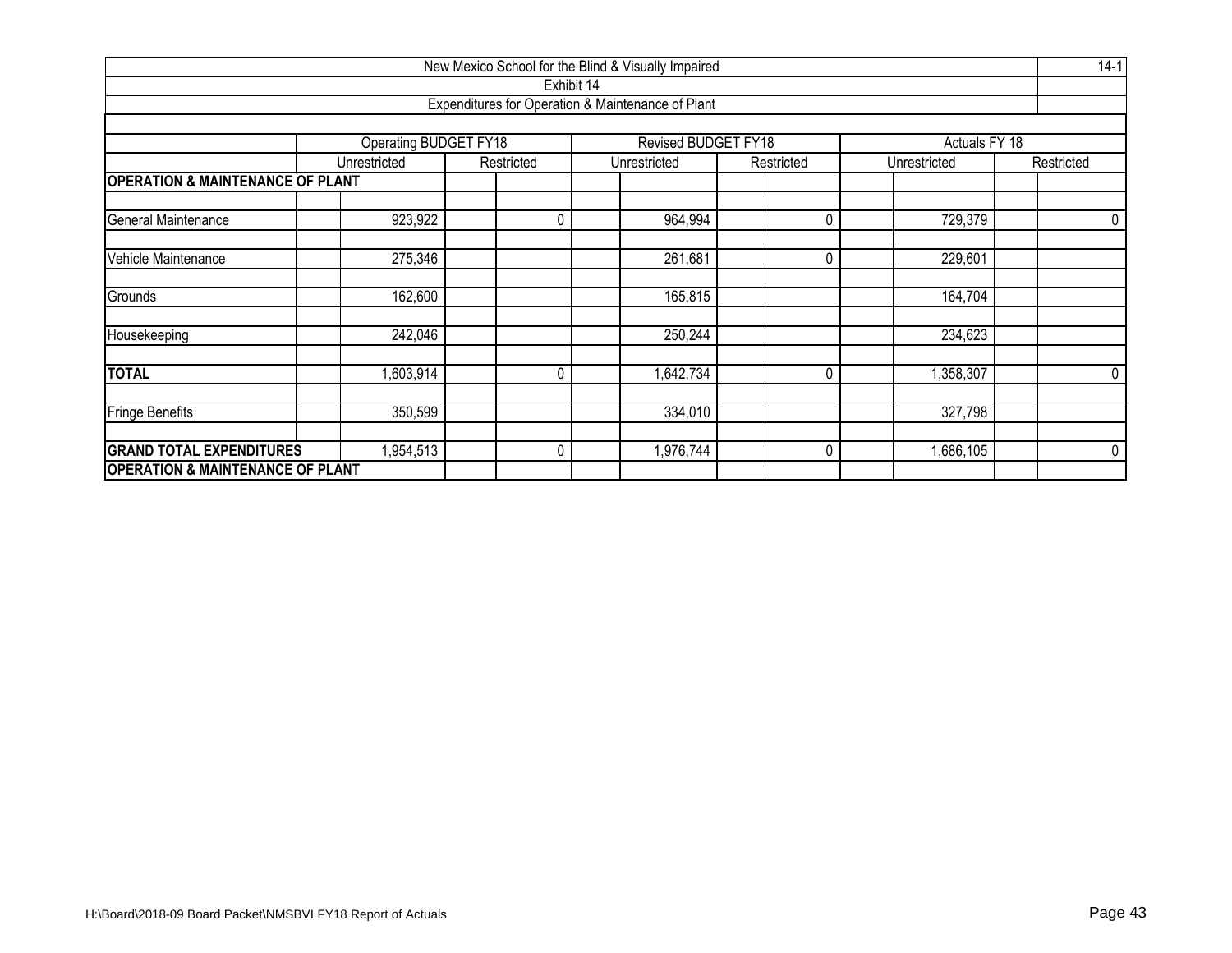|                                 |            |                       |            |            |            | New Mexico School for the Blind & Visually Impaired |            |            |            |               |            | $14-2$      |
|---------------------------------|------------|-----------------------|------------|------------|------------|-----------------------------------------------------|------------|------------|------------|---------------|------------|-------------|
|                                 |            |                       |            |            | Exhibit 14 |                                                     |            |            |            |               |            |             |
|                                 |            |                       |            |            |            | Expenditures for Operation & Maintenance of Plant   |            |            |            |               |            |             |
|                                 |            |                       |            |            |            |                                                     |            |            |            |               |            |             |
|                                 |            | Operating BUDGET FY18 |            |            |            | <b>Revised BUDGET FY18</b>                          |            |            |            | Actuals FY 18 |            |             |
|                                 |            | Unrestricted          |            | Restricted |            | Unrestricted                                        |            | Restricted |            | Unrestricted  |            | Restricted  |
|                                 | <b>FTE</b> | Amount                | <b>FTE</b> | Amount     | <b>FTE</b> | Amount                                              | <b>FTE</b> | Amount     | <b>FTE</b> | Amount        | <b>FTE</b> | Amount      |
| <b>GENERAL MAINTENANCE</b>      |            |                       |            |            |            |                                                     |            |            |            |               |            |             |
| <b>Professional Salaries</b>    | 1.0        | 65,605                |            |            | 1.0        | 120,629                                             |            |            | 1.0        | 69,131        |            |             |
| Assistant/Supervisor Salaries   | 0.0        | 0                     |            |            | 0.0        | $\mathbf{0}$                                        |            |            |            | $\Omega$      |            |             |
| Secretarial & Clerical Salaries |            |                       |            |            |            |                                                     |            |            |            |               |            |             |
| <b>Technician Salaries</b>      | 5.0        | 173,901               |            |            | 5.0        | 171,402                                             |            |            | 5.0        | 171,955       |            |             |
| Other Salaries - Part Time/Temp |            |                       |            |            |            |                                                     |            |            |            |               |            |             |
| Supplies                        |            | 106,000               |            |            |            | 96,279                                              |            |            |            | 58,880        |            |             |
| Travel                          |            | 2,500                 |            |            |            | 500                                                 |            |            |            | $\mathbf{0}$  |            |             |
| Training                        |            | 5,800                 |            |            |            | 3,300                                               |            |            |            | 2,516         |            |             |
| Equipment                       |            | 0                     |            |            |            | 0                                                   |            |            |            | 1,096         |            |             |
| Food & Beverage                 |            | 600                   |            |            |            | 600                                                 |            |            |            | 342           |            |             |
| Dues/Subscriptions/Books        |            | 350                   |            |            |            | 200                                                 |            |            |            | 350           |            |             |
| <b>Contracted Repairs</b>       |            | 30,000                |            |            |            | 17,500                                              |            |            |            | 11,955        |            |             |
| <b>Contracted Services</b>      |            | 61,000                |            |            |            | 59,981                                              |            |            |            | 35,993        |            |             |
| In-house Repairs                |            | 5,000                 |            |            |            | 5,000                                               |            |            |            | 9,574         |            |             |
| Plant Utilities - Electric      |            | 270,700               |            |            |            | 270,700                                             |            |            |            | 226,117       |            |             |
| Plant Utilities - Natural Gas   |            | 90,000                |            |            |            | 90,000                                              |            |            |            | 35,213        |            |             |
| Plant Utilities - Water         |            | 80,000                |            |            |            | 80,000                                              |            |            |            | 57,857        |            |             |
| Plant Utilities - Cable         |            | 4,900                 |            |            |            | 5,140                                               |            |            |            | 5,137         |            |             |
| Risk Mgt. - Boiler              |            | 956                   |            |            |            | 1,196                                               |            |            |            | 1,196         |            |             |
| Risk Mgt. - General Liability   |            |                       |            |            |            |                                                     |            |            |            |               |            |             |
| Risk Mgt. - Property Insurance  |            | 26,610                |            |            |            | 41,953                                              |            |            |            | 41,953        |            |             |
| Property Rental/Lease           |            |                       |            |            |            | 615                                                 |            |            |            | 115           |            |             |
| <b>TOTAL</b>                    | 6.0        | 923,922               |            |            | 6.0        | 964,994                                             |            | 0          | 6.0        | 729,379       |            | $\mathbf 0$ |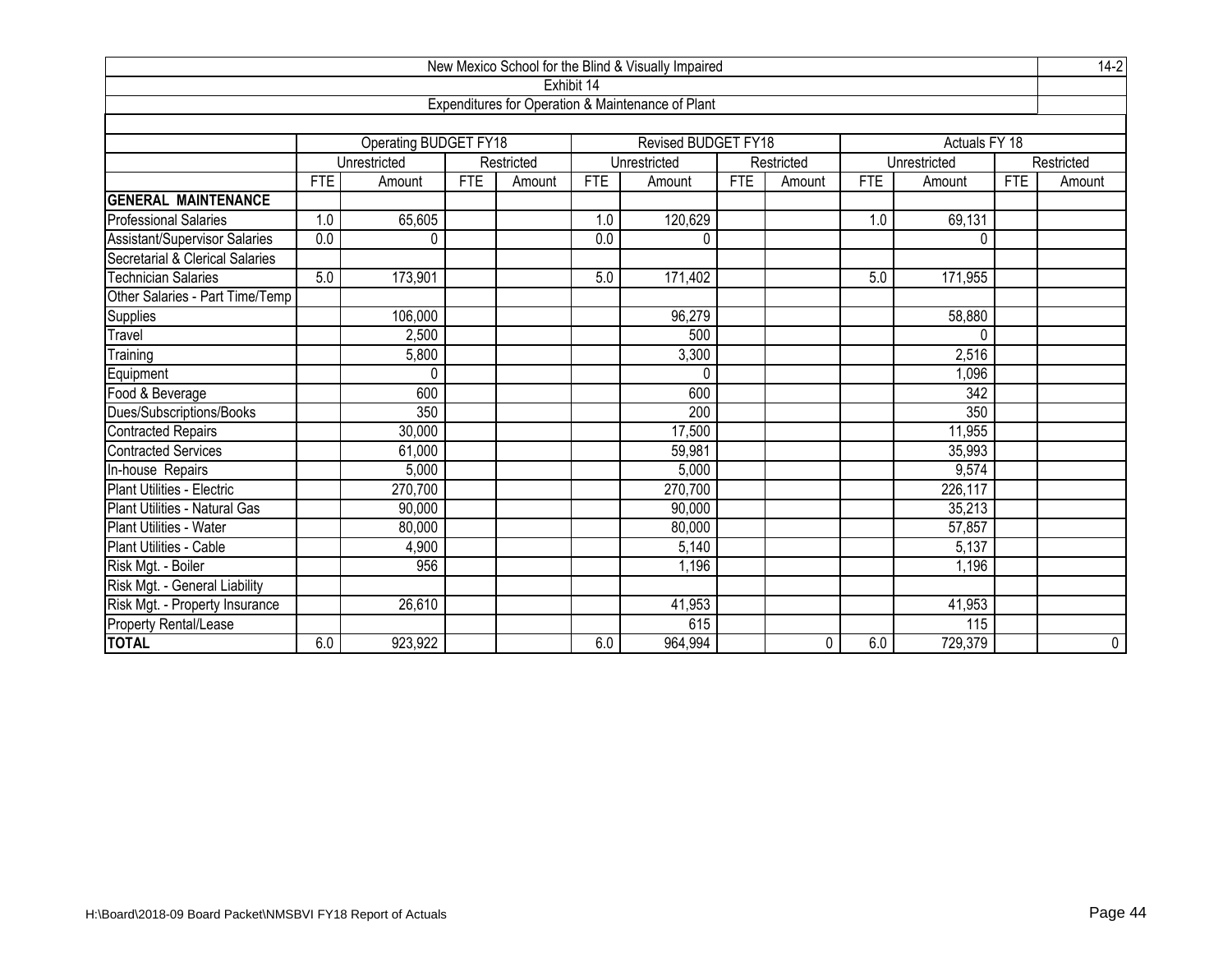|                                 |            |                       |            |            |            | New Mexico School for the Blind & Visually Impaired |            |            |            |               |            | $14-3$     |
|---------------------------------|------------|-----------------------|------------|------------|------------|-----------------------------------------------------|------------|------------|------------|---------------|------------|------------|
|                                 |            |                       |            |            | Exhibit 14 |                                                     |            |            |            |               |            |            |
|                                 |            |                       |            |            |            | Expenditures for Operation & Maintenance of Plant   |            |            |            |               |            |            |
|                                 |            |                       |            |            |            |                                                     |            |            |            |               |            |            |
|                                 |            | Operating BUDGET FY18 |            |            |            | Revised BUDGET FY18                                 |            |            |            | Actuals FY 18 |            |            |
|                                 |            | Unrestricted          |            | Restricted |            | Unrestricted                                        |            | Restricted |            | Unrestricted  |            | Restricted |
|                                 | <b>FTE</b> | Amount                | <b>FTE</b> | Amount     | <b>FTE</b> | Amount                                              | <b>FTE</b> | Amount     | <b>FTE</b> | Amount        | <b>FTE</b> | Amount     |
| <b>VEHICLE MAINTENANCE</b>      |            |                       |            |            |            |                                                     |            |            |            |               |            |            |
| <b>Professional Salaries</b>    |            |                       |            |            |            |                                                     |            |            |            |               |            |            |
| Assistant/Supervisor Salaries   |            |                       |            |            |            |                                                     |            |            |            |               |            |            |
| Secretarial & Clerical Salaries |            |                       |            |            |            |                                                     |            |            |            |               |            |            |
| <b>Technician Salaries</b>      | 1.0        | 49,191                |            |            | 1.0        | 48,759                                              |            |            | 1.0        | 48,511        |            |            |
| Other Salaries - Part Time/Temp |            |                       |            |            |            |                                                     |            |            |            |               |            |            |
| <b>Supplies</b>                 |            | 34,550                |            |            |            | 29,300                                              |            |            |            | 29,790        |            |            |
| Travel                          |            | 1,300                 |            |            |            | 1,800                                               |            |            |            | 1,401         |            |            |
| Training                        |            |                       |            |            |            | 250                                                 |            |            |            | 250           |            |            |
| Equipment                       |            | 0                     |            |            |            |                                                     |            |            |            | $\Omega$      |            |            |
| Vehicle Exp - Gasoline Fuel     |            | 105,000               |            |            |            | 105,000                                             |            |            |            | 83,618        |            |            |
| Vehicle Exp - Diesel Fuel       |            | 12,500                |            |            |            | 12,500                                              |            |            |            | 9,452         |            |            |
| Vehicle Exp - Oil               |            |                       |            |            |            |                                                     |            |            |            |               |            |            |
| <b>Contracted Repairs</b>       |            | 64,000                |            |            |            | 52,185                                              |            |            |            | 45,085        |            |            |
| <b>Contracted Services</b>      |            | 0                     |            |            |            | 5,815                                               |            |            |            | 5,422         |            |            |
| Risk Mgt - Auto Liability       |            | 3,530                 |            |            |            | 2,019                                               |            |            |            | 2,019         |            |            |
| Risk Mgt - Auto Phys Damage     |            | 5,275                 |            |            |            | 4,053                                               |            |            |            | 4,053         |            |            |
| <b>TOTAL</b>                    | 1.0        | 275,346               |            |            | 1.0        | 261,681                                             |            | 0          | 1.0        | 229,601       |            |            |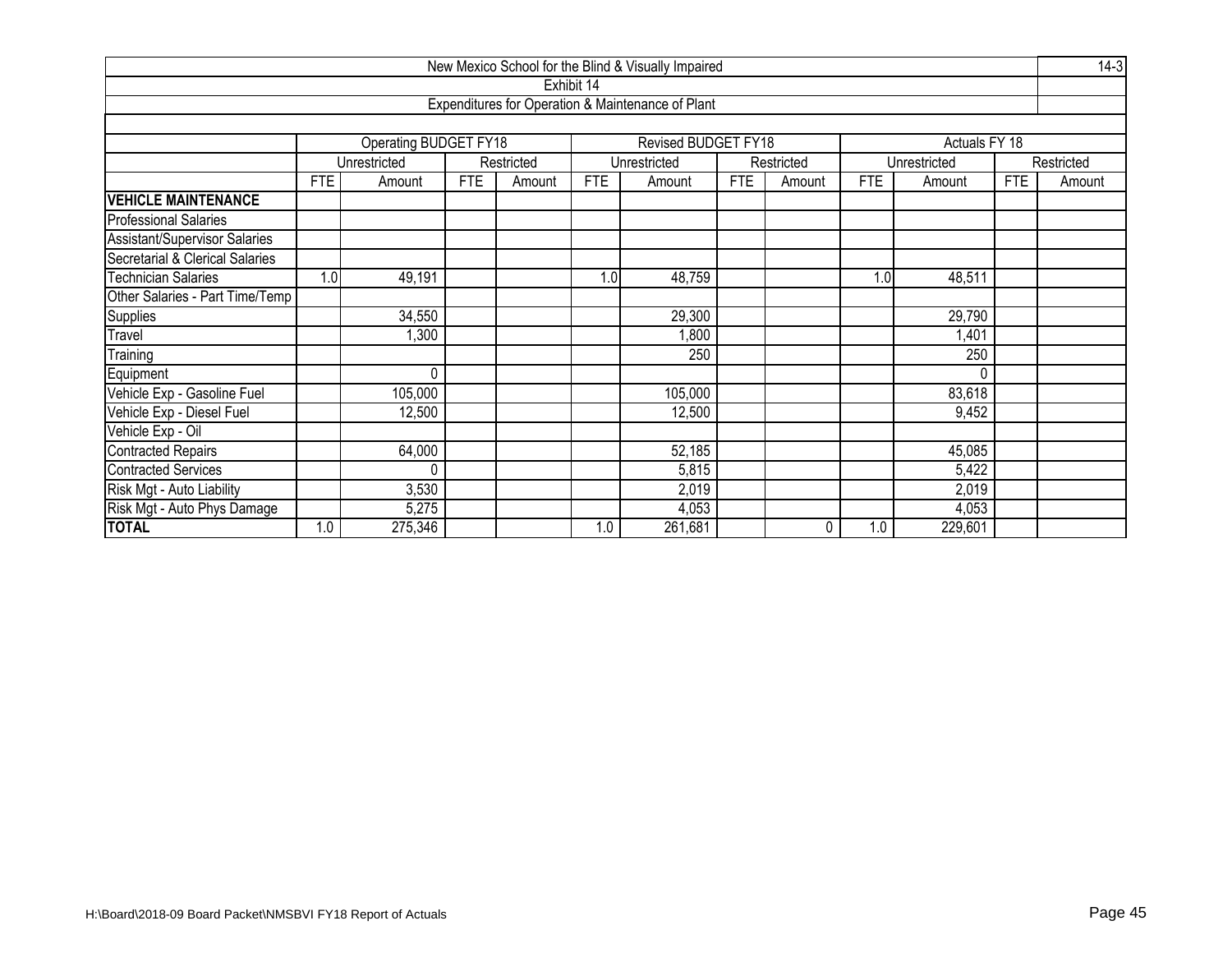|                                      |                  |                       |            |        |                  | New Mexico School for the Blind & Visually Impaired |            |        |            |               |            | $14 - 4$ |
|--------------------------------------|------------------|-----------------------|------------|--------|------------------|-----------------------------------------------------|------------|--------|------------|---------------|------------|----------|
|                                      |                  |                       |            |        | Exhibit 14       |                                                     |            |        |            |               |            |          |
|                                      |                  |                       |            |        |                  | Expenditures for Operation & Maintenance of Plant   |            |        |            |               |            |          |
|                                      |                  |                       |            |        |                  |                                                     |            |        |            |               |            |          |
|                                      |                  | Operating BUDGET FY18 |            |        |                  | Revised BUDGET FY18                                 |            |        |            | Actuals FY 18 |            |          |
|                                      | <b>FTE</b>       | Amount                | <b>FTE</b> | Amount | <b>FTE</b>       | Amount                                              | <b>FTE</b> | Amount | <b>FTE</b> | Amount        | <b>FTE</b> | Amount   |
| <b>GROUNDS</b>                       |                  |                       |            |        |                  |                                                     |            |        |            |               |            |          |
| <b>Professional Salaries</b>         |                  |                       |            |        |                  |                                                     |            |        |            |               |            |          |
| <b>Assistant/Supervisor Salaries</b> |                  |                       |            |        |                  |                                                     |            |        |            |               |            |          |
| Secretarial & Clerical Salaries      |                  |                       |            |        |                  |                                                     |            |        |            |               |            |          |
| <b>Technician Salaries</b>           | 4.0              | 131,820               |            |        | 4.0              | 131,215                                             |            |        | 4.0        | 131,054       |            |          |
| Other Salaries - Part Time/Temp      |                  |                       |            |        |                  |                                                     |            |        |            |               |            |          |
| Supplies                             |                  | 28,000                |            |        |                  | 28,728                                              |            |        |            | 26,824        |            |          |
| <b>Travel</b>                        |                  | 1,800                 |            |        |                  | $\mathbf{0}$                                        |            |        |            | 540           |            |          |
| Training                             |                  | 980                   |            |        |                  | 100                                                 |            |        |            | 100           |            |          |
| Equipment                            |                  |                       |            |        |                  | 5,772                                               |            |        |            | 5,772         |            |          |
| <b>Contracted Services</b>           |                  |                       |            |        |                  |                                                     |            |        |            |               |            |          |
| Food & Beverage                      |                  |                       |            |        |                  |                                                     |            |        |            |               |            |          |
| Equipment rental/lease               |                  | $\mathbf{0}$          |            |        |                  |                                                     |            |        |            | 414           |            |          |
| <b>TOTAL</b>                         | 4.0              | 162,600               |            |        | 4.0              | 165,815                                             |            |        | 4.0        | 164,704       |            |          |
|                                      |                  |                       |            |        |                  |                                                     |            |        |            |               |            |          |
| <b>HOUSEKEEPING</b>                  |                  |                       |            |        |                  |                                                     |            |        |            |               |            |          |
| <b>Professional Salaries</b>         |                  |                       |            |        |                  |                                                     |            |        |            |               |            |          |
| <b>Assistant/Supervisor Salaries</b> |                  |                       |            |        |                  |                                                     |            |        |            |               |            |          |
| Secretarial & Clerical Salaries      |                  |                       |            |        |                  |                                                     |            |        |            |               |            |          |
| Technician Salaries                  | 8.0              | 192,972               |            |        | 8.0              | 206,170                                             |            |        | 8.0        | 194,600       |            |          |
| Other Salaries - Part Time/Temp      |                  |                       |            |        |                  |                                                     |            |        |            |               |            |          |
| Supplies                             |                  | 42,274                |            |        |                  | 33,134                                              |            |        |            | 30,727        |            |          |
| Travel                               |                  | 1,100                 |            |        |                  | 1,100                                               |            |        |            | $\Omega$      |            |          |
| Training                             |                  | 2,700                 |            |        |                  | 2,700                                               |            |        |            | 2,155         |            |          |
| Equipment                            |                  | 3,000                 |            |        |                  | 7,140                                               |            |        |            | 7,140         |            |          |
| Janitorial Contracts                 |                  |                       |            |        |                  |                                                     |            |        |            |               |            |          |
| Other (Rentals and Misc.)            |                  |                       |            |        |                  |                                                     |            |        |            |               |            |          |
| <b>TOTAL</b>                         | $\overline{8.0}$ | 242,046               |            |        | $\overline{8.0}$ | 250,244                                             |            |        | 8.0        | 234,623       |            |          |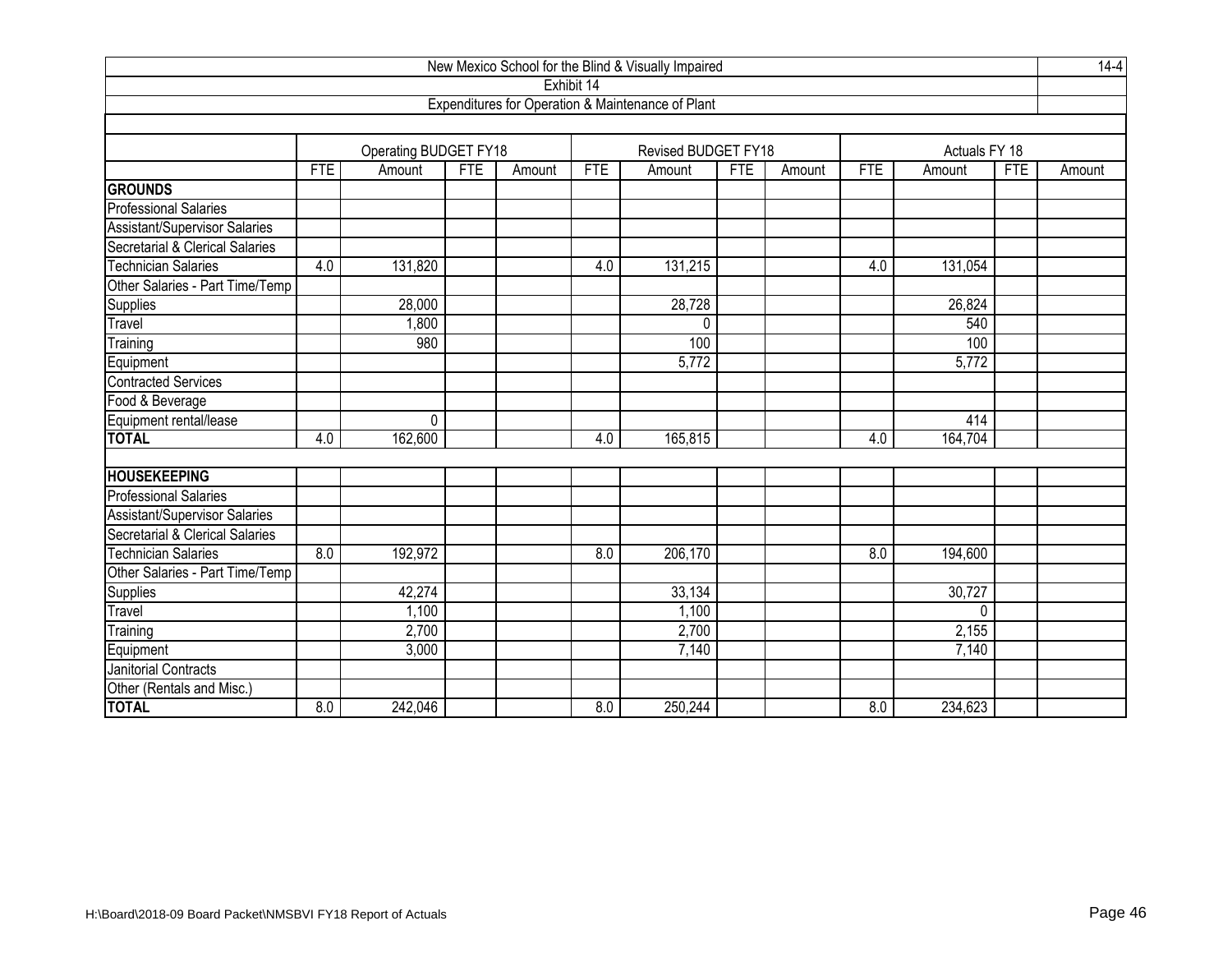|                                 |                  |                              |                  |                |                  | New Mexico School for the Blind & Visually Impaired |                  |                |                  |                  |                  | $14-5$         |
|---------------------------------|------------------|------------------------------|------------------|----------------|------------------|-----------------------------------------------------|------------------|----------------|------------------|------------------|------------------|----------------|
|                                 |                  |                              |                  | Exhibit 14     |                  |                                                     |                  |                |                  |                  |                  |                |
|                                 |                  |                              |                  |                |                  | Expenditures for Operation & Maintenance of Plant   |                  |                |                  |                  |                  |                |
|                                 |                  |                              |                  |                |                  |                                                     |                  |                |                  |                  |                  |                |
|                                 |                  | <b>Operating BUDGET FY18</b> |                  |                |                  | <b>Revised BUDGET FY18</b>                          |                  |                |                  | Actuals FY 18    |                  |                |
|                                 |                  | Unrestricted                 |                  | Restricted     |                  | Unrestricted                                        |                  | Restricted     |                  | Unrestricted     |                  | Restricted     |
| <b>DETAILS</b>                  | <b>FTE</b>       | Amount                       | <b>FTE</b>       | Amount         | FTE              | Amount                                              | FTE              | Amount         | <b>FTE</b>       | Amount           | <b>FTE</b>       | Amount         |
| <b>Professional Salaries</b>    | 1.0              | 65,605                       | 0.0              | $\mathbf 0$    | 1.0              | 120,629                                             | 0.0              | 0              | 1.0              | 69,131           | 0.0              | 0              |
| Assistant/Supervisor Salaries   | $\overline{0.0}$ | 0                            | $\overline{0.0}$ | $\mathbf 0$    | $\overline{0.0}$ | $\mathbf{0}$                                        | $\overline{0.0}$ | 0              | $\overline{0.0}$ | $\mathbf{0}$     | $\overline{0.0}$ | 0              |
| Secretarial & Clerical Salaries | 0.0              | 0                            | $\overline{0.0}$ | 0              | $\overline{0.0}$ | $\Omega$                                            | 0.0              | 0              | 0.0              | $\mathbf{0}$     | 0.0              | 0              |
| Technician Salaries             | 18.0             | 547,884                      | $\overline{0.0}$ | 0              | 18.0             | 557,546                                             | $\overline{0.0}$ | 0              | 18.0             | 546,120          | $\overline{0.0}$ | $\overline{0}$ |
| Other Salaries - Part Time/Temp | 0.0              | 0                            | 0.0              | 0              | 0.0              | $\Omega$                                            | $\overline{0.0}$ | 0              | 0.0              | $\Omega$         | 0.0              | 0              |
| Supplies                        | 0.0              | 210,824                      | 0.0              | 0              | $\overline{0.0}$ | 187,441                                             | $\overline{0.0}$ | $\mathbf 0$    | $\overline{0.0}$ | 146,221          | $\overline{0.0}$ | $\overline{0}$ |
| Travel                          | 0.0              | 6,700                        | 0.0              | $\mathbf 0$    | 0.0              | 3,400                                               | $\overline{0.0}$ | $\mathbf 0$    | 0.0              | 1,941            | $\overline{0.0}$ | 0              |
| $\overline{T}$ raining          | $\overline{0.0}$ | 9,480                        | 0.0              | $\overline{0}$ | $\overline{0.0}$ | 6,350                                               | 0.0              | $\overline{0}$ | $\overline{0.0}$ | 5,021            | $\overline{0.0}$ | $\overline{0}$ |
| Equipment                       | 0.0              | 3,000                        | 0.0              | 0              | 0.0              | 12,912                                              | $\overline{0.0}$ | 0              | $\overline{0.0}$ | 14,008           | 0.0              | 0              |
| Equipment rental/lease          | 0.0              | 0                            | $\overline{0.0}$ | 0              | $\overline{0.0}$ | $\Omega$                                            | $\overline{0.0}$ | 0              | $\overline{0.0}$ | 414              | $\overline{0.0}$ | $\overline{0}$ |
| Food & Beverage                 | 0.0              | 600                          | 0.0              | 0              | $\overline{0.0}$ | 600                                                 | $\overline{0.0}$ | $\mathbf 0$    | 0.0              | $\overline{342}$ | $\overline{0.0}$ | $\overline{0}$ |
| Dues/Subscriptions/Books        | $\overline{0.0}$ | 350                          | $\overline{0.0}$ | $\mathbf 0$    | 0.0              | 200                                                 | 0.0              | $\pmb{0}$      | 0.0              | 350              | 0.0              | $\overline{0}$ |
| <b>Contracted Repairs</b>       | 0.0              | 94,000                       | 0.0              | 0              | $\overline{0.0}$ | 69,685                                              | $\overline{0.0}$ | 0              | $\overline{0.0}$ | 57,041           | $\overline{0.0}$ | $\overline{0}$ |
| <b>Contracted Services</b>      | 0.0              | 61,000                       | $\overline{0.0}$ | $\mathbf 0$    | $\overline{0.0}$ | 65,796                                              | $\overline{0.0}$ | 0              | $\overline{0.0}$ | 41,415           | $\overline{0.0}$ | $\overline{0}$ |
| In-house Repairs                | 0.0              | 5,000                        | $\Omega$         | $\mathbf 0$    | $\mathbf 0$      | 5,000                                               | $\Omega$         | 0              | $\Omega$         | 9,574            | $\Omega$         | $\overline{0}$ |
| Janitorial Contracts            | $\overline{0.0}$ | 0                            | 0.0              | 0              | 0.0              | $\Omega$                                            | 0.0              | $\overline{0}$ | 0.0              | $\Omega$         | 0.0              | $\overline{0}$ |
| Plant Utilities - Electric      | 0.0              | 270,700                      | 0.0              | 0              | $\overline{0.0}$ | 270,700                                             | $\overline{0.0}$ | 0              | 0.0              | 226,117          | $\overline{0.0}$ | 0              |
| Plant Utilities - Natural Gas   | $\overline{0.0}$ | 90,000                       | $\overline{0.0}$ | $\mathbf 0$    | $\overline{0.0}$ | 90,000                                              | $\overline{0.0}$ | $\overline{0}$ | $\overline{0.0}$ | 35,213           | $\overline{0.0}$ | $\overline{0}$ |
| <b>Plant Utilities - Water</b>  | 0.0              | 80,000                       | $\overline{0.0}$ | $\mathbf 0$    | $\overline{0.0}$ | 80,000                                              | $\overline{0.0}$ | 0              | $\overline{0.0}$ | 57,857           | $\overline{0.0}$ | $\overline{0}$ |
| Plant Utilities - Cable         | $\overline{0.0}$ | 4,900                        | $\overline{0.0}$ | $\mathbf 0$    | $\overline{0.0}$ | 5,140                                               | $\overline{0.0}$ | 0              | $\overline{0.0}$ | 5,137            | $\overline{0.0}$ | $\overline{0}$ |
| Risk Mgt. - Boiler              | 0.0              | 956                          | 0.0              | 0              | 0.0              | 1,196                                               | 0.0              | 0              | 0.0              | 1,196            | 0.0              | 0              |
| Risk Mgt. - General Liability   | 0.0              | 0                            | 0.0              | $\Omega$       | 0.0              | $\Omega$                                            | 0.0              | 0              | 0.0              | $\Omega$         | 0.0              | 0              |
| Risk Mgt. - Property Insurance  | 0.0              | 26,610                       | 0.0              | $\mathbf 0$    | 0.0              | 41,953                                              | 0.0              | 0              | 0.0              | 41,953           | 0.0              | $\overline{0}$ |
| Vehicle Exp - Gasoline Fuel     | 0.0              | 105,000                      | 0.0              | 0              | 0.0              | 105,000                                             | $\overline{0.0}$ | 0              | 0.0              | 83,618           | 0.0              | $\overline{0}$ |
| Vehicle Exp - Diesel Fuel       | 0.0              | 12,500                       | 0.0              | 0              | 0.0              | 12,500                                              | 0.0              | 0              | 0.0              | 9,452            | 0.0              | 0              |
| Vehicle Exp - Oil               | 0.0              | 0                            | 0.0              | $\Omega$       | 0.0              | $\Omega$                                            | 0.0              | $\Omega$       | 0.0              | 0                | 0.0              | 0              |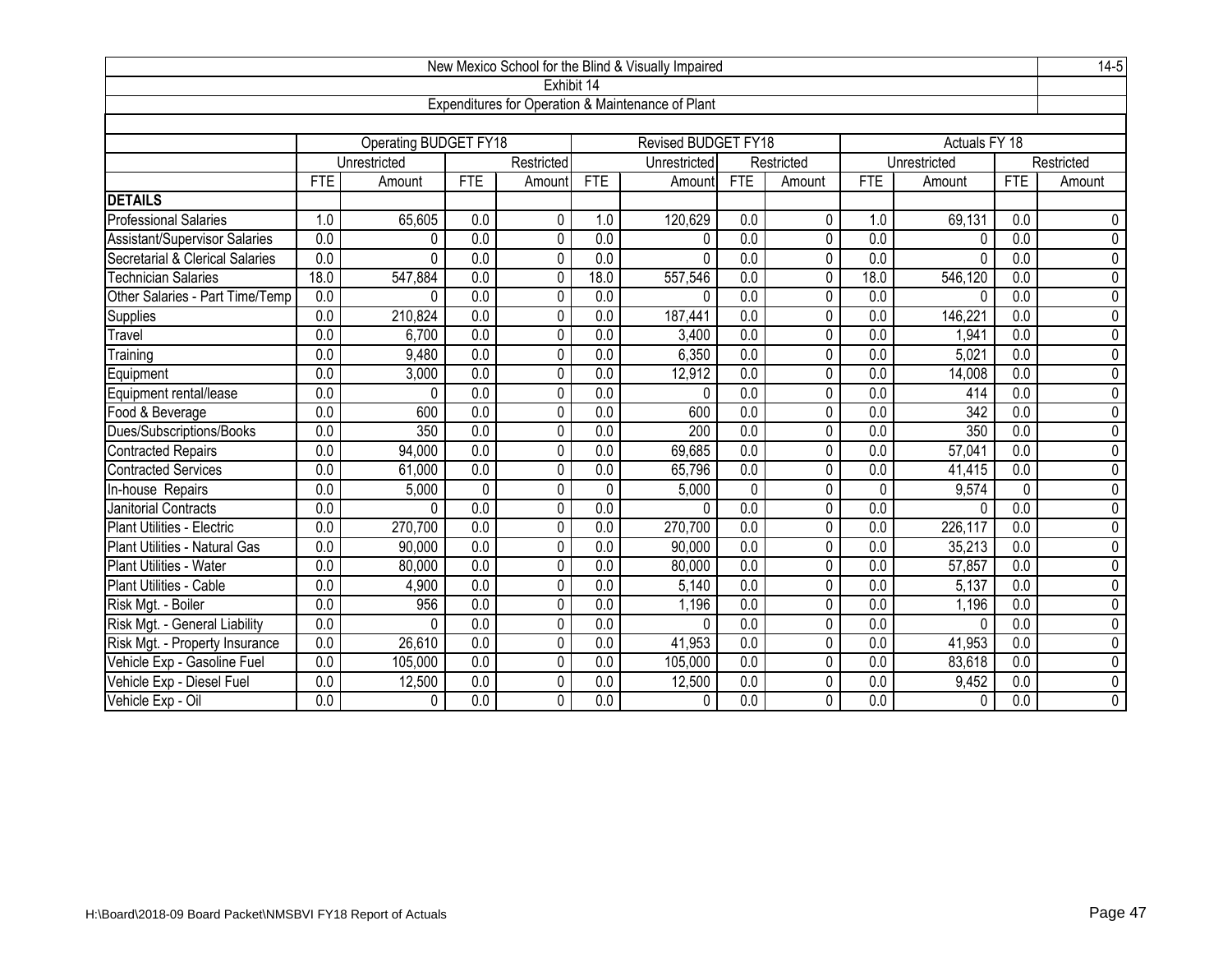|                                 |                                                                                                           |                                                                                        |     |  |            | New Mexico School for the Blind & Visually Impaired |     |  |        |           |     | $14-6$ |  |  |
|---------------------------------|-----------------------------------------------------------------------------------------------------------|----------------------------------------------------------------------------------------|-----|--|------------|-----------------------------------------------------|-----|--|--------|-----------|-----|--------|--|--|
|                                 |                                                                                                           |                                                                                        |     |  | Exhibit 14 |                                                     |     |  |        |           |     |        |  |  |
|                                 |                                                                                                           |                                                                                        |     |  |            | Expenditures for Operation & Maintenance of Plant   |     |  |        |           |     |        |  |  |
|                                 |                                                                                                           |                                                                                        |     |  |            |                                                     |     |  |        |           |     |        |  |  |
|                                 | Operating BUDGET FY18<br>Revised BUDGET FY18<br>Actuals FY 18                                             |                                                                                        |     |  |            |                                                     |     |  |        |           |     |        |  |  |
|                                 |                                                                                                           | Restricted<br>Restricted<br>Restricted<br>Unrestricted<br>Unrestricted<br>Unrestricted |     |  |            |                                                     |     |  |        |           |     |        |  |  |
|                                 | FTE<br><b>FTE</b><br>FTE<br><b>FTE</b><br>FTE.<br>FTE<br>Amountl<br>Amountl<br>Amount<br>Amount<br>Amount |                                                                                        |     |  |            |                                                     |     |  | Amount |           |     |        |  |  |
| <b>DETAILS (Continued)</b>      |                                                                                                           |                                                                                        |     |  |            |                                                     |     |  |        |           |     |        |  |  |
| Vehicle Exp - Gen Parts/Repairs | 0.0                                                                                                       |                                                                                        | 0.0 |  | 0.0        |                                                     | 0.0 |  | 0.0    |           | 0.0 |        |  |  |
| Risk Mgt - Auto Liability       | 0.0                                                                                                       | 3,530                                                                                  | 0.0 |  | 0.0        | 2,019                                               | 0.0 |  | 0.0    | 2,019     | 0.0 |        |  |  |
| Risk Mgt - Auto Phys Damage     | 0.0                                                                                                       | 5,275                                                                                  | 0.0 |  | 0.0        | 4,053                                               | 0.0 |  | 0.0    | 4,053     | 0.0 |        |  |  |
| Other (Rentals and Misc.)       | 0.0                                                                                                       |                                                                                        | 0.0 |  | 0.0        | 615                                                 | 0.0 |  | 0.0    | 115       | 0.0 |        |  |  |
| <b>TOTAL</b>                    | 19.0                                                                                                      | ,603,914                                                                               | 0.0 |  | 19.0       | 1,642,734                                           | 0.0 |  | 19.0   | 1,358,307 | 0.0 |        |  |  |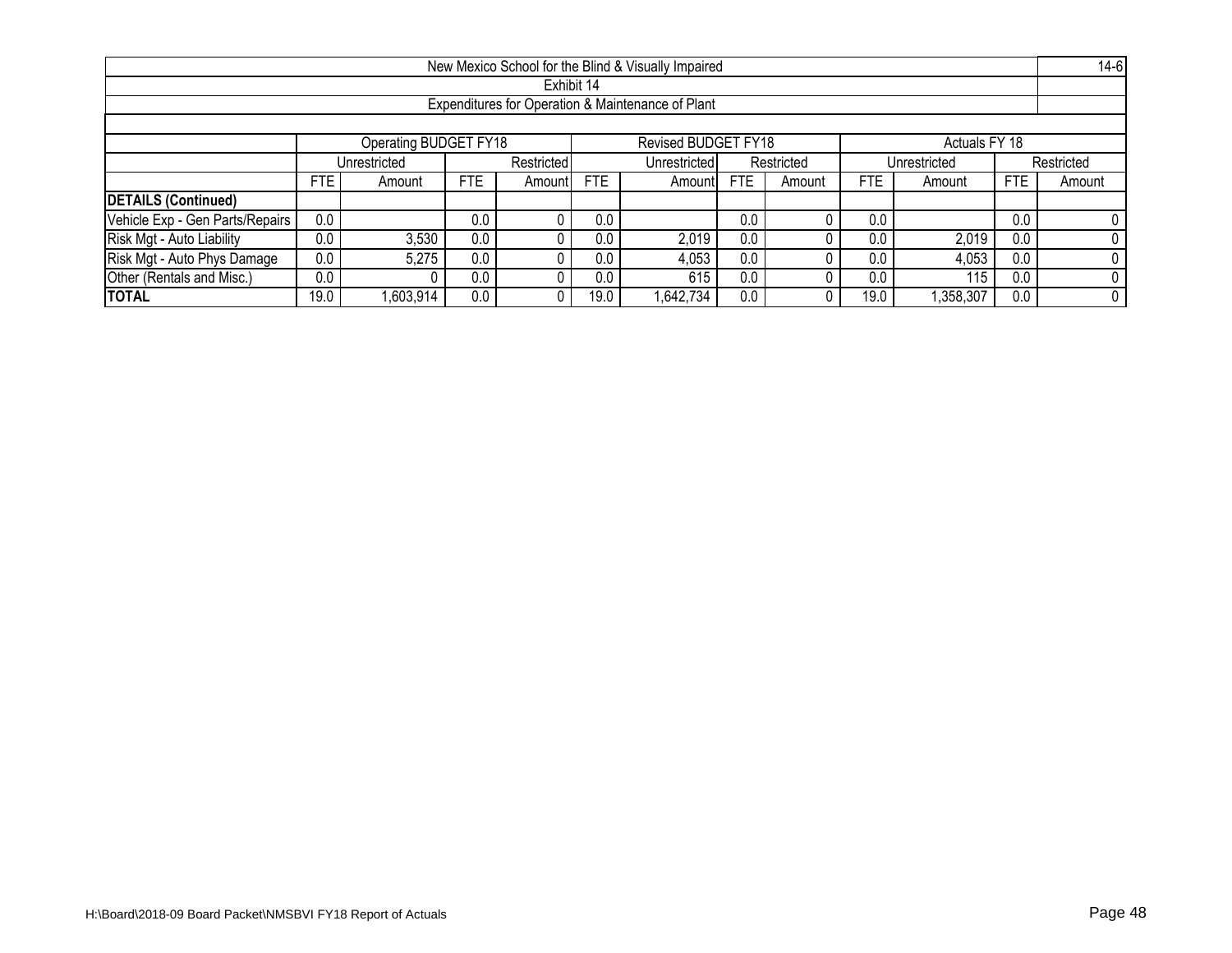|                                                    | New Mexico School for the Blind & Visually Impaired |                       |           |
|----------------------------------------------------|-----------------------------------------------------|-----------------------|-----------|
|                                                    | Exhibit I                                           |                       |           |
|                                                    | Summary of Plant Funds Capital Outlay               |                       |           |
|                                                    |                                                     |                       |           |
|                                                    | Operating BUDGET                                    | <b>Revised BUDGET</b> | Actuals   |
|                                                    | FY18                                                | FY18                  | $FY$ 18   |
| Major Projects:                                    |                                                     |                       |           |
| <b>Total Receipts Restricted to Major Projects</b> |                                                     |                       |           |
| PSFA P-14-019 (Gym)                                | 0                                                   | 150,970               | 14,138    |
| PSFA P-13-015 (Infrastructure)                     | 0                                                   | 985,693               | 0         |
| PSFA C10-002 B (New WEC)                           | 0                                                   | 162,789               | 0         |
| PSFA P 13-016 (Health Services)                    | 0                                                   | 164,998               | 155,559   |
| PSFA C10-002 (Critical Deficiencies)               | 0                                                   | 0                     | 0         |
| PSFA P-14-020 (Sacramento Dormitory)               | 0                                                   | 114,721               | $\Omega$  |
| PSFA P-14-021 (Recreation Center)                  | 0                                                   | 2,658,425             | 2,232,815 |
| PSFA P-14-025 (WEC)                                | 0                                                   | 1,245,328             | 925,870   |
| PSFA P-15-009 (Garret Dorm)                        | 0                                                   | 82,483                | 0         |
| <b>Total Major Project Receipts</b>                |                                                     | 5,565,407             | 3,328,383 |
|                                                    |                                                     |                       |           |
| Minor Projects:                                    |                                                     |                       |           |
| <b>Total Receipts Restricted to Minor Projects</b> |                                                     |                       |           |
| Improvement Land & Buildings                       |                                                     | 0                     |           |
| <b>Total Minor Project Receipts</b>                |                                                     | 0                     |           |
| <b>Total Receipts</b>                              | 0                                                   | 5,565,407             | 3,328,383 |
|                                                    |                                                     |                       |           |
| <b>Beginning Balances:</b>                         |                                                     |                       |           |
|                                                    |                                                     |                       |           |
| <b>Total Beginning Balances</b>                    | $\Omega$                                            | $\Omega$              | $\Omega$  |
|                                                    |                                                     |                       |           |
| <b>Total Available</b>                             | 0                                                   | 5,565,407             | 3,328,383 |
|                                                    |                                                     |                       |           |
| Expenditures:                                      |                                                     |                       |           |
| Major Capital Outlay                               |                                                     |                       |           |
| <b>New Watkins Education Center</b>                |                                                     | 162,789               | 0         |
| Gymnasium                                          |                                                     | 150,970               | 14,138    |
| Sacramento Dormitory                               |                                                     | 114,721               | 0         |
| <b>Health Services</b>                             |                                                     | 164,998               | 155,559   |
| <b>Recreation Center</b>                           |                                                     | 2,658,425             | 2,232,815 |
| <b>Garrett Dormitory</b>                           |                                                     | 82,483                | 0         |
| Site Improvements                                  |                                                     | 985,693               | $\Omega$  |
| Old Watkins Education Center                       |                                                     | 1,245,328             | 925,870   |
| <b>Total Major Project Expenditures</b>            | 0                                                   | 5,565,407             | 3,328,383 |
|                                                    |                                                     |                       |           |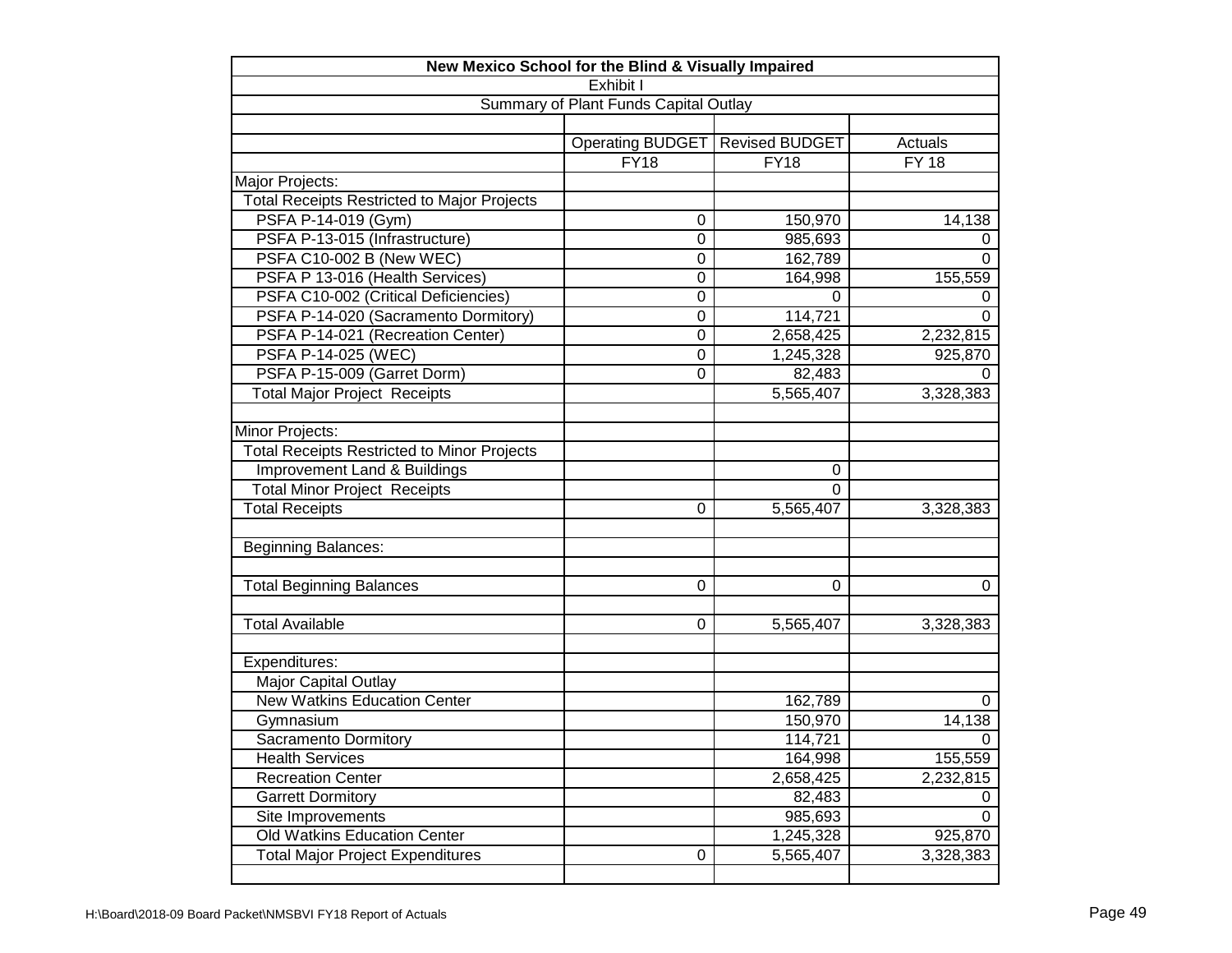| Minor Capital Outlay - Unrestricted      |           |            |            |
|------------------------------------------|-----------|------------|------------|
| <b>Automotive Capital</b>                | 0         | 80,474     | 80,474     |
| <b>Equipment and Machinery</b>           | 0         | 82,423     | 102,742    |
| <b>Furniture &amp; Fixtures</b>          | 0         | 0          | 42,538     |
| Improvement Land & Buildings             | 570,000   | 555,210    | 68,952     |
| <b>Total Minor Project Expenditures</b>  | 570,000   | 718,106    | 294,706    |
| <b>Total Expenditures</b>                | 570,000   | 6,283,514  | 3,623,088  |
| Transfers:                               |           |            |            |
| Transfers (to) from Retirement of Debt   |           |            |            |
| Transfers (to) from Major                |           |            |            |
| Transfers (to) from I&G                  | (570,000) | (718, 106) | (294, 706) |
| Transfer (to) from Renewal & Replacement |           |            |            |
| Total Net Transfers (Exh 1)              | (570,000) | (718, 106) | (294, 706) |
| <b>Ending Balance</b>                    | 0         | 0          | 0          |
| Totals                                   |           |            |            |
| Revenues                                 | 0         | 5,565,407  | 3,328,383  |
| <b>Beginning Balance</b>                 | 0         | 0          |            |
| <b>Total Available</b>                   | 0         | 5,565,407  | 3,328,383  |
| Expenditures                             | 570,000   | 6,283,514  | 3,623,088  |
| <b>Transfers</b>                         | (570,000) | (718, 106) | (294, 706) |
| <b>Ending Balance</b>                    | 0         | 0          | 0          |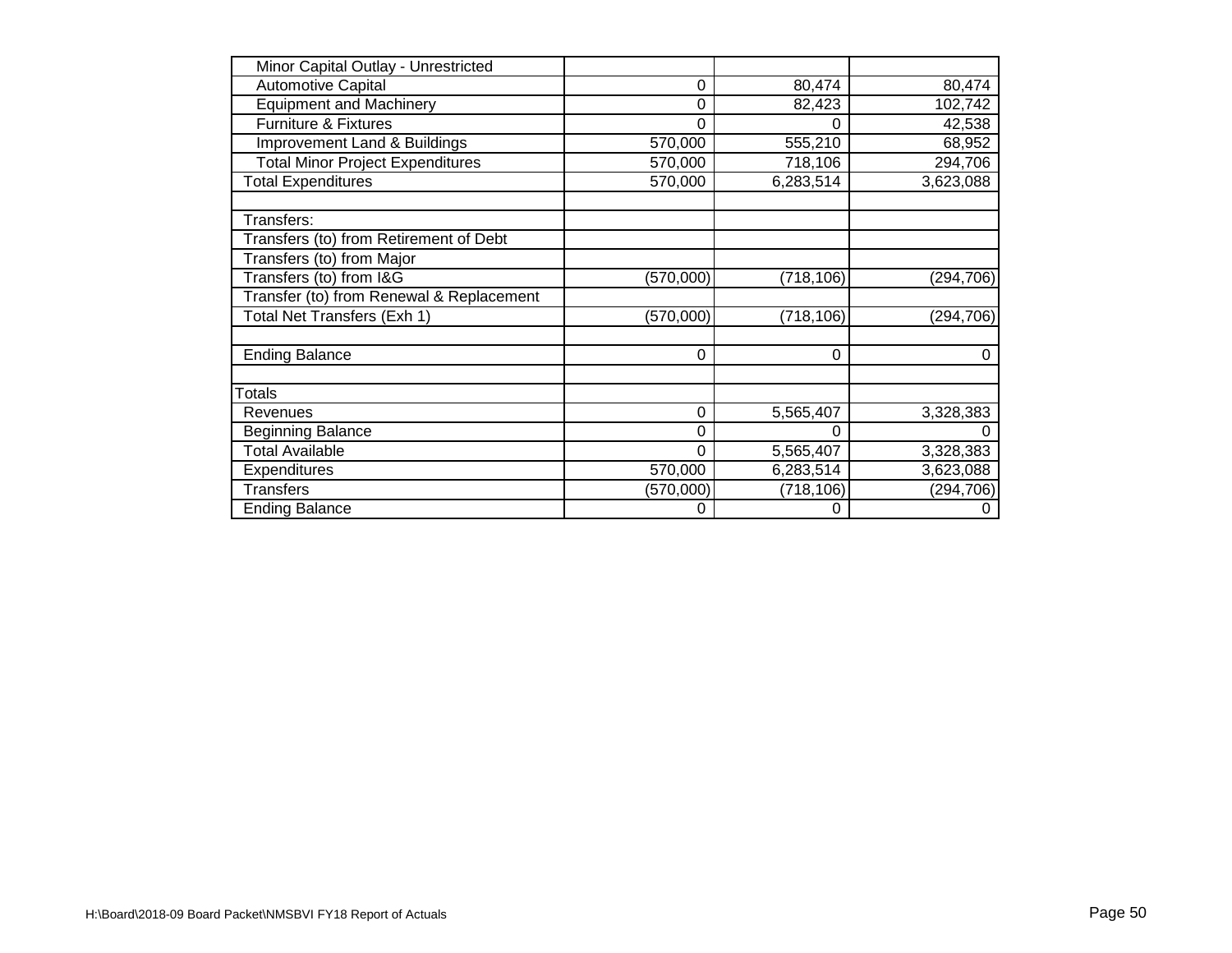| New Mexico School for the Blind & Visually Impaired |                                       |                       |              |  |  |  |
|-----------------------------------------------------|---------------------------------------|-----------------------|--------------|--|--|--|
|                                                     | Exhibit II                            |                       |              |  |  |  |
|                                                     | Summary of Plant Funds Capital Outlay |                       |              |  |  |  |
|                                                     |                                       |                       |              |  |  |  |
|                                                     | <b>Operating BUDGET</b>               | <b>Revised BUDGET</b> | Actuals      |  |  |  |
|                                                     | FY18                                  | FY18                  | <b>FY 18</b> |  |  |  |
| <b>Building Renewal &amp; Replacement</b>           |                                       |                       |              |  |  |  |
| Receipts:                                           |                                       | $\Omega$              |              |  |  |  |
| <b>Building Renewal &amp; Replacement</b>           |                                       |                       | 5,659        |  |  |  |
| Supplemental BR&R                                   |                                       | $\Omega$              |              |  |  |  |
| Total Receipts (EXH 1)                              | 0                                     | $\Omega$              | 5,659        |  |  |  |
| <b>Beginning Balance</b>                            |                                       |                       |              |  |  |  |
| <b>Building Renewal &amp; Replacement</b>           |                                       | 765,471               | 765,471      |  |  |  |
| Supplemental BR&R                                   |                                       |                       |              |  |  |  |
| Total Beginning Balance (EXH 1)                     | 0                                     | 765,471               | 765,471      |  |  |  |
| Total Available (EXH 1)                             | $\mathbf 0$                           | 765,471               | 771,131      |  |  |  |
| Expenditures:                                       |                                       |                       |              |  |  |  |
| <b>Building Renewal &amp; Replacement</b>           | $\Omega$                              | 765,471               | 295,884      |  |  |  |
| Supplemental BR&R                                   |                                       |                       |              |  |  |  |
| Total Expenditures (EXH 1)                          | $\Omega$                              | 765,471               | 295,884      |  |  |  |
| Transfers:                                          |                                       |                       |              |  |  |  |
| Non-Mandatory                                       |                                       |                       |              |  |  |  |
| Transfers (to) from Major                           |                                       |                       |              |  |  |  |
| Transfers (to) from I&G                             | $\Omega$                              | $\Omega$              |              |  |  |  |
| Required                                            |                                       |                       |              |  |  |  |
| I&G - Building Renewal & Replacement                |                                       |                       | 0            |  |  |  |
| I&G - Supplemental BR&R                             |                                       |                       |              |  |  |  |
| Total Net Transfers (EXH 1)                         | 0                                     | $\Omega$              | 0            |  |  |  |
| Ending Balance (EXH 1)                              | $\Omega$                              | $\Omega$              | 475,246      |  |  |  |
|                                                     |                                       |                       |              |  |  |  |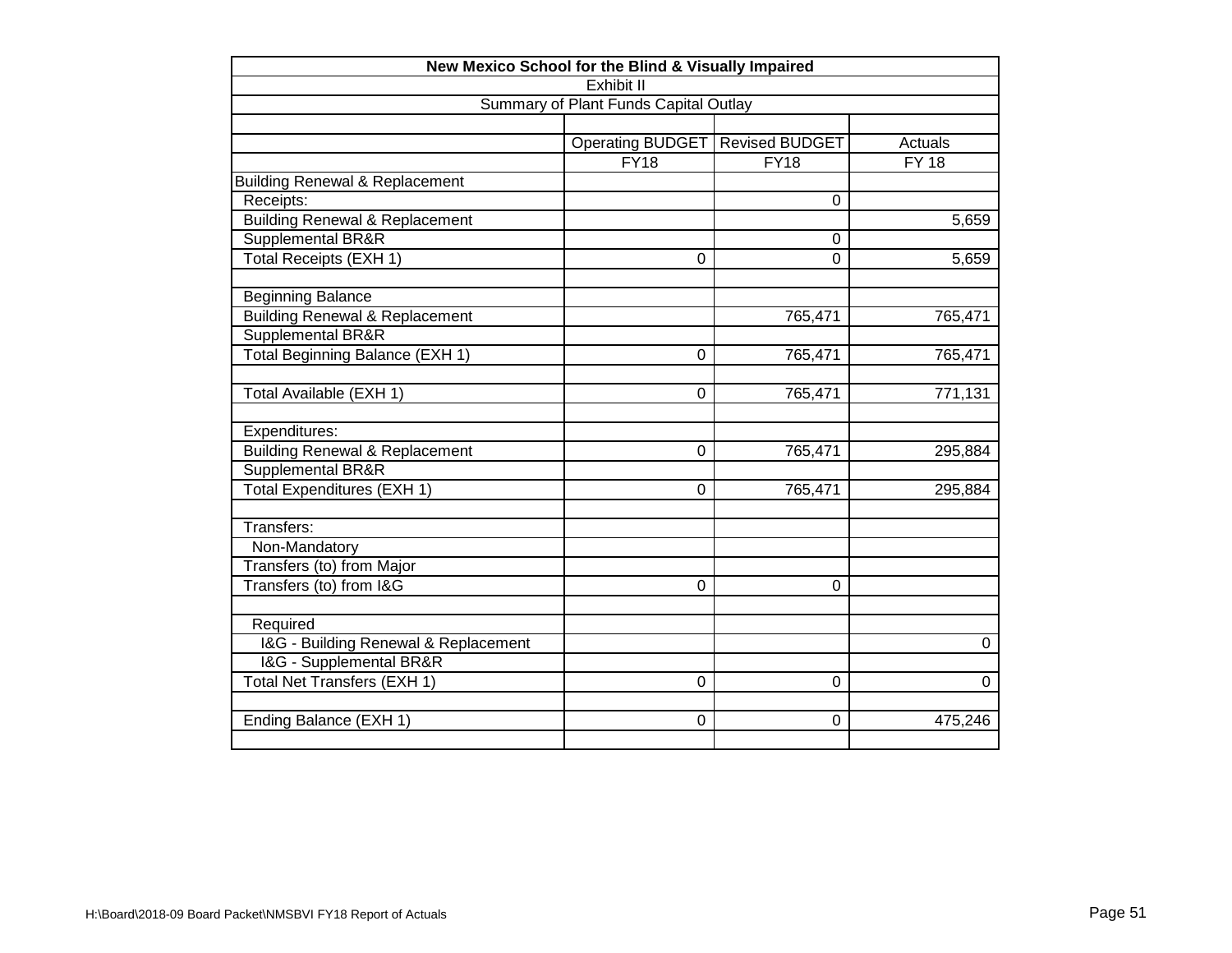|                                   | New Mexico School for the Blind & Visually Impaired |                       |              |
|-----------------------------------|-----------------------------------------------------|-----------------------|--------------|
|                                   | <b>Exhibit III</b>                                  |                       |              |
|                                   | Retirement of Indebtedness                          |                       |              |
|                                   | Operating BUDGET                                    | <b>Revised BUDGET</b> | Actuals      |
|                                   | FY18                                                | FY18                  | <b>FY 18</b> |
| Revenues                          |                                                     |                       |              |
| <b>Required Student Fees</b>      | $\Omega$                                            | $\boldsymbol{0}$      | 0            |
| <b>Interest</b>                   | $\boldsymbol{0}$                                    | $\mathbf{0}$          | $\Omega$     |
| Other                             | $\overline{0}$                                      | $\boldsymbol{0}$      | 0            |
| <b>Total Revenue</b>              | $\Omega$                                            | $\theta$              | 0            |
|                                   |                                                     |                       |              |
|                                   |                                                     |                       |              |
| <b>Beginning Balance</b>          | $\boldsymbol{0}$                                    | $\boldsymbol{0}$      | $\Omega$     |
| Reserves for Principal & Interest | $\mathbf{0}$                                        | $\boldsymbol{0}$      | $\Omega$     |
| <b>Total Beginning Balance</b>    | $\overline{0}$                                      | $\boldsymbol{0}$      | 0            |
| <b>Total Available</b>            | $\overline{0}$                                      | $\overline{0}$        | 0            |
| Expenditures                      |                                                     |                       |              |
| Retirement of Principal           | $\boldsymbol{0}$                                    | $\boldsymbol{0}$      | 0            |
| Payment of Interest               | $\overline{0}$                                      | $\mathbf{0}$          | $\theta$     |
| Service/Cost                      | $\Omega$                                            | $\mathbf{0}$          | 0            |
| Lease/Purchase                    |                                                     |                       |              |
| Other                             | $\boldsymbol{0}$                                    | $\boldsymbol{0}$      | $\theta$     |
| <b>Total Expenditures</b>         | $\overline{0}$                                      | $\boldsymbol{0}$      | 0            |
|                                   |                                                     |                       |              |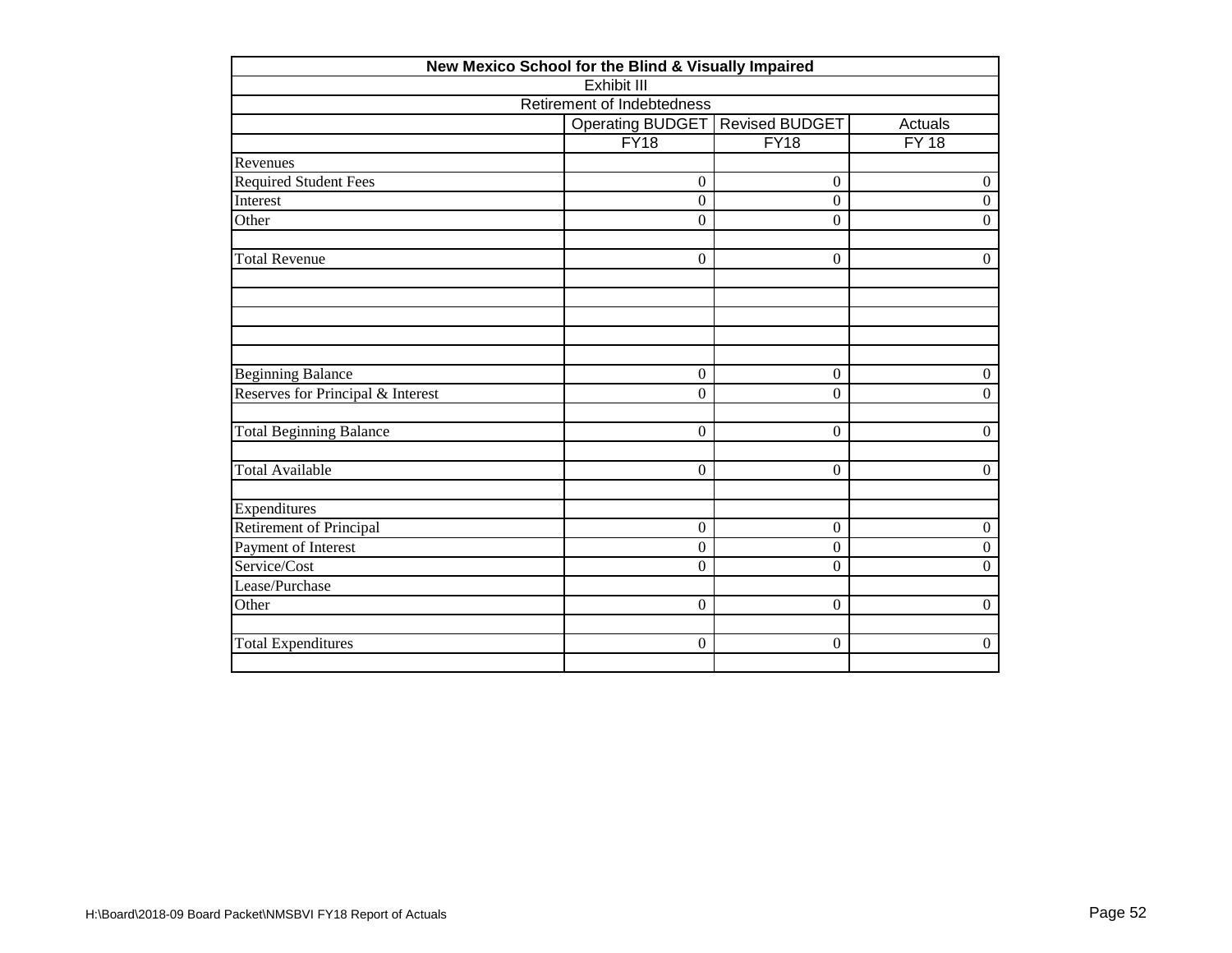| <b>Transfers</b>                      |          |                |          |
|---------------------------------------|----------|----------------|----------|
| Instruction & General                 | $\theta$ | 0              | 0        |
| Student Social & Cultural Development | $\Omega$ | 0              | $\Omega$ |
| Research                              | 0        | 0              | 0        |
| Public Service                        | 0        | 0              | 0        |
| <b>Internal Service</b>               | 0        | 0              | 0        |
| Student Aid                           | $\Omega$ | $\overline{0}$ | $\Omega$ |
| Auxiliaries                           | 0        | $\theta$       | 0        |
| Athletics                             | $\Omega$ | 0              | $\Omega$ |
| <b>Independent Operations</b>         | $\theta$ | $\overline{0}$ | 0        |
| Capital Outlay                        | $\Omega$ | $\overline{0}$ | $\Omega$ |
| Renewal and Replacement               | $\Omega$ | 0              | $\Omega$ |
| <b>Total Net Transfer</b>             | $\Omega$ | $\theta$       | $\Omega$ |
| <b>Ending Balance</b>                 | 0        | 0              |          |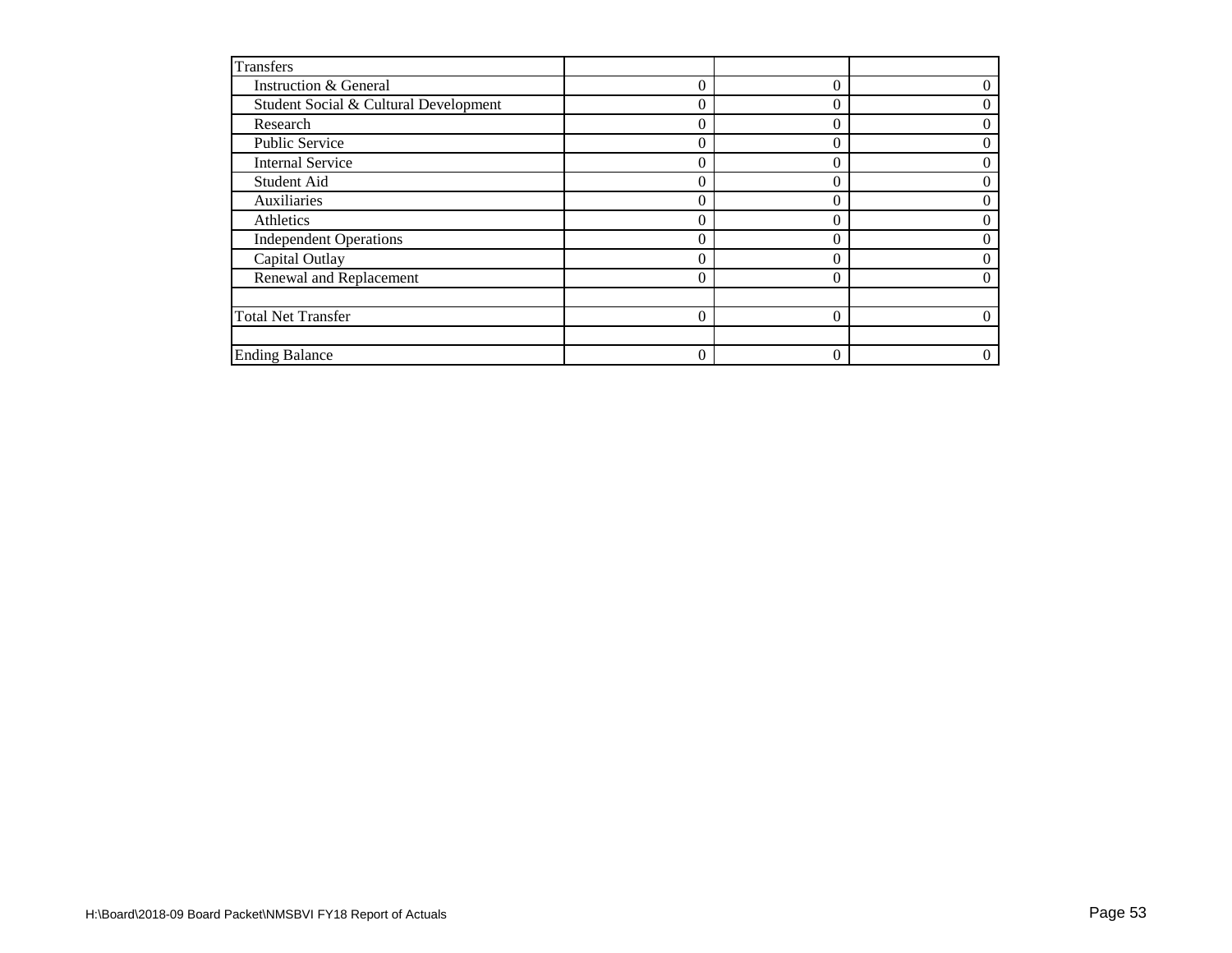| New Mexico School for the Blind & Visually Impaired |                                           |            |              |                     |               |               |  |  |  |
|-----------------------------------------------------|-------------------------------------------|------------|--------------|---------------------|---------------|---------------|--|--|--|
| Exhibit a                                           |                                           |            |              |                     |               |               |  |  |  |
|                                                     | Summary of Current Funds Revenue by Souce |            |              |                     |               |               |  |  |  |
|                                                     |                                           |            |              |                     |               |               |  |  |  |
|                                                     | Operating BUDGET FY18                     |            |              | Revised BUDGET FY18 |               | Actuals FY 18 |  |  |  |
|                                                     | Unrestricted                              | Restricted | Unrestricted | Restricted          | Unrestricted  | Restricted    |  |  |  |
| <b>REVENUES</b>                                     |                                           |            |              |                     |               |               |  |  |  |
| <b>Tuition and Miscellaneous Fees</b>               |                                           |            |              |                     |               |               |  |  |  |
| <b>Federal Govt Appropriations</b>                  |                                           |            |              |                     |               |               |  |  |  |
| <b>State Govt Appropriations</b>                    | 1,457,100                                 |            | 1,315,300    | 262,996             | 1,315,300     | \$141,800     |  |  |  |
| Federal Govt Grants & Contracts                     |                                           | 138,682    |              | 142,300             |               | \$136,499     |  |  |  |
| <b>State Govt Grants &amp; Contracts</b>            |                                           | 981,600    |              | 956,915             |               | \$953,585     |  |  |  |
| Private Gisfts, Grants, & Contracts (Do             | 5,000                                     | 58,000     | 5,000        | 139,076             | 2,699         | \$84,528      |  |  |  |
| Endowments, Land, Permanent Fund                    | 13,370,000                                |            | 13,445,000   |                     | 13,185,570    | \$0]          |  |  |  |
| <b>Other Sources</b>                                | 49,500                                    |            | 101,437      |                     | 85,149        | \$0           |  |  |  |
| <b>TOTAL REVENUES</b>                               | 14,881,600                                | 1,178,282  | 14,866,737   | 1,501,286           | 14,588,718.44 | \$1,316,412   |  |  |  |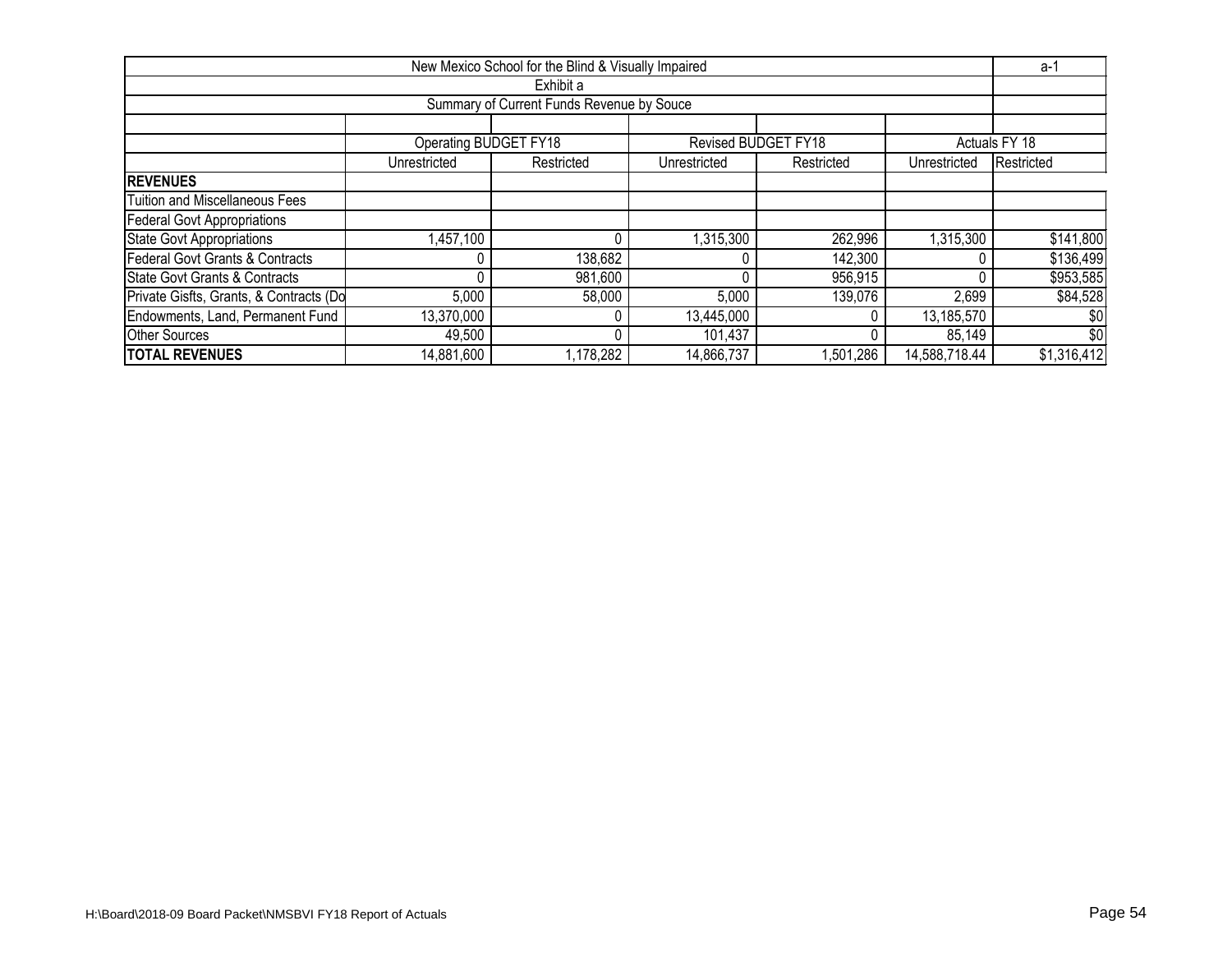| New Mexico School for the Blind & Visually Impaired |                  |                       |                  |                                          |                  |                            |                  |              | $b-1$            |               |                  |                |
|-----------------------------------------------------|------------------|-----------------------|------------------|------------------------------------------|------------------|----------------------------|------------------|--------------|------------------|---------------|------------------|----------------|
| Exhibit b                                           |                  |                       |                  |                                          |                  |                            |                  |              |                  |               |                  |                |
|                                                     |                  |                       |                  | Summary of Salaries in All Current Funds |                  |                            |                  |              |                  |               |                  |                |
|                                                     |                  |                       |                  |                                          |                  |                            |                  |              |                  |               |                  |                |
|                                                     |                  | Operating BUDGET FY18 |                  |                                          |                  | <b>Revised BUDGET FY18</b> |                  |              |                  | Actuals FY 18 |                  |                |
|                                                     |                  | Unrestricted          |                  | Restricted                               |                  | Unrestricted               |                  | Restricted   |                  | Unrestricted  |                  | Restricted     |
|                                                     | <b>FTE</b>       | Amount                | <b>FTE</b>       | Amount                                   | <b>FTE</b>       | Amount                     | <b>FTE</b>       | Amount       | <b>FTE</b>       | Amount        | <b>FTE</b>       | Amount         |
| <b>PROFESSIONAL SALARIES</b>                        |                  |                       |                  |                                          |                  |                            |                  |              |                  |               |                  |                |
|                                                     |                  |                       |                  |                                          |                  |                            |                  |              |                  |               |                  |                |
| Instruction                                         | 41.2             | 2,296,466             | 1.1              | 60,726                                   | 41.0             | 2,441,622                  | 1.1              | 40,554       | 41.2             | 2,132,099     | 1.1              | 46,508         |
| Academic Support                                    | 31.8             | 2,123,251             | 4.0              | 279,090                                  | 31.8             | 2,230,442                  | 4.0              | 286,150      | 31.8             | 2,046,304     | 4.0              | 276,445        |
| <b>Student Services</b>                             | 3.5              | 370,796               | 6.2              | 385,657                                  | $\overline{3.5}$ | 539,523                    | 6.2              | 366,484      | 3.5              | 176,527       | 6.2              | 379,659        |
| <b>Institutional Support</b>                        | 7.0              | 623,377               | 0.0              | 0                                        | 8.3              | 811,850                    | 0.0              | 0            | 8.0              | 606,213       | 0.0              | $\mathbf 0$    |
| Operation & Maint of Plant                          | 1.0              | 65,605                | 0.0              | 0                                        | 1.0              | 120,629                    | 0.0              | $\mathbf{0}$ | 1.0              | 69,131        | 0.0              | $\mathbf{0}$   |
| <b>TOTAL</b>                                        | 84.5             | 5,479,495             | 11.3             | 725,473                                  | 85.5             | 6,144,067                  | 11.3             | 693,187      | 85.5             | 5,030,274     | 11.3             | 702,612        |
|                                                     |                  |                       |                  |                                          |                  |                            |                  |              |                  |               |                  |                |
| ASSISTANT/SUPERVISOR SALARIES                       |                  |                       |                  |                                          |                  |                            |                  |              |                  |               |                  |                |
|                                                     |                  |                       |                  |                                          |                  |                            |                  |              |                  |               |                  |                |
| Instruction                                         | 2.0              | 102,927               | 0.0              | 0                                        | 2.0              | 100,939                    | 0.0              | 0            | 2.0              | 100,939       | 0.0              | 0              |
| Academic Support                                    | 0.0              | 0                     | $\overline{0.0}$ | 0                                        | $\overline{0.0}$ | 0                          | $\overline{0.0}$ | 0            | $\overline{0.0}$ | 0             | $\overline{0.0}$ | $\overline{0}$ |
| <b>Student Services</b>                             | $\overline{0.0}$ | $\Omega$              | 0.0              | 0                                        | $\overline{0.0}$ | $\mathbf{0}$               | 0.0              | 0            | $\overline{0.0}$ | $\Omega$      | 0.0              | $\overline{0}$ |
| <b>Institutional Support</b>                        | $\overline{1.0}$ | 58,808                | $\overline{0.0}$ | 0                                        | 1.0              | 57,671                     | 0.0              | $\mathbf{0}$ | 1.0              | 57,671        | $\overline{0.0}$ | $\overline{0}$ |
| Operation & Maint of Plant                          | $\overline{0.0}$ | 0                     | 0.0              | 0                                        | $\overline{0.0}$ | $\mathbf 0$                | 0.0              | 0            | 0.0              | 0             | $\overline{0.0}$ | $\overline{0}$ |
| <b>TOTAL</b>                                        | $\overline{3.0}$ | 161,735               | $\overline{0.0}$ | $\mathbf 0$                              | 3.0              | 158,610                    | $\overline{0.0}$ | 0            | 3.0              | 158,610       | 0.0              | $\overline{0}$ |
|                                                     |                  |                       |                  |                                          |                  |                            |                  |              |                  |               |                  |                |
| SECRETARIAL & CLERICAL SALARIES                     |                  |                       |                  |                                          |                  |                            |                  |              |                  |               |                  |                |
|                                                     |                  |                       |                  |                                          |                  |                            |                  |              |                  |               |                  |                |
| Instruction                                         | 2.0              | 68,190                | 0.0              | $\Omega$                                 | 2.0              | 64,595                     | 0.0              | 0            | 2.0              | 61,700        | 0.0              | $\Omega$       |
| Academic Support                                    | 1.0              | 37,487                | 1.0              | 49,300                                   | 1.0              | 36,867                     | 1.0              | 49,300       | 1.0              | 36,693        | 1.0              | 48,426         |
| <b>Student Services</b>                             | 0.0              | $\Omega$              | 0.0              | 0                                        | 0.0              | $\mathbf{0}$               | 0.0              | 0            | 0.0              | 0             | $\overline{0.0}$ | 0              |
| <b>Institutional Support</b>                        | 2.0              | 83,764                | 0.0              | 0                                        | 2.0              | 81,048                     | 0.0              | 0            | 2.0              | 80,316        | 0.0              | $\mathbf 0$    |
| Operation & Maint of Plant                          | 0.0              | $\Omega$              | 0.0              | 0                                        | 0.0              | 0                          | 0.0              | 0            | 0.0              | 0             | 0.0              | 0              |
| <b>TOTAL</b>                                        | 5.0              | 189,442               | 1.0              | 49,300                                   | 5.0              | 182,511                    | 1.0              | 49,300       | 5.0              | 178,709       | 1.0              | 48,426         |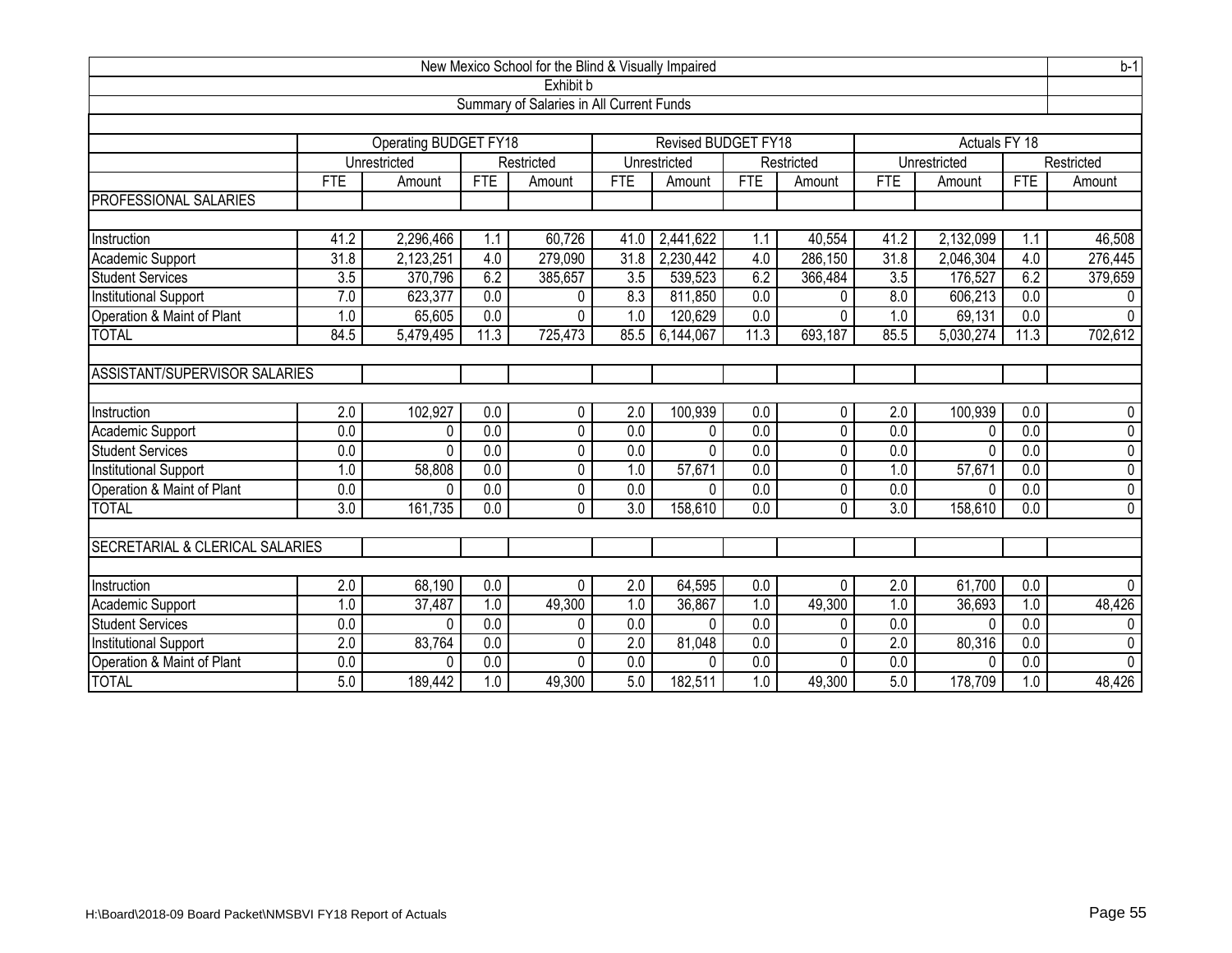| New Mexico School for the Blind & Visually Impaired |                                          |                              |                  |                |            |                            |                  | $b-2$          |            |                     |                  |                |
|-----------------------------------------------------|------------------------------------------|------------------------------|------------------|----------------|------------|----------------------------|------------------|----------------|------------|---------------------|------------------|----------------|
| Exhibit b                                           |                                          |                              |                  |                |            |                            |                  |                |            |                     |                  |                |
|                                                     | Summary of Salaries in All Current Funds |                              |                  |                |            |                            |                  |                |            |                     |                  |                |
|                                                     |                                          |                              |                  |                |            |                            |                  |                |            |                     |                  |                |
|                                                     |                                          | <b>Operating BUDGET FY18</b> |                  |                |            | <b>Revised BUDGET FY18</b> |                  |                |            | <b>Actuals FY18</b> |                  |                |
|                                                     |                                          | Unrestricted                 |                  | Restricted     |            | Unrestricted               |                  | Restricted     |            | Unrestricted        |                  | Restricted     |
|                                                     | <b>FTE</b>                               | Amount                       | <b>FTE</b>       | Amount         | <b>FTE</b> | Amount                     | <b>FTE</b>       | Amount         | <b>FTE</b> | Amount              | <b>FTE</b>       | Amount         |
| <b>TECHNICIAN SALARIES</b>                          |                                          |                              |                  |                |            |                            |                  |                |            |                     |                  |                |
| Instruction                                         | 35.0                                     | 1,010,008                    | 0.0              | $\mathbf{0}$   | 35.0       | 929,632                    | 0.0              | 0              | 35.0       | 892,479             | 0.0              | $\pmb{0}$      |
| Academic Support                                    | 7.0                                      | 279,568                      | 0.0              | 0              | 7.0        | 272,816                    | $\overline{0.0}$ | 0              | 7.0        | 271,492             | 0.0              | $\overline{0}$ |
| <b>Student Services</b>                             | 21.0                                     | 560,118                      | $\overline{0.0}$ | 0              | 21.0       | 493,582                    | $\overline{0.0}$ | 0              | 21.0       | 478,141             | $\overline{0.0}$ | $\overline{0}$ |
| <b>Institutional Support</b>                        | 14.0                                     | 602,353                      | 0.0              | 0              | 13.0       | 542,153                    | $\overline{0.0}$ | 0              | 13.0       | 538,422             | $\overline{0.0}$ | $\overline{0}$ |
| Operation & Maint of Plant                          | 18.0                                     | 547,884                      | $\overline{0.0}$ | $\mathbf 0$    | 18.0       | 557,546                    | 0.0              | 0              | 18.0       | 546,120             | $\overline{0.0}$ | $\overline{0}$ |
| <b>TOTAL</b>                                        | 95.0                                     | 2,999,930                    | 0.0              | $\overline{0}$ | 94.0       | 2,795,730                  | 0.0              | $\overline{0}$ | 94.0       | 2,726,655           | 0.0              | $\overline{0}$ |
| <b>OTHER SALARIES</b>                               |                                          |                              |                  |                |            |                            |                  |                |            |                     |                  |                |
| Instruction                                         | 0.5                                      | 72,376                       | 0.0              | $\mathbf 0$    | 0.5        | 60,739                     | 0.0              | 0              | 0.5        | 55,627              | 0.0              | $\pmb{0}$      |
| Academic Support                                    | 1.0                                      | 25,623                       | 0.0              | $\Omega$       | 1.0        | 22,662                     | $\overline{0.0}$ | $\overline{0}$ | 1.0        | 3,944               | 0.0              | $\overline{0}$ |
| <b>Student Services</b>                             | 9.5                                      | 298,305                      | $\overline{0.0}$ | 25,388         | 9.5        | 243,176                    | $\overline{0.0}$ | 25,388         | 9.5        | 238,721             | $\overline{0.0}$ | 17,106         |
| <b>Institutional Support</b>                        | 1.0                                      | 44,929                       | $\overline{0.0}$ | 0              | 1.0        | 46,594                     | $\overline{0.0}$ | 0              | 1.0        | 37,225              | $\overline{0.0}$ | $\mathbf 0$    |
| Operation & Maint of Plant                          | 0.0                                      | 0                            | 0.0              | 0              | 0.0        | $\mathbf{0}$               | 0.0              | 0              | 0.0        | $\Omega$            | 0.0              | $\mathbf{0}$   |
| <b>TOTAL</b>                                        | 12.0                                     | 441,233                      | 0.0              | 25,388         | 12.0       | 373,172                    | 0.0              | 25,388         | 12.0       | 335,517             | 0.0              | 17,106         |
| <b>GRAND TOTAL SALARIES</b>                         |                                          |                              |                  |                |            |                            |                  |                |            |                     |                  |                |
| <b>Professional Salaries</b>                        | 84.5                                     | 5,479,495                    | 11.3             | 725,473        | 85.5       | 6,144,067                  | 11.3             | 693,187        | 85.5       | 5,030,274           | 11.3             | 702,612        |
| <b>Asst/Supervisor Salaries</b>                     | 3.0                                      | 161,735                      | 0.0              | 0              | 3.0        | 158,610                    | 0.0              | 0              | 3.0        | 158,610             | 0.0              | $\Omega$       |
| Secretarial & Cler Salaries                         | 5.0                                      | 189,442                      | 1.0              | 49,300         | 5.0        | 182,511                    | 1.0              | 49,300         | 5.0        | 178,709             | 1.0              | 48,426         |
| <b>Technician Salaries</b>                          | 95.0                                     | 2,999,930                    | $\overline{0.0}$ | $\Omega$       | 94.0       | 2,795,730                  | 0.0              | $\Omega$       | 94.0       | 2,726,655           | 0.0              | $\Omega$       |
| <b>Other Salaries</b>                               | 12.0                                     | 441.233                      | 0.0              | 25,388         | 12.0       | 373,172                    | $\overline{0.0}$ | 25,388         | 12.0       | 335,517             | $\overline{0.0}$ | 17,106         |
| <b>GRAND TOTAL</b>                                  | 199.50                                   | 9,271,835                    | 12.3             | 800,161        |            | 199.50 9,654,089           | 12.3             | 767,875        | 199.50     | 8,429,764           | 12.3             | 768,144        |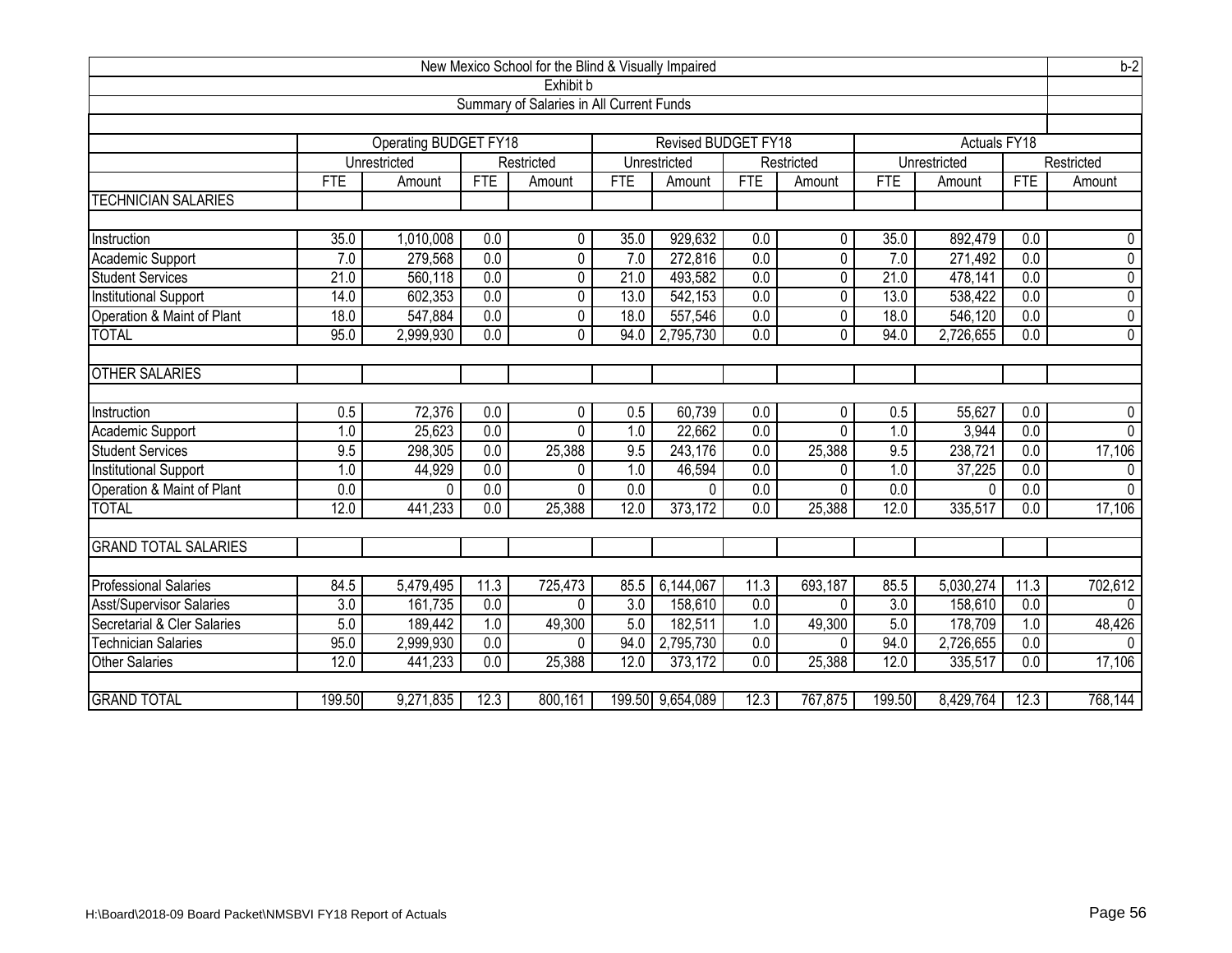## New Mexico School for the Blind & Visually Impaired Exhibit C Operating Salary Increases

|                                            | Operating BUDGET FY18 | Actuals FY 18               |
|--------------------------------------------|-----------------------|-----------------------------|
|                                            | Approved Percentage   | <b>Operating Percentage</b> |
|                                            | Salary Increase       | Salary Increase             |
| <b>Returning Faculty</b>                   | $1.5\%$               | 2.5%                        |
| <b>Adjunct Faculty</b>                     | 1.5%                  | 2.5%                        |
| Returning Professional Staff (FLSA exempt) | 1.5%                  | 2.5%                        |
| <b>GA/TA</b>                               | 1.5%                  | 2.5%                        |